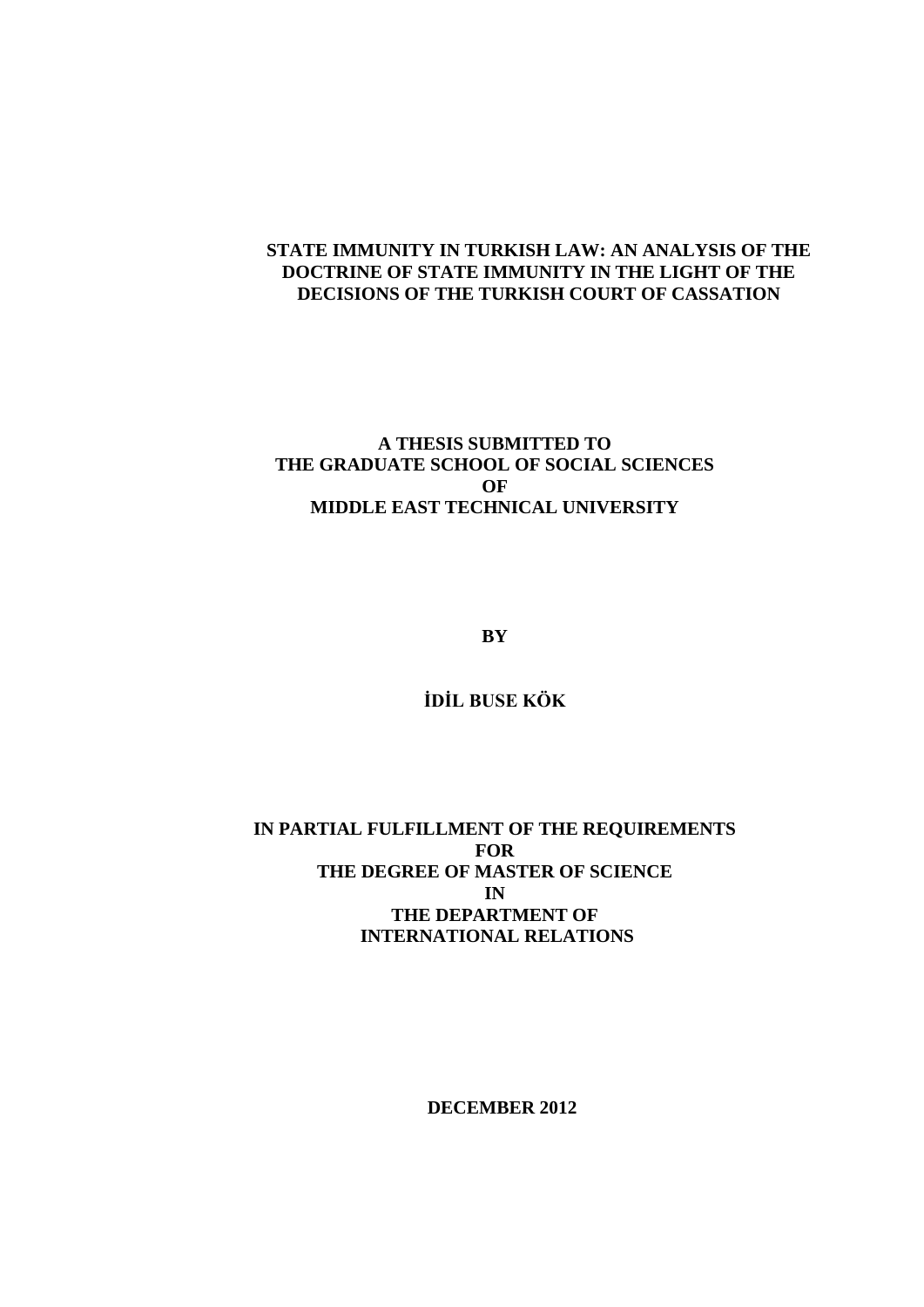Approval of the Graduate School of Social Sciences

 Prof.Dr. Meliha ALTUNIŞIK Director

I certify that this thesis satisfies all the requirements as a thesis for the degree of Master of Science.

> Prof. Dr. Hüseyin BAĞCI Head of Department

This is to certify that we have read this thesis and that in our opinion it is fully adequate, in scope and quality, as a thesis for the degree of Master of Science.

> Prof. Dr. Necati POLAT Supervisor

## **Examining Committee Members**

Assoc. Prof. Dr. Şule Güneş (METU, IR)

Prof. Dr. Necati Polat (METU, IR)

Assist. Prof. Dr. Ebru Çoban Öztürk (ÇANKAYA UNI, PSI)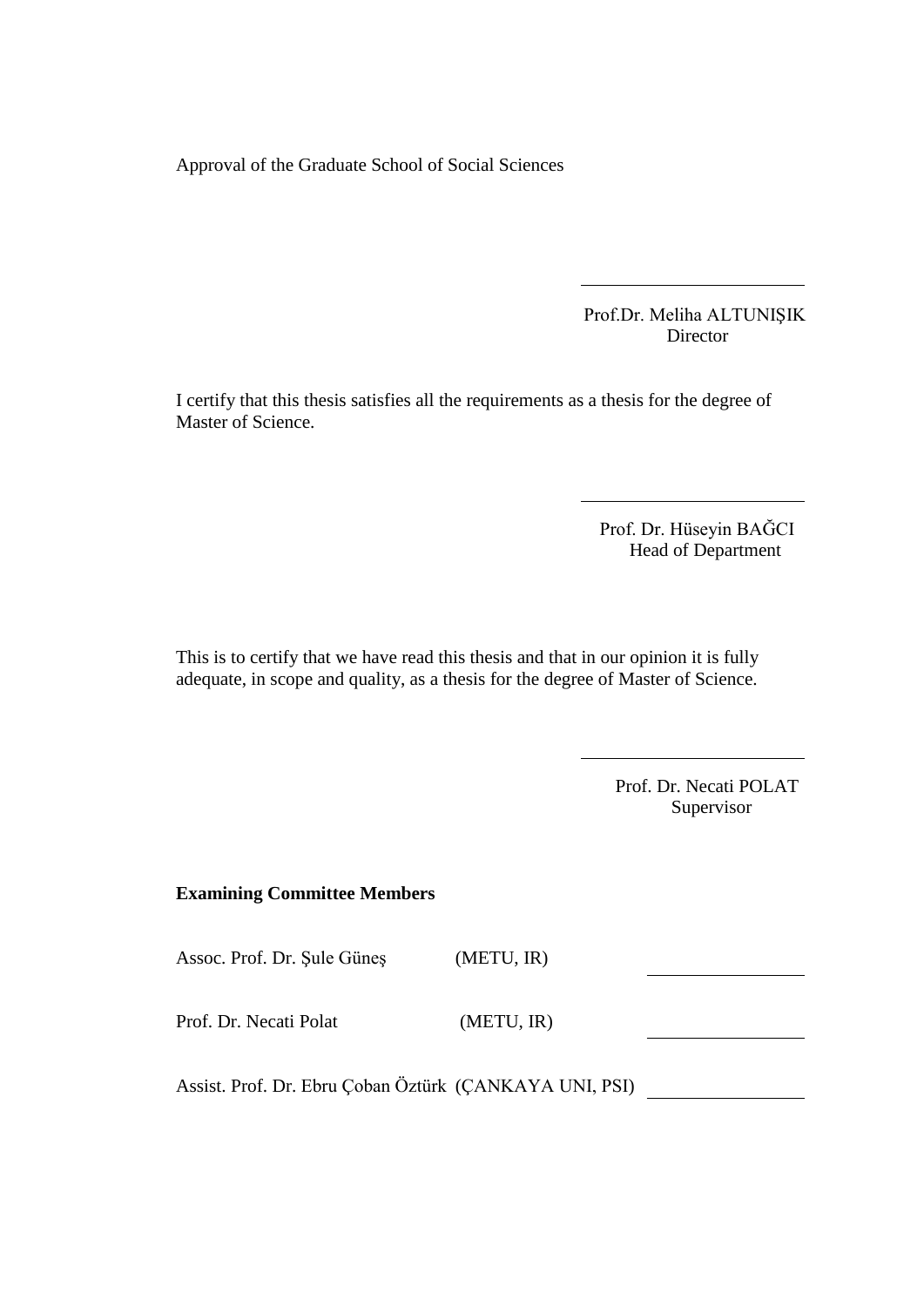**I hereby declare that all information in this document has been obtained and presented in accordance with academic rules and ethical conduct. I also declare that, as required by these rules and conduct, I have fully cited and referenced all material and results that are original to this work.**

Name, Last Name: İdil Buse Kök

Signature: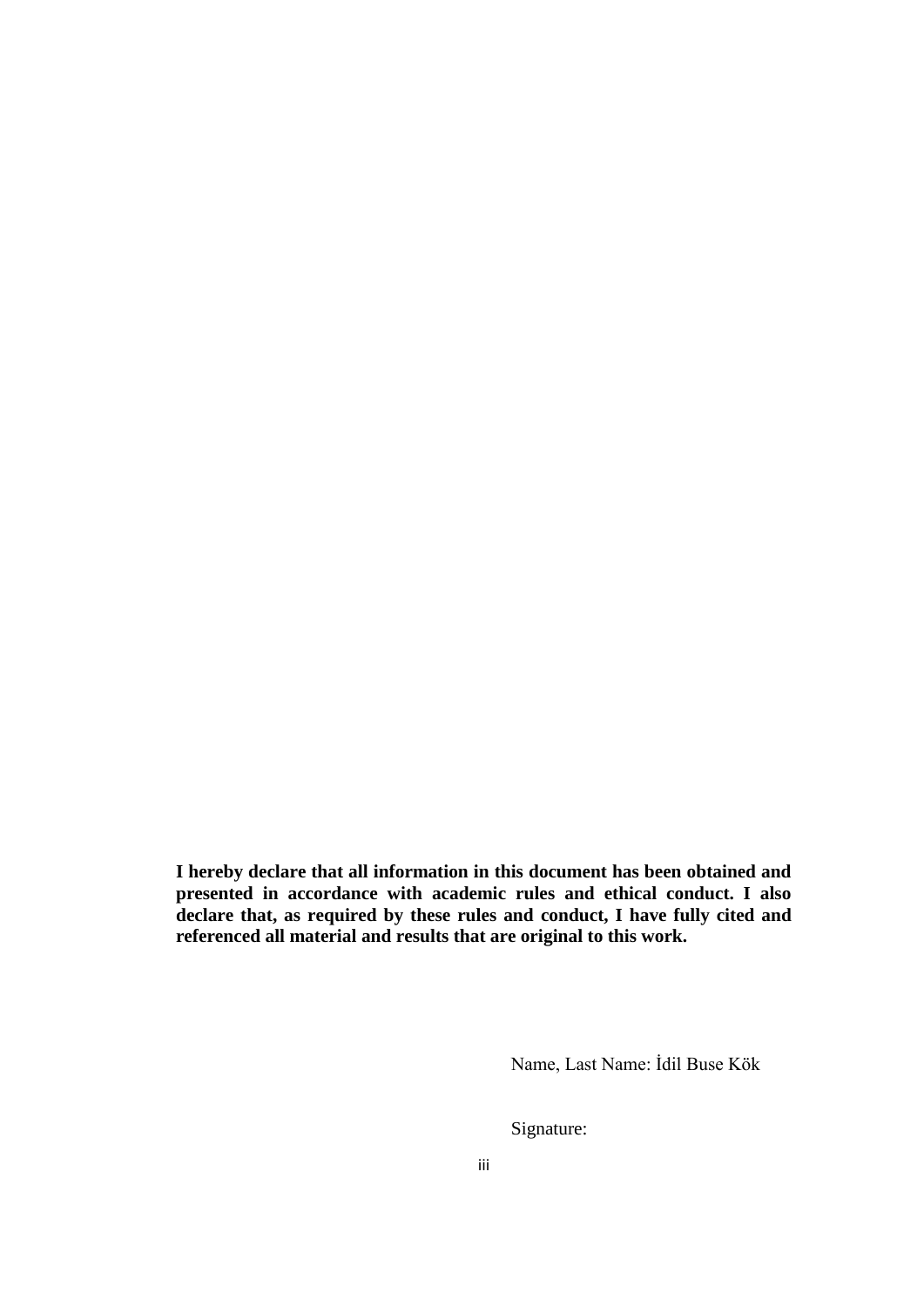#### **ABSTRACT**

## **STATE IMMUNITY IN TURKISH LAW: AN ANALYSIS OF THE DOCTRINE OF STATE IMMUNITY IN THE LIGHT OF THE DECISIONS OF THE TURKISH COURT OF CASSATION**

Kök, İdil Buse

M.S Program of International Relations Department Supervisor: Prof.Dr. Necati Polat

December 2012, 77 pages

State immunity is a doctrine of international law, regulating a cluster of exceptions to the legal authority of the territorial state. According to the doctrine; acts, possessions and heads of a foreign state are not subject to the domestic justice system in an individual state. Traditionally, the doctrine builds on the concept of sovereignty, which is the regulating principle of the international normative order: since all sovereigns are equal, a sovereign cannot possibly be called to account before the authority of another sovereign. The inviolability of foreign state acts in this form is often referred to as "absolute immunity." In time the doctrine has been transformed into a more "restrictive" form, which leaves out commercial or private-law transactions of states (*iure gestionis*), granting immunity to the acts of foreign states in terms of sovereign or political acts only (*iure imperii*).

This study traces the transformation of the doctrine in the Turkish law from absolute to restrictive immunity through an examination of a number of relevant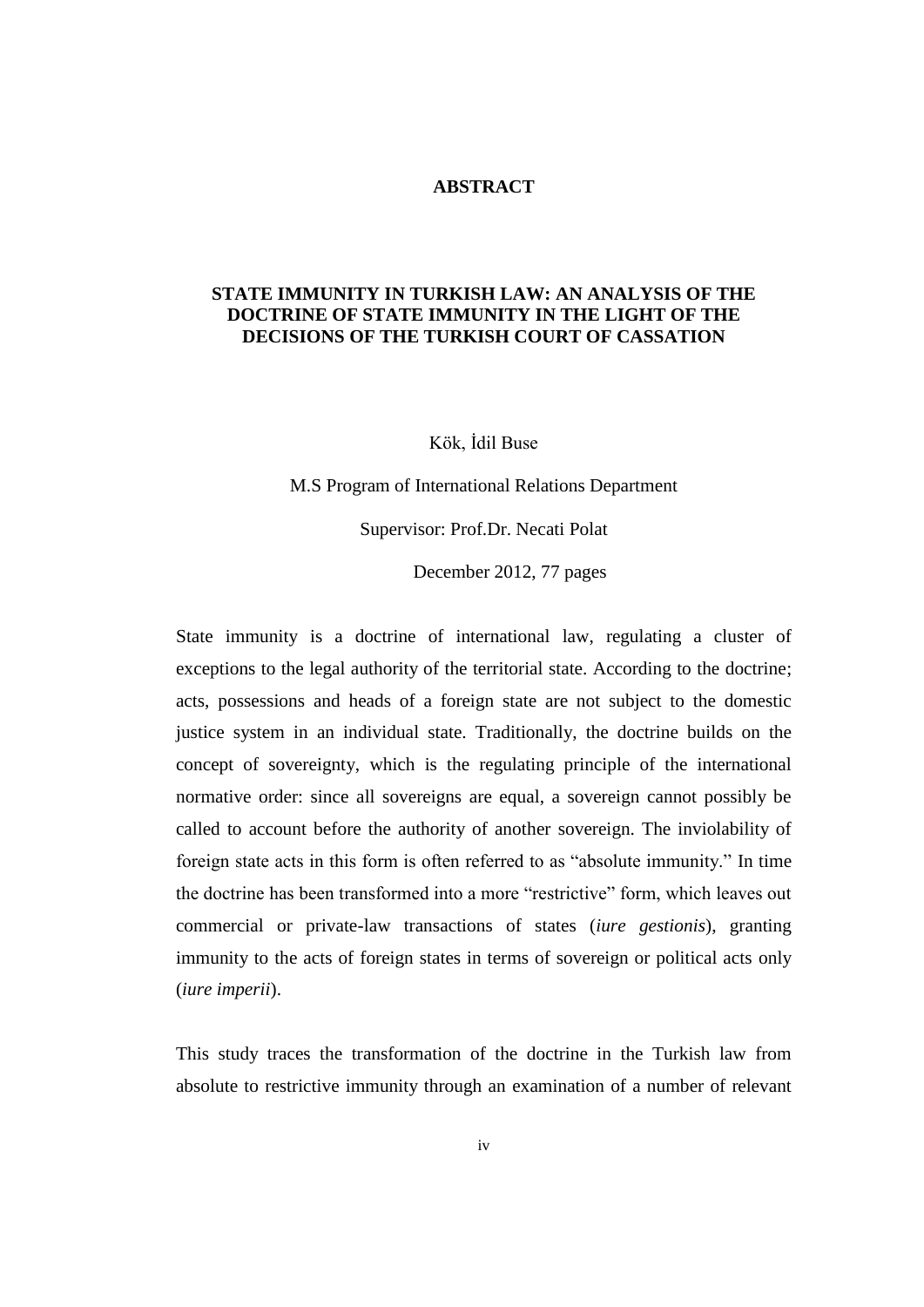verdicts made by the Turkish Court of Cassation with a view to provide an account of the doctrine as understood in Turkey presently.

Keywords: State immunity, absolute immunity, restrictive immunity, private-law transactions and sovereign or political acts of states, Turkish Court of Cassation decisions.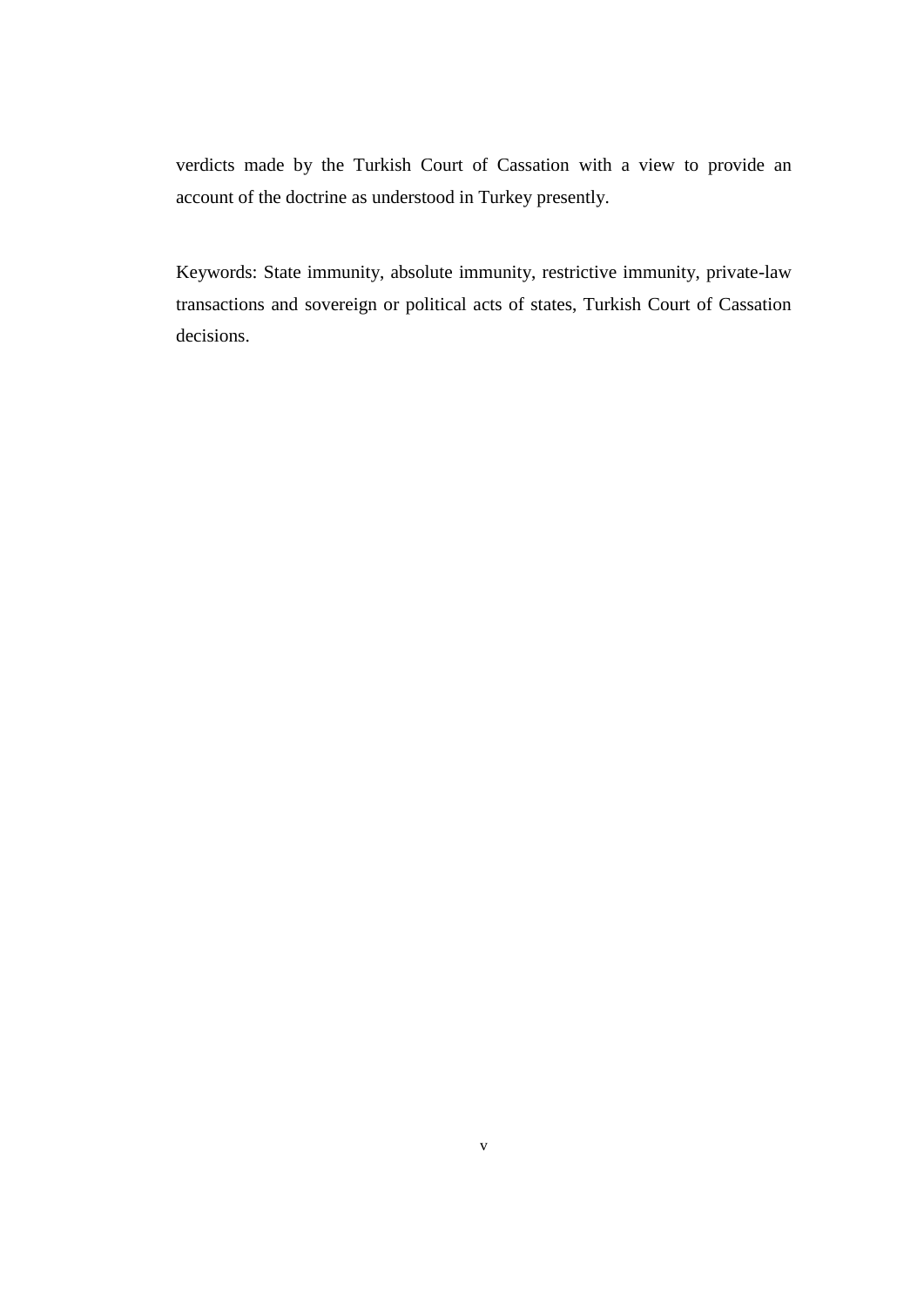## **ÖZ**

# TÜRKİYE'DE DEVLETİN YARGI BAĞIŞIKLIĞI: YARGITAY KARARLARI IŞIĞINDA TÜRKİYE'DE YARGI BAĞIŞIKLIĞI DOKTRİNİNİN BİR ANALİZİ

Kök, İdil Buse

Yüksek Lisans, Uluslararası İlişkiler Departmanı Tez Yöneticisi: Prof.Dr. Necati Polat

Aralık 2012, 77 sayfa

Yargı bağışıklığı uluslararası hukuka ait bir doktrin olup, bir devletin başka bir devletin yasal mercilerinin önünde sahip olduğu bazı imtiyazları düzenlemektedir. Bu doktrine göre, yabancı devlete ait mülkler ile yabancı devletin başkanları, başka bir devletin yerel yargısına konu olamazlar. Geleneksel olarak bu doktrin egemenlik kavramı üzerine inşa edilmiştir. Egemenlik kavramına göre, tüm egemen devletlerin eşit olması nedeniyle, bir egemen devlet diğer bir egemen devletin mahkemeleri önünde yargılanamayacaktır. Yerel yargı merciileri önünde yabancı devletin tüm eylemlerinden muaf olması "mutlak yargı bağışıklığı" kuramı olarak adlandırılmaktadır. Zaman içinde ise, "mutlak yargı bağışıklığı" daha "sınırlı" bir bağışıklığa dönüşmüştür. "Sınırlı bağışıklık" kuramına göre egemen devletler başka bir egemen devletin yargı organları önünde egemenliğin tasarrufundan kaynaklanan veya teknik olarak siyasal nitelikli eylemleri ve işlemleri yargı bağışıklığı kazanırken, ticari veya özel hukuk kaynaklı eylemleri ve işlemleri ise yargı bağışıklığının dışında kalmaktadır.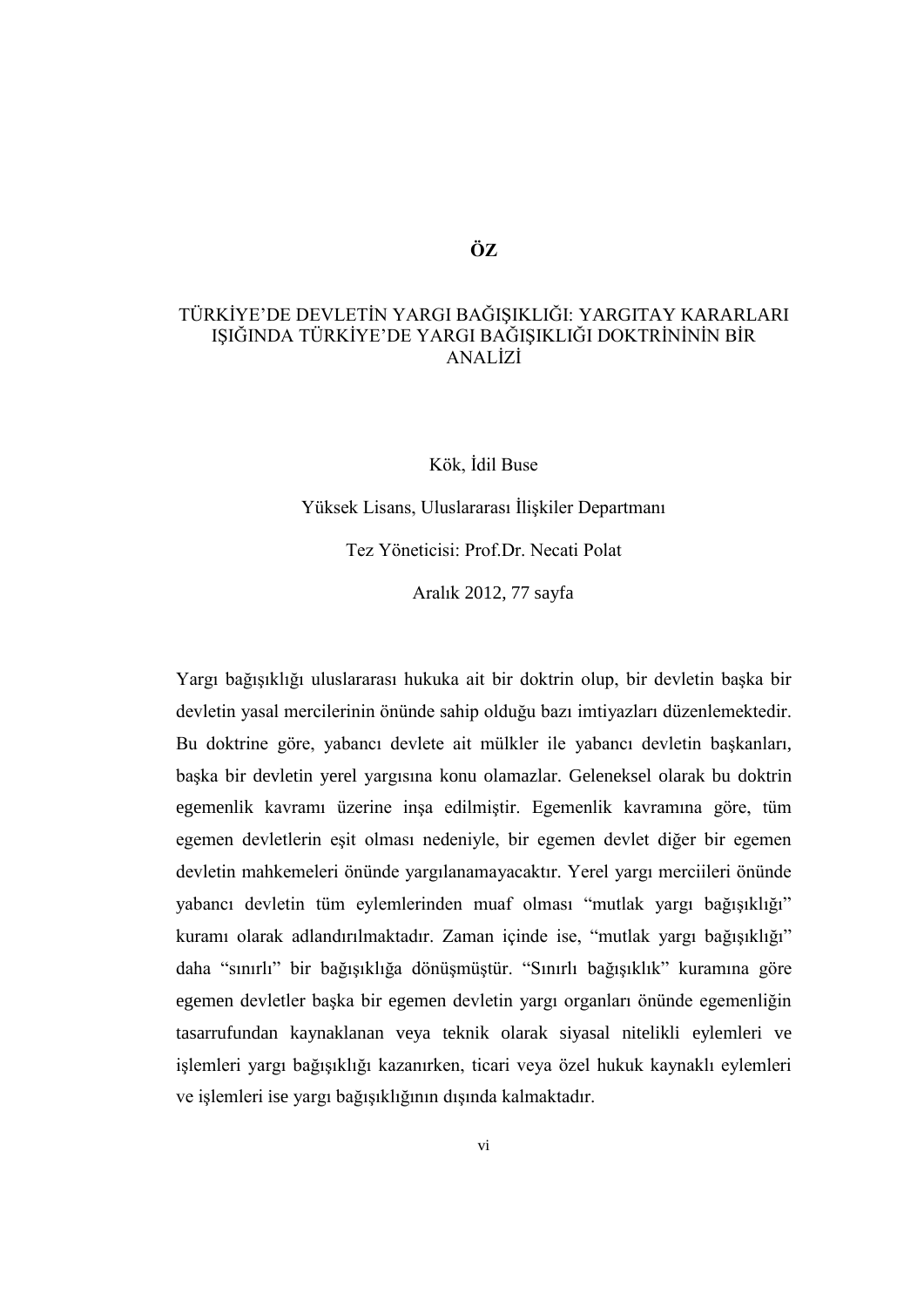Bu tezde, "yargı bağışıklığı" doktrinin Türkiye'deki görünümünü ve Türk hukukunun "mutlak yargı bağışıklığı" kuramından "sınırlı yargı bağışıklığı" kuramına geçişi Yargıtay kararları ışığında incelenecektir.

Anahtar Kelimeler: Yargı bağışıklığı, mutlak yargı bağışıklığı, sınırlı yargı bağışıklığı, devletlerin özel hukuk kaynaklı ve devletlerin egemenliğin kullanımından kaynaklanan ya da politik işlemleri, Yargıtay kararları.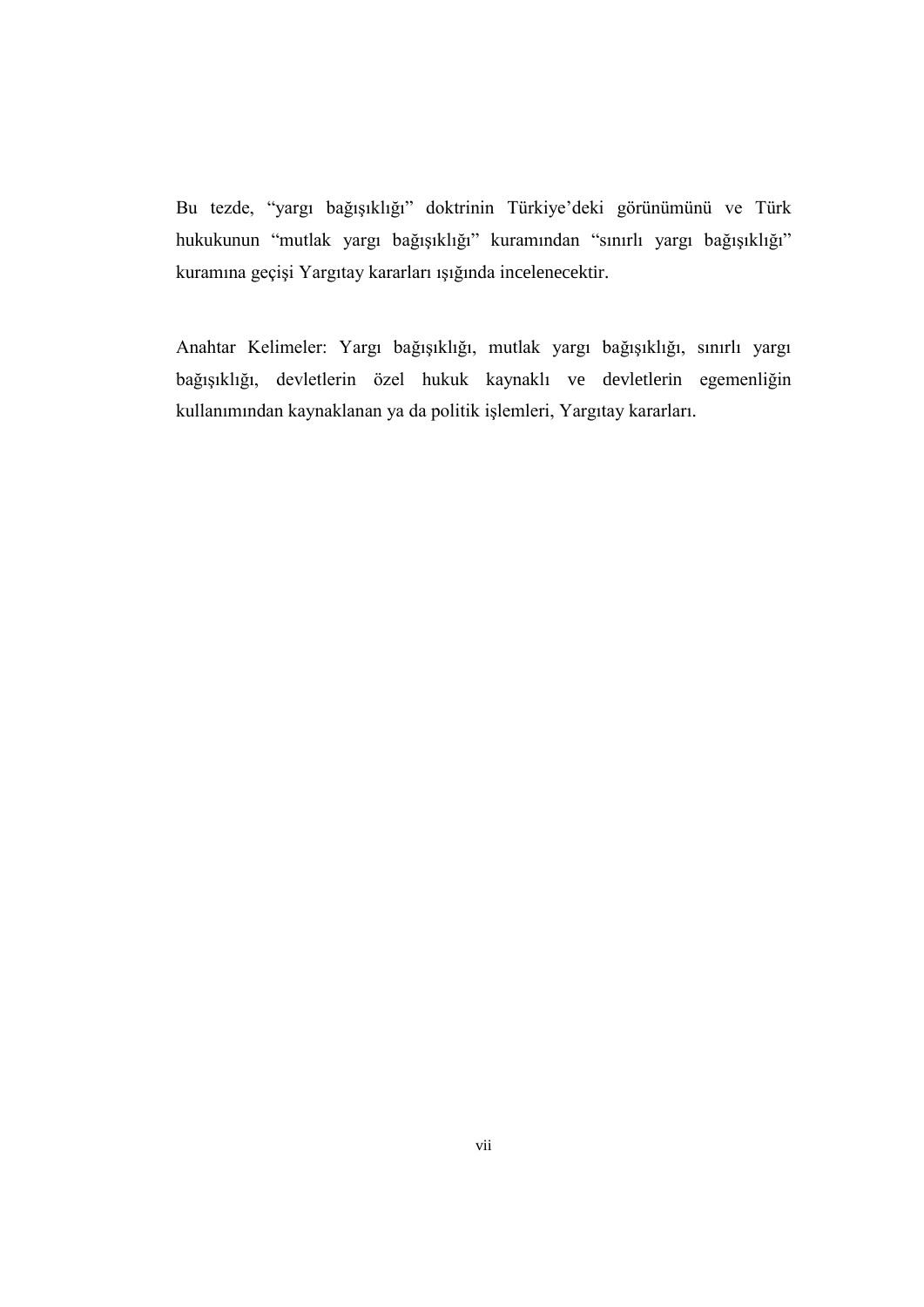*To my mother Mine Kök and my father Mustafa Verşan Kök,*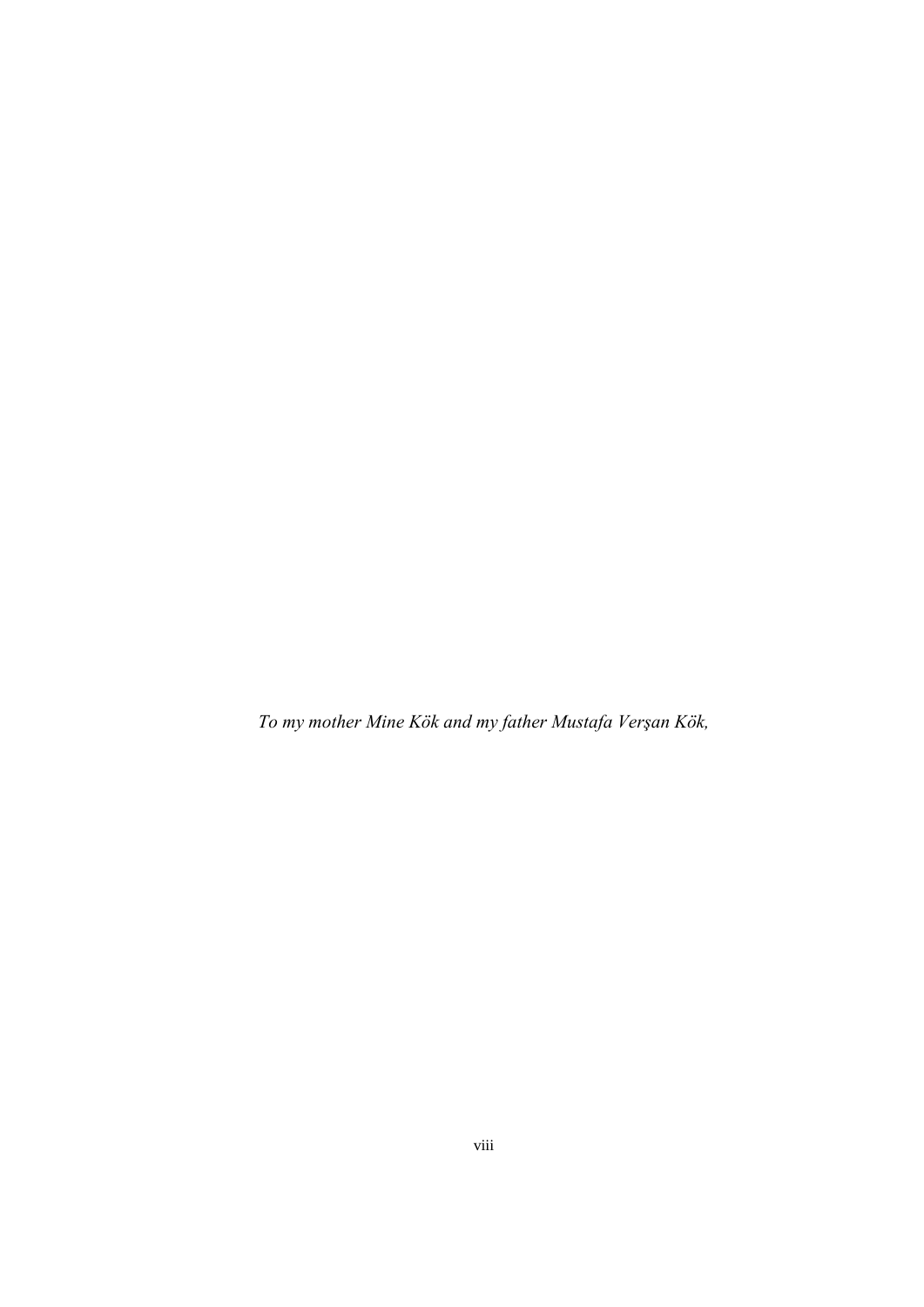#### **ACKNOWLEDGEMENTS**

I would like to express my heartfelt gratitude to my supervisor Prof. Dr. Necati Polat for his invaluable guidance, advice, criticism, detailed reading and insights throughout this study. Without his encouragement and patience, it would not be possible for me to complete my academic work. I would also like to extend my deepest thanks to Associate Prof. Dr. Şule Güneş and Assistant Prof. Dr. Ebru Çoban Öztürk for their valuable suggestions and comments.

I owe sincere thanks to my parents, Mine and Mustafa Verşan Kök who have always supported and believed in me in every aspect of my life.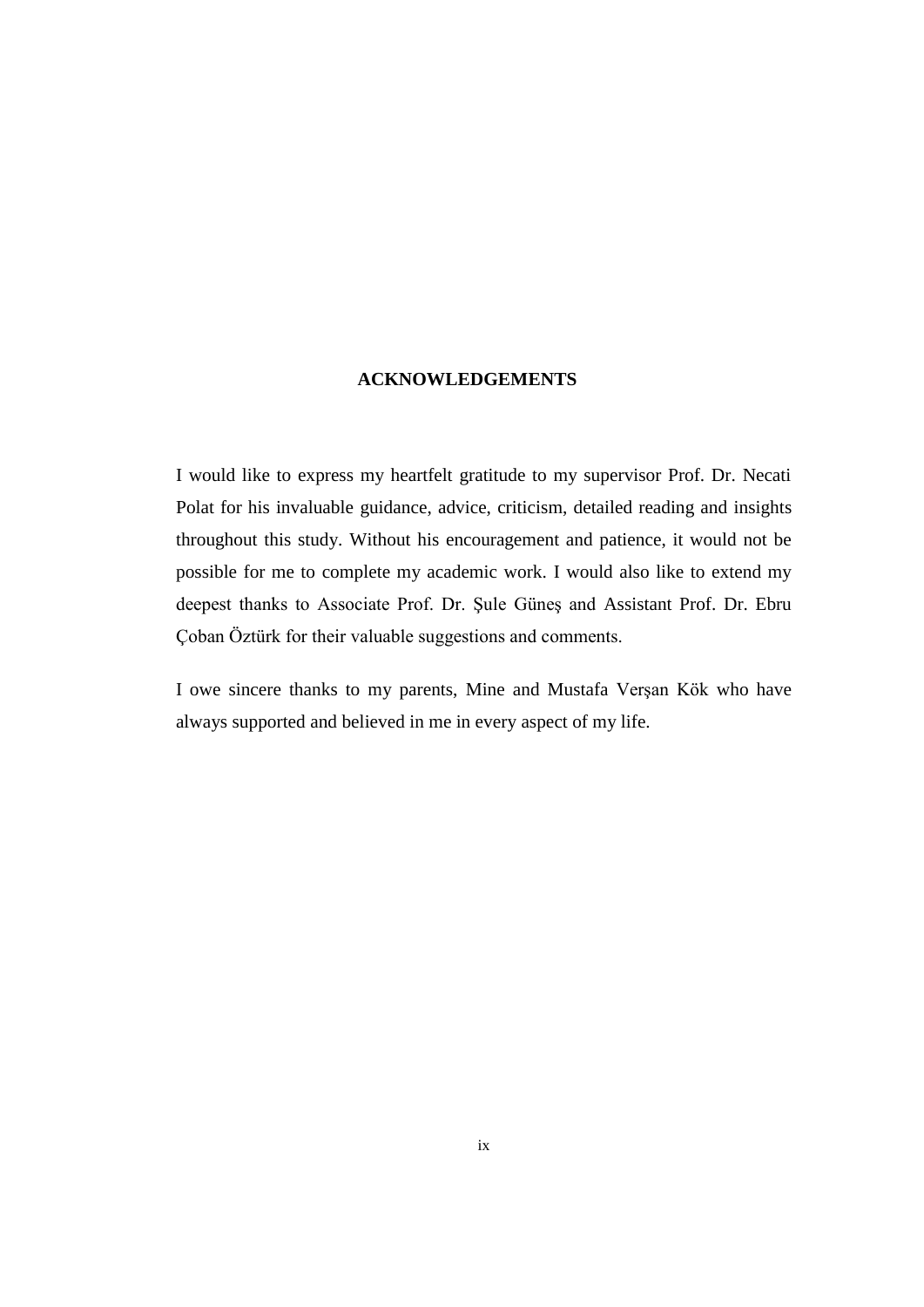# **TABLE OF CONTENTS**

| <b>CHAPTER</b>                                                        |
|-----------------------------------------------------------------------|
|                                                                       |
|                                                                       |
| The Judicial Basis of the State Immunity<br>2.1                       |
|                                                                       |
| 2.2                                                                   |
| 2.3                                                                   |
| Comparison of the Act of State Doctrine and the<br>2.4                |
|                                                                       |
| 3. THE HISTORICAL DEVELOPMENT OF THE STATE                            |
|                                                                       |
| Historical Development of the State Immunity Doctrine in the<br>3.1   |
| light of the National Regulations of the United States of America and |
|                                                                       |
| 3.1.1State Immunity Doctrine according to the U.S                     |
| Court Decisions made before the enactment of the                      |
| United States Foreign Sovereign Immunities Act (1976) 23              |
| 3.1.2 The United States Foreign Sovereign Immunities                  |
|                                                                       |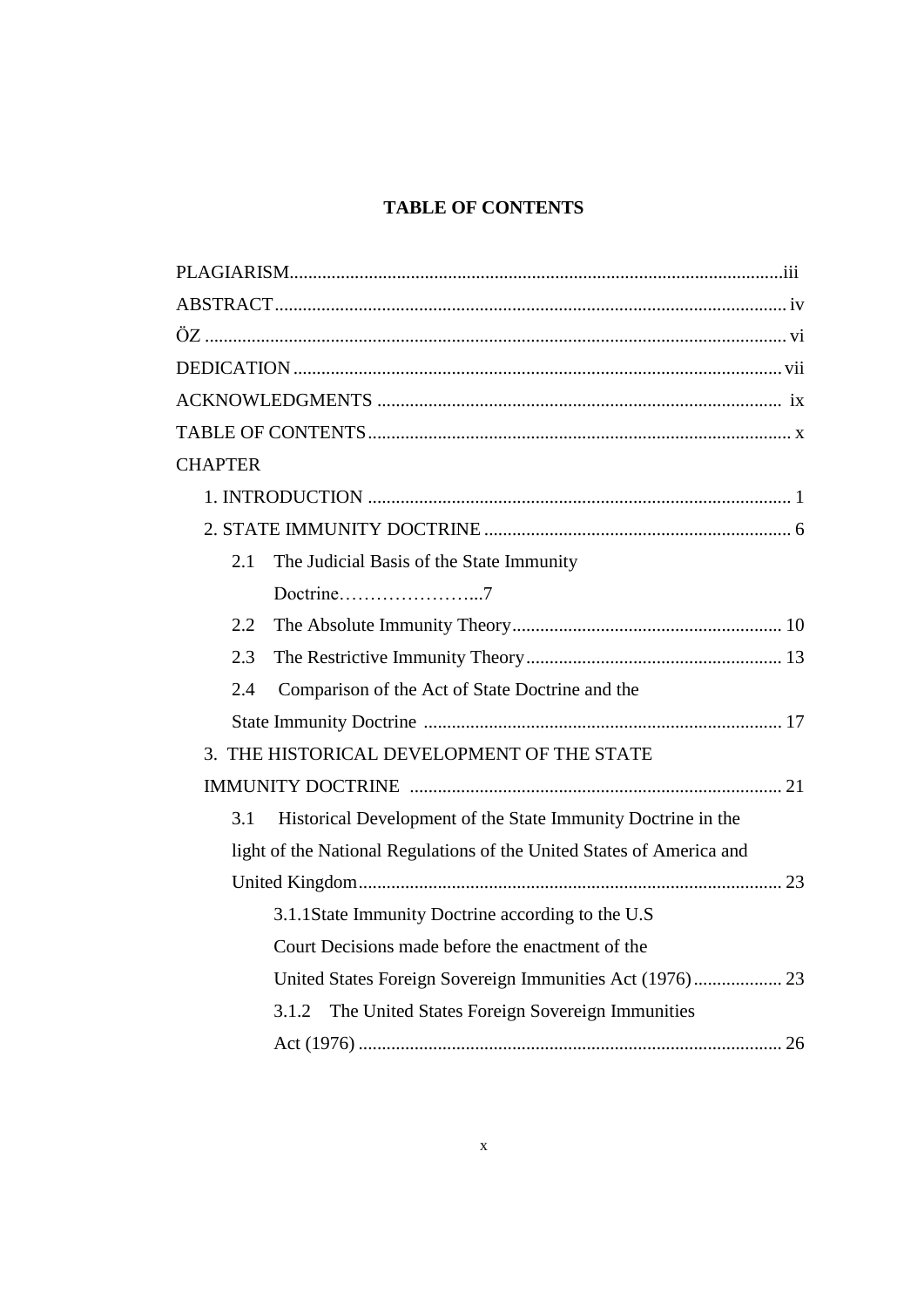|     | 3.1.3 State Immunity Doctrine according to the United Kingdom      |
|-----|--------------------------------------------------------------------|
|     | Court decisions made before the enactment of the                   |
|     | United Kingdom State Immunity                                      |
|     |                                                                    |
|     | 3.1.4 The United Kingdom State Immunity                            |
|     |                                                                    |
| 3.2 | Historical Development of the State Immunity Doctrine in the       |
|     |                                                                    |
|     | 3.2.1 The European Convention                                      |
|     |                                                                    |
|     | 3.2.2 The United Nations Convention on Jurisdictional Immunities   |
|     | of States and Their                                                |
|     |                                                                    |
|     | 4. THE DOCTRINE OF STATE IMMUNITY IN                               |
|     |                                                                    |
| 4.1 | Legal Regulation and Developments of State Immunity Doctrine in    |
|     |                                                                    |
|     | 4.1.1 The decisions of the Court of Cassation before the enactment |
|     | of the International Private and Civil Procedure Law               |
|     |                                                                    |
|     | 4.1.2 The decisions of the Court of Cassation after the enactment  |
|     | of International Private and Civil Procedure Law                   |
|     |                                                                    |
| 4.2 |                                                                    |
|     |                                                                    |
|     |                                                                    |
|     |                                                                    |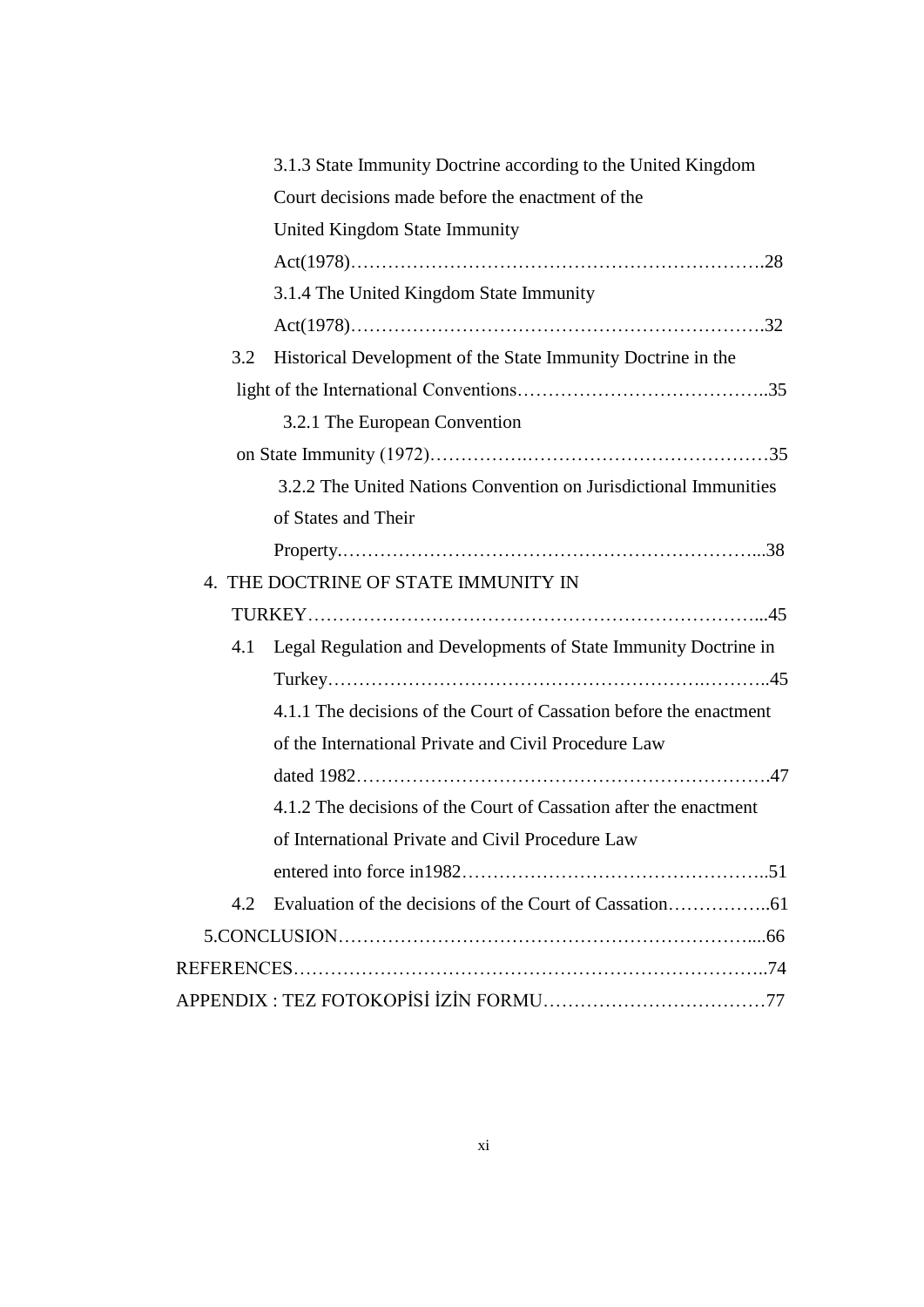## **CHAPTER 1**

## **INTRODUCTION**

The concept of sovereignty can be traced back to the sixteenth century, when Jean Bodin (1530-1596), the French political philosopher, first defined the theory of modern sovereignty. He began to define sovereignty by defining citizenship. For him, "citizenship means to be a subject to the authority of a state, and this is sovereignty."<sup>1</sup> Following that, he defines sovereignty as "supreme power over citizens and subjects, unrestrained by the laws. Majesty or sovereignty is the highest, the most absolute and perpetual power over the citizens and subjects in a Commonwealth $12$ <sup>2</sup>. Pursuant to that definition, the sovereign is only bound by the law of God and the law of nature but it is not bound by domestic or international laws.

While the concept of modern sovereignty was being shaped through the ideas of philosophers of that period, the state immunity concept subsequently emerged as a doctrine of international law. The origins of the doctrine of sovereign immunity were also historically traceable to the times when the State was personified in a king, who, according to the existing law, could do no wrong.  $3$ 

This matter was clearly expressed by Vattel, one of the philosophers of that period, in his work called "Law of Nations" as follows:

> If … [the] prince be come to negotiate or to treat about some public affair, he is doubtless entitled

<sup>&</sup>lt;sup>1</sup> Jean Bodin, *Six Books of the Commonwealth*, trans. M.J Tooley, (Oxford: Alden Press, 1955), p.24.

 $2$  Bodin, p.24.

<sup>&</sup>lt;sup>3</sup>Manuel R. Garcia-Mora, "The Doctrine of Sovereign Immunity of Foreign States and Its Recent Modifications", *Virginia Law Review,* Vol. 42, No: 3, 1956, p. 336.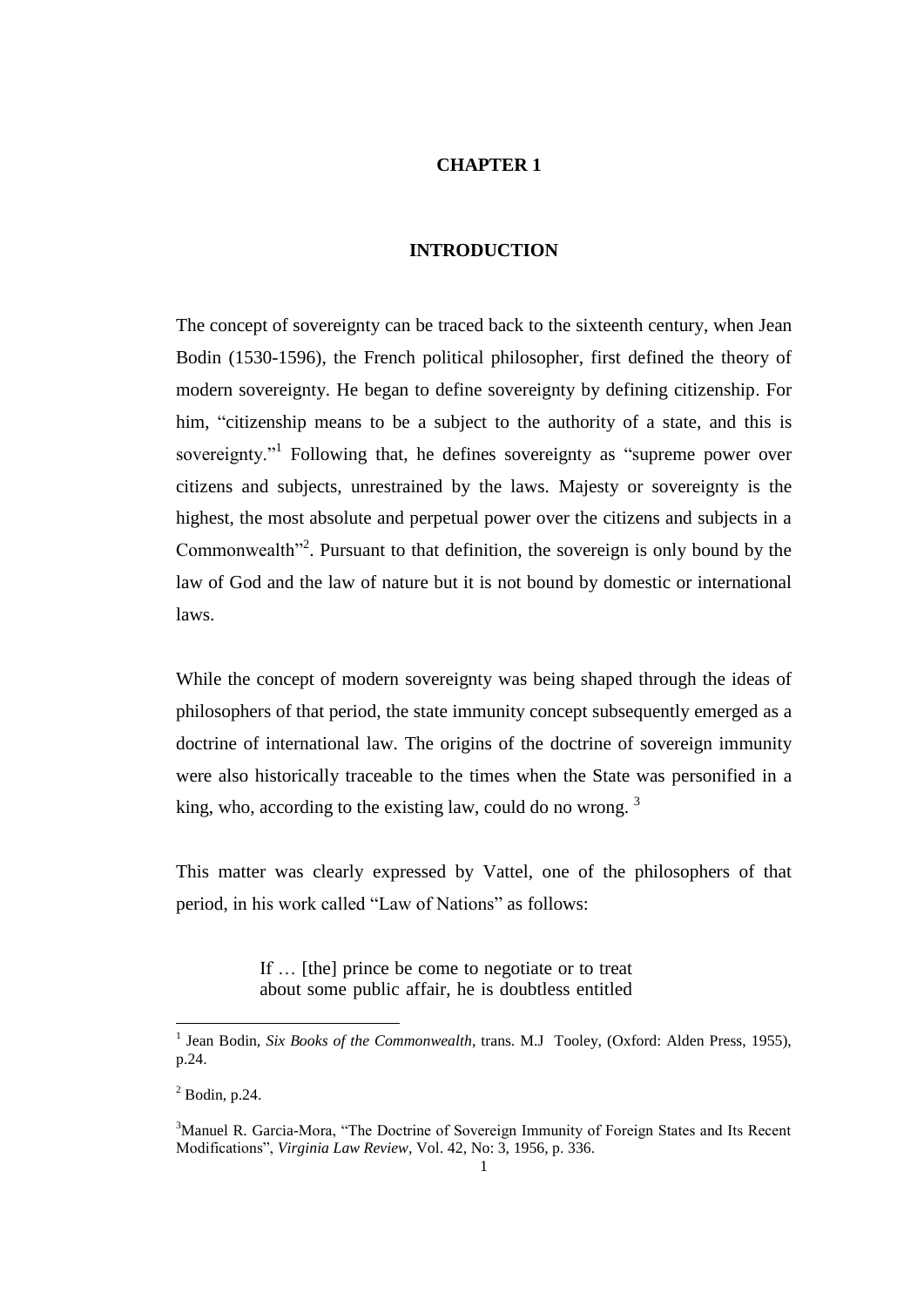in a more eminent degree to enjoy all the rights of ambassadors. If he be come as a traveller, his dignity alone, and the regard due to the nation which he represents and governs, shelters him from all insult, gives him a claim to respect and attention of every kind, and exempts him from all the jurisdiction.<sup>4</sup>

The concept of sovereignty and the doctrine of state immunity are much correlated with each other as the "immunity" of the states comes from being a sovereign state.

State immunity is a right of a state in which the organs of the foreign state are accepted to be not responsible for their acts by the judicial organs of the domestic state. Not being responsible for the acts before the authority of other state is the main reason for being sovereign and the equality of all sovereigns as well.

According to the *par in parem non habet imperium* principle ( an equal has no power over an equal), a maxim of the feudal system in the Middle Ages, a sovereign cannot be called to account before the authority of another sovereign for any of its acts. This form of immunity is referred to as "absolute immunity" theory. However, growing participation of states in commercial transactions in early 20<sup>th</sup> century revealed that the "absolute immunity" theory could not meet problems arising from the private acts of states. As the commercial transactions and private acts of states increased, the "absolute immunity" theory was replaced by more restrictive interpretations. According to the "restrictive immunity" theory, unlike the absolute immunity theory, immunity can be granted to the acts of foreign states in terms of sovereign or political acts *(iure imperii)* but not to the commercial or private-law transactions of states *(iure gestionis)*.

<sup>4</sup> Quated in Garcia-Mora, p.336.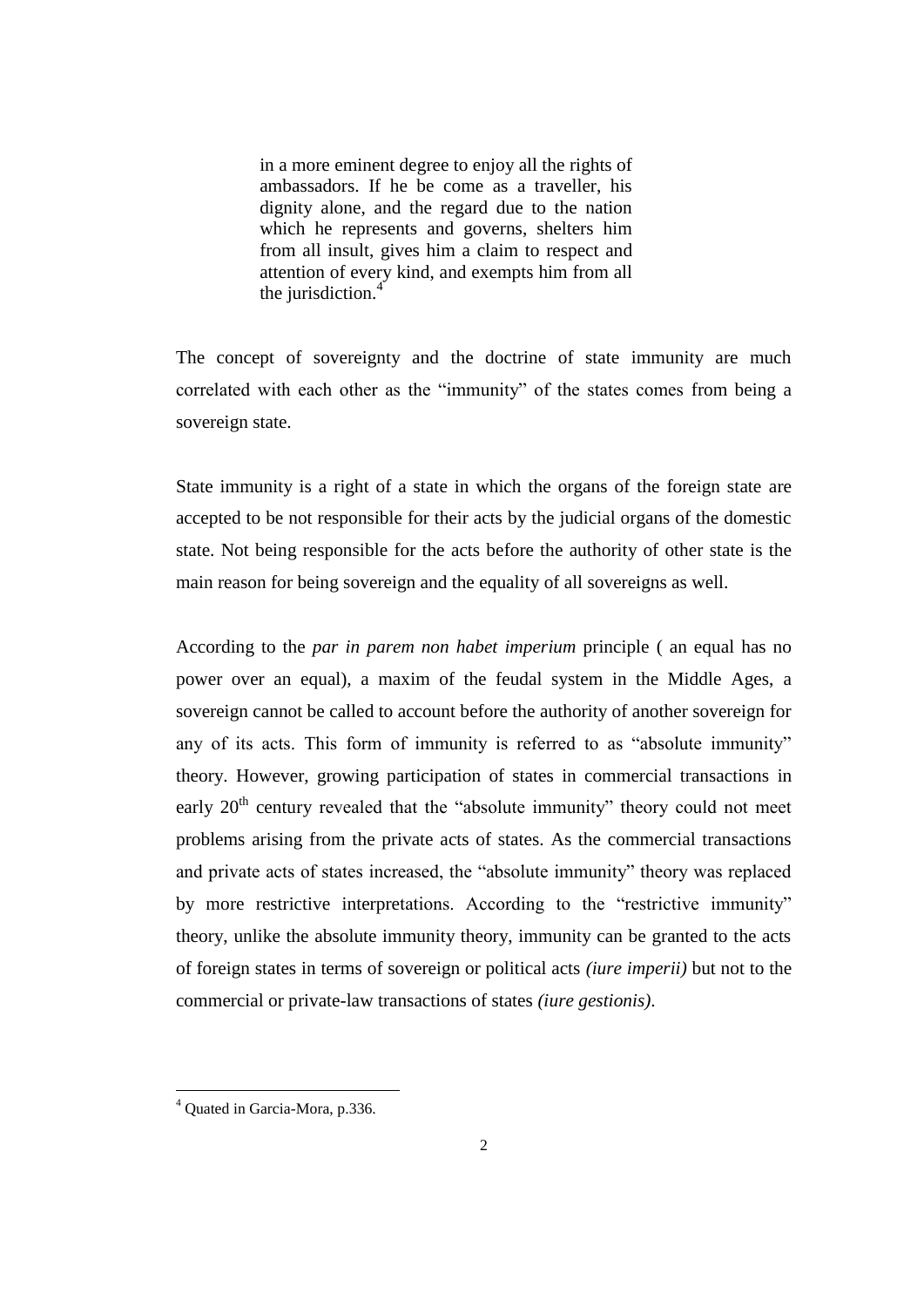The juridical evolution of the state immunity doctrine has totally been influenced by the juridical philosophy and development of this theory accrued by decision of courts.<sup>5</sup> The decision of Schooner Exchange v. McFaddon made by the US Supreme Court in 1812 is accepted as the main source of the doctrine of state immunity and the "absolute immunity" theory even today. According to Bankas, American courts were the first courts that expressed their opinions through their decisions about the doctrine of state immunity; and for him, it is indeed worth noting that Chief Justice Marshall's ruling in Schooner Exchange v. McFaddon case focused on the *iure imperii* and borrowed heavily from Vattel's juridical philosophy. <sup>6</sup> According to Chief Judge Marshall, sovereignty entailed equality, independence and dignity, and he also referred to these concepts in his opinion as follows:

> The world being composed of distinct sovereignties, possessing equal rights and equal independence, whose mutual benefit is promoted by intercourse with each other, and by an interchange of these good offices which humanity dictates and it wants to require, all sovereigns have consented to a relaxation in practice, in cases under certain peculiar circumstances, of that absolute and complete jurisdiction within their respective territories which sovereignty confers. This consent may in some instances be tested by common usage, and by common opinion, growing out of that usage.<sup>7</sup>

It can easily be said that the Schooner Exchange v. McFaddon decision is the most important decision of the doctrine of state immunity and the "absolute immunity" theory as well. Other courts also followed the decision of Chief Justice Marshall until World War I. After World War I, transformation took place in the

<sup>5</sup> Ernest K. Bankas, *The State Immunity Controversy in International Law: Private Suits against Sovereign States in Domestic Courts,* (Berlin: Springer, 2005), p.13.

 $6$  Bankas, p.13.

<sup>7</sup> The Schooner Exchange v. McFaddon, 11 U. S. 116 (1812)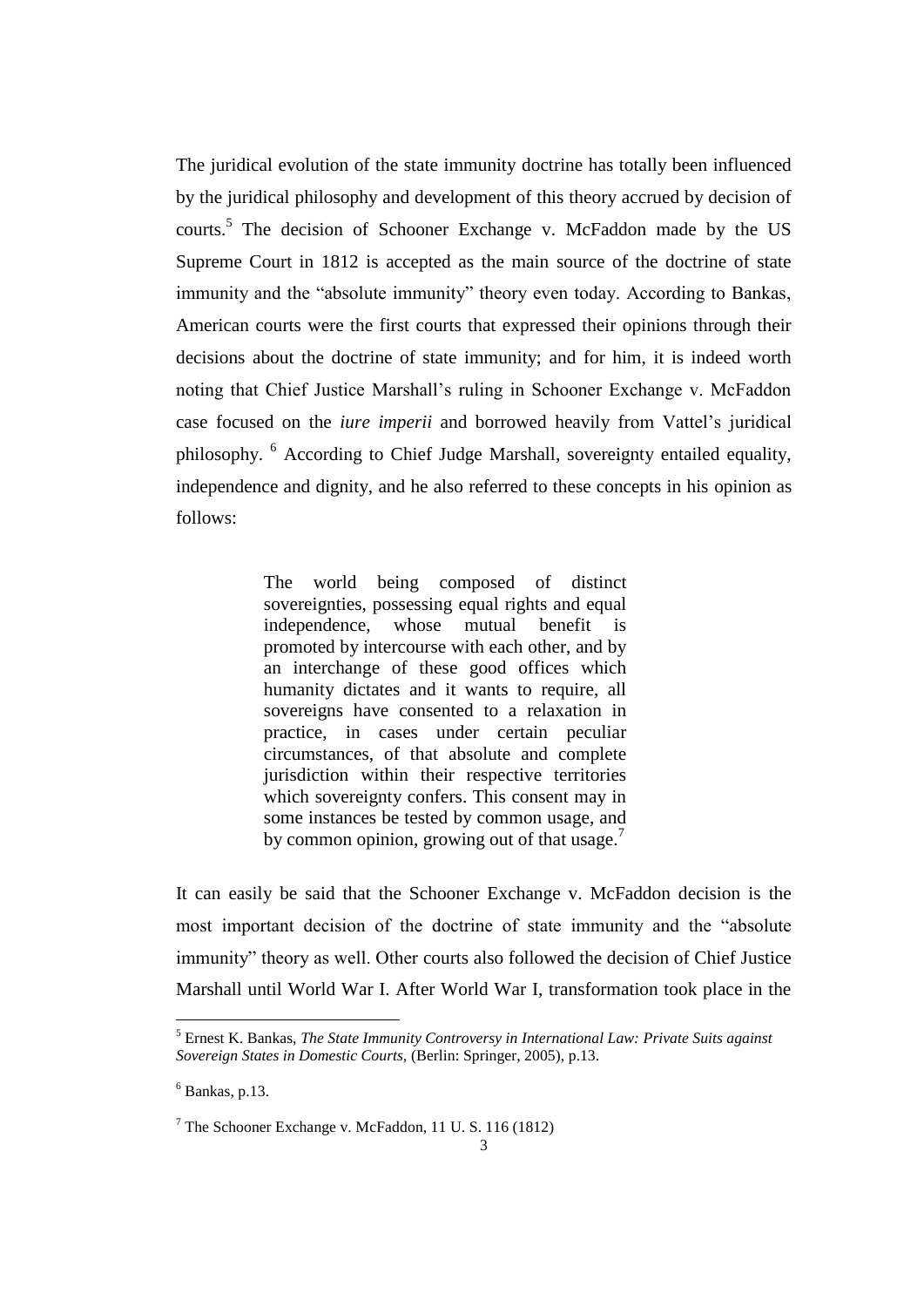doctrine of state immunity in some countries as a consequence of the increase of transactions among sovereign states. Then it spread to many countries in the world. The shift from "absolute immunity" theory to "restrictive immunity" theory will be examined in this thesis later.

While examining the transformation from "absolute immunity" to "restrictive immunity", some exemplary judicial cases will be given from the United States and the United Kingdom. Although there were lots of decisions about the doctrine of state immunity, the most important decisions and Acts (like the United States Foreign Sovereign Immunities Act 1976 and United Kingdom State Immunity Act 1978, European Convention on State Immunity 1972 and United Nations Convention on Jurisdictional Immunities of States and Their Property) are chosen in order to form a general frame.

The evolution of the doctrine of state immunity is the core of this thesis in order to understand the concept of "immunity" and the implementation of the related doctrine in Turkey. Following the evolution of the doctrine of state immunity, the situation in Turkey will be analysed in this thesis through a review of the decisions of the Court of Cassation and the Turkish International Private and Civil Procedure Law. The Turkish Court of Cassation adopted the "absolute immunity" theory until the ratification of the Turkish International Private and Civil Procedure Law numbered 2675, in 1982.

The main body of this thesis consists of six chapters including the introduction and the conclusion. Chapter two is divided into two parts. In the first part, a general framework about the doctrine of state immunity is presented with a particular focus on the concept of sovereignty. In part two, "absolute immunity" and "restrictive immunity" theories are briefly explained in the light of court decisions. While explaining "restrictive immunity" theory, the distinction between the private acts and sovereign or political acts of states is analysed. This chapter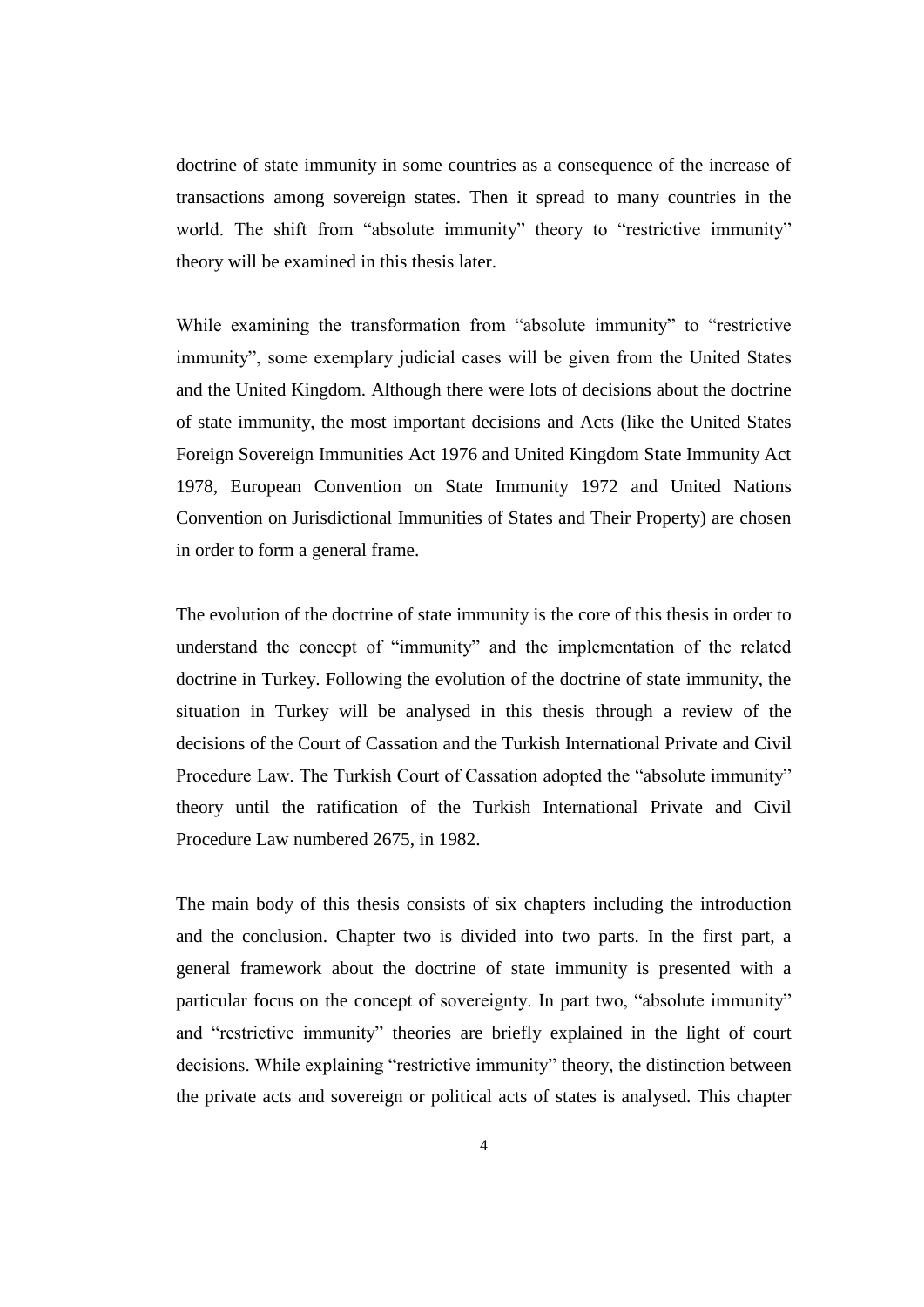aims to provide a background to understanding the doctrine of state immunity and its progress throughout years.

Chapter three consists of the distinctions between the act of state doctrine and the doctrine of state immunity. The reason of this distinction is to clarify the frame of both state immunity and the act of the state doctrines as these doctrines mostly overlap due to the mixed activities of the states.

Chapter four covers the United States Foreign Sovereign Immunities Act 1976, United Kingdom State Immunity Act 1978, European Convention on State Immunity 1972 and United Nations Convention on Jurisdictional Immunities of States and Their Property. The main aim of this chapter is to show that even if the doctrine of state immunity theory was developed by judicial decisions, there has to be a necessity to draw a line between the private acts and sovereign or political acts of states to constitute a harmony among court decisions. After states enacted specific laws for the doctrine of state immunity, international actors like the European Union and the United Nations decided to regulate rules pertaining to the doctrine of state immunity to constitute unity in the international area.

Chapter five scrutinizes the transformation of the state immunity doctrine in the Turkish law from absolute to restrictive immunity through relevant decisions of the Turkish Court of Cassation. It is discussed whether or not the relevant Turkish legislation is compatible with developments in international area regarding the doctrine of state immunity and does current legislation need any amendment?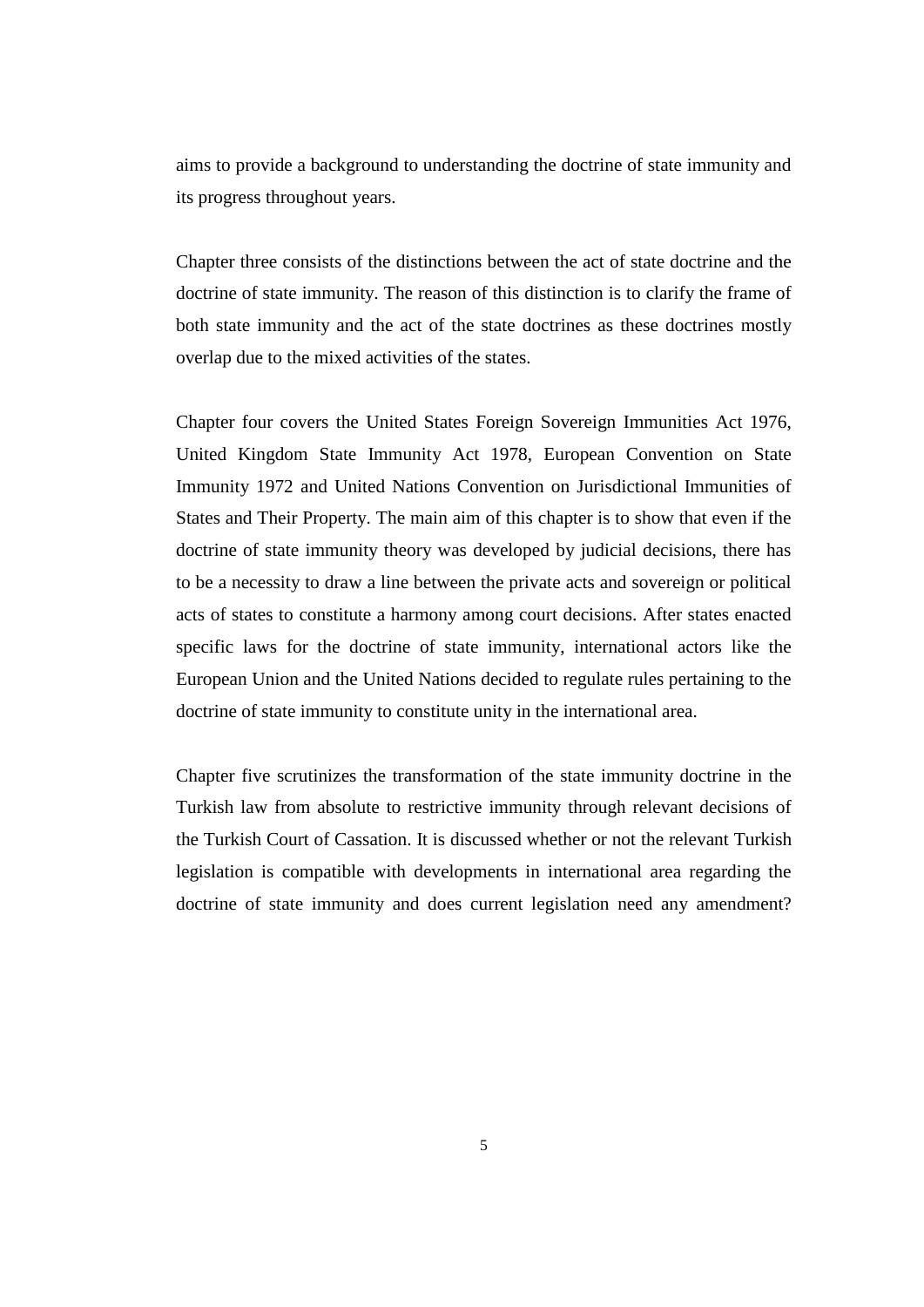#### **CHAPTER TWO**

#### **STATE IMMUNITY DOCTRINE**

The doctrine of state immunity of foreign States is a legal formula which aims to safeguard sovereignty, dignity and equality of States. According to the doctrine of state immunity, a foreign state cannot be brought before the courts of another State because of its acts and property without its express consent. $8$  Until the beginning of the  $20<sup>th</sup>$  century, general practice of the doctrine of state immunity was to grant immunity to all acts of foreign States. On the other hand, increase in commercial transactions and political changes throughout the world also affected the doctrine of state immunity, and it transmitted to a more restrictive form which only grants immunity to foreign States for their public acts.

The doctrine of state immunity principle involves the key features mentioned below:

- 1) It is the lack of authority of the courts to exercise jurisdiction over a foreign state. The doctrine of state immunity does not mean that the domestic state does not have an authority over a foreign state. Domestic state does have an authority but due to the doctrine of state immunity this authority is pending. Accordingly, immunity of a foreign state means to be immune from the authority of the domestic state.<sup>9</sup>
- 2) When the foreign state gives its express consent, the domestic courts can continue exercising their jurisdictions.

<sup>8</sup> Garcia-Mora, pp.335-336.

 $<sup>9</sup>$  Gündüz, p. 26.</sup>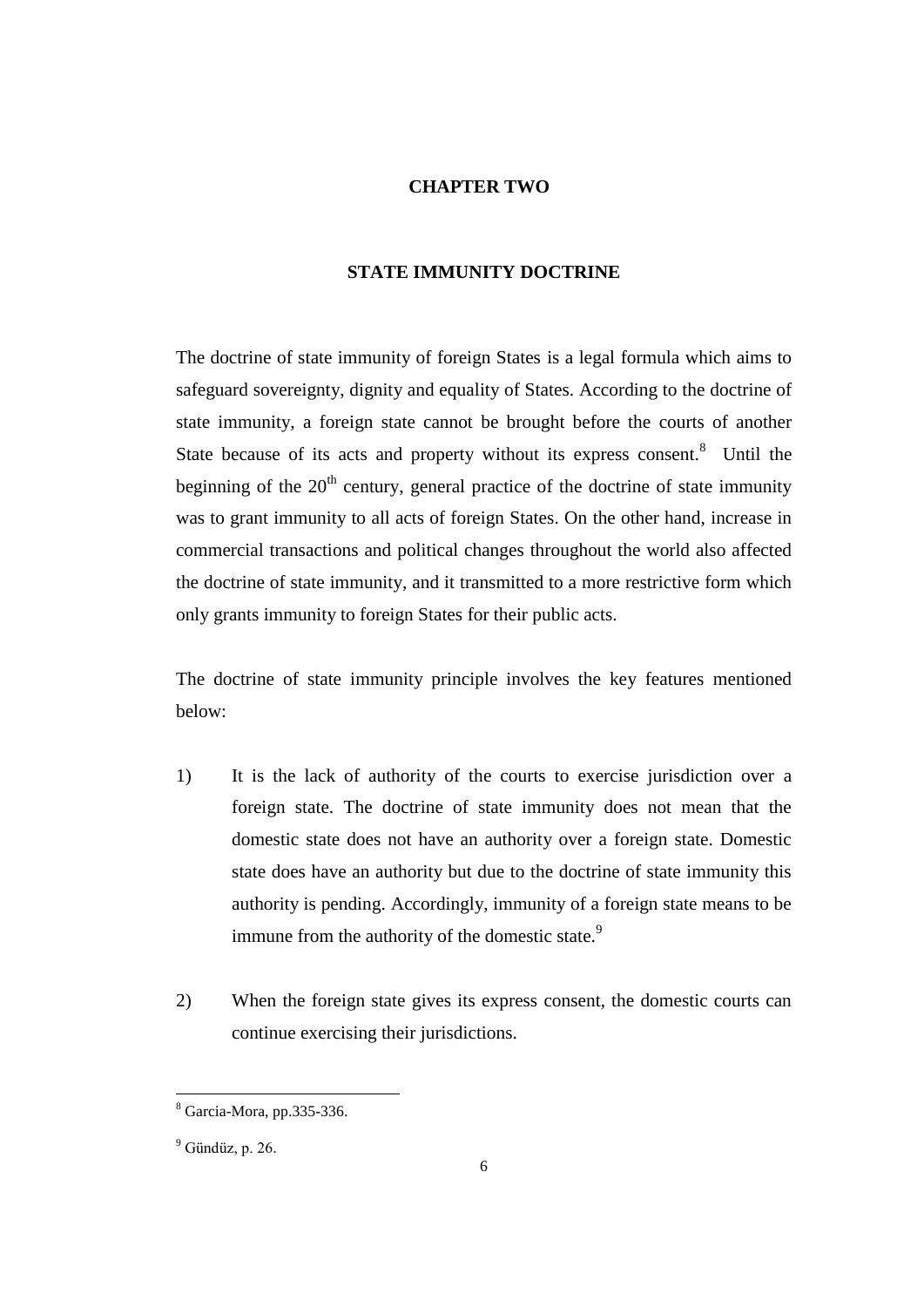3) The doctrine of state immunity is generally *ex officio* taken into consideration by the domestic courts.

> According to the Turkish International Private Law doctrine, a foreign State's immunity from jurisdiction must be recognized *ex officio*. However, even if the related principle must be recognized *ex officio*, it is certain that it cannot be claimed in every step of the case. If the court does not *ex officio* take into consideration the doctrine of state immunity and it is not claimed by the defendant party, it cannot be claimed after the judge starts to examine the merits of the case. Accordingly, by not claiming the state immunity principle, it is accepted that the foreign state gives up its state immunity right.<sup>10</sup>

After providing a brief explanation about the doctrine of state immunity, a general framework is drawn about the general aspects of the doctrine, which constitute the judicial basis of the doctrine of state immunity, absolute and restrictive immunity theories before scrutinizing the case law of the doctrine of state immunity in the light of the legal, political and economic changes.

#### **2.1 The Judicial Basis of the State Immunity Doctrine**

There are various opinions regarding the judicial basis of the doctrine of state immunity. Judicial base of the doctrine of state immunity indicates the reasons why this doctrine exists in international law and the main reasons why a domestic state grants immunity to foreign states. These opinions vary depending on the state structures, changes in government relations and different practices of the doctrine of state immunity by different states. Some of the opinions regarding the judicial basis of the doctrine of state immunity given below are mentioned in

<sup>10</sup> Baki Kuru, *Medeni Usul Hukuku Ders Kitabı*, (Ankara: Yetkin Yayınları,1981), p.233.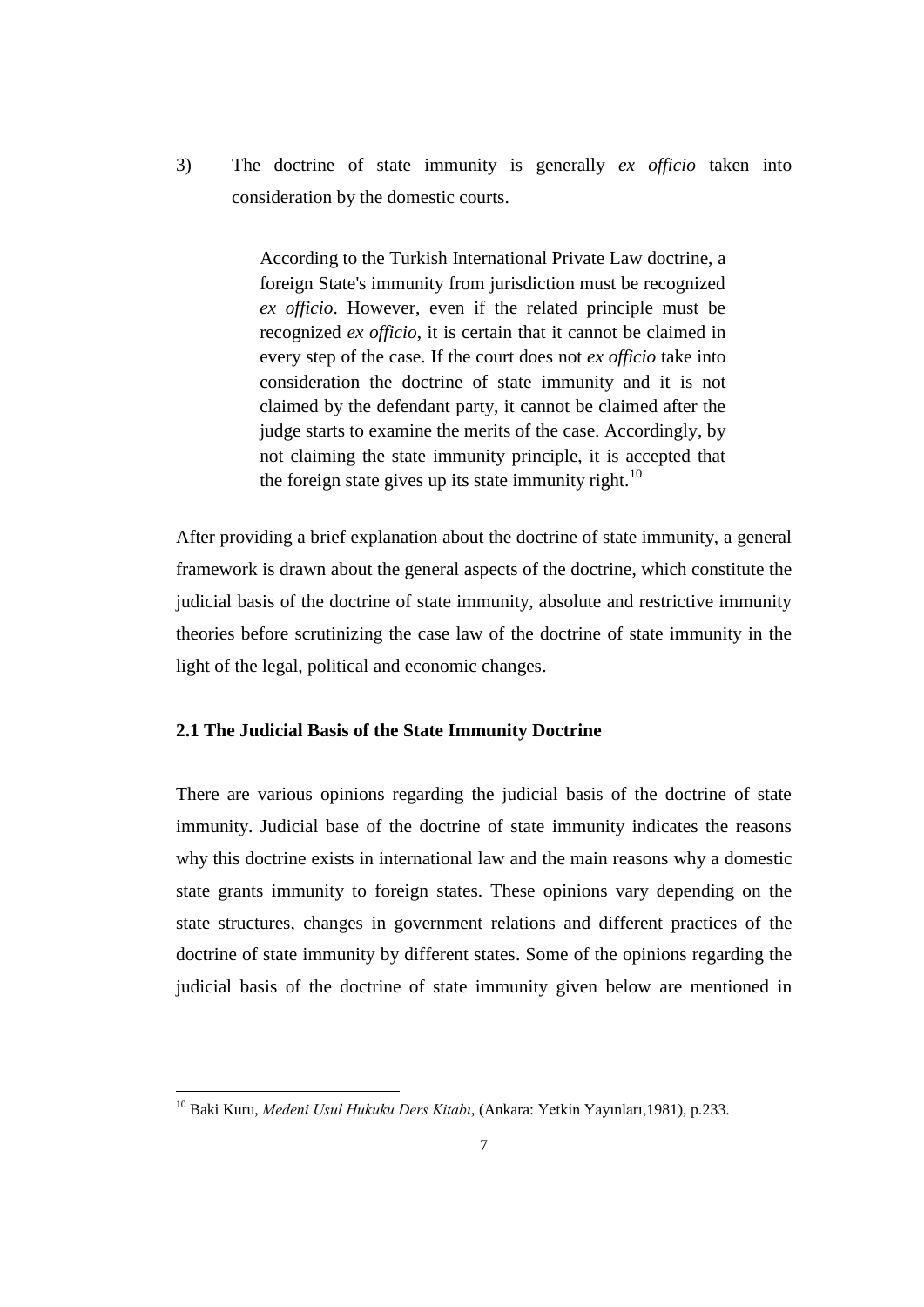Gündüz's work called "State Immunity of a Foreign State and International Law" $^{11}$ :

1) **The attitude of the state before its own courts affects the immunity of foreign states opinion:** During the periods in which the ruler was regarded equal to the state itself, the ruler could give its privileges (such as providing immunity) to the rulers of other states in order to provide the peace. Foreign rulers gained immunity in the territories of the domestic ruler accordingly.

2) **The immunity of states is affected from the immunity of the diplomatic representatives' opinion:** The defendants of this opinion tried to explain the immunity of states with the immunity of the diplomatic representatives. They stated that if the domestic state provides immunity to diplomatic representatives, it, *a fortiori,* has to provide the same immunity to the state which the diplomatic representatives hold.

3) **Ex-territoriality opinion:** According to this opinion, domestic state cannot apply its jurisdiction to some properties and people of foreign state in its territory. Because these are inseparable parts of the state which they represent and even if they locate in a domestic state verbally, they are not located in that state legally.

4) **Opinion which attributes immunity to sovereignty, independence and equality:** According to that opinion, a state cannot use its jurisdiction over another state as the states are legally sovereign, independent and equal. The basis of this opinion depends on the principle of the feudal systems called as "Par in Parem non Habet".

<sup>11</sup> Aslan Gündüz, *Yabancı Devletin Yargı Bağışıklığı ve Milletlerarası Hukuk*, (İstanbul: Tasvir Matbaası, 1983), pp.45-93.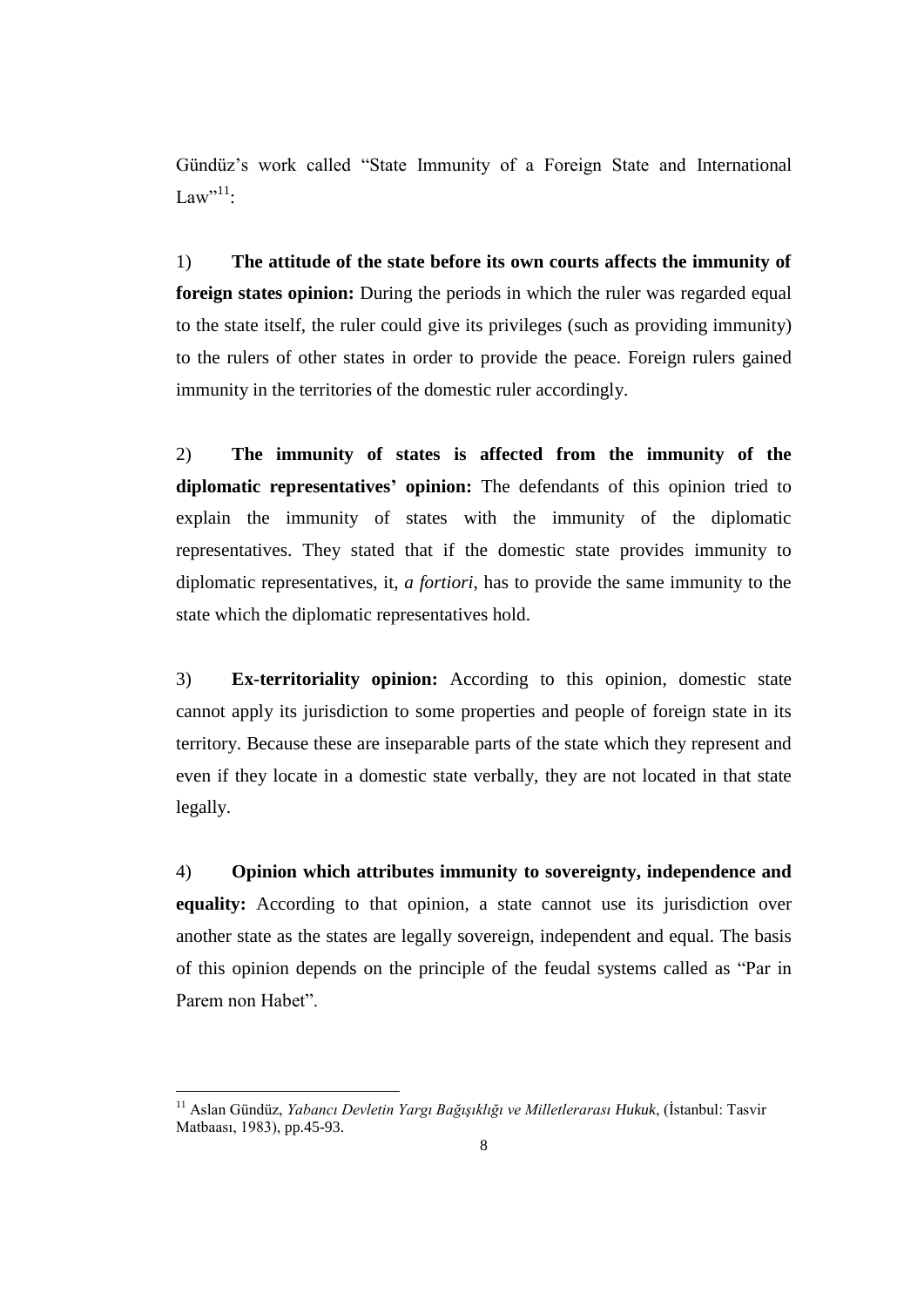5) **Opinion which derives immunity from the dignity of states:** According to that opinion, judging one state is incompatible with the dignity and respect of the state.

6) **Difficulty or impossibility of compulsory execution opinion:** According to that opinion, if there is not a possibility of compulsory execution, then it follows that there is not a possibility of giving a decision. Besides, the decisions which cannot be executed are also incompatible with the dignity of the courts.

7) **Comity of Nations (comitas gentium) opinion:** According to this concept, the state immunity principle is provided to the states in order to protect the peace and develop good relations, form good faith etc.

8) **Reciprocity opinion:** Immunity is provided to a state in as much as it is provided to other states.

9) **Opinion which explains the state immunity principle as an international practice:** According to that opinion, state immunity principle originates in international practice.

In the light of these opinions, the judicial basis of the state immunity doctrine can be described as follows: "In the beginning, the doctrine of state immunity was affected with the immunity of diplomatic representatives. It was settled with the difficulty of compulsory execution and other sociological necessities, especially with the truth that the international society is a sovereign society. Finally, it can be stated that with the doctrine of state immunity, states mutually limit their jurisdiction towards each other."<sup>12</sup>

 $12$  Gündüz, p.93.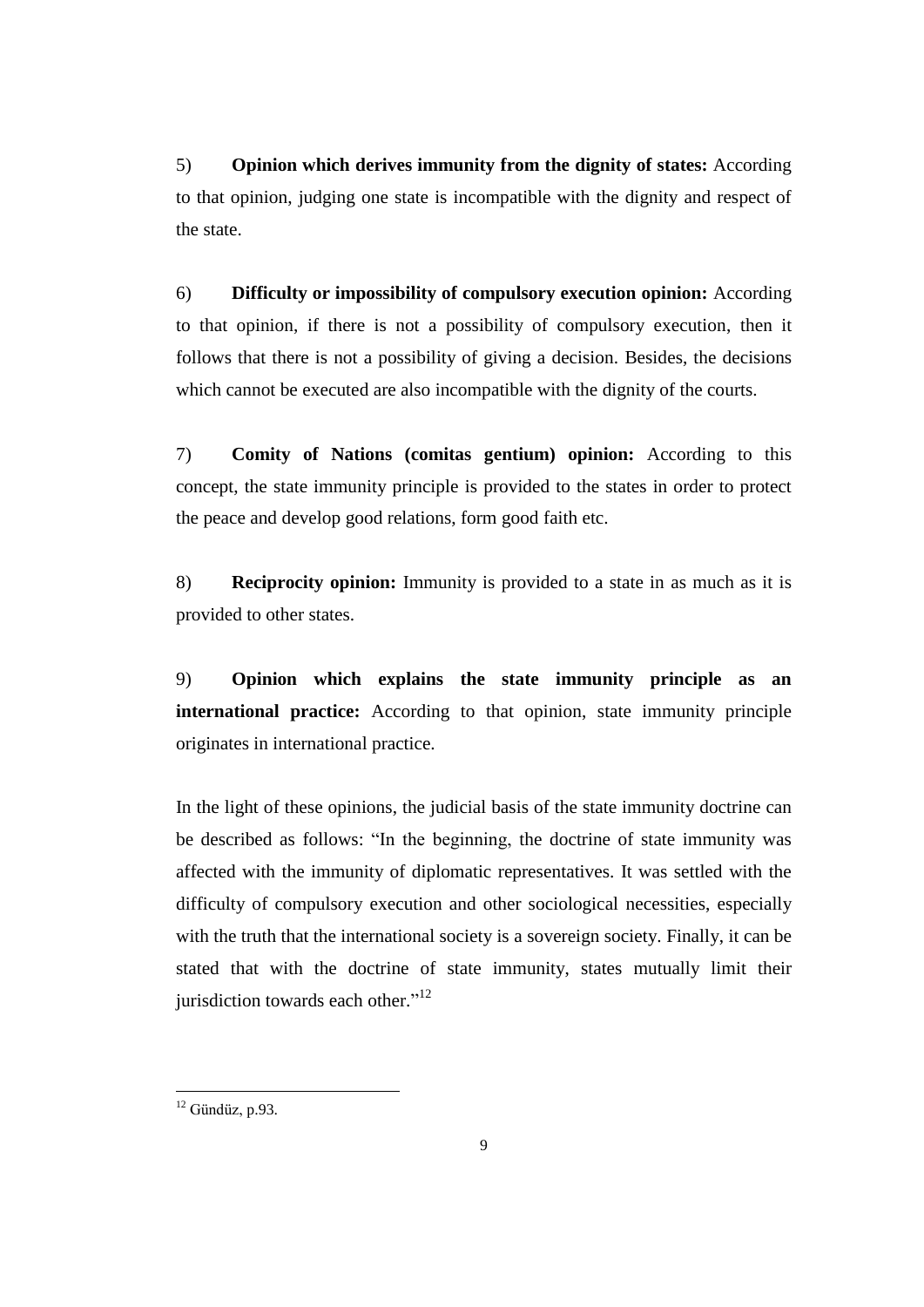#### **2.2 The Absolute Immunity Theory:**

In Bankas' view, in order to explain the doctrine of the state immunity, an inquiry has to be made into the historical sources and terms. *Superanus*, which refers to supreme power, can be accepted as the basis of the concept of sovereignty. Sovereignty is always accepted as the substantial character of the state. In relation with the ideas of the scholars, the principle of sovereignty was transformed, and this transformation naturally affected the doctrine of state immunity as these two concepts are linked to each other very strictly. For Hobbes, sovereignty is absolute, and absolute power creates perpetual peace. John Austin also agrees that the sovereignty is absolute. According to Vattel, an equal has no power over an equal; and for Bodin, the supreme power of the state refers to sovereignty. These scholars have developed the concept of absolute sovereignty rather than the doctrine of state immunity. However, these thoughts lead other scholars to constitute the concept of sovereign immunity depending on the rule of absolute sovereign in international law. <sup>13</sup>

The perception that state immunity is something to be addressed above physical level "as a theoretical derivation from local supreme power (superanus)" owes much to the ideas of Bodin, Hobbes and Vattel. It is a widely accepted idea that there is a positive relationship between sovereign power and the state, and this idea takes its roots from mentioned doctrine. It holds that a state can be recognized before international law only if sovereign power as well as legislation power as supported by obligatory powers promoted by it exists. A land can be treated as a state as long as it holds an equal status to the others, a certain number of people live there, it has got known borders and a sovereign power exercises an autonomous juridical community there. As has just been told, where a community

 $13$  Bankas, pp.2-8.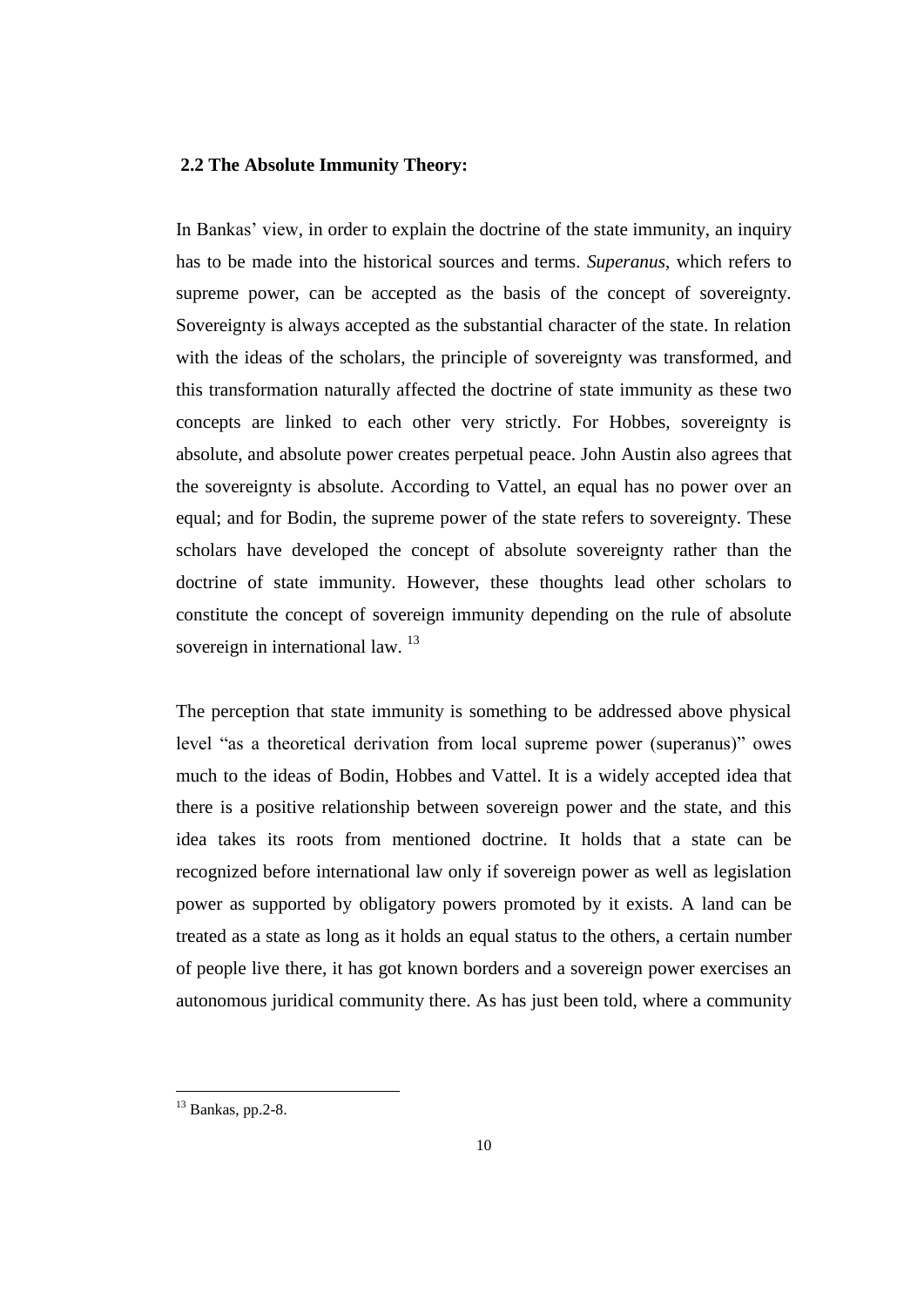containing these factors exists, *equality* before international law is in question for that state.  $^{14}$ 

According to the "absolute immunity" theory defenders, the notions of sovereignty, independence and equality of states restrain the states to exercise their jurisdiction over other states.

Until the foreign states give their consent for jurisdiction, domestic courts cannot judge the foreign states before the domestic courts. According to "absolute immunity" theory, if one of the parties of the dispute is a foreign state, the judges of the domestic courts must grant immunity to foreign state without examining the merits of the case. Accordingly, a foreign state is inviolable for its acts regardless of the nature of the dispute.

"The theory of the absolute immunity of States *ratione personae* was erected into a judicial absolute by Chief Justice Marshall in the celebrated Schooner Exchange v. McFaddon case. By granting immunity to a public ship, the Court resorted to the conception of the immunity of the sovereign as follows"<sup>15</sup>:

It's stated in the Schooner Exchange v. McFaddon decision that US has an ultimate territorial jurisdiction, which seems to be the characteristics of any sovereign and incompetent to vest meta-territorial power. It is such a jurisdiction that it is likely to ignore foreign sovereigns and their sovereign rights to some extent. If a sovereign is not amendable to another under no circumstances and is not bound by highest level obligations in a way not to defame its own nation also by instituting himself or its sovereign rights into another's jurisdiction boundaries, it can be in a position to get into in a foreign territory only with an express license

 $14$  Bankas, p.9.

 $15$  Garcia-Mora, p.339.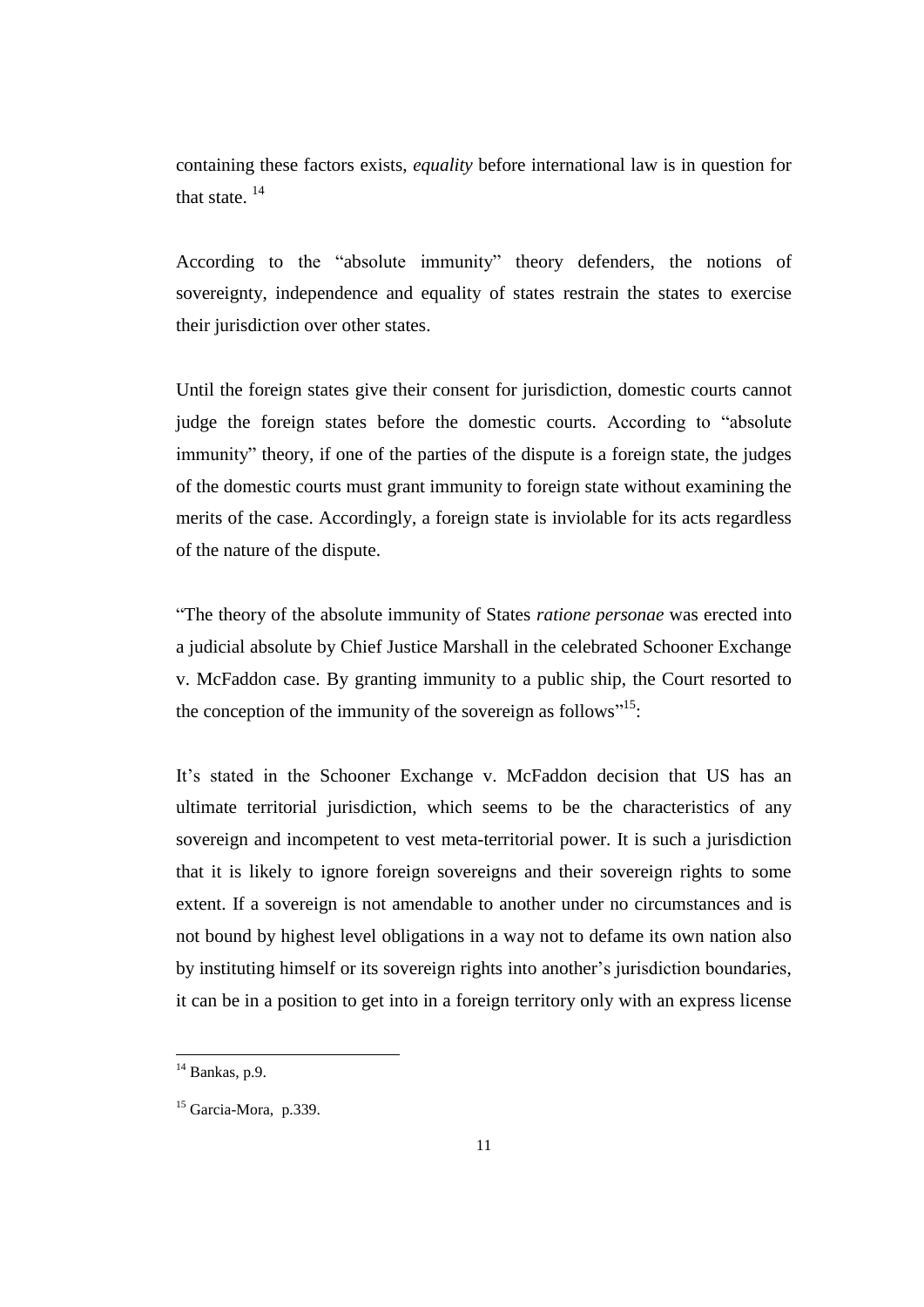or with implicitly knowing that his independent sovereign's immunity stands there for being offered to him.<sup>16</sup>

Another example of the "absolute immunity" theory is the *Underhill v. Hernandez* case, where the US Supreme Court in 1897 said "Every sovereign State is bound to respect the independence of every other sovereign State, and the courts of one country cannot sit in judgment on the acts of the government of another done within its own territory". In relevant decision, the Court emphasized the concepts of independence, sovereignty and territory as these were accepted as the main characteristics of a state.

In 1880, in *The Parlement Belge* case, the English Appellate Court took the same stand. There happened a collision in British territorial waters between a Belgian postal vessel and a British steam-tug and the Admiralty Division held that the Belgian ship, though it performed a public function, did not belong to "that category of public vessels, which are exempt from process of law and all private claims". <sup>17</sup> The English Appellate Court reversed the decision and it held that:

> As a consequence of the absolute independence of every sovereign authority, and of the international comity which induces every sovereign state to respect the independence and dignity of every other sovereign state, each and every one declines to exercise by means of its courts any of its territorial jurisdiction over the person of any sovereign or ambassador of any other state, or over the public property of any state which is destined to public use, or over the property of any ambassador, though such sovereign, ambassador or

<sup>&</sup>lt;sup>16</sup> The Schooner Exchange v. Mcfaddon, 11 U.S. 116 (1812)

<sup>&</sup>lt;sup>17</sup> Antonio Cassese, *International Law* (New York: Oxford University Press, 2005), p.99.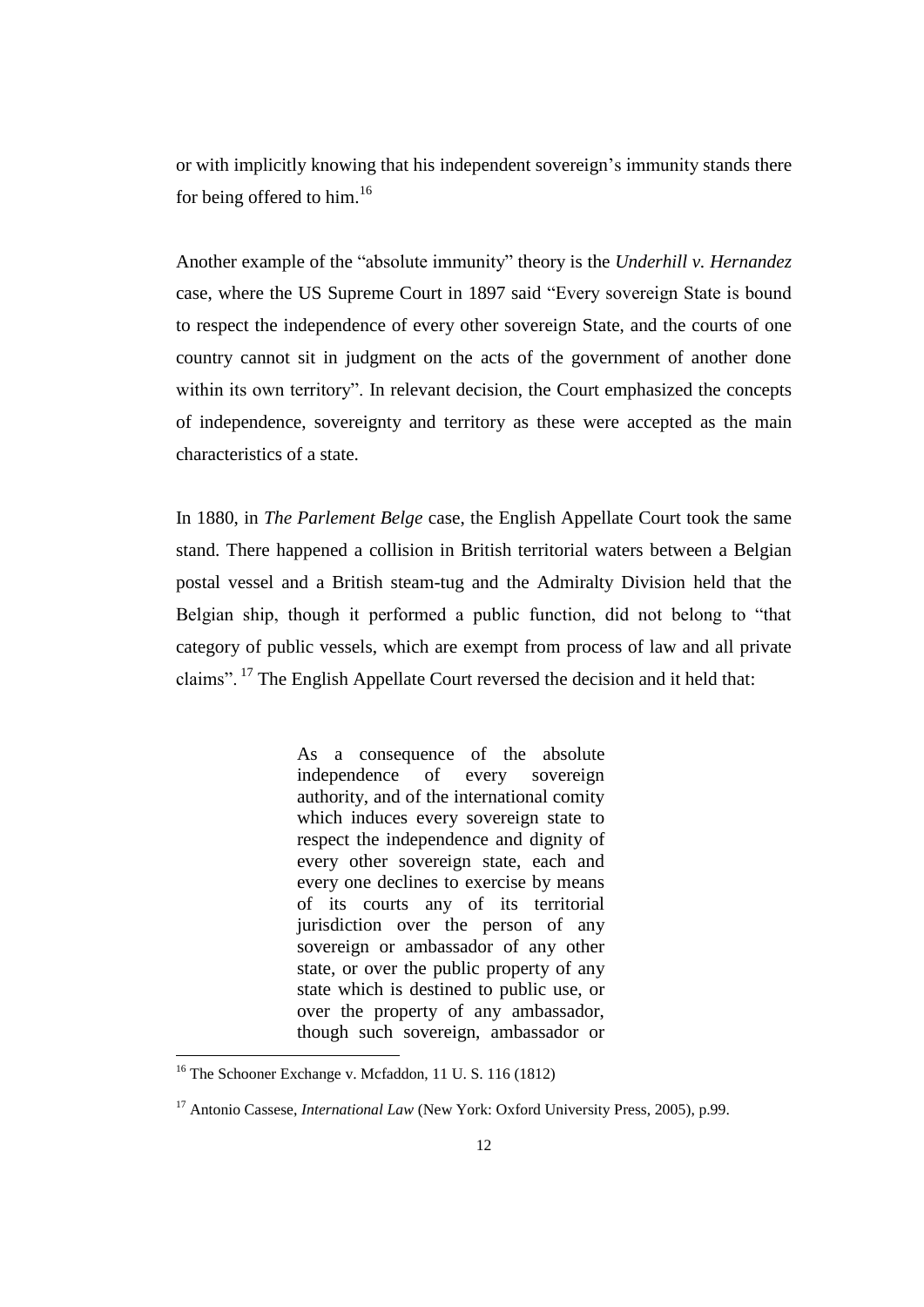property be within its territory and therefore, but for the common agreement, subject to its jurisdiction.<sup>18</sup>

After the World War II, the absolute immunity theory was under attack from many fronts. While Continental European States were leading the move in promoting the crystallization of restrictive immunity theory, the common law countries in the West took a more conservative view about the call for change until the Tate Letter was written and known to the world.<sup>19</sup>

In relation with changes in the world order, the "absolute immunity" theory was turned to "restrictive immunity" theory.

## **2.3 The Restrictive Immunity Theory:**

Growing participation of the states in commercial transactions revealed that the "absolute immunity" theory could not meet the problems arising from the private acts of the states. Increase in commercial transactions and private acts of the states transmitted the "absolute immunity" theory in a more restrictive way.

The "restrictive immunity" theory currently sets out that the acts performed *iure gestionis,* which covers private or commercial transactions of states, are subject to foreign jurisdiction, on the other hand, *iure imperii* acts*,* which correspond to those performed by the foreign state in its capacity as a sovereign, are immune.<sup>20</sup> Even if the doctrine was transformed from absolute to restrictive, the indicative element of the related principle would still be the "sovereignty" concept. In 1918, a US Court of Appeals decided that the Kingdom of Romania's purchase of shoes

 $18$  The Parlement Belge (1879) 4 P D 129

<sup>19</sup> Bankas, p.319.

 $20$  Cassese, p.100.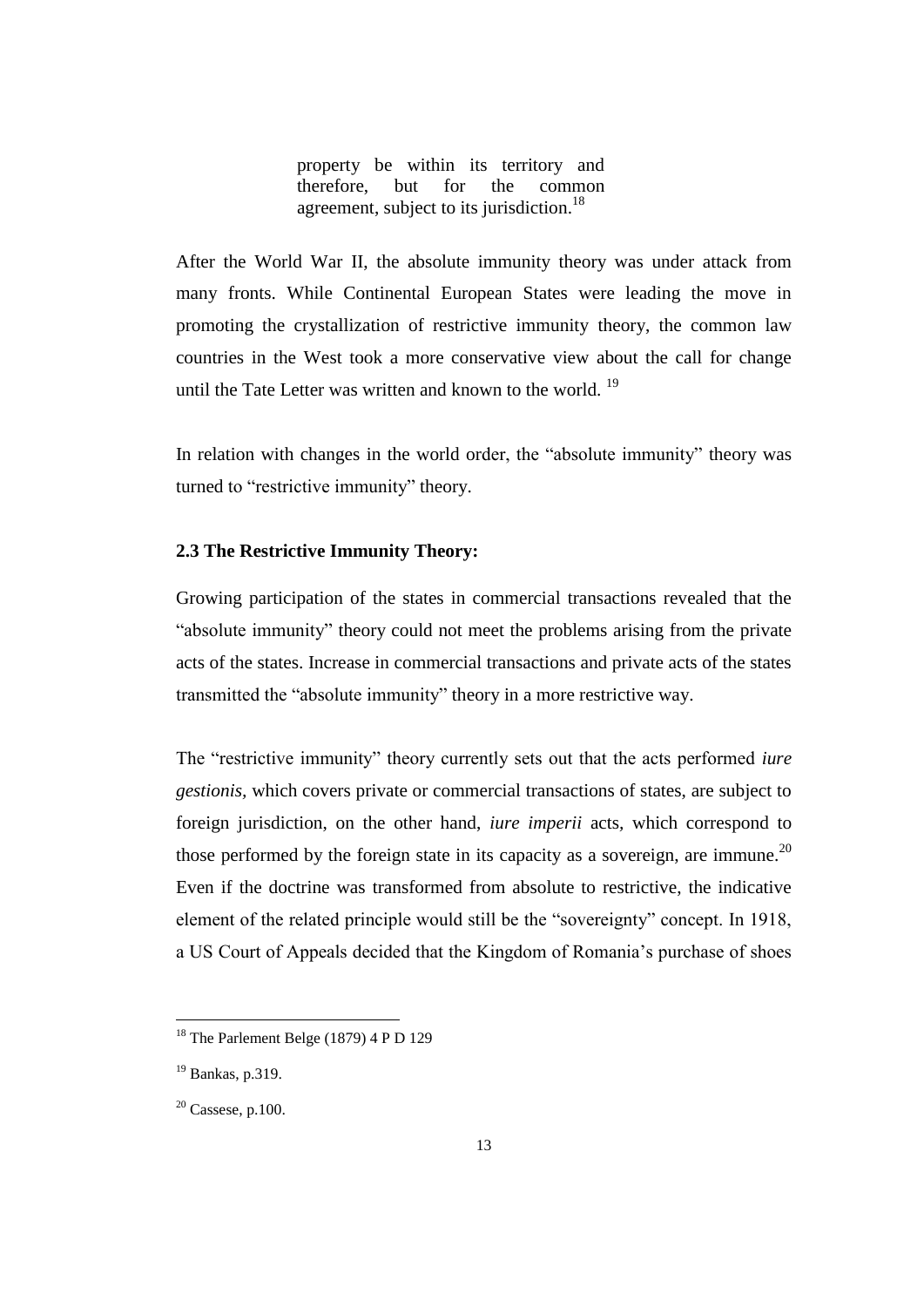for the army was immune from US jurisdiction<sup>21</sup>. "In contracting with a US Company for shoes and other equipment for Kingdom's armies was not engaged in business, but was exercising the highest sovereign function of protecting itself against its enemies."<sup>22</sup> In 2000, the Italian Court of Cassation held that Italian courts lacked jurisdiction because the military training of air forces had constituted an activity inherently public and "sovereign" act.<sup>23</sup> "It served to pursue a public goal which is essential and unfailing for states, that is, the state's defence of its sovereignty and territorial integrity also by force." <sup>24</sup>

Even if the restrictive immunity theory is admitted by the majority of the world countries, the classification of the acts of the foreign states still remains unsolved. In Cassese's view, for defining a foreign state's acts in the private capacity, two separate criteria are proposed. One of the criteria relies on the *nature*, and the other relies on the *function* of a certain act. Still, it has to be noted that these standards will lead us to definitely accurate results. One single action can be assessed totally differently from two different perspectives. To set an example, a foreign state buys materials for military use. In face of the first criterion, the action seems private in nature, which doesn't require immunity. Looked from the other side, which indicates the intention of acquiring them, immunity is deserved due to the public nature of the action. Such difficulty urged the states to define clearly what immunity is to them and thus what possible exceptions could be. National legislation witnessed those steps.  $25$ 

 $21$  Cassese, p.101.

 $^{22}$  Kingdom of Roumania v. Guaranty Trust Co. of N.Y, p.345.

 $23$  Cassese, p.101.

<sup>24</sup> Presidenza Consiglio dei ministri e Stati Uniti d'America v Federazione italiana lavoratori dei trasporti della provincia di Trento and Others, Judgment No. 530, 2000, p. 1159.

 $25$  Cassese, p.101.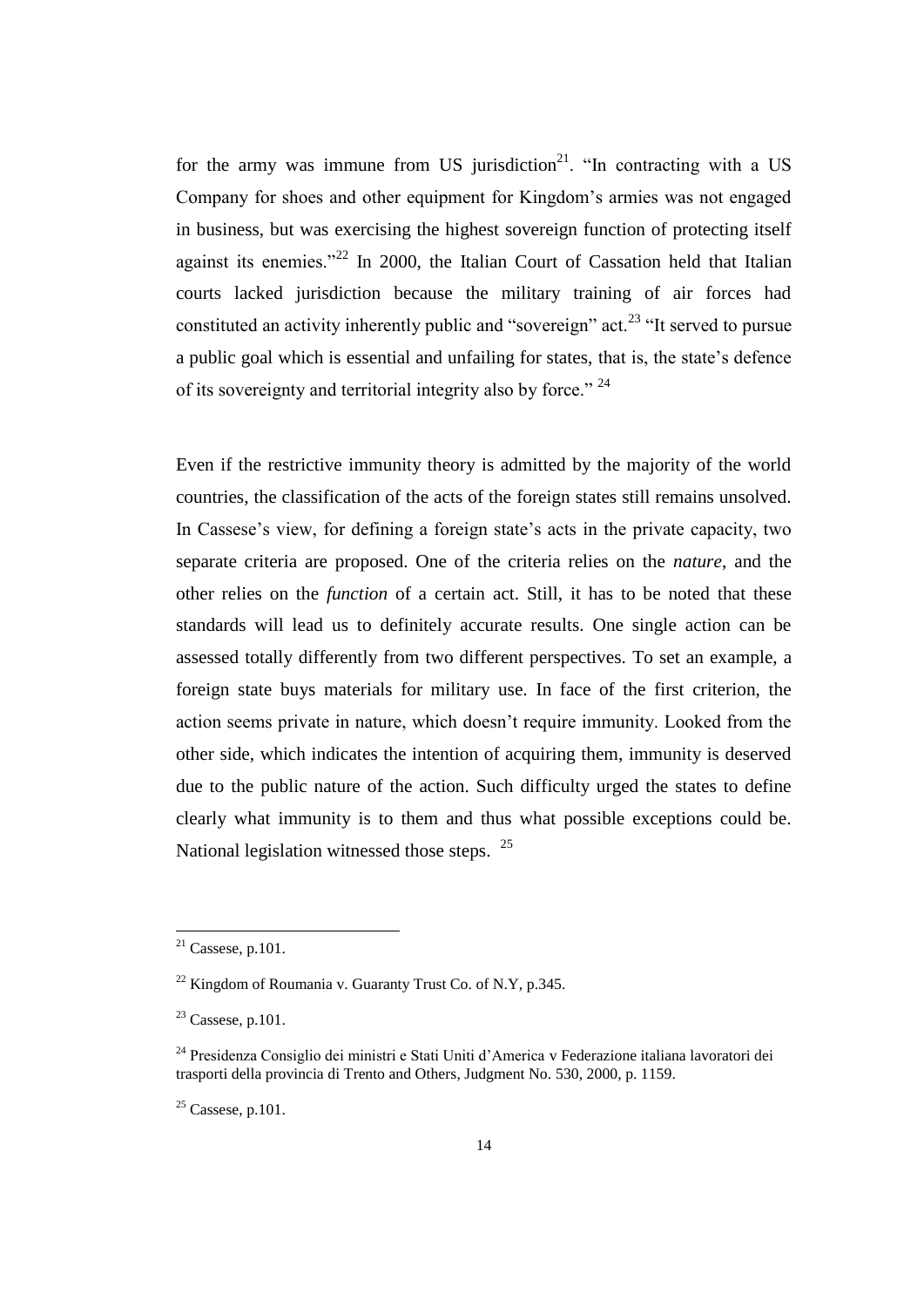When national legislations are examined, the term of "commercial transactions" is generally used to describe the private acts. However, this term brings out an important question: "What is a commercial transaction?" Lexical meaning of "commercial transactions" is as follows: commercial transactions, in law, are the core of the legal rules governing business dealings. Despite variations in details, all commercial transactions have one thing in common: they serve to transmit economic values such as materials, products and services from those who want to exchange them for another value, usually money, to those who need them and are willing to pay a counter value. It is the purpose of the relevant legal rules to regulate. <sup>26</sup>

After the growing participation of the states in commercial transactions, restrictive immunity theory found a larger application area in international law and in national court decisions. In 1981, Lord Wilberforce held in *I Congreso del Partido* (1981) 1 A.C. 244 *-*which is one of the significant cases of the doctrine of state immunity - that the restrictive theory

> arises from the willingness of States to enter into commercial transaction or other private law, transaction with individuals. It appears to have two main foundations: according to first one it is necessary in the interest of justice to individuals having transactions with States to allow them to bring such transactions before the courts; second is to require a State to answer a claim based on such transactions does not involve a challenge or inquiry into any act of sovereignty or governmental act of that State. It is, in accepted phrases, neither a threat to the dignity of that State nor any interference with its sovereign functions. 27

<sup>26</sup> <sup>26</sup> Commercial transaction. (2012). In Encyclopædia Britannica. Retrieved from <http://www.britannica.com/EBchecked/topic/127986/commercial-transaction> accessed on May 10, 2012.

 $27$  I Congresso del Partido [1983] AC 244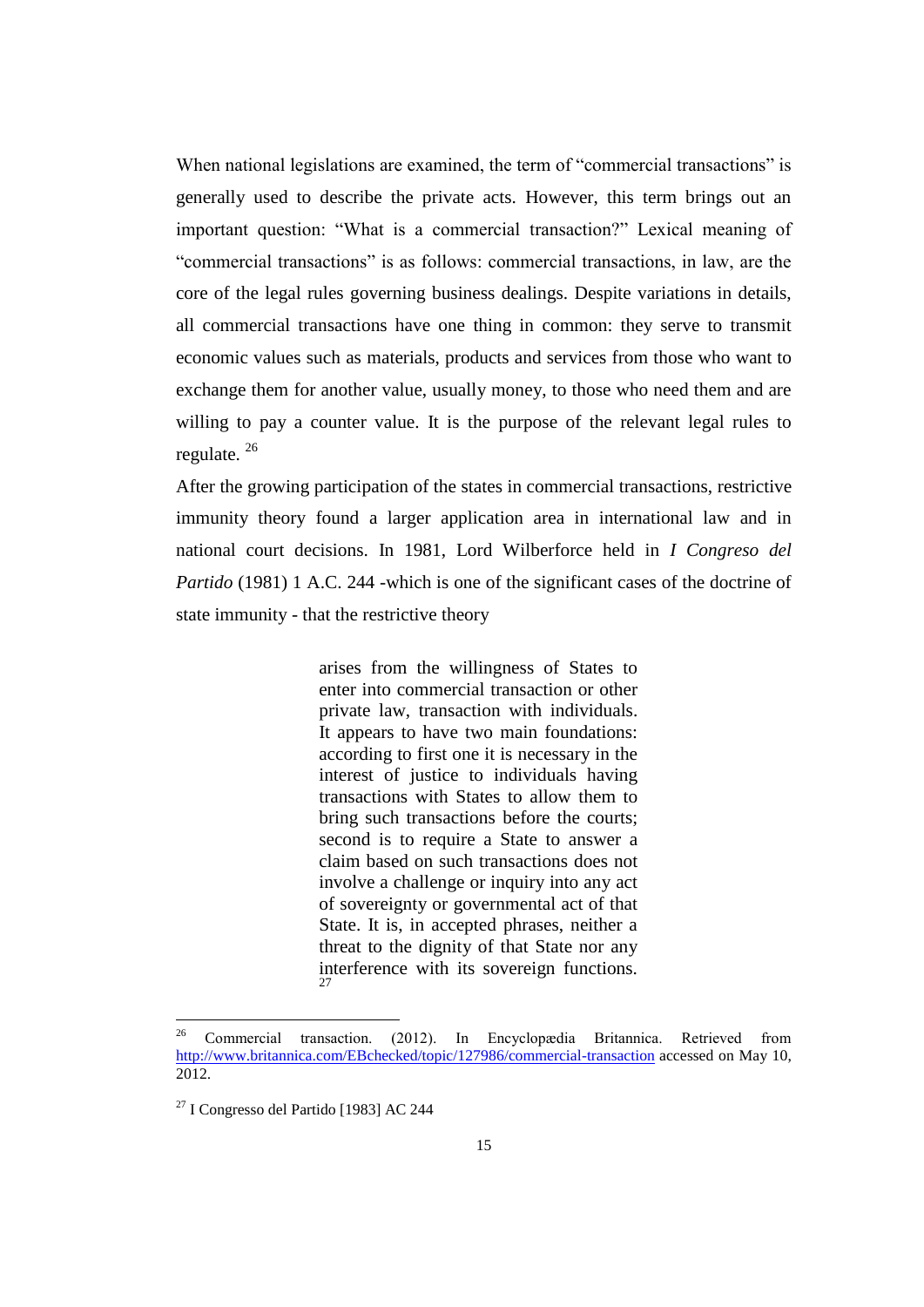The following statement "to require a State to answer a claim based on such transactions does not involve a challenge or inquiry into any act of sovereignty or governmental act of that State. It is, in accepted phrases, neither a threat to the dignity of that State nor any interference with its sovereign functions" clearly shows the change of the perspective of the Courts about sovereignty notion which is parallel to the change of understanding the immunity doctrine.

After most of the states embraced the "restrictive immunity" theory, "commercial transactions" which are subject to foreign jurisdiction regularized in national legislation and also in international conventions.

Even if most of the states embraced the "restrictive immunity" theory, there are also dissenting opinions against the related theory. In Professor Lauterpacht's view, "restrictive immunity" is an unacceptable theory as the State always acts for the general purposes of the community and cannot act for private purposes.  $28$ Professor Lauterpacht stated that the idea that economic functions of a state including industrial management, purchasing and selling are definitely of "private-law nature", they are *iure gestionis,* and the state functions very much like a private entity has already lost its popularity. Although political and administrative functions of it are apparently withdrawn as in similar cases, the state is still functioning like a pubic body for the sake of fulfilling main aims of the community. What is said above cannot be restricted to socialist economies only, where the state necessarily functions as the manager of trading and industry? In this model, the state is to be in this way. In fact, the acts *iure gestionis* are acts *iure imperii.<sup>29</sup>*

<sup>28</sup> The Jurisdictional Immunity of Foreign Sovereigns," *The Yale Law Journal*, Vol.63, No:8, 1954, p. 1160.

<sup>29</sup> Quoted in The Jurisdictional Immunity of Foreign Sovereigns," *The Yale Law Journal*, Vol.63, No:8, 1954, p. 1160.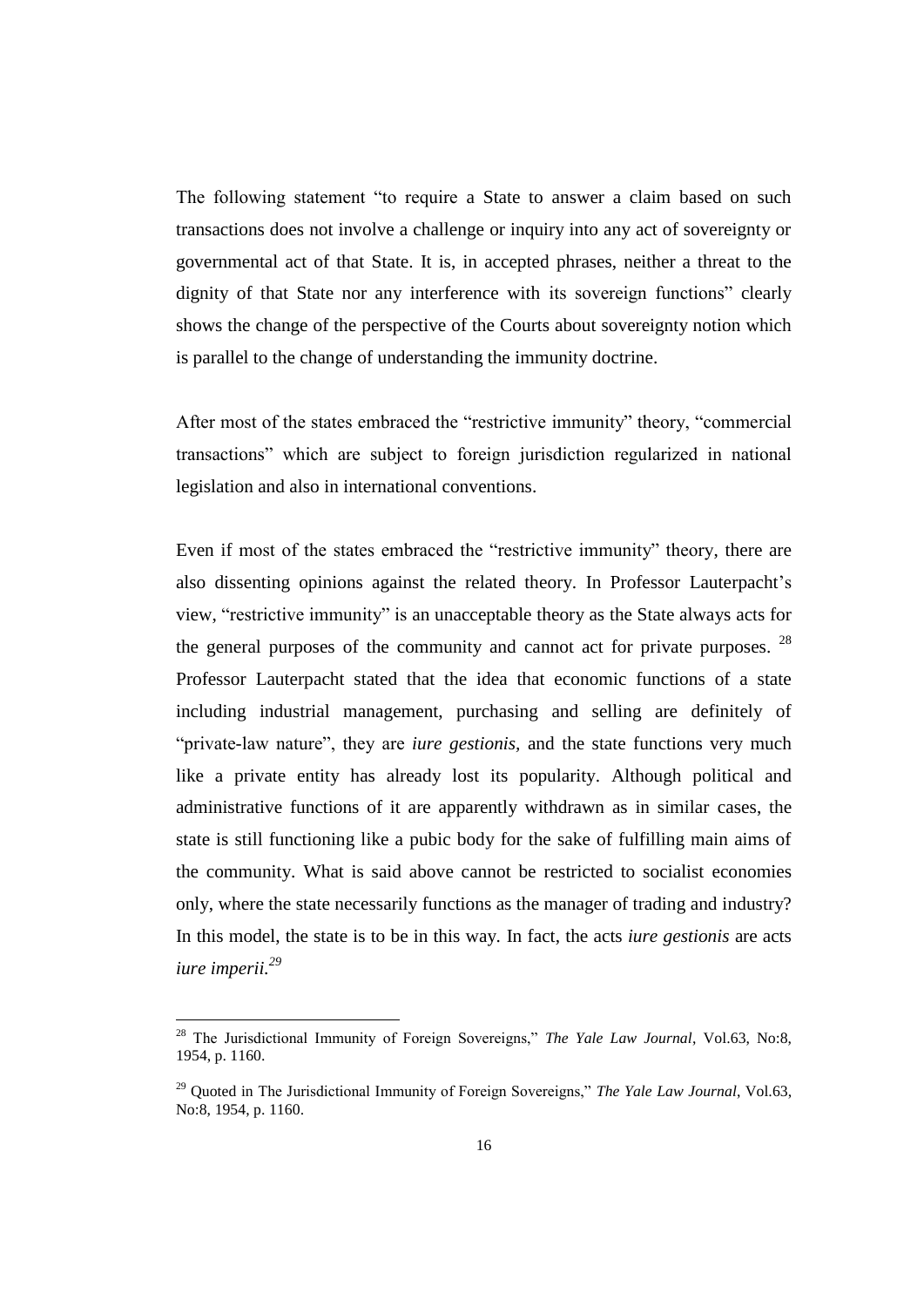However, Bankas does not have a strict judgment like Professor Lauterpacht's view that States cannot act for private purposes and making a distinction between private and public acts does not solve the problem of granting immunity as it is not always easy to determine the acts of States clearly. In Bankas's view the private and public law is distinguished with an eye to separate the governmental and non-governmental acts but we don't find it a satisfactory evaluation. It can be feasible to do so in simple cases, but it wouldn't be the case for more complicated examples, which in turn could jeopardize the need of justice. It can be explained with the fact that activities of states are so diverse and interconnected that one can hardly distinguish them as commercial and governmental ones. On that basis, the decision whether or not to vest immunity cannot be left to such a distinction.<sup>30</sup>

#### **2.4 Comparison of the Act of State Doctrine and the State Immunity Doctrine**

Every state is fully responsible on its citizens and the acts occurred in its jurisdiction in connection with the rules of international law. As a result of that, domestic state's courts recognize the acts of foreign states and not argue the validity of these acts before its courts. There are two different approaches in civil and common law systems. According to civil law system, the acts of a foreign state is a conflict of law issue and a domestic state only recognize the acts of the foreign state until these acts would not against the public order and laws of the domestic state. However, according to common law the acts of foreign states are not negotiable before the courts of the domestic state and respected these acts even if they are contrary to the laws of the domestic state. This rule called as act of state doctrine in common law systems. The main difference in common and civil law systems is that the acts of a foreign state is recognized by the domestic state even if they are against the laws of the domestic state in common law

 $30$  Bankas, p.222.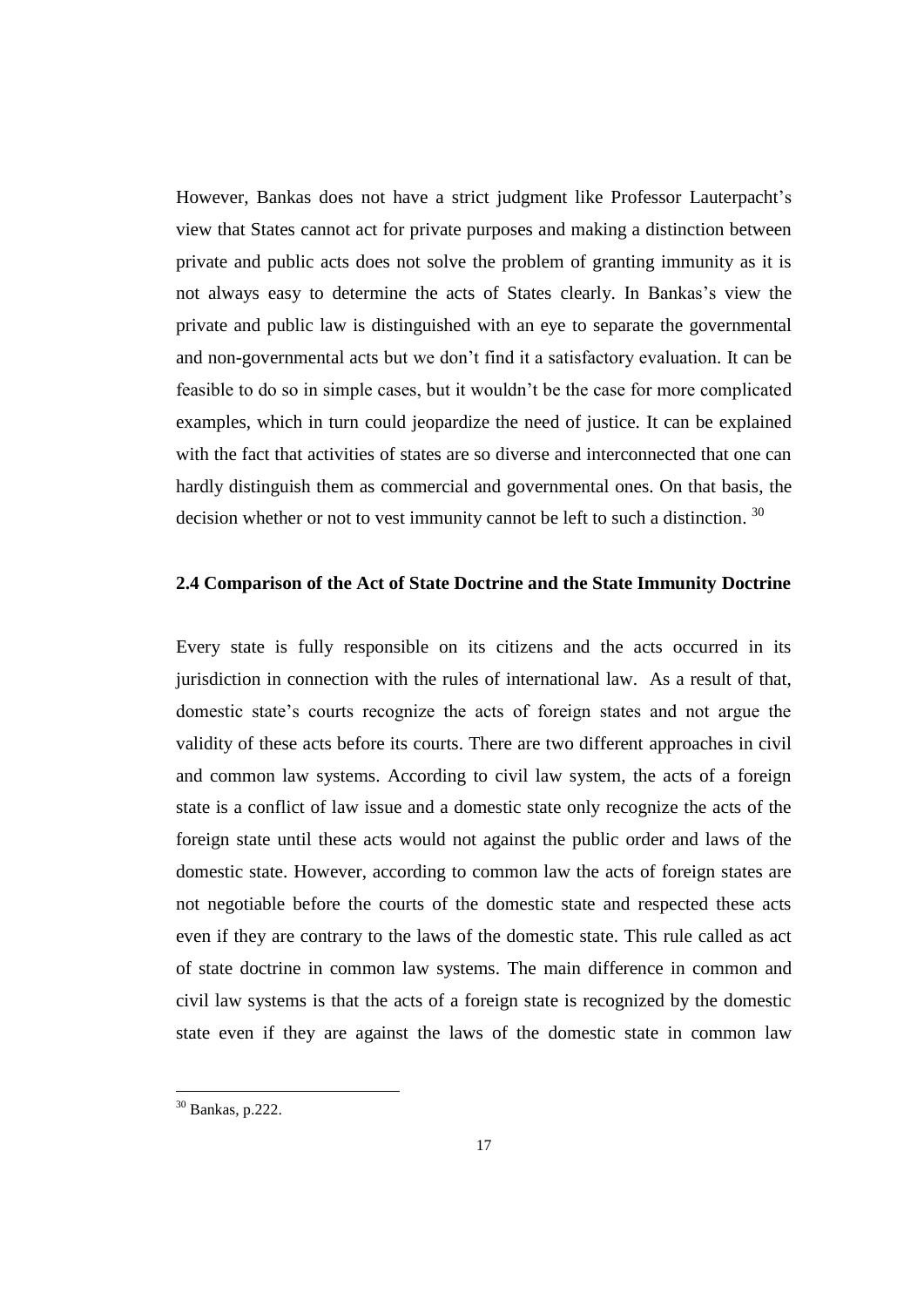whereas in civil law systems the acts of a foreign state only recognized if they are compatible with the laws of the domestic state. <sup>31</sup>

Act of state doctrine is also about the authority of domestic courts like the doctrine of state immunity However, Act of State doctrine should not be confused with the doctrine of state immunity; but it should not also be ignored that these two doctrines may also overlap and the main aim of the Act of State doctrine is to settle the disputes through diplomatic negotiations rather than intervention of the national courts.  $32$  Unlike the doctrine of state immunity, it is not a requirement that one of the parties has to be a state. Act of State doctrine can be applied to the disputes between two individuals.

One of the the leading case of the act of state doctrine is the *Banco Nacional de Cuba v. Sabbatino* case. A US commodity broker signed an agreement to buy sugar from a company (C.A.V) which is owned by American citizens however, located in Cuba. The US Congress made an amendment on the Sugar Act of 1948 and decreased the sugar quota which Cuba exported to the United States. As a reprisal the Cuban Committee of Ministers expropriated the goods, properties of American citizens in Cuba including the sugar company that the US commodity broker signed an agreement. A state enterprise which owned the sugar company signed another agreement with another US commodity broker and state enterprise assigned this agreement to Banco Nacional de Cuba. After that a ship which carried the sugar sailed to Casablanca and delivered the sugar to its owner. However, even if the Banco Nacional de Cuba submitted the required documents the US commodity broker did not pay the price of the sugar. Because a New York Court decided that the real owner of the company is C.A.V and decided that all the payments has to be received by a trustee (Sabbattino) appointed by the Court. Banco Nacional de Cuba filed a lawsuit against the US commodity broker and the

 $31$  Gündüz, pp. 34-35

 $32$  Cassese, p.99.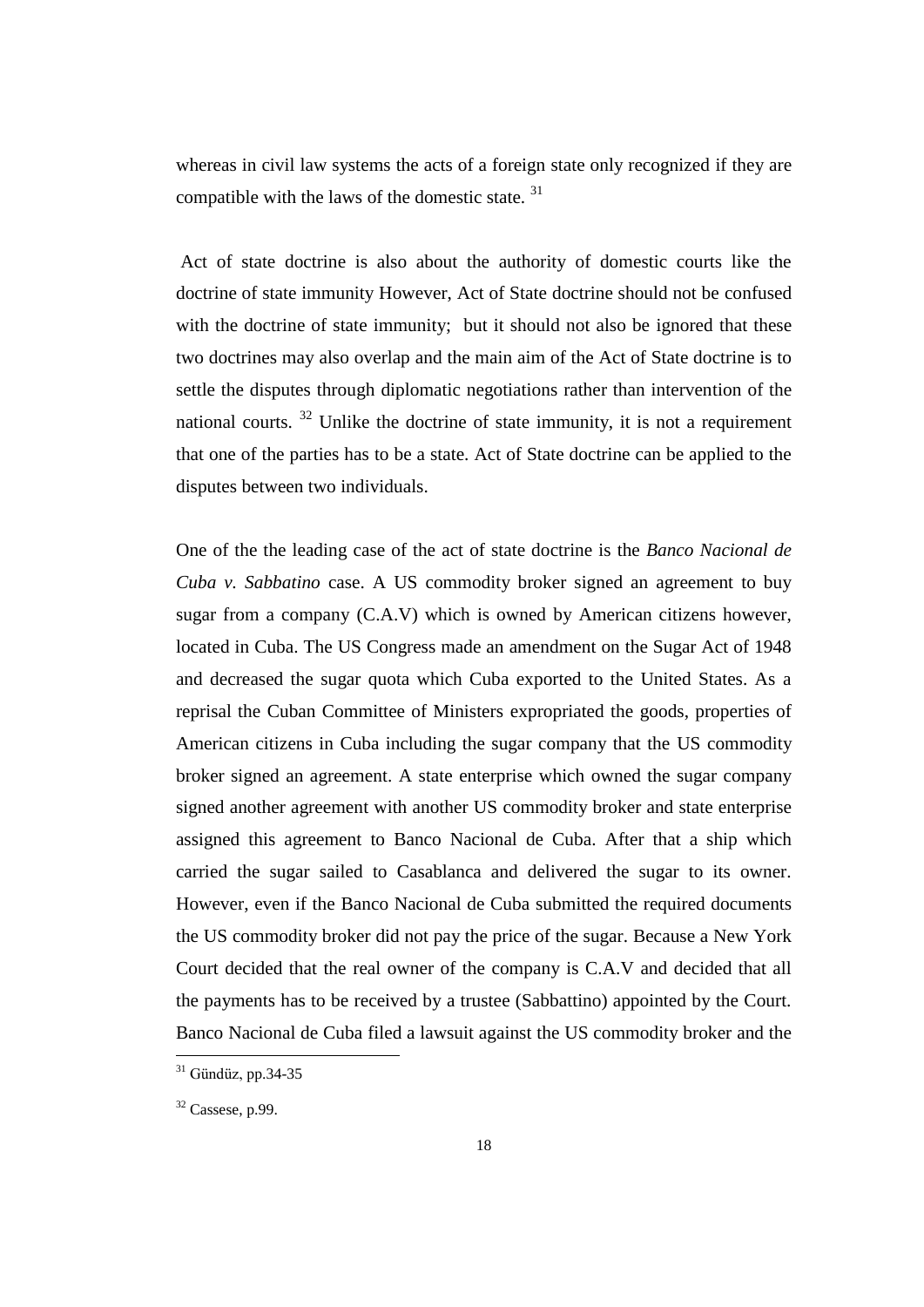trustee, Sabbattino.Banco Nacional de Cuba claimed that the Act of State doctrine has to be applied in this case, as, according to that doctrine; the propriety of decisions of other countries relating to their internal affairs would not be questioned in the US courts. However, Sabbatino claimed that the Act of State doctrine could not be applied in this case on the basis that the case is about the violation of international law; therefore, the Act of State doctrine should not be applied unless the Executive branch asks the court to do so, and Cuba brought the suit as a plaintiff and by bringing the suit it had given up its sovereign immunity. The District Court and the Court of Appeals found for Sabbattino stating that the Act of State doctrine could not be applied as the relevant foreign act was in violation of international law.<sup>33</sup> However, the Supreme Court reversed this decision and decided to apply the act of state doctrine. Accordingly, the Supreme Court did not examine the validity of nationalization of the US Company in Cuba decided by the Cuban Committee of Ministers. In this case, the Act of State doctrine was applied by the United States Supreme Court because it somehow was concerned with the political capacity of the executive, not intended to safeguard Cuban sovereignty and independence.

The *Banco Nacional de Cuba v. Sabbatino - 376 U.S. 398 (1964)* decision was reached unanimously. However, due to the confusion having arisen over the Act of State doctrine, the Congress expressed its displeasure about the decision by enacting a legislation which called the Second Hickenlooper Amendment, and this legislation requires US courts not to refuse on the grounds of act of State "to make a determination on the merits giving effect to the principles of international law" in cases involving claims to property expropriated by foreign States.<sup>34</sup>

<sup>33</sup> Banco Nacional de Cuba v. Sabbatino - 376 U.S. 398 (1964)

<sup>&</sup>lt;sup>34</sup> Avaliable at <http://actsofstatelaws.uslegal.com/the-act-of-state-doctrine-article/> accessed on May 20, 2012.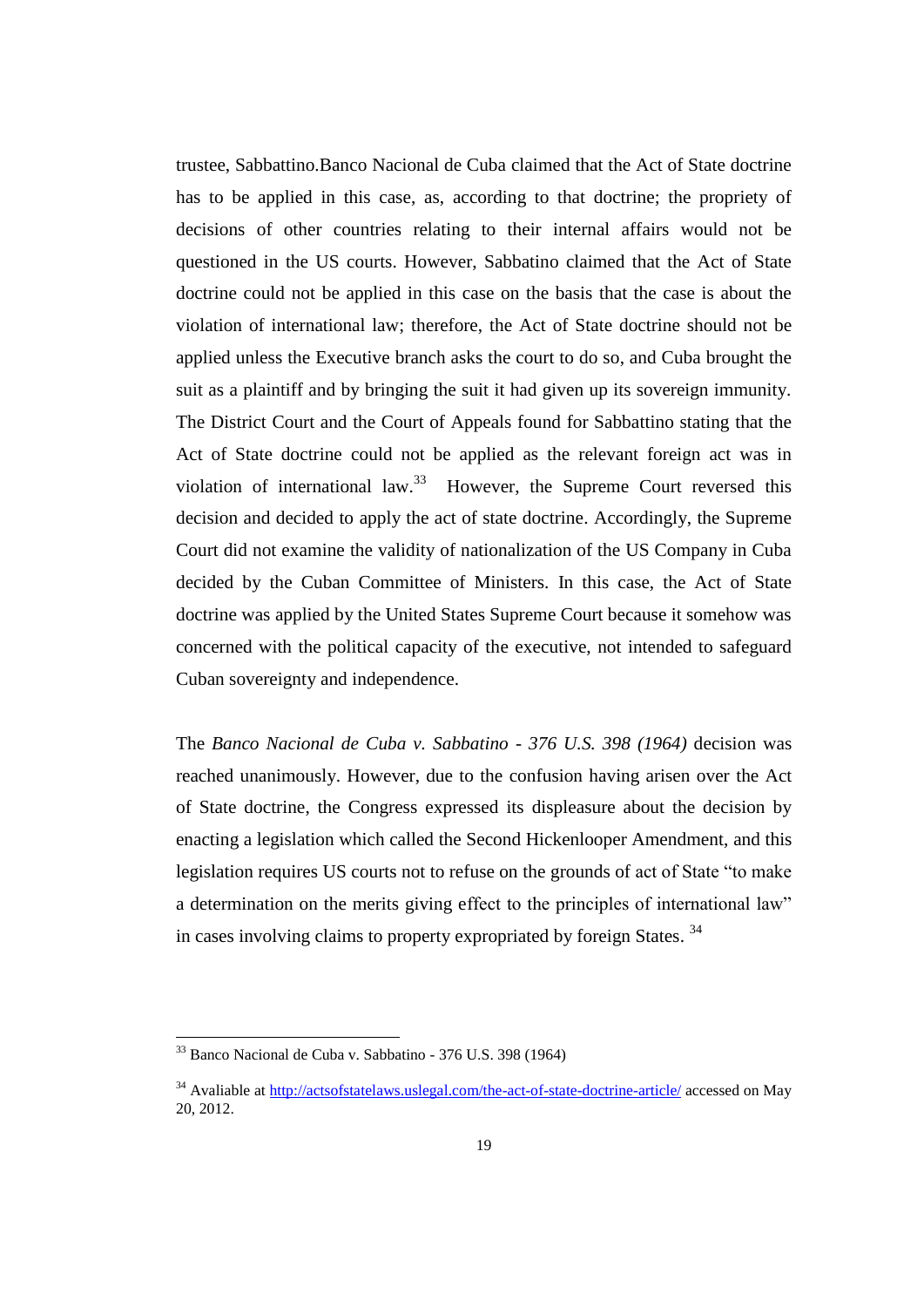From the explanations above and the sample case, it can be concluded that the Act of State Doctrine takes the "proceeding of a state" as a starting point where the notion of state immunity takes "the title and personality of a state" as a starting point. In order to apply the Act of State doctrine, it is not a requirement that one of the defendants be a "state" as the related doctrine can also be applied disputes arising between two individuals. However, in order to apply state immunity principle, one of the parties must be a "state". The Act of State Doctrine neither provides immunity to one of the parties nor takes the competency of the court. The court continues making a decision about the merits of the case. In other words, the Act of State Doctrine gives superiority to foreign law and not negotiates the validity of the acts of the foreign states before the courts. However, the doctrine of state immunity grants immunity to the foreign state's public and/or private acts, and, if the Courts decide to grant immunity the case has been rejected without giving a decision about the merits of the case.<sup>35</sup>

 $35$  Gündüz, pp.34-41.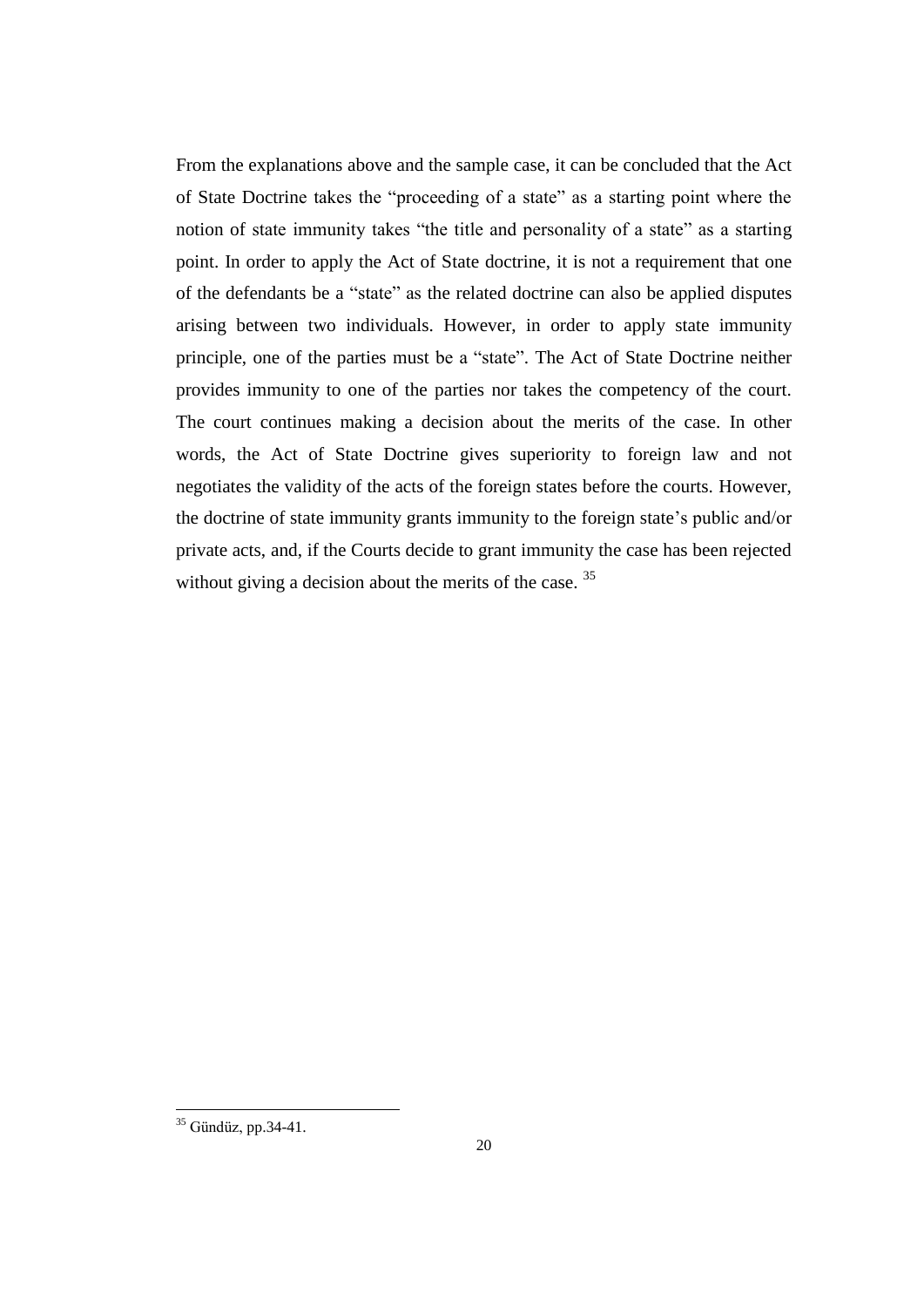## **CHAPTER THREE**

## **HISTORICAL DEVELOPMENT OF THE STATE IMMUNITY DOCTRINE**

According to Caplan, the doctrine of state immunity emerged as a result of the tension between the two substantial norms of international law, which are sovereign equality and exclusive territorial jurisdiction. Later the doctrine has evolved and changed since the eighteenth century by progressing in two different periods.<sup>36</sup> The first period, which covers the eighteenth and nineteenth centuries, was called the absolute immunity period on the basis that the foreign states are regarded immune from all acts without making any distinction before the courts of domestic state. The second period took place in early twentieth century after the Western countries had started to apply the doctrine of state immunity in a more restrictive way due to the increase of the commercial transactions among the states. In this period, the acts of the states were categorized as *acta iure imperii* and *acta iure gestionis*. The *iure gestionis* acts of the foreign states cover the commercial or private-law transactions where the immunity would not be granted and the *iure imperii* acts of the foreign states cover the sovereign or political acts where the immunity would be granted by the domestic courts. As the doctrine evolved and showed variation in two different periods, according to the widespread view of the scholars, the doctrine also emerged from two main rationales. Pursuant to one rationale due to sovereign equality, state immunity is a fundamental state right. However, state immunity is only an exception to the principle of state jurisdiction according to other rationale. Nevertheless, these two rationales gave different inferences to the doctrine of state immunity and shaped it accordingly. The initial of the fundamental right rationale is the par in parem non

<sup>&</sup>lt;sup>36</sup> Lee M. Caplan, State Immunity, Human Rights and Jus Cogens: A Critique of the Normative Hierarchy Theory, *The American Journal of International Law,* Vol. 97, No: 741, 2003, p.743.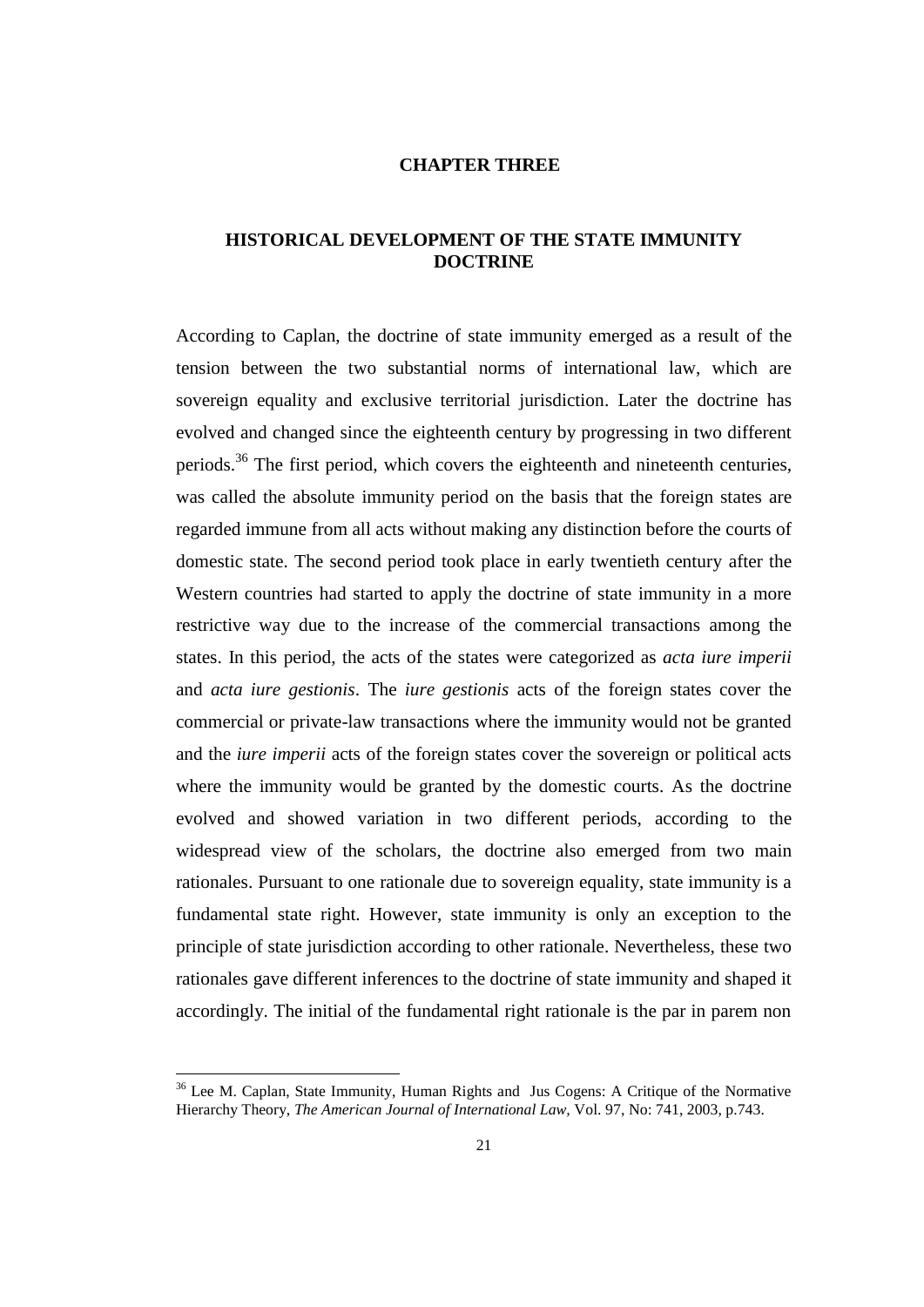habet imperium maxim, which is simply a specific application of the sovereign equality.<sup>37</sup>

Professor Sucharitkul, who defended the fundamental state right rationale, stated "It has become an established rule that between two equals, one cannot exercise sovereign will or power over the other, 'Par in parem non habet imperium."<sup>38</sup>. For Sucharitkul, the principle of state jurisdiction must give a way to the principle of sovereign equality to create a state's right of immunity. However, for Caplan, second rational largely influenced Justice Marshall's opinion in The Schooner Exchange, where he recognized "intercourse between nations and an interchange of those good offices which humanity dictates and its wants require foster mutual benefit." 39

State immunity doctrine is actually a newer concept when compared with other main doctrines of international law and international relations. It is accepted that state immunity doctrine was recognized in the late eighteenth century and became an international law principle in the nineteenth century. State immunity developed as a doctrine of domestic courts, and the doctrine and agreements about state immunity emerged after the domestic court decisions.

The first time that the doctrine of state immunity became known, the concept of the state did not match with today's concept of state. At that time, the ruler and the state itself was regarded as one and same. The rule of "king can do wrong" in England explains this situation well. As the sovereignty was the source of law, exercising jurisdiction over another state accepted as superiority or hostile behaviour.

 $37$  Caplan, p.748.

<sup>38</sup> Quoted in Caplan, p.749.

 $39$  Caplan, p.749.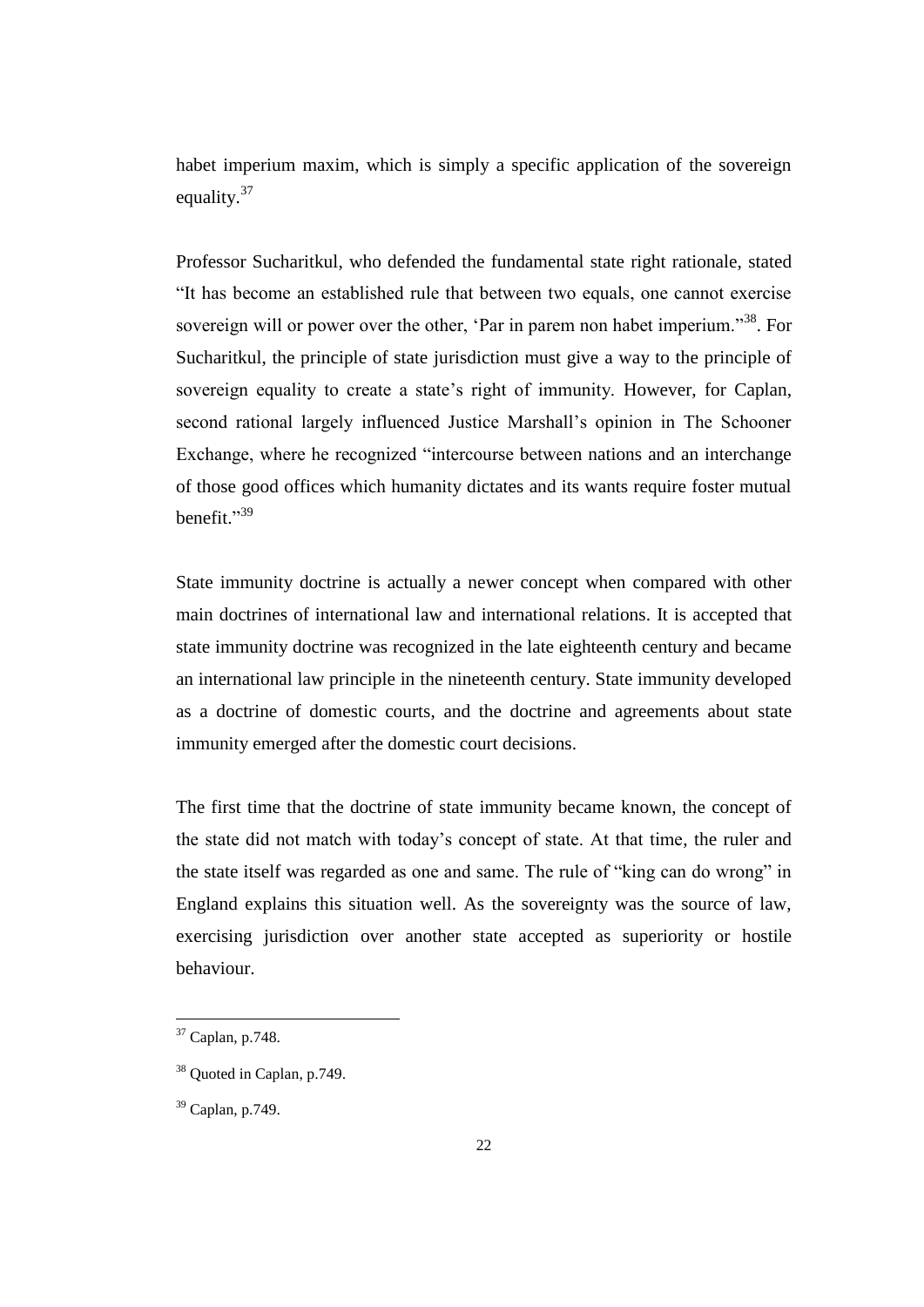# **3.1 Historical Development of the State Immunity Doctrine in the light of the National Regulations of the United States of America and the United Kingdom**

## **3.1.1 State Immunity Doctrine according to the U.S Court Decisions made before the enactment of the United States Foreign Sovereign Immunities Act (1976)**

The doctrine of state immunity is embedded in the United States Constitution (amendment XI) protecting the states against suits from citizens of other states or foreign citizens, and the states of the United States have been held immune from suits by foreign states. <sup>40</sup> Amendment XI on the U.S Constitution stipulates "The Judicial power of the United States shall not be construed to extend to any suit in law or equity, commenced or prosecuted against one of the United States by Citizens of another State or by Citizens or Subjects of any Foreign State."

The most important decision of the state immunity doctrine is the **"The Schooner Exchange v. McFaddon<sup>141</sup>**, which was made by the U.S Supreme Court in 1812. This decision affects both the doctrine and the court practices.

As a naval ship of French origin was brought to Philadelphia for repairing after a storm, the plaintiffs alleged that they owned the ship in the past. They told that authentic title and origin of the vessel was the Schooner Exchange, and the USA, respectively; but it was taken over by French troops in 1810 as per Napoleon's rules. Upon this statement, chief prosecutor of the United States opened a lawsuit suggesting the Court to decline jurisdiction on the ground of sovereign immunity.

The Judge Marshall C.J. stated that;

 $40$  Garcia-Mora, p. 336.

<sup>&</sup>lt;sup>41</sup> Avaliable at [http://supreme.justia.com/us/11/116/case.html,](http://supreme.justia.com/us/11/116/case.html) accessed on December 15, 2011.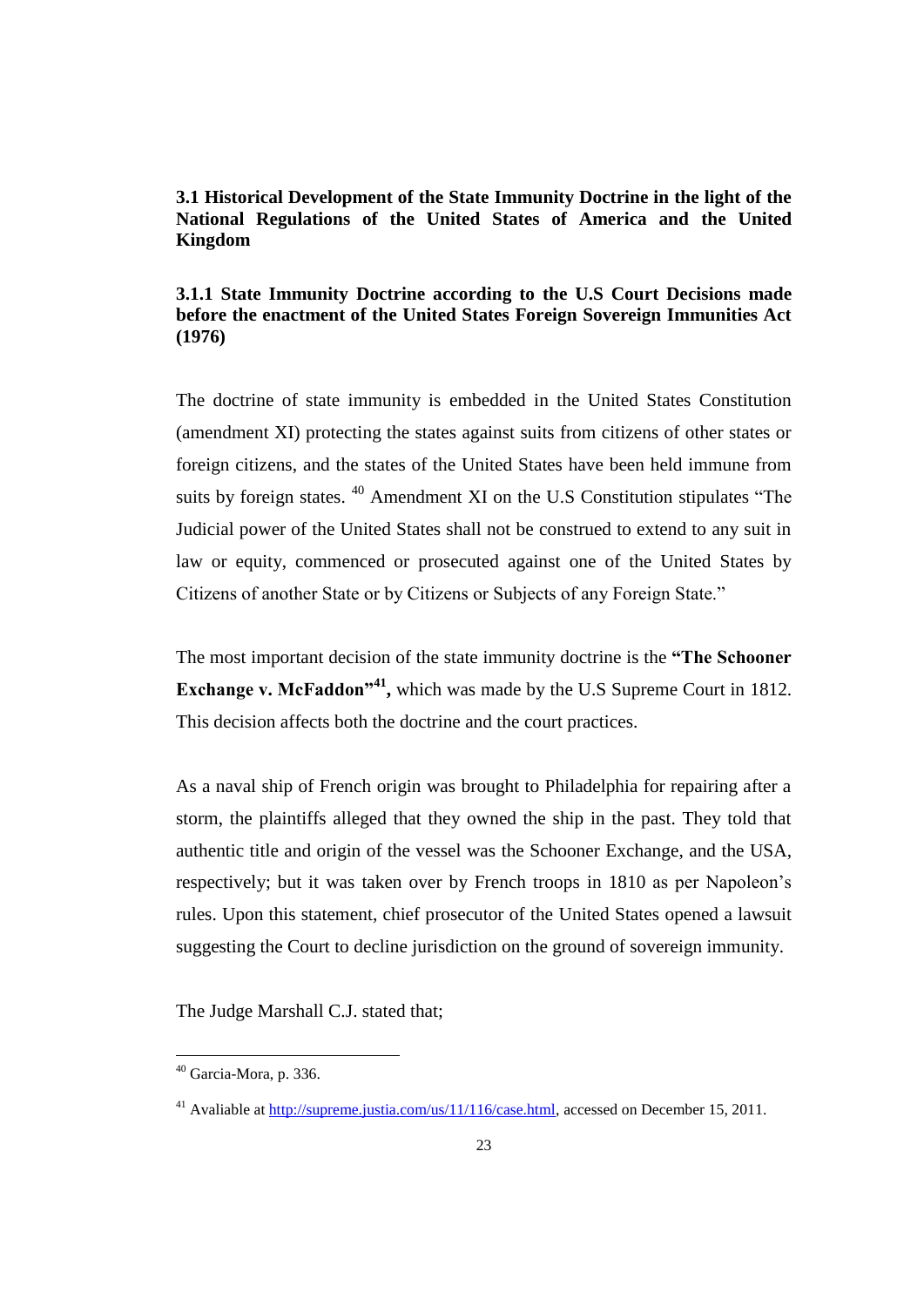the jurisdiction of the nation within its own territory is necessarily exclusive and absolute… One sovereign being in no respect amendable to another and being bound by obligations of the highest character not to degrade the dignity of his nation, by placing himself or its sovereign rights within the jurisdiction of another, can be supposed to enter a foreign territory only under an express license or in the confidence that the immunities belonging to his independent sovereign station, though not expressly stipulated, are reserved by implication and will be extended to him.. But in all respects different is the situation of a public armed ship. She constitutes a part of the military force for her nation; acts under the immediate and direct command of the sovereign; is employed by him in national objects. He has many and powerful motives for preventing those objects from being defeated by the interference of a foreign state.  $42$ 

Following it, the Court found that the vessel in question was exempt from the United States jurisdiction.

The principles such as equality, independence and dignity of states proved beneficial for Marshall C.J. to verify the state immunity doctrine. The maxim *par in parem non habet imperium* (an equal has no authority over an equal) is also widely applied with the same effect. Marshall C.J presumes that the doctrine of the absolute jurisdiction of the territorial sovereign agrees immunity from jurisdiction in its courts, and mingles the two doctrines in this way.  $43$ 

In Gündüz's view, Chief Marshall did not depend on the immunity of the foreign states in this case, but on the jurisdiction right of the domestic state. As the

 $42$  The Schooner Exchange v. Mcfaddon, 11 U.S. 116 (1812)

 $^{43}$  D.J. Harris, p.309.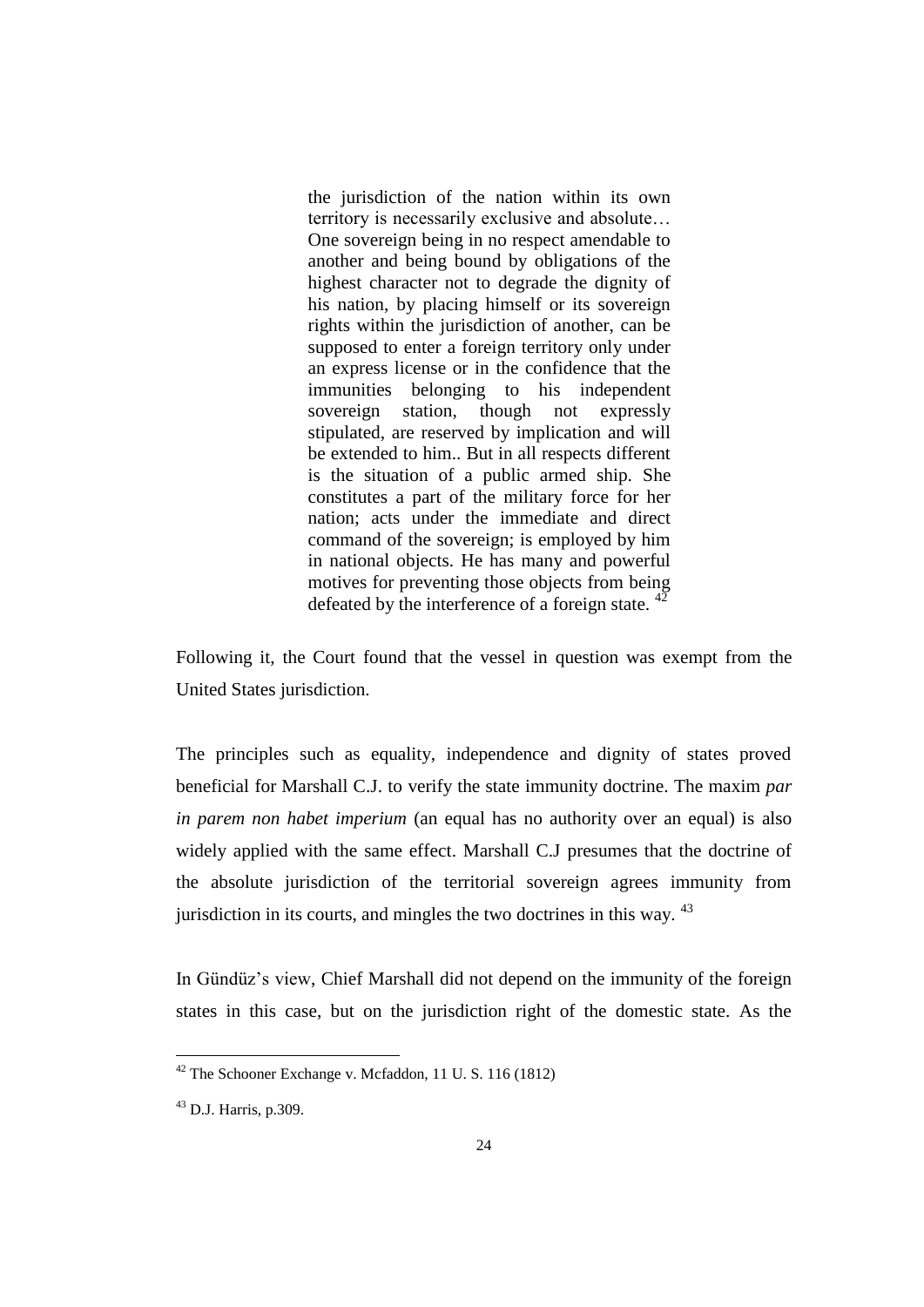sovereign states are equal and sovereign, equality keeps away the sovereign states from judging each other. In addition to that, the sovereign states see diplomatic representatives as the symbol of the sovereignty of the states and grant immunity to the diplomatic representatives. According to Chief Marshall, if the diplomatic representatives have immunity, the battleships of the sovereign states also have immunity from the jurisdiction of domestic courts. Chief Marshall made a distinction between the battleship of the foreign states and private goods that were acquired in another country. Because of that distinction, Gündüz suggests that it can be argued whether the Schooner Exchange v. McFaddon decision is the basis of the doctrine of absolute immunity or not. <sup>44</sup> Dr. Badr also declared the same opinion as Gündüz saying "The Schooner Exchange can be rightly said to be the harbinger of the restrictive theory of immunity rather than, as commonly maintained the starting point of absolute theory.<sup>345</sup> However, in Bankas's view, Dr.Badr's statement is too dramatic and not representative of Marshall's thesis, and Dr. Badr got his inspiration from a passing argument offered by Sir Ian Sinclair in his general course in 1980. On that basis, Bankas has the opinion that the decision of Marshall revealed the doctrine of absolute immunity in US, and as Marshall accepted the doctrine of absolute immunity, he decided in favour of France and Marshall would never give birth to restrictive immunity with his decision. <sup>46</sup>

When the other decisions of the US Courts are examined (ex: The Brezzi Bros. Co. V.S.S Pesaro), it can be easily seen that the US Courts relied on the Schooner Exchange v. McFaddon and granted immunity to all foreign states even if the dispute had been caused by merchant ships until the Tate Letter in 1952.

<sup>44</sup> Gündüz, pp.221-241.

<sup>45</sup> Quoted in Bankas, p.20.

 $46$  Bankas, p.21.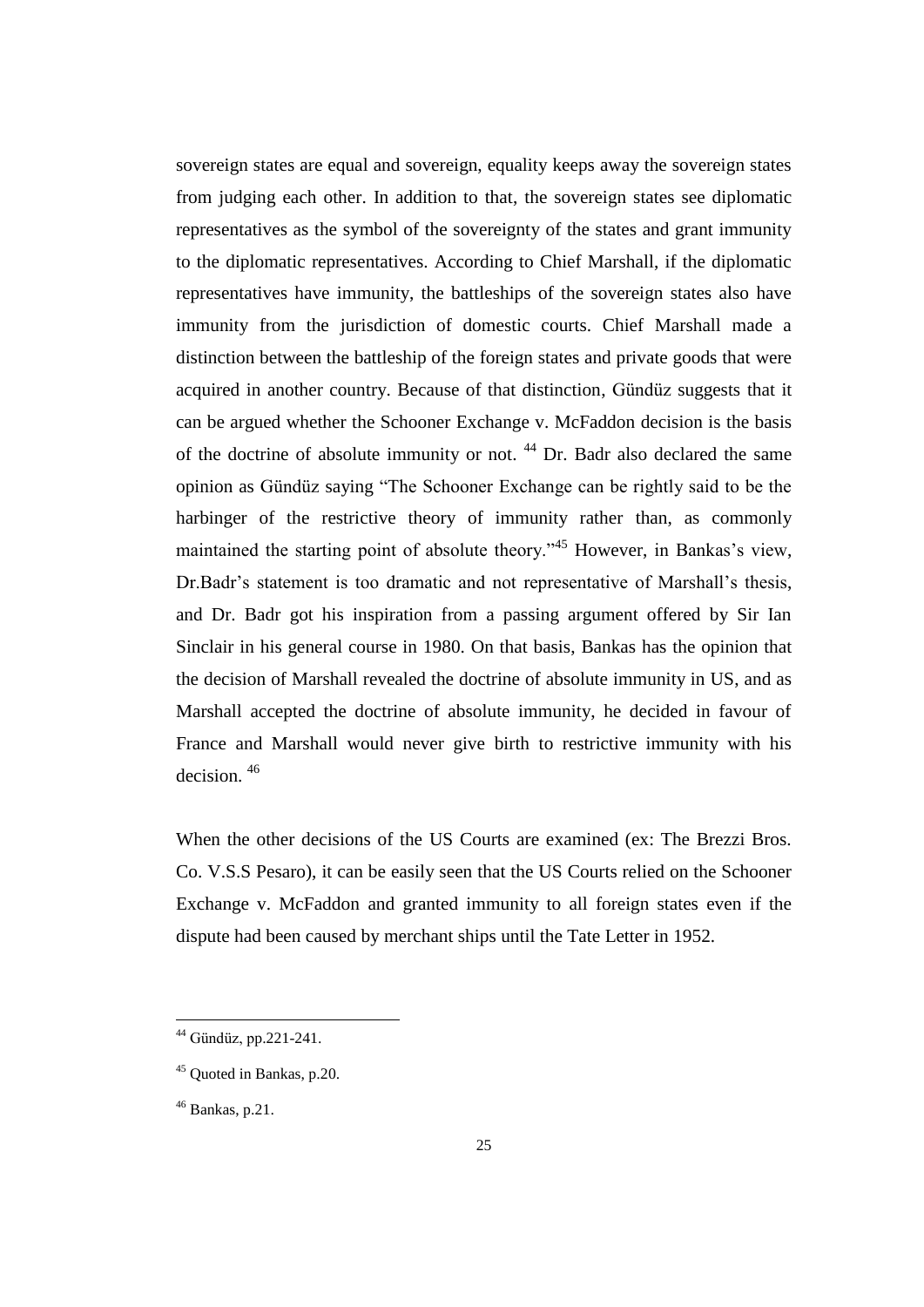In the light of the explanations given above, the Schooner Exchange v. McFaddon decision can be accepted as the basis of the theory of the absolute immunity whereas it can be accepted as the harbinger of the theory of the restrictive immunity as it argued the distinction between the goods of the foreign state related with its sovereignty and the private goods of the sovereign state.

#### **3.1.2 The United States Foreign Sovereign Immunities Act (1976)**

Before enacting the United States Foreign Sovereign Immunities Act, in 1952 the US State Department announced the adaptation of "restrictive immunity" theory with the Tate Letter and this rule attempts to make a distinction between public or sovereign and private or commercial activities of a foreign state and denies immunity to the latter.<sup>47</sup> Departing from it, it can be said that the main aim of the Tate Letter was to forbid granting immunity to whole acts of foreign states as immunity should not be granted to *"iure gestions"* acts of foreign states as the foreign states have sovereignty but should not be granted to *"iure imperii"* acts of states. However, the Tate Letter did not describe what the *"iure gestions"* or *"iure imperii"* acts of the state were and did not give a clear distinction between these acts. It is stated in the Tate Letter (1952) that;

> According to the newer or restrictive theory of sovereign immunity, the immunity of the sovereign is recognized with regard to sovereign or public acts of a state, but not with respect to private acts. The Department feels that the widespread and increasing practice on the part of governments of engaging in commercial activities makes necessary a practice which will enable people doing business with them to have their rights determined in the courts. For these reasons it will

<sup>&</sup>lt;sup>47</sup> "The Jurisdictional Immunity of Foreign Sovereigns," *The Yale Law Journal*, Vol.63, No:8, 1954, p. 1160.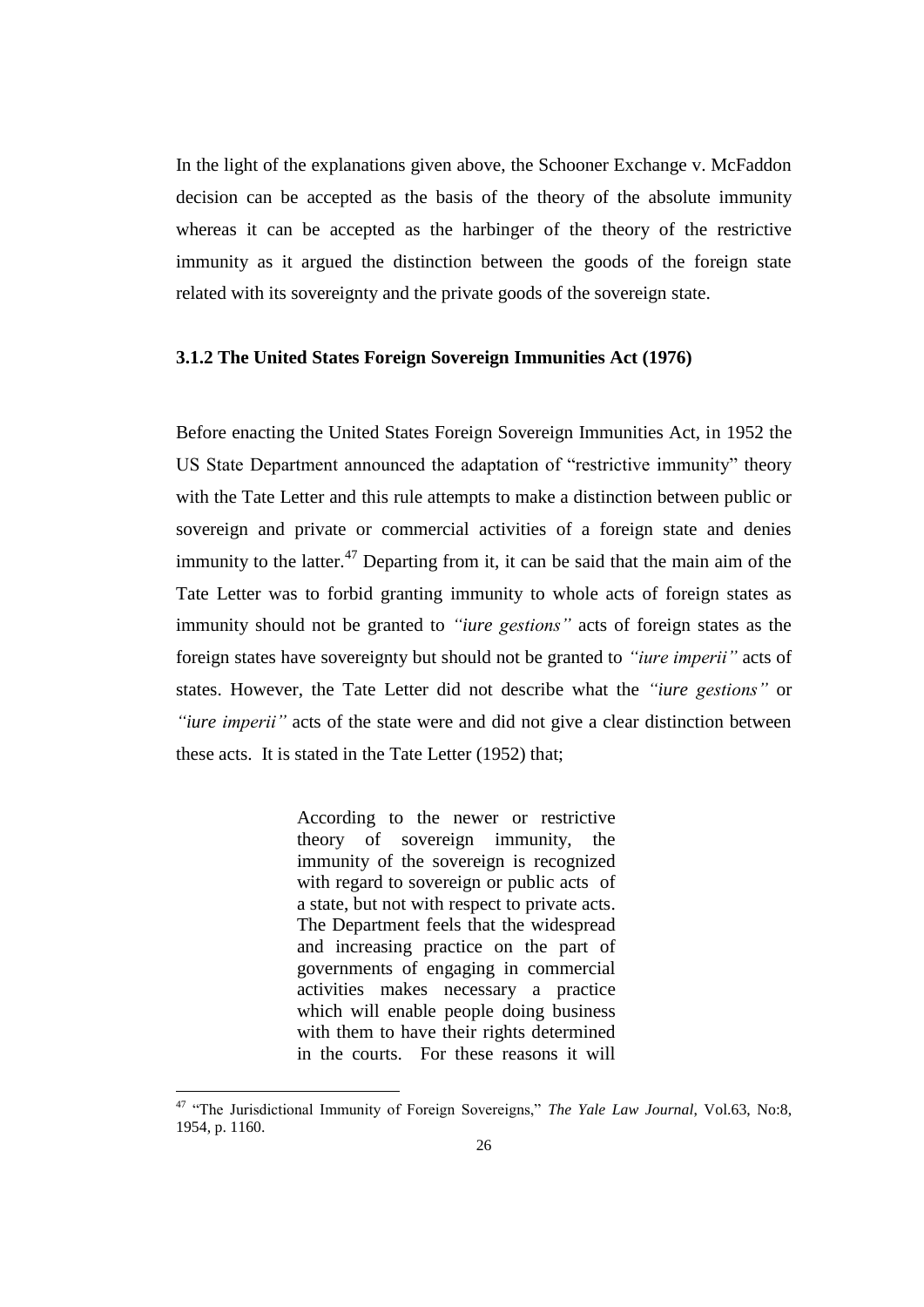hereafter be the Department's policy to follow the restrictive theory of sovereign immunity in the consideration of requests of foreign governments for a grant of sovereign immunity.

The Tate Letter had a partial success as it helped the United States to transform its state immunity doctrine from absolute to restrictive immunity doctrine. However, the most important failure of the Tate Letter is that it did not define the distinction between the *iure imperii* acts of a state and *iure gestionis* acts of a state which is the most problematic part of the restrictive immunity doctrine.

Even if the Tate Letter did not describe the *"iure gestions"* and *"iure imperii"* acts of the states, also not a law, the US Courts accepted being bound with this letter. The Ex Perte Peru and Hoffmann cases constitute reasons for this acceptance. With these two decisions, it was accepted by the Courts that the advice of the US State Department regarding the immunity principle was binding. Hence, the US Courts did not effectively adopt the restrictive immunity into their decisions because of the advices of the US State Department during the cases. Though, where the US State Department did not give any advice, the Courts were solving the cases by implementing the Tate Letter.<sup>48</sup>

Until 1976, the doctrine of state immunity was considered a political trouble rather than a question of law in US. By passing the "United States Foreign Sovereign Immunities Act 1976", the Courts were authorized to determine whether a "foreign state" is entitled to immunity or not. Hence, the advice of the US State Department became non-binding for the US Courts any longer.

The United States Foreign Sovereign Immunities Act accepted the restrictive immunity theory similar with the Tate Letter. An important aspect of the The

 $48$  Gündüz, 228.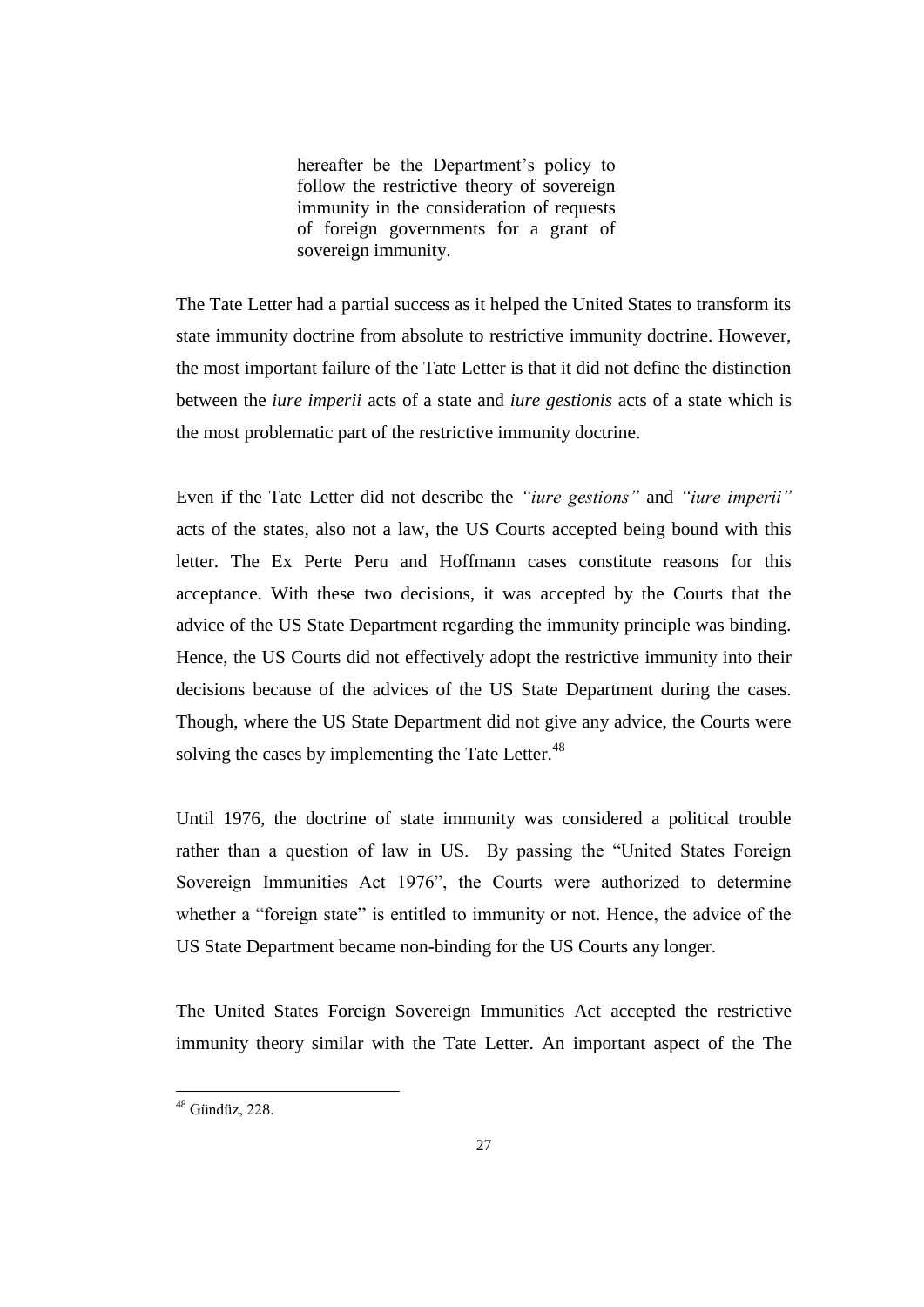United States Foreign Sovereign Immunities Act was to avert the advices of the US State Department and transfer issues related with state immunity from under the scope of the executive body to the judicial organ. Accordingly the decisions are given without the effects of political aspects. <sup>49</sup>

If the defendant could be taken as a "foreign state" according to the "United States Foreign Sovereign Immunities Act 1976", the defendant shall be immune to suit in any United States Courts. According to the § 1603 (a) (b) of "United States Foreign Sovereign Immunities Act 1976", the burden of proof lies on the "foreign state" and "foreign state" is described under this article.

If the defendant proves that it is a "foreign state" under the related act; the plaintiff must prove that the exceptions of the immunity apply to the defendant. The exceptions are listed in § 1605, 1605A, and 1607. The most important exceptions are when the Foreign State waives immunity ( $\S$  1605(a)(1)) or agrees to submit a dispute to arbitration  $(\S 1605(a)(6))$ , engages in a commercial activity  $(\S 1605(a)(2))$ , commits a tort in the United States (such as a common traffic accident case) ( $\S$  1605(a)(5)) or expropriates property in violation of international law (§ 1605(a)(3)). The "United States Foreign Sovereign Immunities Act 1976" also excludes immunity in cases involving certain counterclaims (§ 1607) and admiralty claims (§ 1605(b)).

## **3.1.3 State Immunity Doctrine according to the United Kingdom Court decisions made before the enactment of United Kingdom State Immunity Act (1978)**

In 1880, the English Appellate Court made the *"Parlement Belge (1879) 4 PD 129"*decision inspired by "The Schooner Exchange v. McFaddon" decision of the U.S Supreme Court mentioned above, and this "Parlement Belge" decision

<sup>&</sup>lt;sup>49</sup> Gündüz, p. 233.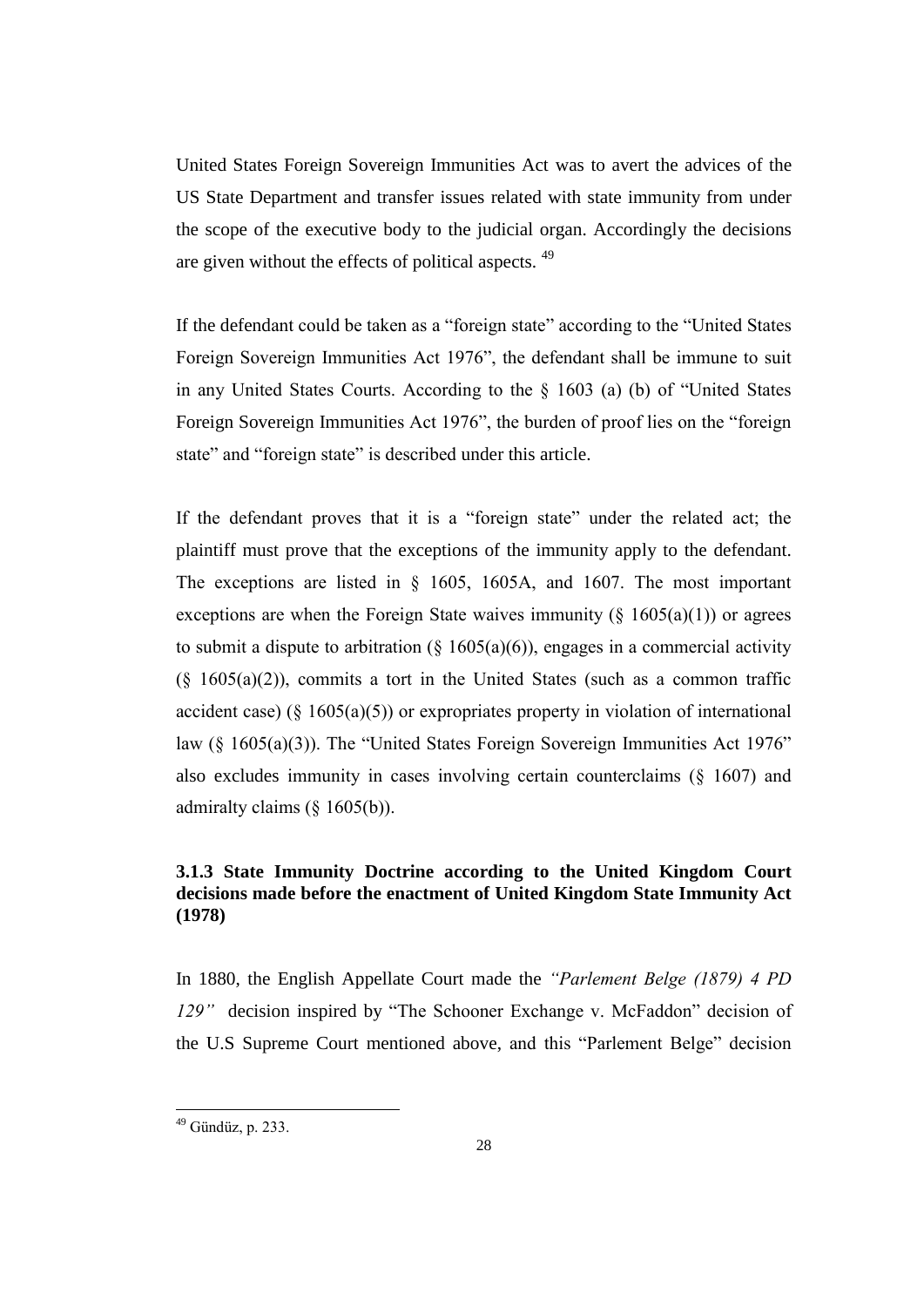became the case law of doctrine of state immunity in United Kingdom until the Trendex decision and the State Immunity Act dated 1978.

The Parlement Belge was a packet boat owned by the Belgian King. The packet boat crashed with a trailer named Daring. The owner of the Daring filed a lawsuit and requested compensation. Even if the Parlement Belge was a packet boat, it was conveying some sort of commercial commodity. Besides, there was a consensus between Belgium and the United Kingdom, both of which accepted the packet boats located in Dover Harbour as warships. Judge Phillimore considered the case and did not grant immunity to Belgium. During the case, Belgium King did not send any representatives to the Court.

However, the English Appellate Court reversed the decision of Judge Phillimore and pronounced what has been taken to be one of the classic statements of the absolute immunity theory:

> The principle to be deduced from all these cases is that, as a consequence of the absolute independence of every sovereign authority, and of the international comity which induces every sovereign State to respect the independence and dignity of every other State, each and every one declines to exercise by means of its courts any of its territorial jurisdiction over the person of any sovereign or ambassador of any other State, or over the public property of any State which is destined to public use, or over the property of any ambassador, though such sovereign, ambassador or property be within its territory and therefore, but for the common agreement, subject to its  $i$ urisdiction.<sup>50</sup>

Although The Parlement Belge clearly constitutes authority for the proposition that the immunity of warships also extends to other public ships engaged in public

<sup>50</sup> Parlement Belge (1879) 4 PD 129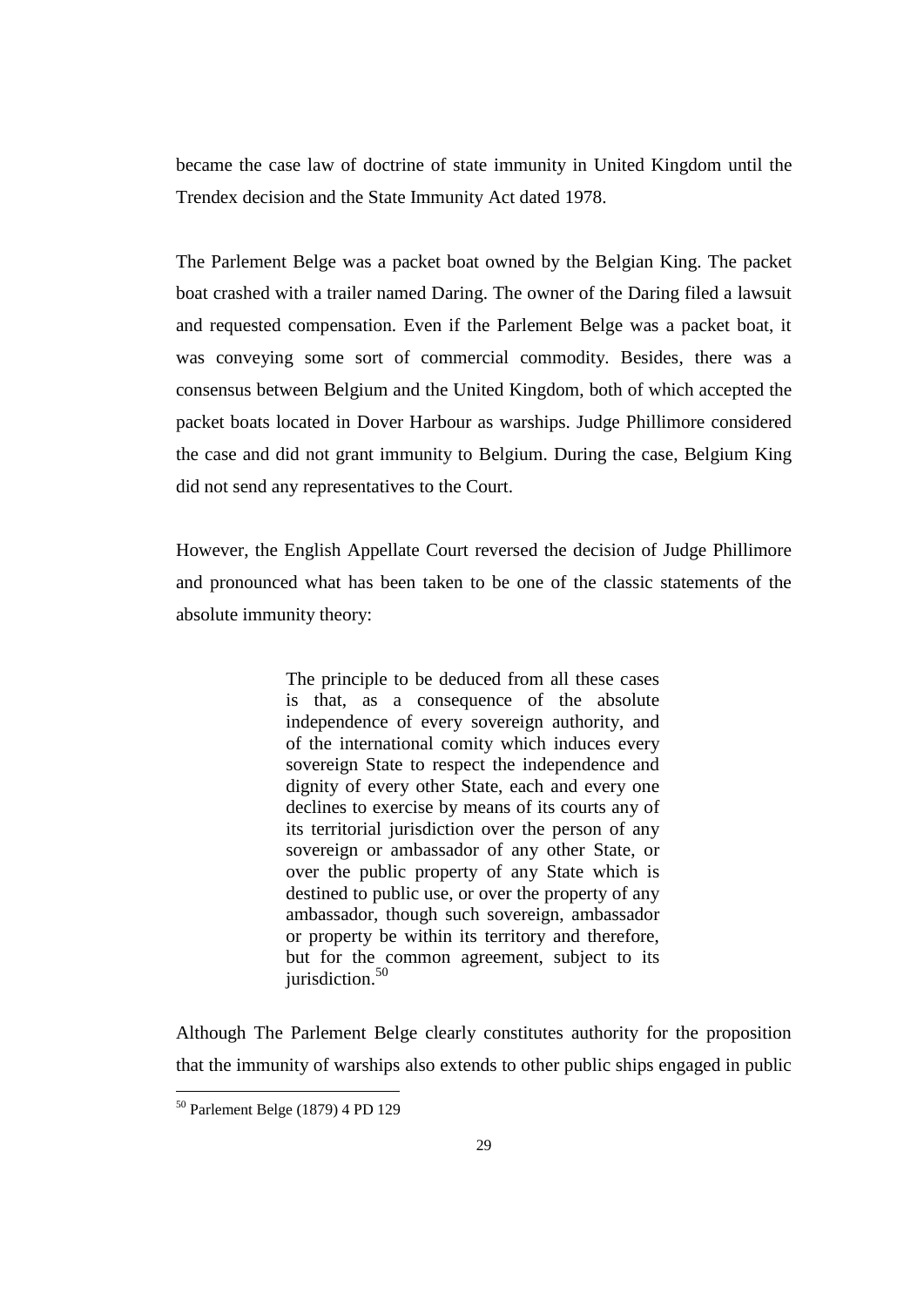activities, it is no authority in itself for the proposition that trading activities are public activities. $51$ 

The Parlement Belge decision affected the Court's views that the partial conveyance of commercial commodity on could not prevent granting immunity to the ships. However, there is an important question which was not answered in the Parlement Belge decision. What would happen if the ship was wholly used for commercial purposes? According to Gündüz, this question was answered forty years later by the Porto Alexandre decision.<sup>52</sup> Porto Alexandre was the ship of the Portuguese Government and was used for commercial purposes only. Porto Alexandre grounded and rescued by the English sailors. However, the Portuguese Government did not make any payment for their rescue services. The case was filed against Portuguese Government by the sailors. The Portuguese Government claimed immunity the English Appellate Court granted immunity to Porto Alexandre depending on the previous Parlement Belge decision.

Even if the "restrictive immunity" theory was gradually recognized by other countries (like United States), United Kingdom Courts could not change their views regarding the "absolute immunity" theory due to the "stare decisis" rule, which the judges are obliged to respect the precedents established by prior decisions.<sup>53</sup> "Stare decisis" rule means that the United Kingdom Courts are obliged the precedents which were established by prior decisions. Until 1975, the UK Court made their decisions in relation with the Parlement Belge decision and granted immunity to all foreign states even if their acts could be described as private acts. However, in 1977, upon making of the Trendtex Trading Corporation Ltd v. Central Bank of Nigeria decision, the UK Courts made a revolution in their

 $51$  I.M. Sinclair, p.257.

 $52$  Gündüz, p.206.

 $53$  Gündüz, p.210.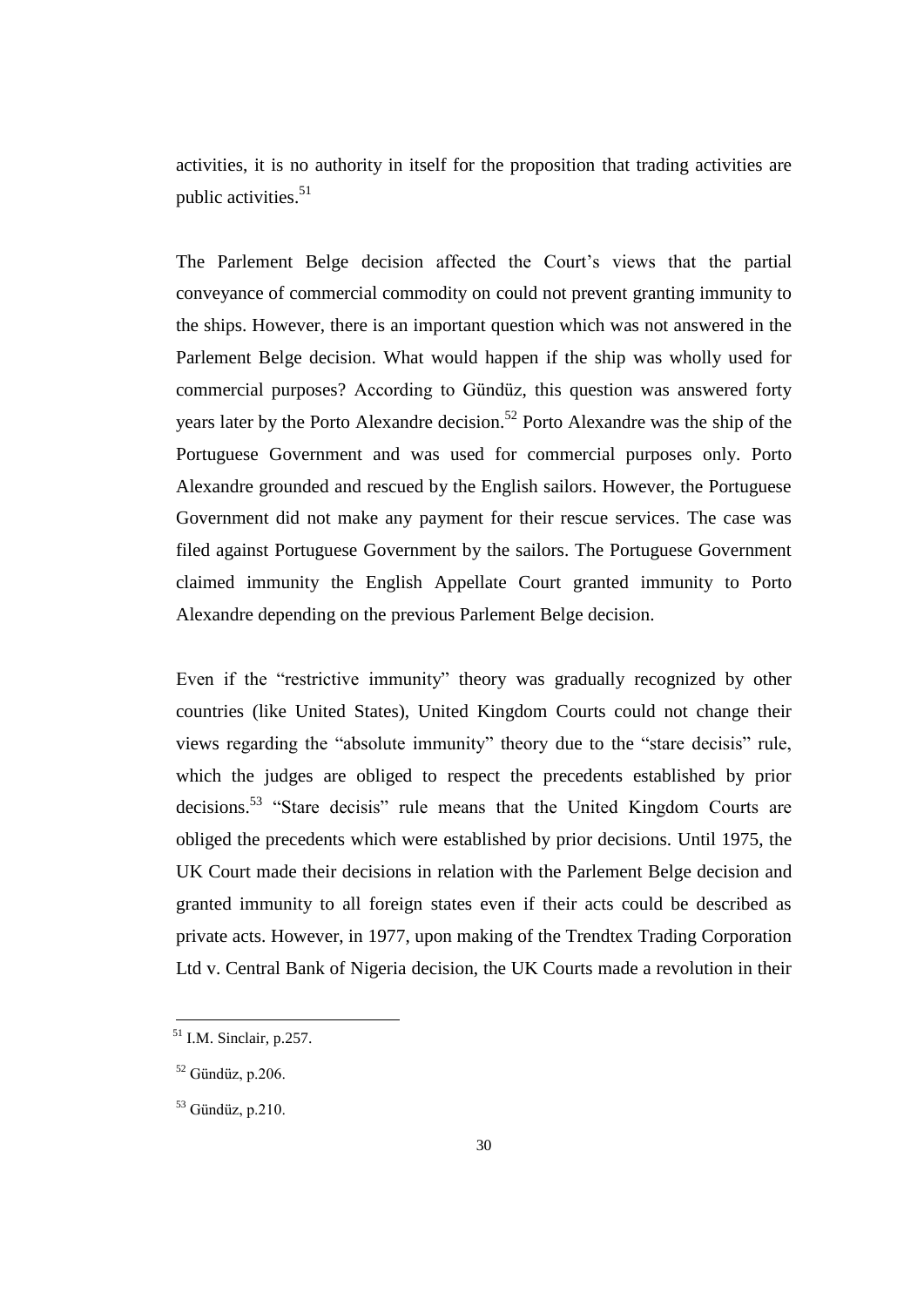case law and stated that state immunity would not be granted to commercial transactions of the foreign states. <sup>54</sup>

In the Trendex decision the English Court of Appellate examined all the previous precedents, other changes occurred in international law during the last 50 years in state immunity doctrine, other States which are not have a common law system and European Convention and the Court changed the doctrine of state immunity to "restrictive" from "absolute".<sup>55</sup>

> Seeing this great cloud of witnesses, I would ask: is there not here sufficient evidence to show that the rule of international law has changed? What more is needed? Are we to wait until every other country save England recognises the change? Ought we not to act now? Whenever a change is made, some one some time has to make the first move. One country alone may start the process. Others may follow. At first a trickle, then a stream, last a flood. England should not be left behind on the bank. ". . . We must take the current when it serves, or lose our ventures.  $56$

The above statement shows that the Court of Appellate was in the opinion that it took too much time for the United Kingdom to adopt the restrictive immunity theory when compared with the other States like Belgium, Holland, United States.

This decision is called revolutionary decisions by the scholars as it changed the doctrine of state immunity to "restrictive" from "absolute".

<sup>54</sup> I Congreso del Partido (1981) 1 A.C. 244

 $55$  Gündüz, p.213.

<sup>56</sup> Quoted in Gündüz, p.213.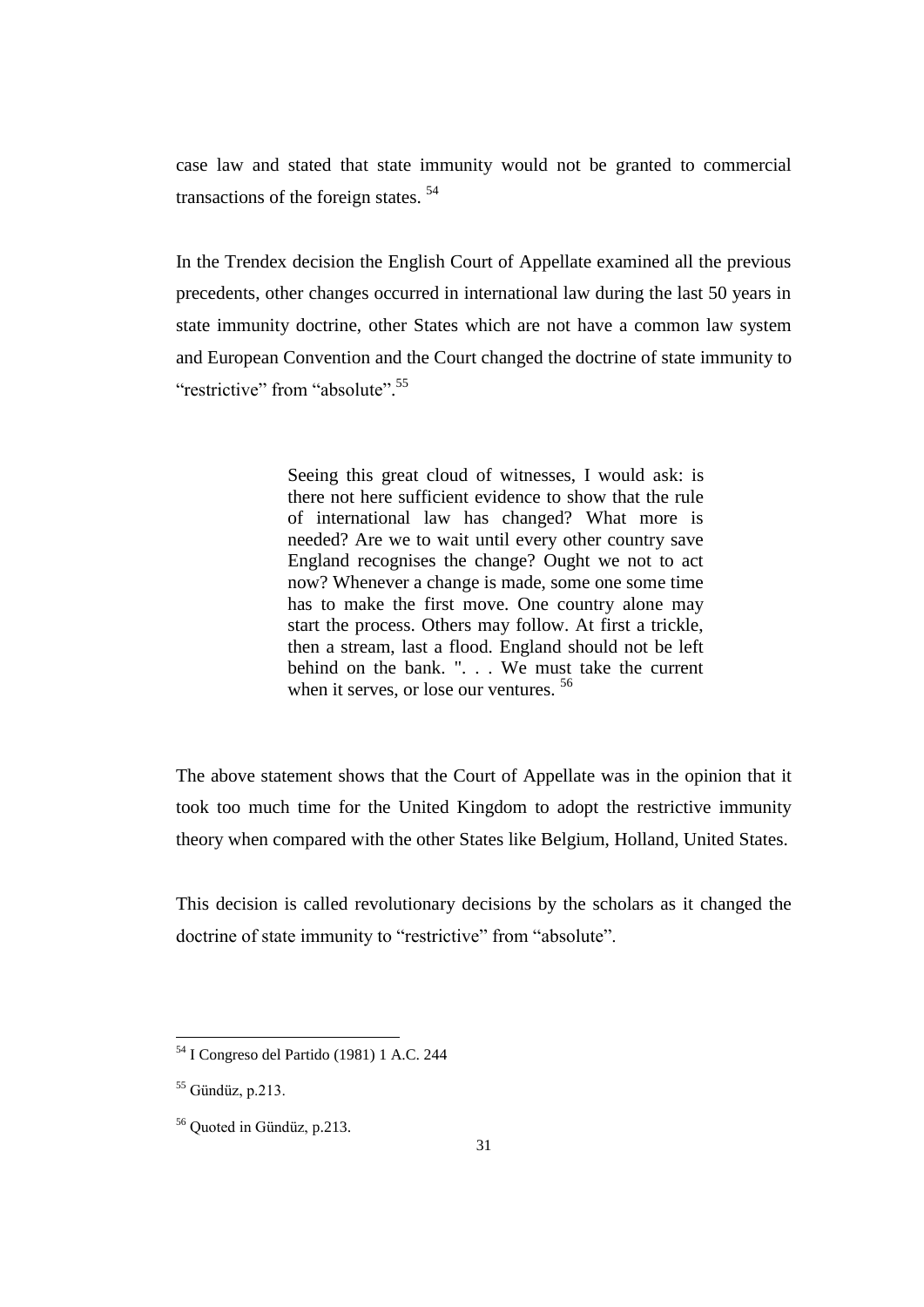The explanations above structured the history of the doctrine of state immunity in the United Kingdom. The United Kingdom, which has a common law system, changed the absolute immunity practice many years after most countries had applied the restrictive immunity. After constituting the frame of the doctrine of restrictive immunity with precedents, the United Kingdom enacted the United Kingdom State Immunity Act 1978, which will be discussed in details below.

### **3.1.4 The United Kingdom State Immunity Act (1978)**

Before enacting the United Kingdom State Immunity Act 1978, the UK Courts started to apply restrictive immunity theory as a case law which demonstrated with some example cases above.

Though the court decisions made in relation with restrictive immunity theory until 1978 have been influential of the enactment of the UK State Immunity Act however, the enactment of the United States Foreign Sovereign Immunities Act has been even more influential on the basis that the US Act adopts both restrictive immunity and brings clarity about the immunity and this could have caused shifting of commercial business markets towards the United States, which accelerated enactment of the UK State Immunity Act.<sup>57</sup>

With the United Kingdom State Immunity Act, absolute immunity theory turned to restrictive immunity where a foreign state can be sued in English courts in some conditions.

One of the aims of enacting the Act was to consent to the current practices of other states and the 1972 European Convention, and specific complexities that could be contained in resulting text. Also on May 16, 1972 the United Kingdom signed the European Convention on State Immunity however, ratified it on July 3,

 $57$  Gündüz, p. 214.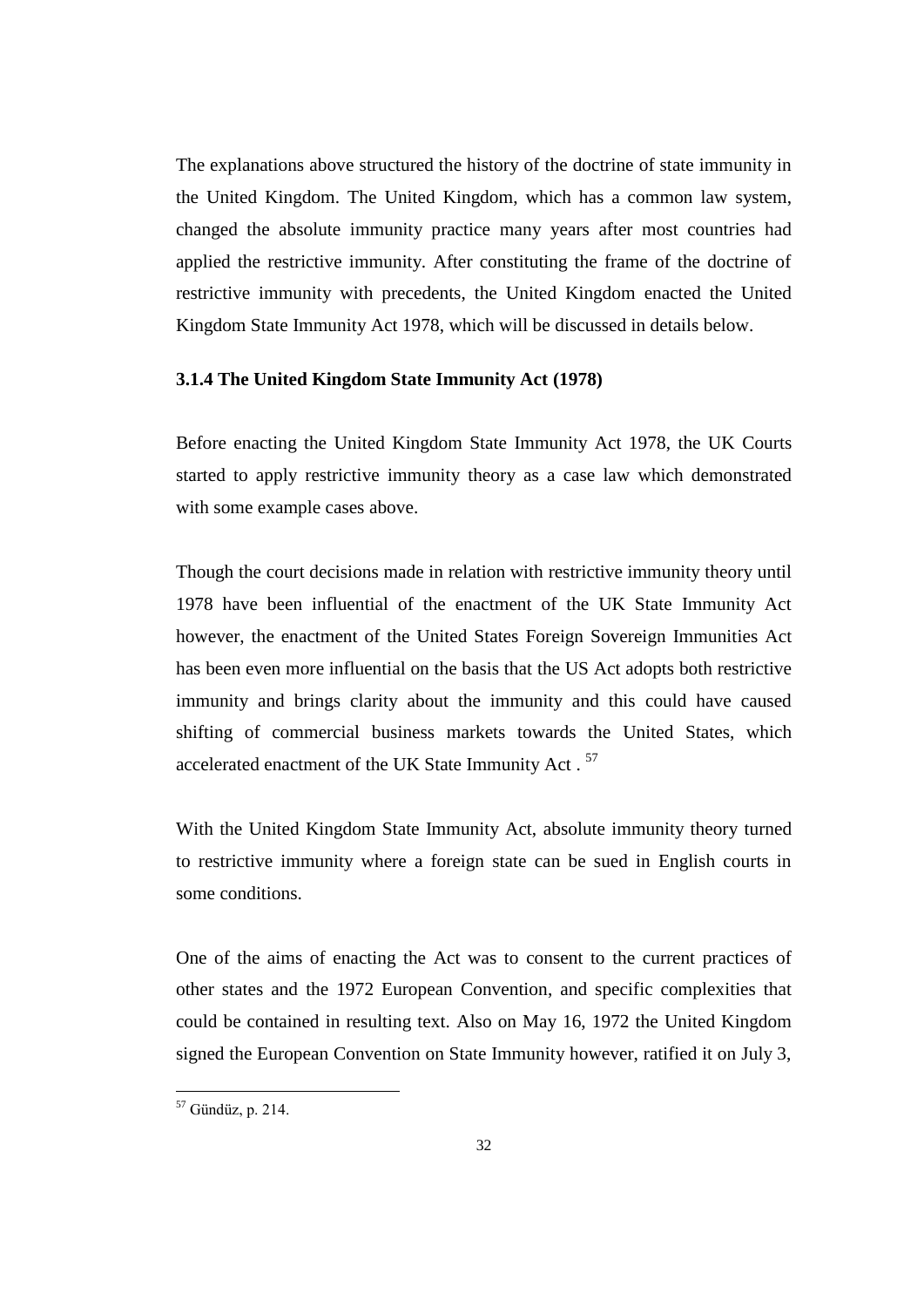1979 and entered into on October 4, 1979 after the enactment of the United Kingdom State Immunity Act. Sinclair commented that "the signature of the United Kingdom was also very important as it was a State which has long applied the absolute immunity rule, changed its legislation and took the legislative steps to limit the circumstances in which State immunity can be claimed".<sup>58</sup> The United Kingdom State Immunity Act , similar to the 1972 European Convention, is designed in a way to offer general immunity still with a list of exceptions according to the doctrine of restrictive immunity. In conclusion, the plaintiff is supposed to prove that the case falls within one of the listed exceptions.<sup>59</sup>

The Act, describes state immunity as a general rule with its very first article and after this article the Act separately defines the exceptions from immunity.

The exceptions are listed between the Articles 2 and 11 and the titles of these exceptions are the submission to jurisdiction, commercial transactions and contracts to be performed in United Kingdom, contracts of employment, personal injuries and damage to property, ownership, possession and use of property, patents, trade-marks etc., membership of bodies corporate etc., arbitrations, ships used for commercial purposes and value added tax, customs duties.

The most important Article of the Act is 3(3) where the commercial transaction is defined. According to the "United Kingdom State Immunity Act 1978" Article 3(3), "commercial transaction" means any contract for the supply of goods or services; any loan or any other transaction for the provision of finance and any guarantee or indemnity in respect of any such transaction or of any other financial obligation; and any other transaction or activity (whether of a commercial, industrial, financial, professional or other similar character) into which a State enters or in which it engages otherwise than in the exercise of sovereign authority;

<sup>58</sup> I.M. Sinclair, pp.283.

<sup>59</sup> D.J. Harris, p.322.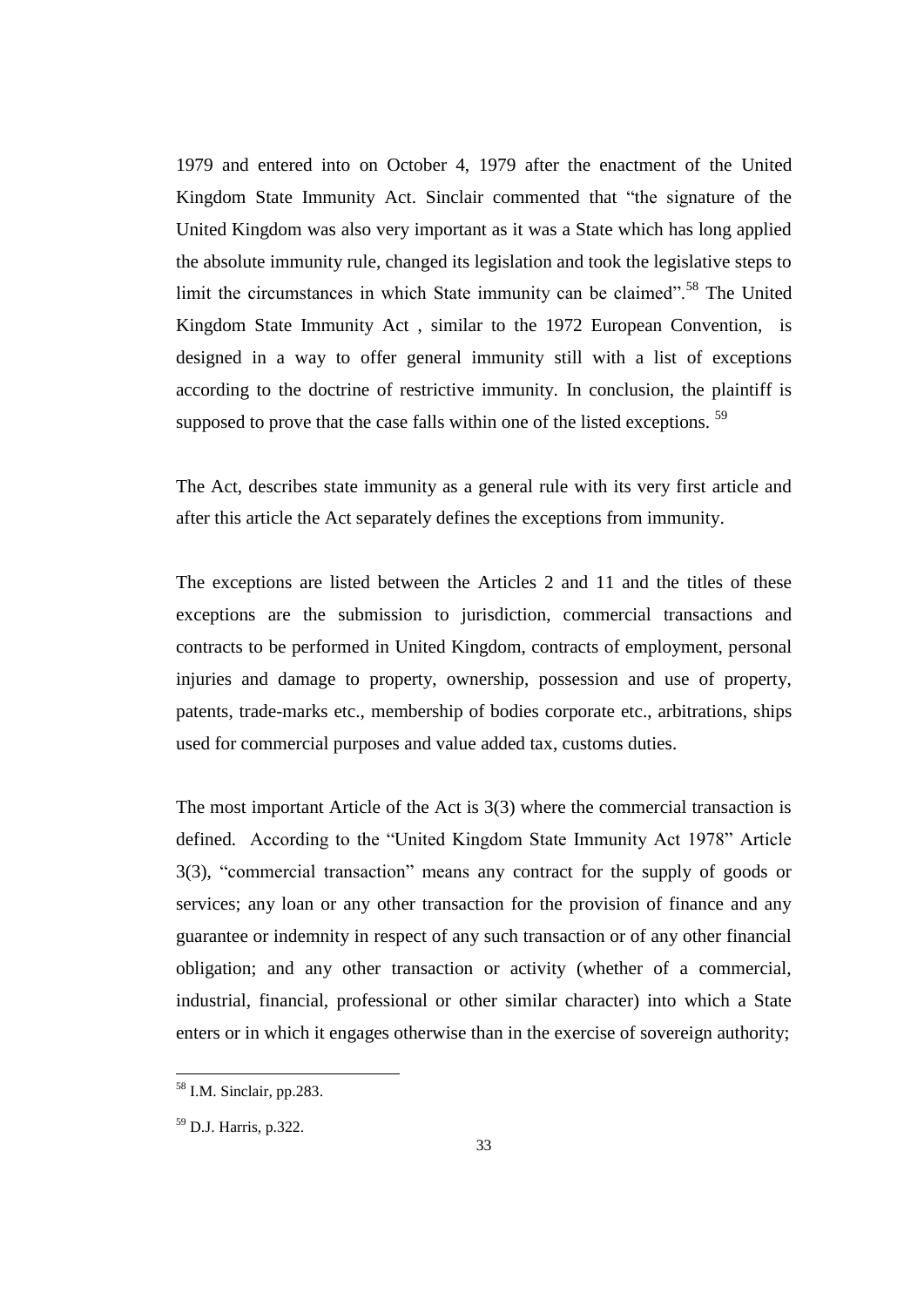According to Article 3(3) (a) of the United Kingdom State Immunity Act 1978, in the event of a foreign state's concluding any contract for the supply of goods or services, the purpose or the nature of the related contract is not important. Accordingly, if a foreign state signs a contract for the needs of its army, this would not grant immunity to the foreign state because the nature of signing a contract is accepted as a private  $act.^{60}$  In Gündüz's view, the United Kingdom State Immunity Act 1978 is more successful in comparison with the European Convention on State Immunity 1972 and United States Foreign Sovereign Immunities Act 1976 because these acts do not clearly define "commercial transaction" and leave the definition of "commercial transaction" to disposal of Judges. $61$ 

The United States of America and the United Kingdom shifted from absolute immunity to restrictive immunity theory officially upon the enactment of the US Foreign Sovereign Immunities Act and UK State Immunity Act, respectively. However, until that time this two States applied absolute immunity theory to all cases and provide immunity to the all acts of the foreign states without making any distinction. After the enactment of these Acts, the restrictive immunity became the main rule of the state immunity doctrine. After these Acts the Courts made their decision firstly by examining the acts of the foreign state in order to decide if it is a private or a public act.

 $60$  Gündüz, p.216.

 $<sup>61</sup>$  Gündüz, p.215.</sup>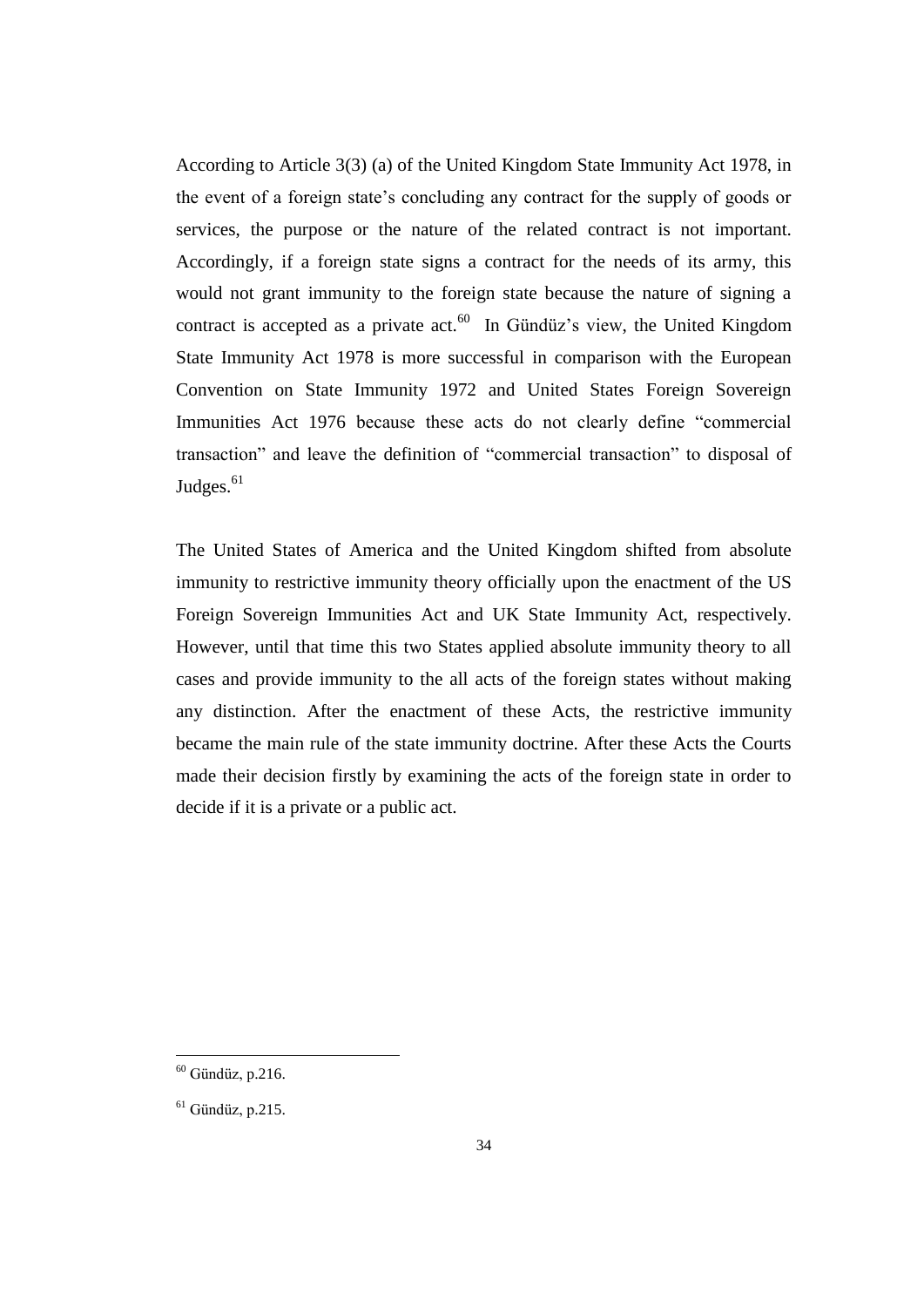## **3.2 Historical Development of the State Immunity Doctrine in the light of the International Conventions**

#### **3.2.1 The European Convention on State Immunity (1972)**

The European Convention on State Immunity  $1972^{62}$  was opened for signature by the member States of the Council of Europe, in Basle, on 16 May 1972 and entered into force on June 11, 1976.

The Convention aims to establish common rules relating to the scope of the immunity of one Party from the jurisdiction of the courts of another Party. It specifies the cases in which a Party may not claim immunity before foreign courts. This applies when the Party in question accepts the jurisdiction of the court and in proceedings relating to work contracts, participation in a company or association, industrial, commercial or financial activities; rights over immovable property in the State where the court is situated; redress for injury to persons or damage to property. The Convention specifies the rules concerning the proceedings against a Party in a court of another Party and the effects of judgments that Parties agreed to give them.<sup>63</sup>

In the Preamble of this Convention it is specified that by signing the European Convention on State Immunity 1972, the member States of the Council of Europe hold the aim of the Council of Europe as achieving achieve a greater unity among the members, accounts that the international law is inclined to restrict the cases where a State may claim immunity before foreign courts, wish to identify in their mutual affairs commonly agreed rules about the scope of the immunity of one State from the jurisdiction before the courts of another State, and designed to reach conformity with judgments made against another State and lastly think that

 $62$  Avaliable at  $\frac{http://conventions.coe.int/Teaty/en/Teaties/Html/074.htm}{http://conventions.coe.int/Teaty/en/Teaties/Html/074.htm}$ , accessed on October 13, 2011.

<sup>63</sup> [http://conventions.coe.int/Treaty/en/Summaries/Html/074.htm,](http://conventions.coe.int/Treaty/en/Summaries/Html/074.htm) accessed on December 03, 2012.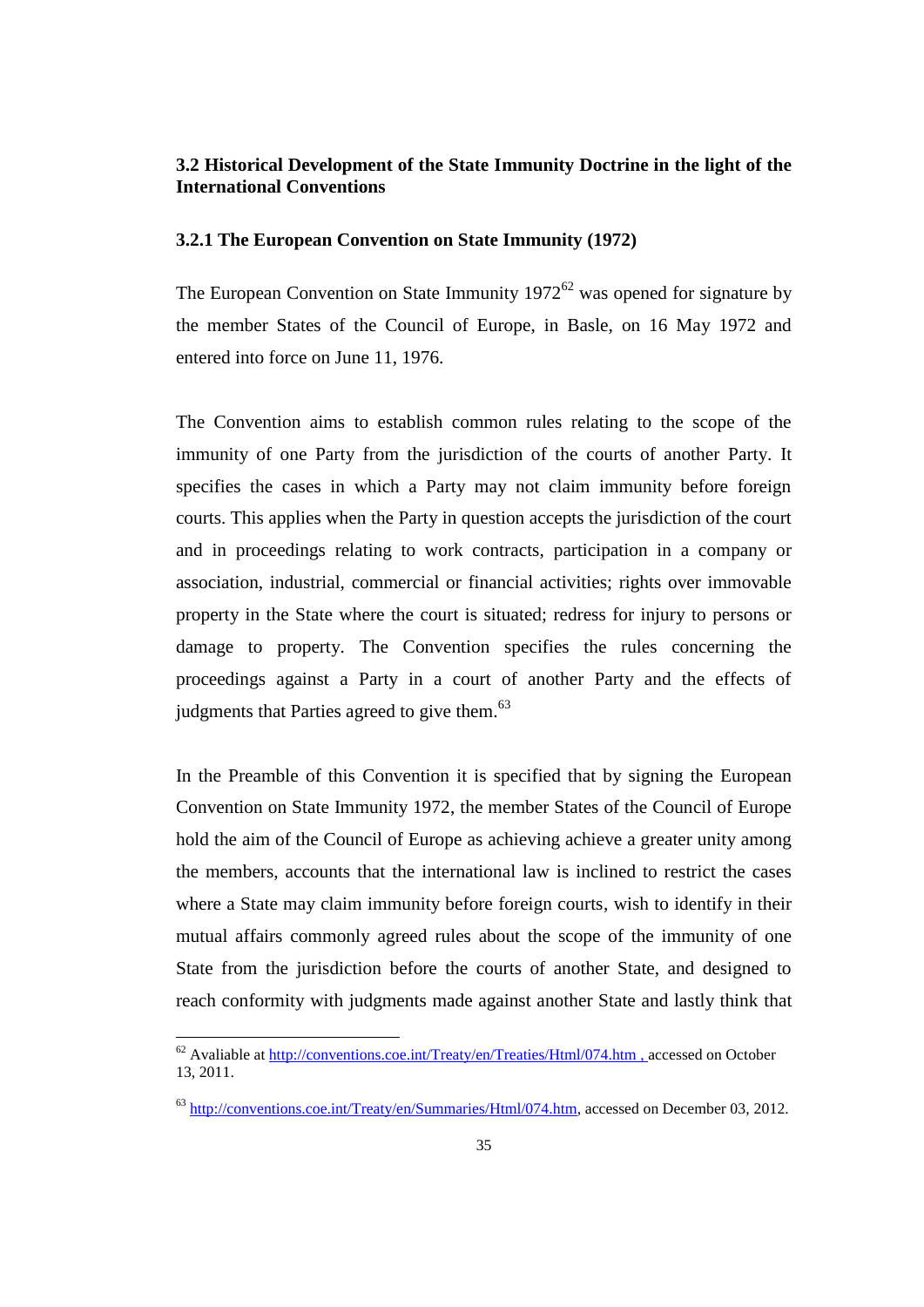the adoption of such rules may take ahead the harmonization efforts undertaken by the member States of the Council of Europe in the legal field.

As of December 03, 2012, eight states<sup>64</sup> signed and approved the European Convention on State Immunity Convention. Portugal was signed but not approved and Turkey is not a party of related Convention. Though Turkey is not a party to this convention, preamble of article 33 of the Law about the International Private and Civil Procedure Law numbered 2675 regarding state immunity prepared in conformity with the European Convention on State Immunity.

According to Article 15 of the European Convention on State Immunity 1972, a Contracting State shall be entitled to immunity from the jurisdiction of the courts of another Contracting State if the proceedings do not fall within Articles 1 to 14; the court shall decline to entertain such proceedings even if the State does not appear. Articles from 1 to14 list the situations which state immunity cannot be claimed by the foreign State in the domestic State.

In Sinclair's view, one year after the acceptance of the related Convention, this Convention was the first significant attempt made at governmental level to find a solution for the dissimilarities in State practice and ensure a union for the conditions under which immunity can be claimed. However, this does not mean that the Convention can be accepted as a general rule of international law regarding the doctrine state immunity. As there are not any other general rules regarding the cases which state immunity should be applied, this Convention may be accepted as an evidence for the limits within which state immunity can be claimed in Western European States. The rules of the Convention were prepared in relation with the rule of restrictive immunity which is the current trend in international law and which is about applying *erga omnes*. But the most important

<sup>&</sup>lt;sup>64</sup> Austria, Belgium, Cyprus, Germany, Luxembourg, Netherlands, Switzerland and United Kingdom.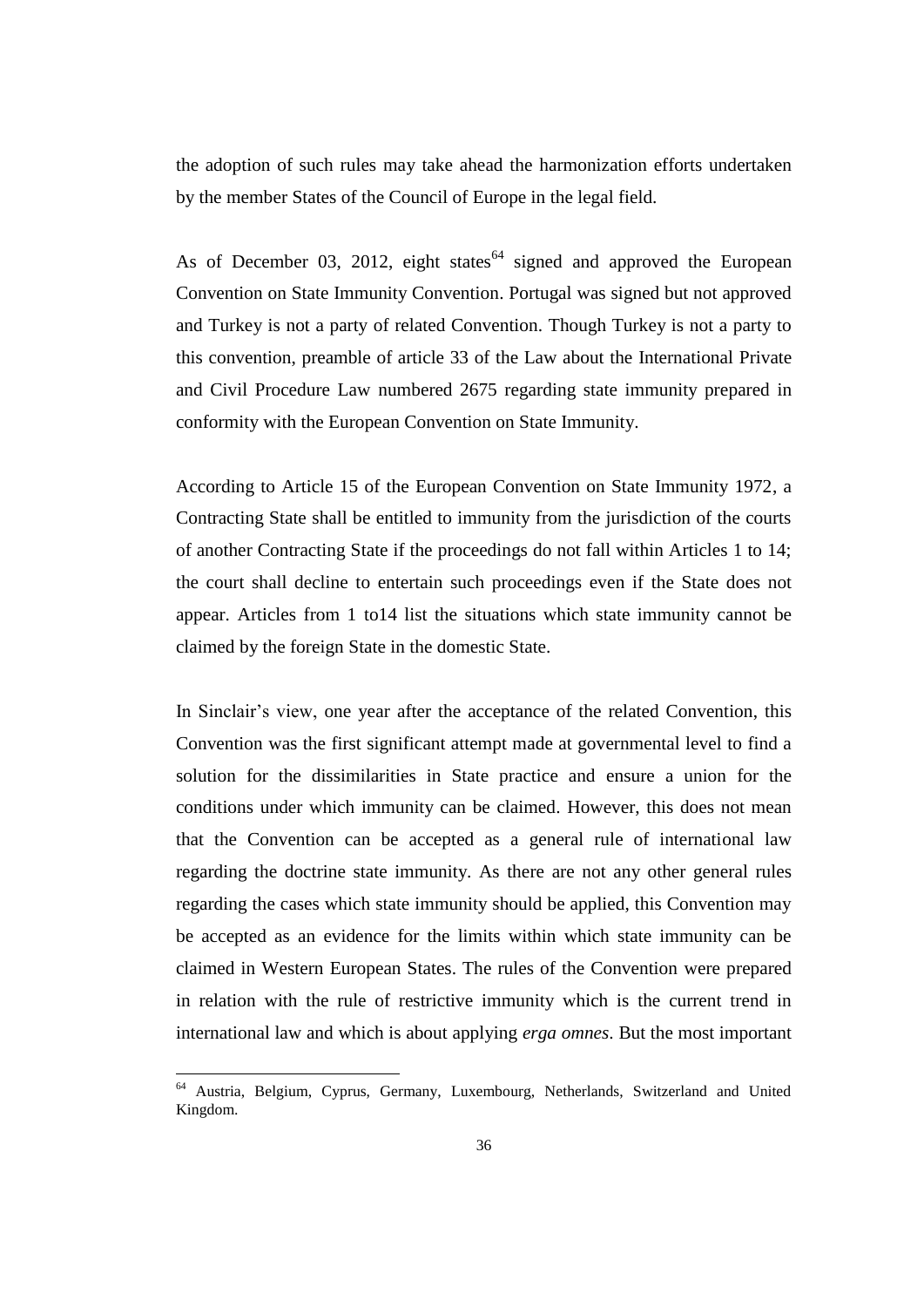point is to guarantee that the rules of the Convention have to apply mutually *(inter partes). <sup>65</sup>* In addition, M. Sinclair also suggests that the backbone of the European Convention concerning the doctrine of state immunity is its attribute of regulating such problems as jurisdictional immunity, recognition and enforcement of judgments as ruled by local courts against foreign states. It is followed by the characteristic to settle down the distinction between twofold cases (in which immunity can be both claimed and waived). The Convention handles the principle that application cannot be bestowed to the court State against possessions of a Contracting State. It must be noted that all Contracting States undertake a liability under this case. The responsibility establishes that the verdicts made by a Contracting State has to be valid in another Contracting State as long as the case is related with the acts of the foreign state which cannot be given the immunity and as long as the verdict is not discarded or not to be taken for appeal or annulment. Another characteristic of the Convention is not an obligatory one, and mentioned in Article 24. Relevant article reads that in the event of the cases outside Articles 1 to 13 (non-immunity cases in other words), its courts have the right to do execution against another Contracting State in as much as its courts are authorized to do so in face of States that are not signing parties of the present Convention. Pronouncing of the above can breach the immunity from jurisdiction enjoyed by foreign States in connection with their acts they carried out in applying of sovereign authority (*acta iure imperii*) under no circumstances.<sup>66</sup>

Like other conventions made by the Council of Europe, this convention aims to establish common rules relating to the scope of the immunity of one Party from the jurisdiction of the courts of another Party. The convention is binding only for its parties and the purpose of the signing states is to reach a consensus about this matter. The Council of Europe Convention adopted the doctrine of restrictive immunity by taking into consideration the tendency regarding state immunity all

 $<sup>65</sup>$  I.M. Sinclair, pp.283.</sup>

 $<sup>66</sup>$  I.M. Sinclair, p.268.</sup>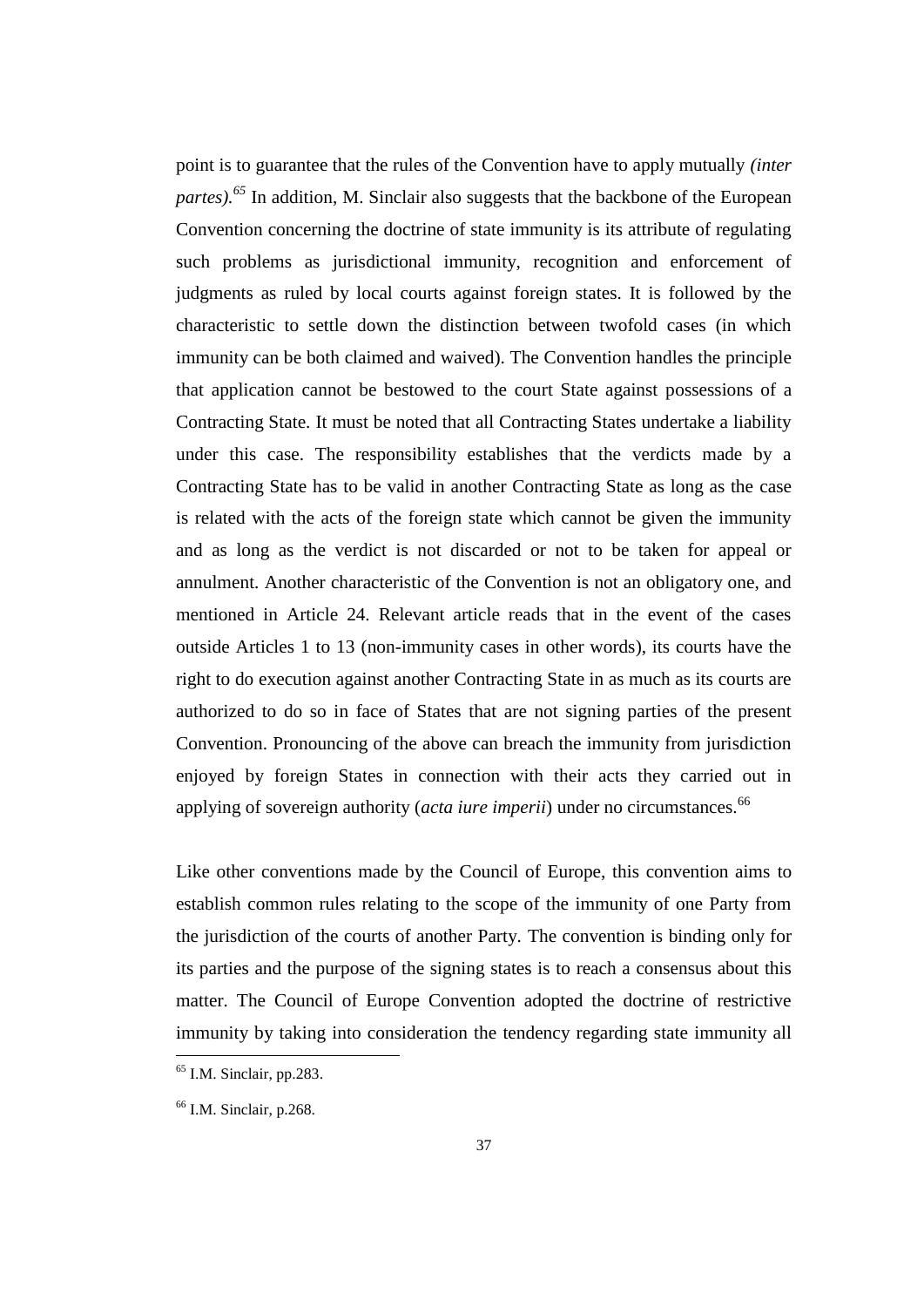over the world. Without prejudice to the fact that the states signing this convention however, adopting a narrower doctrine of restrictive immunity are allowed to maintain those systems, but they cannot exercise authority over acts of states that adopted the doctrine of a more restrictive immunity under state sovereignty, the reason of which is that the limit specified in the Convention corresponds to the maximum tolerance limit. <sup>67</sup>

For many years State immunity has occupied the attention of eminent jurists and the development of international relations and the increasing intervention of States in spheres belonging to private law have posed the problem still more acutely by increasing the number of disputes opposing individuals and foreign States. <sup>68</sup> Two different theories of the doctrine of state immunity cause difficulties in international relations. Accordingly the main advantage of this Convention is tried to solve these difficulties on the international level and constitute a harmony between the member states. Even if Turkey is not a member state and accordingly does not have a right to sign and ratify the related Convention, it was a guideline for Turkey while preparing the very first and extensive law on International Private and Civil Procedure and therefore the preparation of the article regarding the state immunity principle.

# **3.2.2 The United Nations Convention on Jurisdictional Immunities of States and Their Property**

The United Nations Convention on Jurisdictional Immunities of States and Their Property<sup>69</sup> is the first modern multilateral instrument to articulate a comprehensive approach to issues of state or sovereign immunity from suits in foreign courts and

 $67$  Gündüz, 351.

<sup>68</sup> [http://conventions.coe.int/Treaty/en/Reports/Html/074.htm,](http://conventions.coe.int/Treaty/en/Reports/Html/074.htm) accessed on December 03, 2012.

 $^{69}$ Avaliable at <u>[http://untreaty.un.org/ilc/texts/instruments/english/conventions/4\\_1\\_2004.pdf](http://untreaty.un.org/ilc/texts/instruments/english/conventions/4_1_2004.pdf)</u> . accessed on December 03, 2012.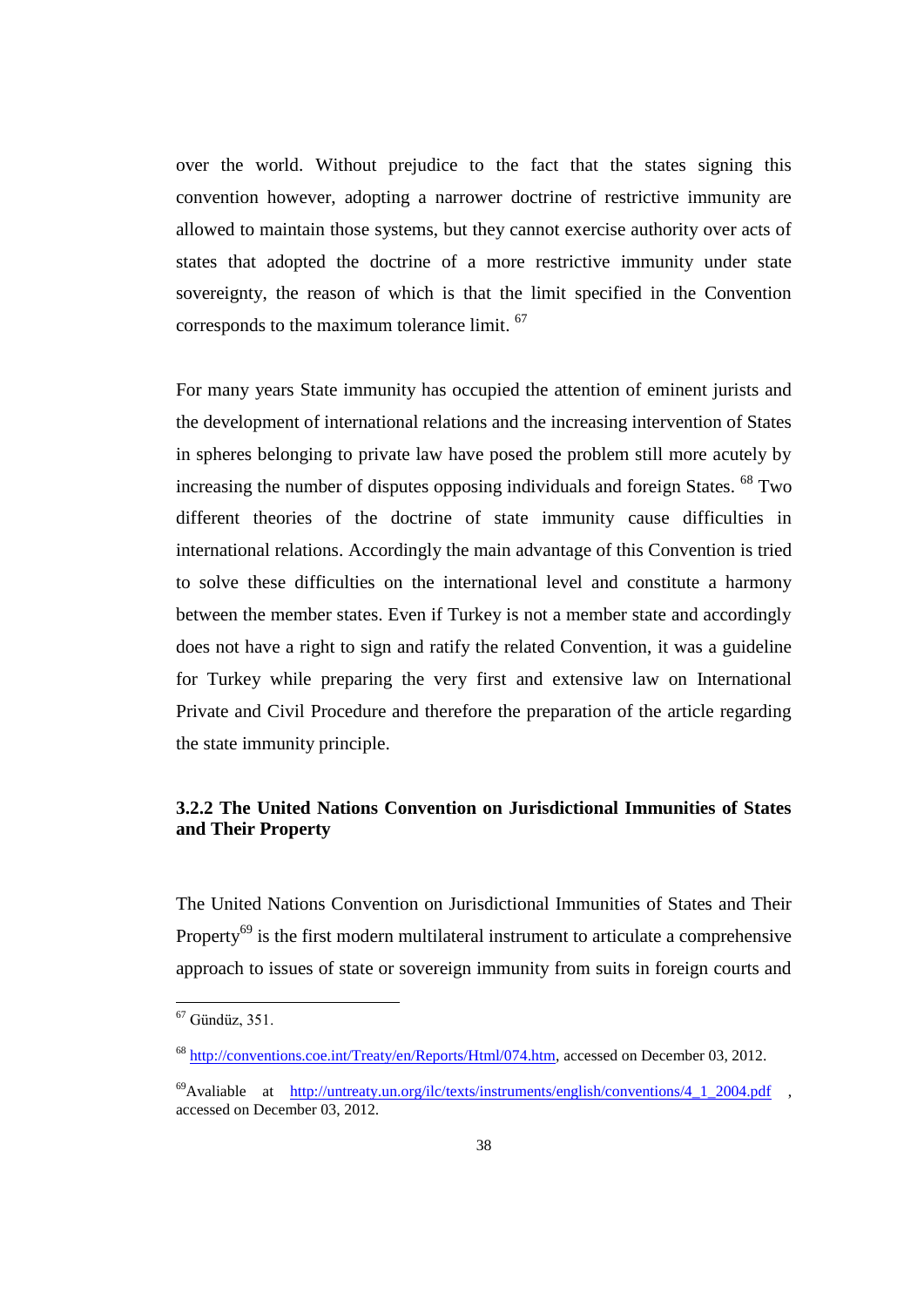it embraces the so-called restrictive theory of sovereign immunity under which governments are subject to essentially the same jurisdictional rules as private entities in respect of their commercial transactions.<sup>70</sup> According to Fox "this convention represents only a partial codification of state immunity, focused solely on immunity from civil jurisdiction and one, which by the need for diplomatic compromise, can be faulted for its lack of clarity, but as one step, one jigsaw piece in the subjection of the State to the rule of law it should be welcomed. $171$ 

The general rule of the convention is that a foreign state is entitled to immunity from the jurisdiction of the forum state and the forum state must refrain from exercising that jurisdiction in a proceeding before its courts, unless one of the stated exceptions to that immunity applies.<sup>72</sup>

The finalized text of the United Nations Convention on Jurisdictional Immunities of States and Their Property which was prepared by the UN Ad-Hoc Committee was published on February 27, 2003 and was opened to signature on January 17, 2005. The Ad-Hoc Committee was established by resolution 55/150 in 2000 and prior to submitting its final report the Ad-Hoc Committee held three important sessions, starting from the  $4<sup>th</sup>$  February to  $28<sup>th</sup>$  February 2003 and was immediately followed by a third session which was held from  $1<sup>st</sup>$  to  $5<sup>th</sup>$  of March 2004 and on 5<sup>th</sup> March 2004 the Ad-Hoc Committee finalized its report on the United Nations Draft Convention on Jurisdictional Immunities of States and Their Property and a set of annexed understandings.<sup>73</sup>

 $70$  David Stewart, "The Un Convention on Jurisdictional Immunities of States and Their Property", *The American Journal of International Law*, Vol. 99, No: 1, 2005, p.194.

 $71$  Hazel Fox, "In Defence of State Immunity: Why the UN Convention on State Immunity is Important?", *International & Comparative Law Quarterly*, Vol 55, 2006, p. 403.

 $72$  Stewart, p. 197.

<sup>73</sup> Bankas, 301.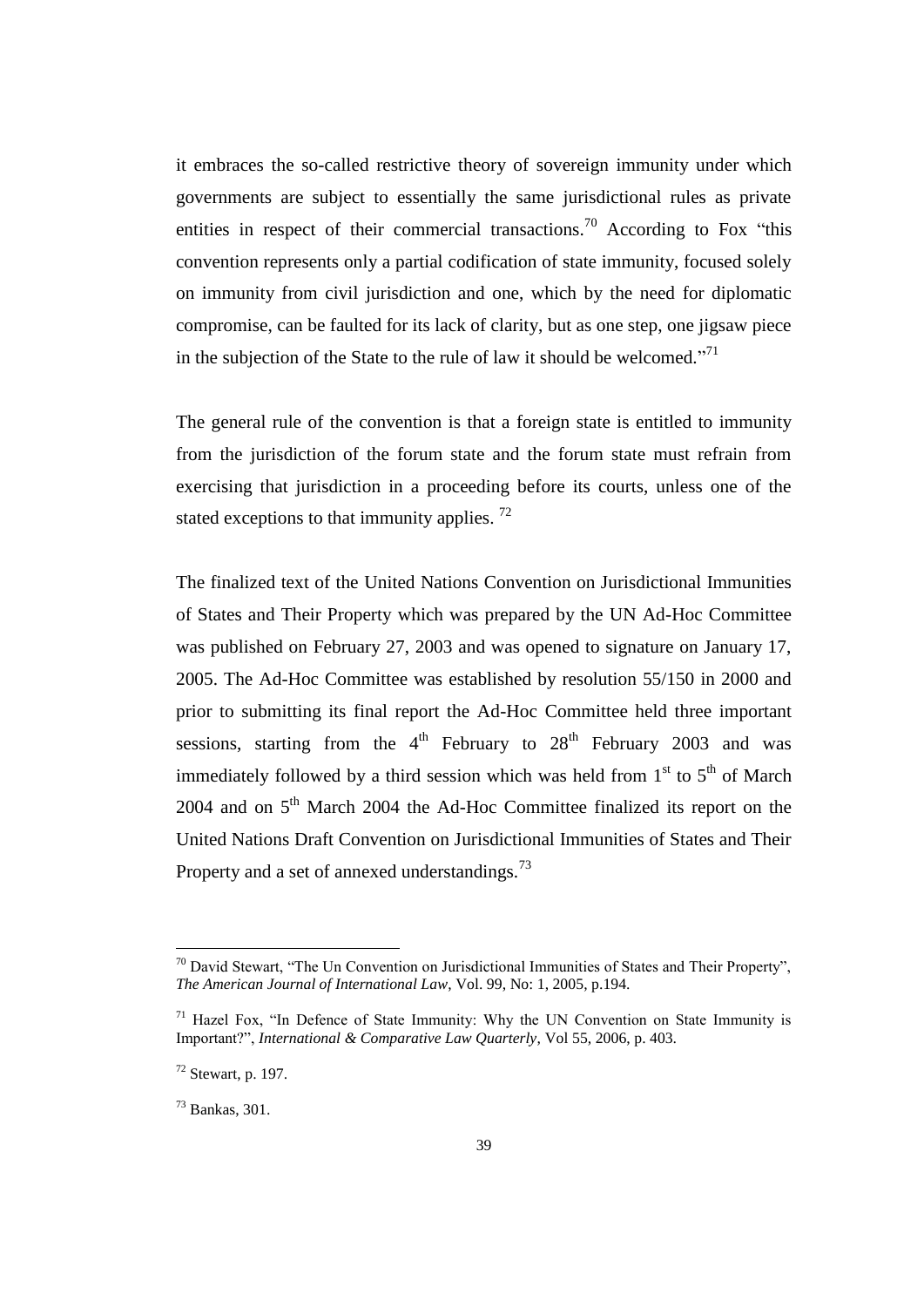This Convention was open for signature by all States until 17 January 2007 and would have entered into force on the thirtieth day following the date of deposit of the thirtieth instrument of ratification, acceptance, approval or accession according to Article 30. As of December 04, 2012 there are 28 signatories<sup>74</sup> to the Convention and 13 instruments of ratification  $<sup>75</sup>$  have been deposited. As the</sup> Convention would have entered into force on the thirtieth day following the date of deposit of the thirtieth instrument of ratification, acceptance, approval or accession according to Article 30, the United Nations Convention on Jurisdictional Immunities of States and Their Property is not yet in force. Turkey neither signed nor ratified the related Convention.

In the Preamble of the Convention it is requested from the States Parties to the present convention considered that the jurisdictional immunities of States and their property are generally accepted as a principle of customary international law and took into account the developments in State practice with regard to the jurisdictional immunities of States and their property and also believe that an international convention on the jurisdictional immunities of States and their property would enhance the rule of law and legal certainty, particularly in dealings of States with natural or juridical persons and would contribute to the codification and development of international law and the harmonization of practise in this area.

According to article 5 of the Convention titled as state immunity; a State enjoys immunity, in respect of itself and its property, from the jurisdiction of the courts of another State subject to the provisions of the present Convention. The modalities for giving effect to state immunity listed in Article 6 and according to

<sup>74</sup> Belgium, China, Czech Republic, Estonia, Finland, Iceland, India, Madagascar, Mexico, Morocco, Paraguay, Russian Federation, Senegal, Sierra Leone, Slovakia, Timor-Leste, United Kingdom of Great Britain and Northern Ireland

<sup>75</sup> Austria, France, Iran (Islamic Republic of), Japan, Kazakhstan, Lebanon, Norway, Portugal, Romania, Saudi Arabia, Spain, Sweden, Switzerland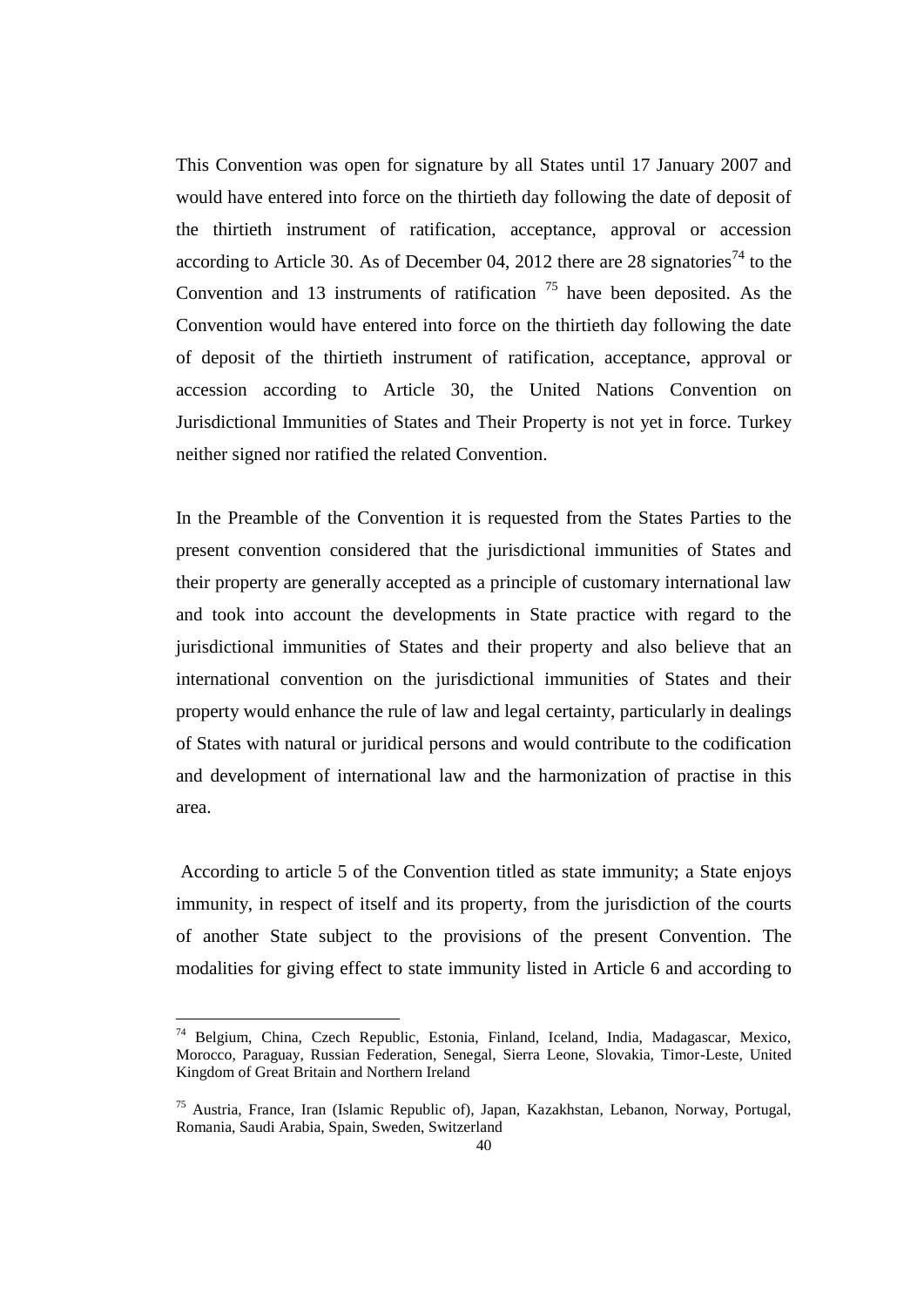that article a State shall give effect to State immunity under article 5 by refraining from exercising jurisdiction in a proceeding before its courts against another State and to that end shall ensure that its courts determine on their own initiative that the immunity of that other State under article 5 is respected. A proceeding before a court of a State shall be considered to have been instituted against another State if that other State is named as a party to that proceeding or is not named as a party to the proceeding but the proceeding in effect seeks to affect the property, rights, interests or activities of that other State.

In part III of the Convention the proceedings in which state immunity cannot be invoked is regulated and the titles of these part are commercial transactions, contracts of employment, personal injuries and damage to property, ownership, possessions and use of property, intellectual and industrial property, participation in companies or other collective bodies, ships owned or operated by a State and effect of an arbitration agreement.

The most important exemption is to immunity is "commercial transactions". The rule of commercial transaction is regulated in Article 10 like follows; If a State engages in a commercial transaction with a foreign natural or juridical person and, by virtue of the applicable rules of private international law, differences relating to the commercial transaction fall within the jurisdiction of a court of another State, the State cannot invoke immunity from

that jurisdiction in a proceeding arising out of that commercial transaction.

The rule is regulated in Article 10 however, the definition of the "commercial transaction" is regulated in Article  $2(1)(c)$  and according to the Convention "commercial transaction" means any commercial contract or transaction for the sale of goods or supply of services; any contract for a loan or other transaction of a financial nature, including any obligation of guarantee or of indemnity in respect of any such loan or transaction or any other contract or transaction of a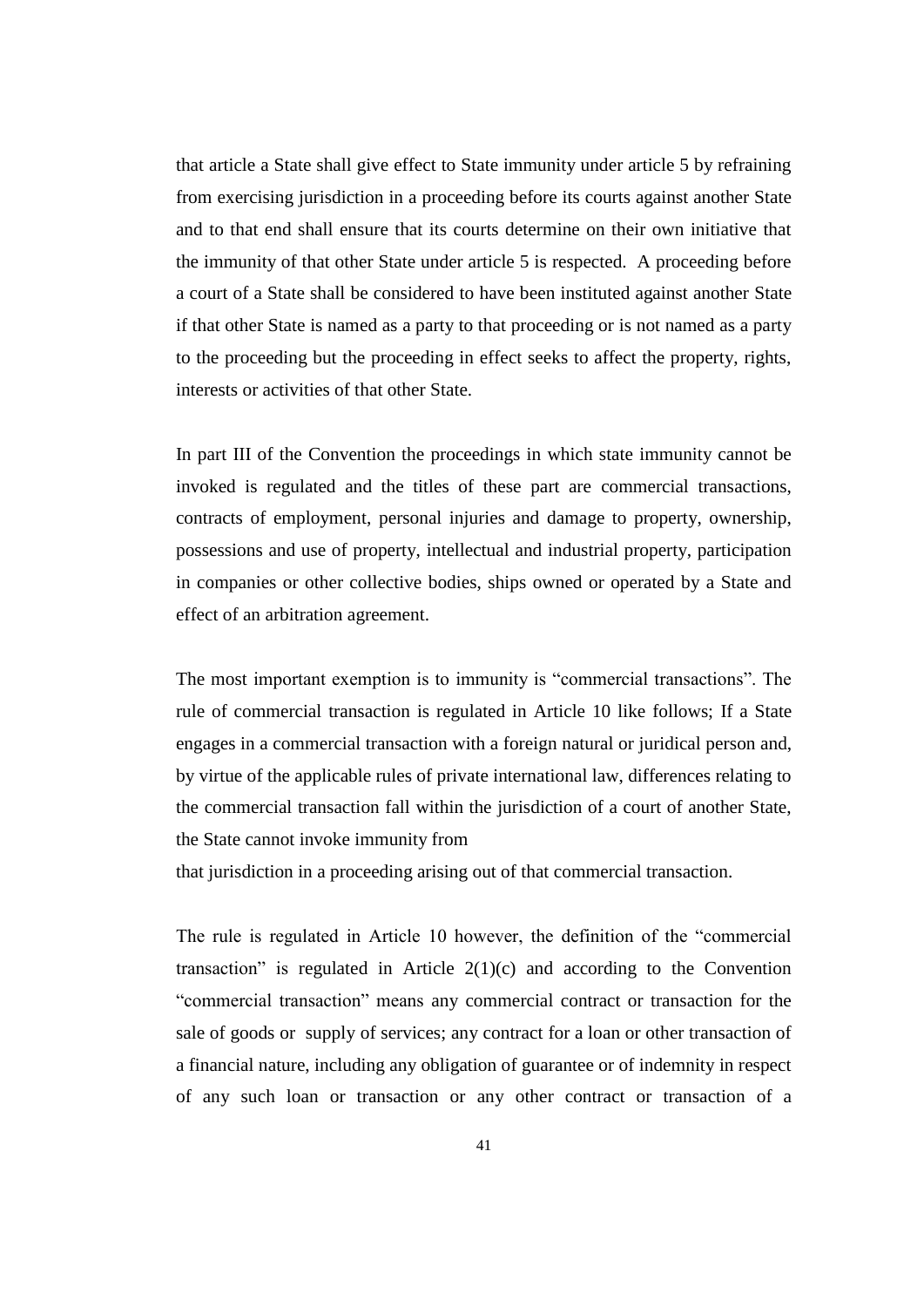commercial, industrial, trading or professional nature, but not including a contract of employment of persons.

In determining whether a particular contract or transaction is a "commercial transaction" for these purposes, Article 2(2) provides that; reference should be made primarily to the nature of the contract or transaction, but its purpose should also be taken into account if the parties to the contract or transaction have so agreed, or if, in the practice of the State of the forum, that purpose is relevant to determining the non-commercial character of the contract or transaction.

In Stewart's view these two issues – the definition of "commercial transaction" and the criteria to be applied in determining the commercial character of a given transaction or activity – were major points of debate both during the deliberations of the International Law Commission and in the subsequent negotiation of the convention, because of the differing approaches reflected in various domestic legal systems. The formulations ultimately adopted in the Convention represent a compromise. <sup>76</sup>

The argument regarding the commercial transaction focused on the question that if the purpose or the nature of the commercial transaction would be taken into account by the courts while defining it. The United Nations Convention on Jurisdictional Immunities of States and Their Property, which is the latest regulation (even if not in force yet), structures the contracts for the supply of goods or services that are defined as commercial transactions which no immunity granted to. However, even if the Convention makes the distinction stating that in deciding whether something is a commercial transaction, the problems still prevail while deciding whether or not the act is a commercial transaction. On that basis regarding the state immunity and UN Convention, reference has to be made

 $76$  Stewart, p. 199.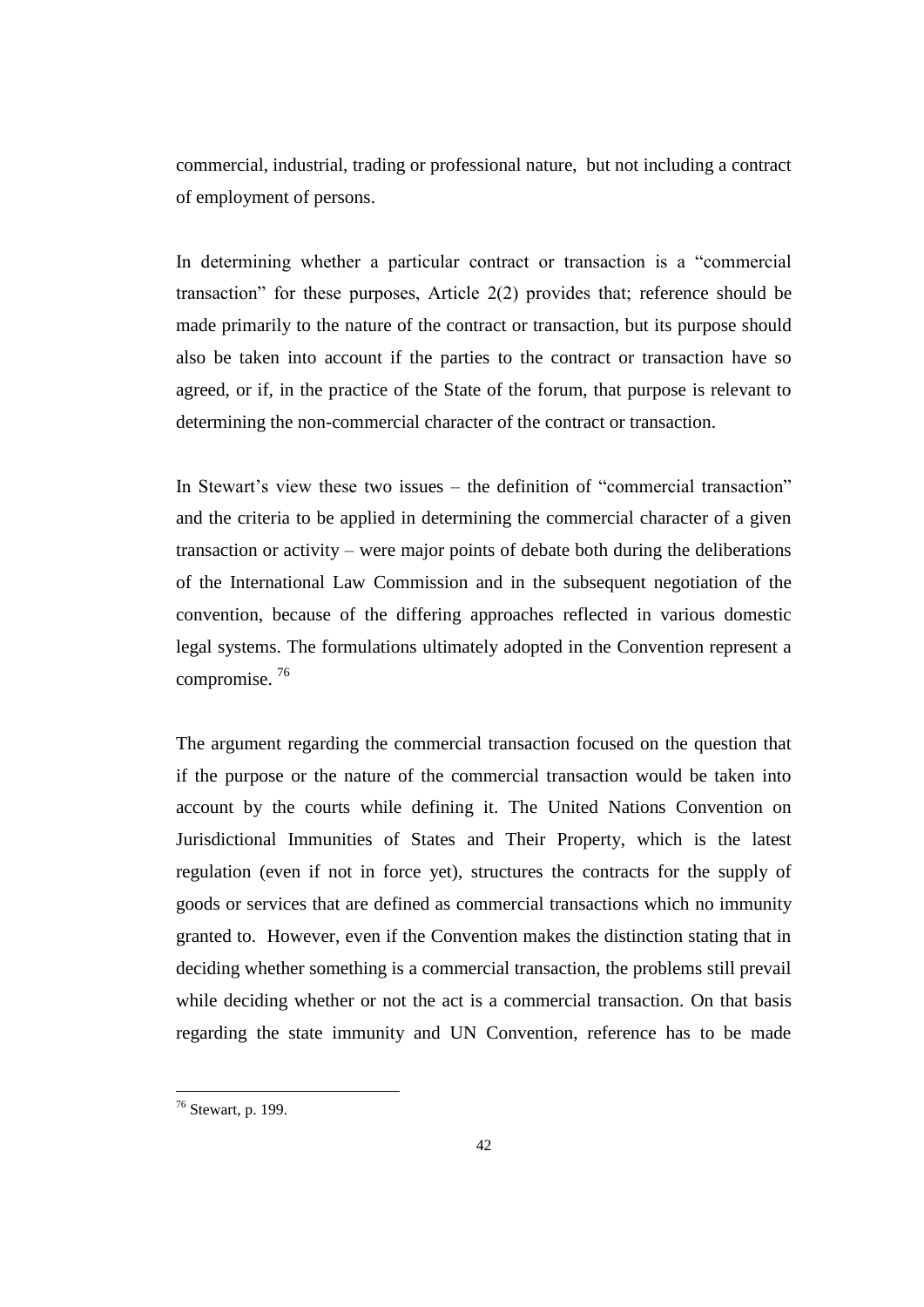primarily to the nature of the transaction, but the purpose of the transaction should also be taken into account together with the practice of the states.<sup>77</sup>

According to Bankas, some problems are likely to be occurred after the United Nations Convention on Jurisdictional Immunities of States and Their Property will enter into force. Would the Convention be considered as an authoritative expression of customary law? What will happen national legislations, would they accepted as dead-accurate or the United Kingdom, the United States or any other states which have a national legislation would have to make changes in their national laws to provide the conformity with the Convention. What will happen to states which are not ratify the Convention or withdraw their consent after becoming a party, would they be bound with the Convention?<sup>78</sup> Bankas continued that the present Convention could create problems because of the divergent views expressed and the unresponsive attitude  $79$ 

The states which have their own legislation about the state immunity have the main concern about the Convention. To set an example the United Kingdom signed the Convention but ratified yet. There are some concerns if the United Kingdom should become a party to the Convention by signing and ratifying it. According to a briefing paper on state immunity topic;

The United Kingdom already has its own legislation and the courts have a wide experience in interpreting and applying to these provisions. On that basis bringing the Convention might freeze the law and stop the development of state practise outside the Convention. One alternative is to leave it to lie on the table as a generally accepted picture of the current position under international law. This would allow further developments of the law in line with the needs of businesses, individuals and

 $77$  Joanne Foakes and Elizabeth Wilmshurst, "State Immunity: The United Nations Convention and Its Effects", *Chatham House International Law Programme ILP BP 05/01*, 2005, p.4.

<sup>78</sup> Bankas, p. 312.

 $79$  Bankas, p.314.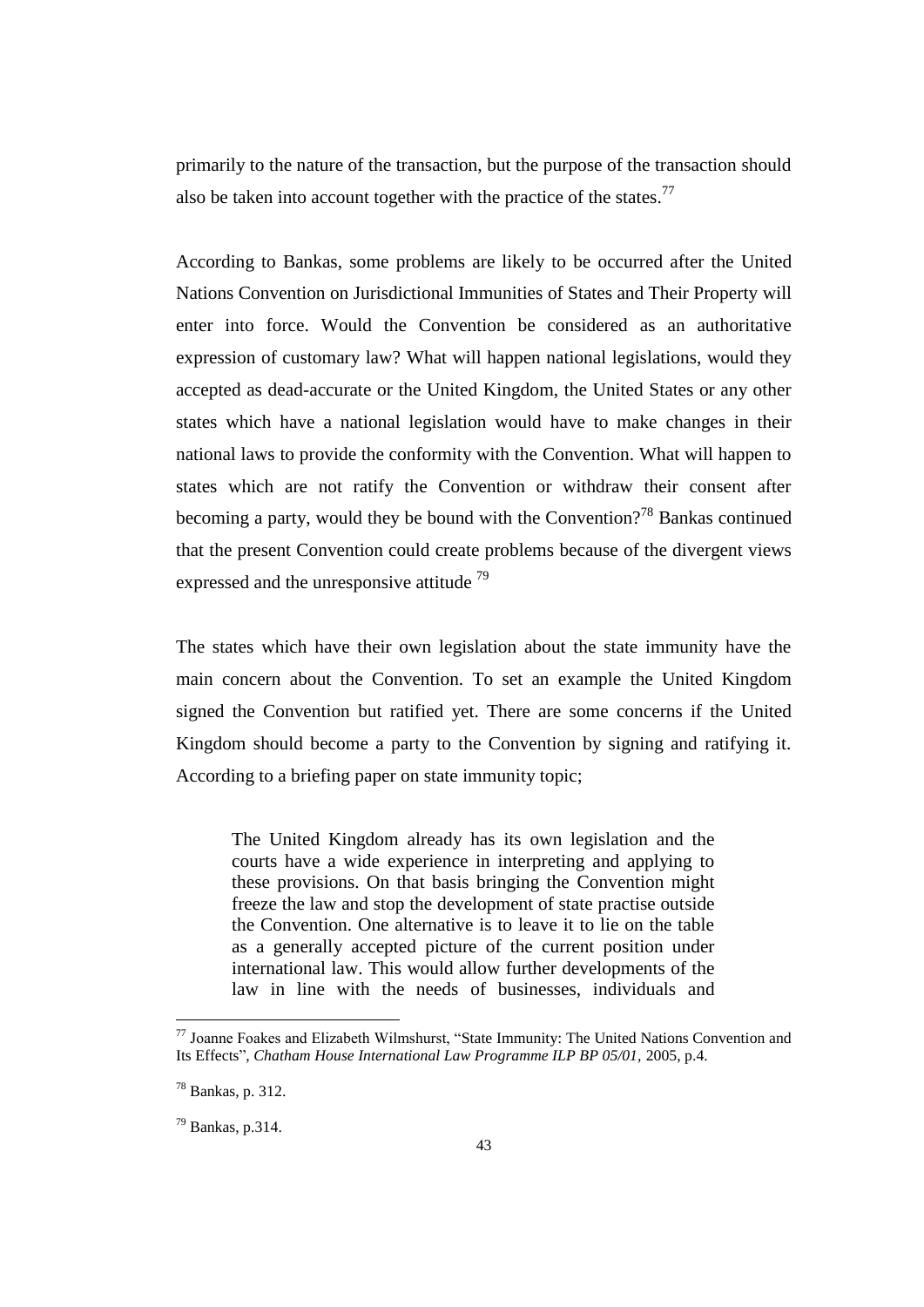governments. One way or another, it is important that there is wide discussion of the Convention and its likely effects, so that a decision on signature and ratification can be taken in full knowledge of all the different interests concerned.

After the United Nations Convention on Jurisdictional Immunities of States and Their Property will enter into force right after the thirtieth instrument of ratification, acceptance, approval or accession the practices of the Convention shows us the efficiency and benefits of it. Turkey neither signed nor ratified the related Convention. As there are several discussions about the results of the Convention after the ratification by thirty stated, Turkey may take a position to examine the discussions and results of the Convention and decide to sign and ratify after the outcomes.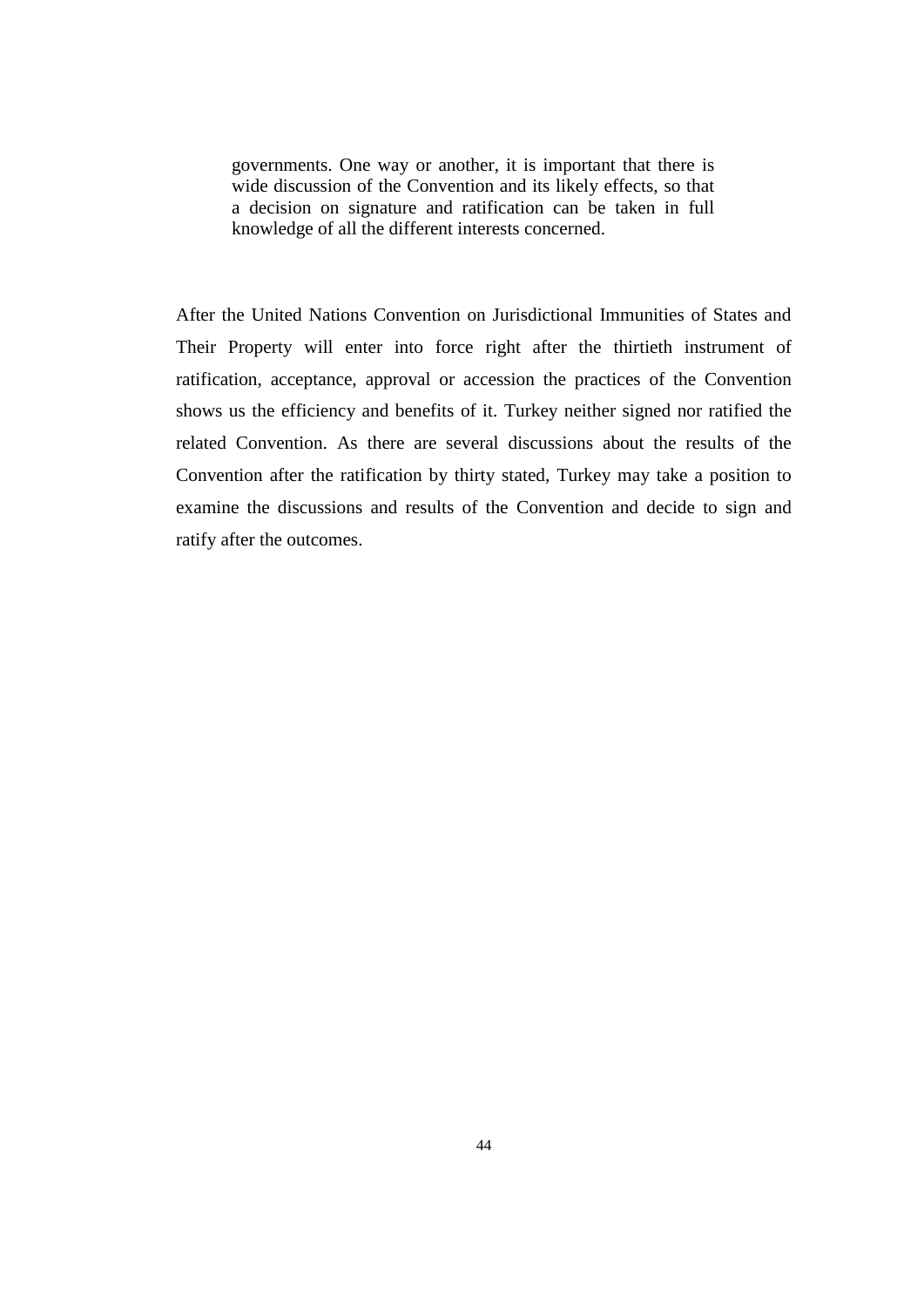### **CHAPTER FOUR**

## **THE DOCTRINE OF STATE IMMUNITY IN TURKEY**

# **4.1 Legal Regulation and Developments of State Immunity Doctrine in Turkey**

Until the enactment of the International Private and Civil Procedure Law numbered 2675 in 1982 the absolute immunity theory was strictly accepted by the Turkish Court of Cassation due to principle of the equality of the states even if there was not any binding law regarding the absolute immunity theory.

In 1982, the International Private and Civil Procedure Law numbered 2675 was enacted and the justification of this law stated in Ministry of Justice's "International Private and Procedure Law Law Draft and Justice Commission Report" as follows;

> Both economic and social changes have inevitably brought developing of our international affairs, and particularly emigration movements that took place after 1950's have caused many problems, and thus the five-item Provisional Law have remained incapable of dealing with recent developments resulting in conflicting cases in relation with international conventions to which we are parties because only item four addresses conflict of laws and authority of Turkish courts. As a result of forcing conditions, present draft has been drawn up in order to rearrange rules regarding abovementioned matters. In drawing up of the same, legislations of not only foreign states but also the Hague Conference on Private International Law, International Commission on Civil Status, and conventions issued by organizations such as Council of Europe and United Nations with a wide international application area have been taken into consideration in order to set a conformable system by bearing in mind facts entailed by Turkey as well as international application.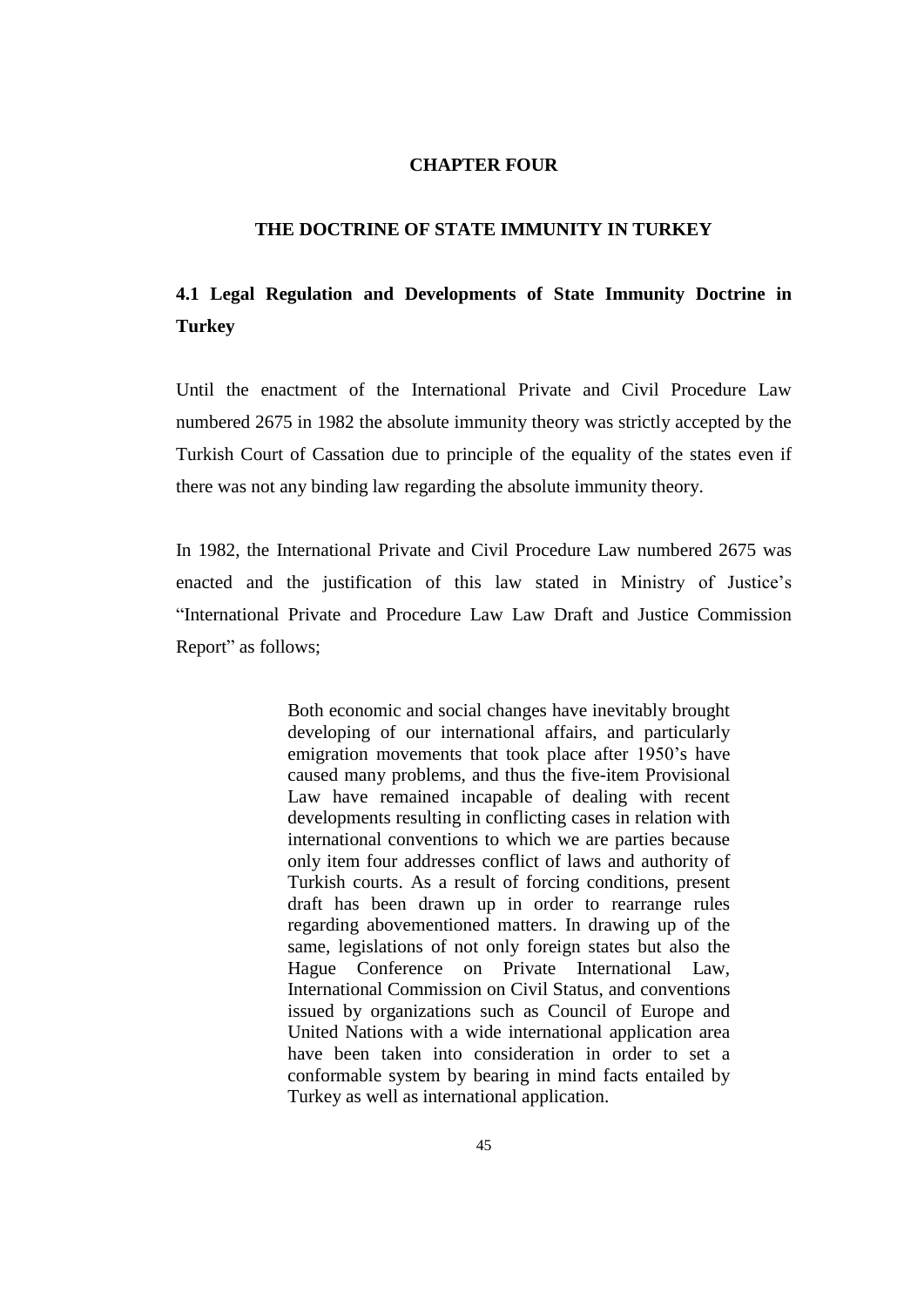In line with abovementioned reasons, International Private and Civil Procedure Law numbered 2675 containing principles of international private law for Turkey was adopted in 20.05.1982. One of the titles covered under this law is state immunity principle, which hasn't been addressed so far in any law in Turkey but only there were precedents of the Court of Cassation.

The state immunity principle was adopted with article 33 of the International Private and Civil Procedure Law numbered 2675 and the related article was as follows;

#### **Article 33: Exemptions of the state immunity principle:**

"State immunity cannot be recognized to the private acts of foreign states.

 It is possible to make a notification to the diplomatic representative of the foreign state."

It is stated in the justification statement of the Article 33 titled State Immunity of Foreign States that state immunity cannot be recognized in cases excepted from initiatives of foreign states on the basis of its sovereignty rights, and in conflicts arising from its committing private legal acts and commercial affairs like a natural person. As a natural consequence of such a legal adjustment introduced conformity with contemporary legal approach, sentence two under the same article states that a notification can be made to that state's diplomatic representatives in this issue in order to allow filing a lawsuit against a foreign state. Under that article, judicial immunity of the state is regulated and the article is not connected with Vienna Convention on Consular Relations and Notification Law in as much as judicial immunity of the state is adjusted in neither convention nor Notification Law. That article of the draft is in conformity with the Council of Europe Convention in terms of judicial immunity of the state.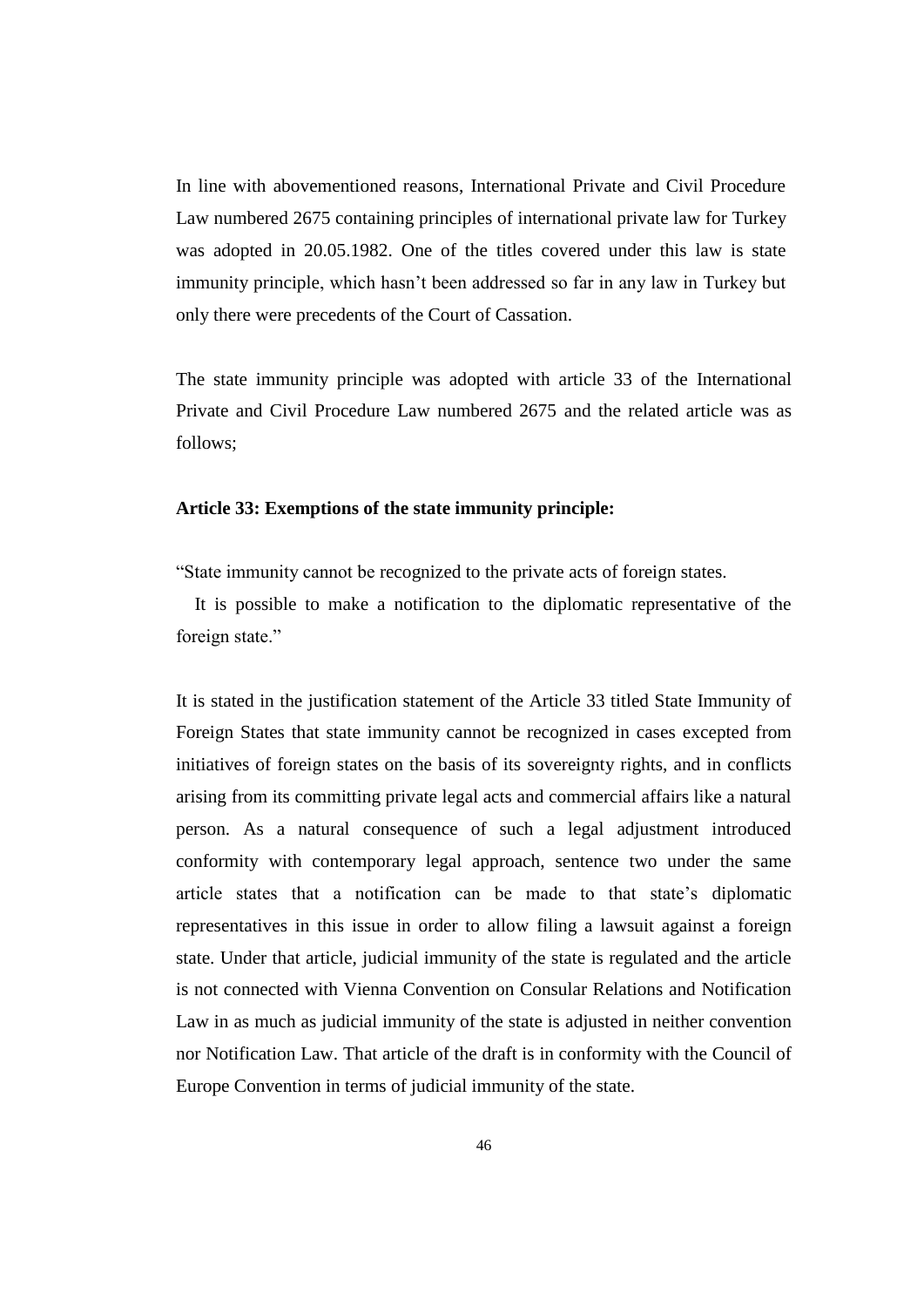As seen above, justification statement of the article 33 regarding the immunity of a foreign state indicates that Turkey entirely adopts the theory of restrictive immunity and explicitly expresses that foreign states are entitled to state immunity in relation with initiatives they take based on their sovereignty rights only. Still, justification of the article 33 does not describe conflicts arising from initiatives taken by foreign states' based on their sovereignty rights and their committing private legal acts or commercial affairs like a natural person, which is expected to be filled out with judicial decisions.

In 2007 the International Private and Civil Procedure Law numbered 2675 was repealed and a new International Private and Civil Procedure Law numbered 5718 entered into force. In the latter International Private and Civil Procedure Law, "exemptions of the state immunity principle" was arranged in article 49. Even though the International Private and Civil Procedure Law was amended, the justification statement of the article 33 was preserved since the content of the related article regarding the doctrine of state immunity remained unchanged.

According to the International Private and Civil Procedure Law numbered 5718, state immunity cannot be applied to foreign states in private acts of the foreign states. However, the concept of "private act" is not clearly defined in that law. Accordingly, the responsibility falls to the Court to determine the "private act" concept depending on the concrete case.

# **4.1.1 The decisions of the Court of Cassation before the enactment of the International Private and Civil Procedure Law dated 1982**

1) In 1947, in which the absolute immunity theory was strictly accepted, the Court of Cassation for the 4th Circuit (Docket No: 1947/390, Decree No:  $1947/1076^{80}$ ) made a decision indicating "the independence of the state's principle". According

 $80$  Gündüz, p. 297.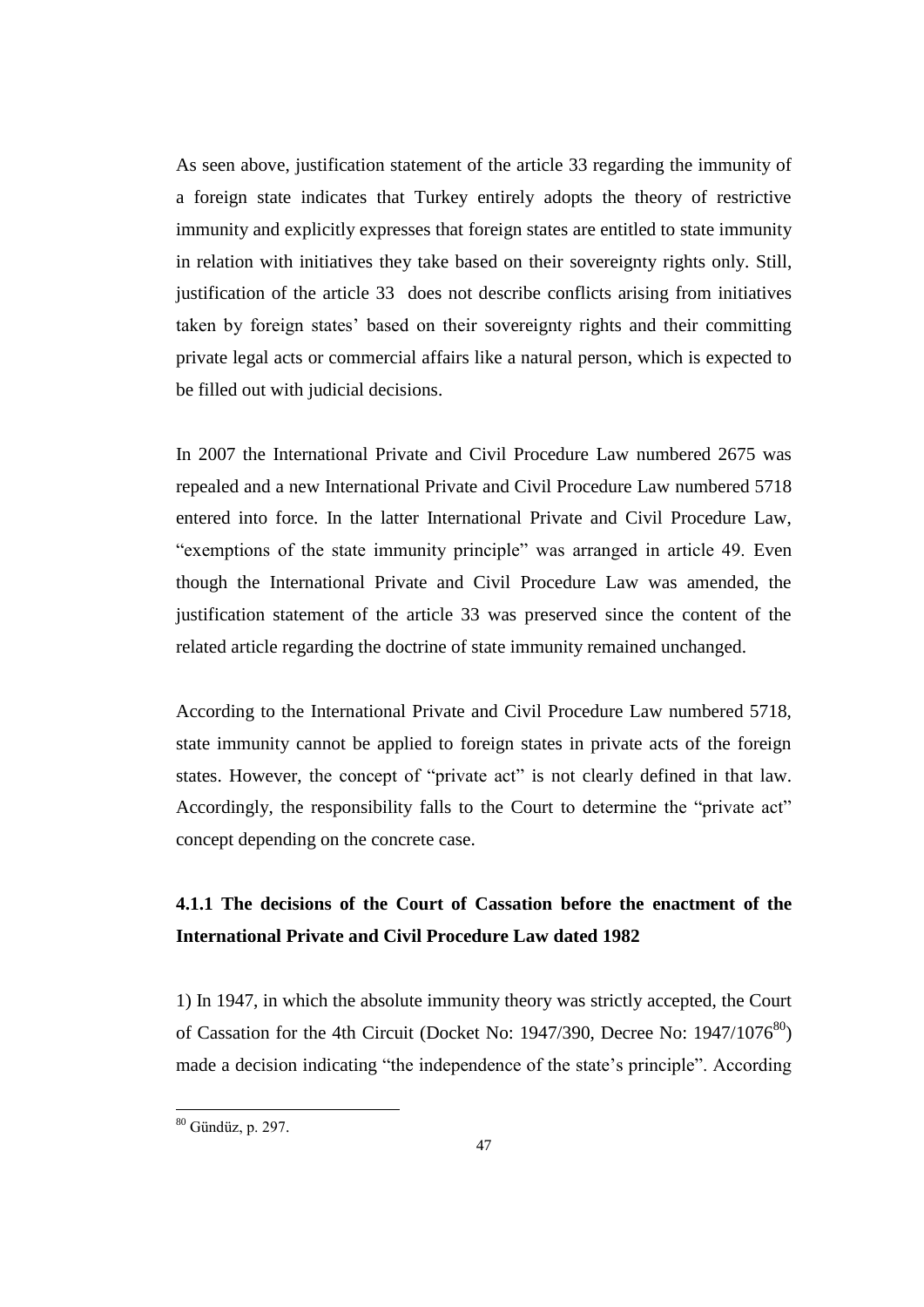to the applicable decision, the Court of Cassation stated that independence of the states does not let the states to judge other states, and on that basis, Turkish Courts could not examine the case which has been filed against the English Treasury.

2) In 1950, by means of the decision (Docket No: 1950/5402 and Decree No:  $1950/5064^{81}$ ), the Court of Cassation made the same decision as above; however, the reason was different then. The Court decided that the India had a state immunity as the trial of a foreign state depends on the consent of the related State even if the case is about private law. According to the mentioned decision, the plaintiff was filed the related case against India and in personally of the Ambassador of India due to the infringement of a contract. The Court of Cassation granted immunity to India by stating that it is in the consent of the foreign states to be judged in another state except in cases about real estates. In Gündüz's view, as the infringement of a contract was a private act, this case would be concluded differently if it occurred after the International Private and Civil Procedure Law entered into force. <sup>82</sup>

3) Another case took place in 1955 which again rose from the private law conflict rejected by the Court of Cassation in face of the principle of state immunity. According to the related decision (Docket No: 1955/5402, Decree No: 1955/4151 $^{83}$ ); the Ambassador of Chili has rented a premise in order to use as an embassy building but then decided to release the building. The plaintiff was filed an action of debt claiming that the Ambassador of Chili did not pay the rent and also damaged the building. The First Instance Court decided for the rejection of the case due to the state immunity principle. The plaintiff appealed the related rejection decision. However, the Court of Cassation has approved the decision of

 $81$  Gündüz, p.298.

 $82$  Gündüz, p.299.

 $83$  Gündüz, p.299.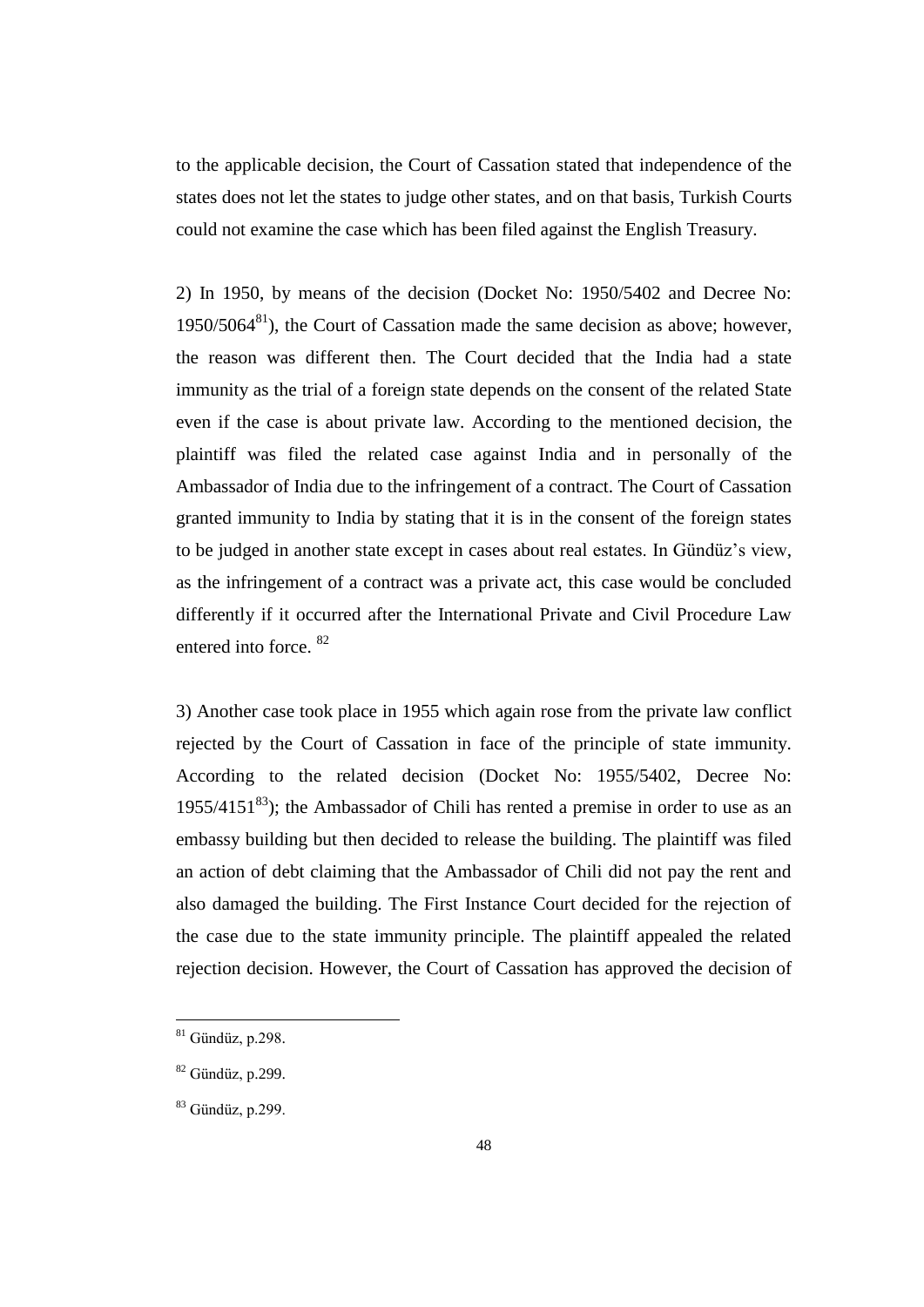the First Instance Court stating that both foreign states and ambassadors could not be judged in local courts by also relying on state immunity principle.

4) When the cases related to labour law, it can be easily stated in the light of the following Court of Cassation decision that absolute immunity principle was accepted by the Court of Cassation even if the First Instance Court decided in favour of the plaintiff. According to the related decision dated 1964 (Docket No: 1964/3816 and Decree No:  $1964/3751^{84}$ , the plaintiff was filed an action of debt caused by employment relationship against the personnel directorate of American Air Forces. The First Instance Court decided in favour of the plaintiff party. The defendant went to the appeal before the Court of Cassation. The Court of Cassation first found out that the case was actually filed against the United States of America. In the second phase, it ruled that foreign states could not be judged in local courts by referring to the state immunity principle within the framework of the law of nations. Then, the decision of the First Instance Court, which had been in favour of the plaintiff party earlier, was annulled in favour of the defendant party by the Court of Cassation."

5) There is an important decision of the Court of Cassation dated 1968. The decision is important as the Court of Cassation provided immunity to the United States of America without examining the nature of the conflict/agreement. The plaintiff was filed an action of debt against the United States of America depending on the employment relationship. The Court of Cassation stated in its decision (Docket No: 1968/630, Decree No: 1968/92 $^{85}$ ) that a foreign state can only be judged by an another state if;

1) there is an explicit agreement between the related states;

<sup>&</sup>lt;sup>84</sup> Gündüz, p.299.

<sup>85</sup> Gündüz, 300.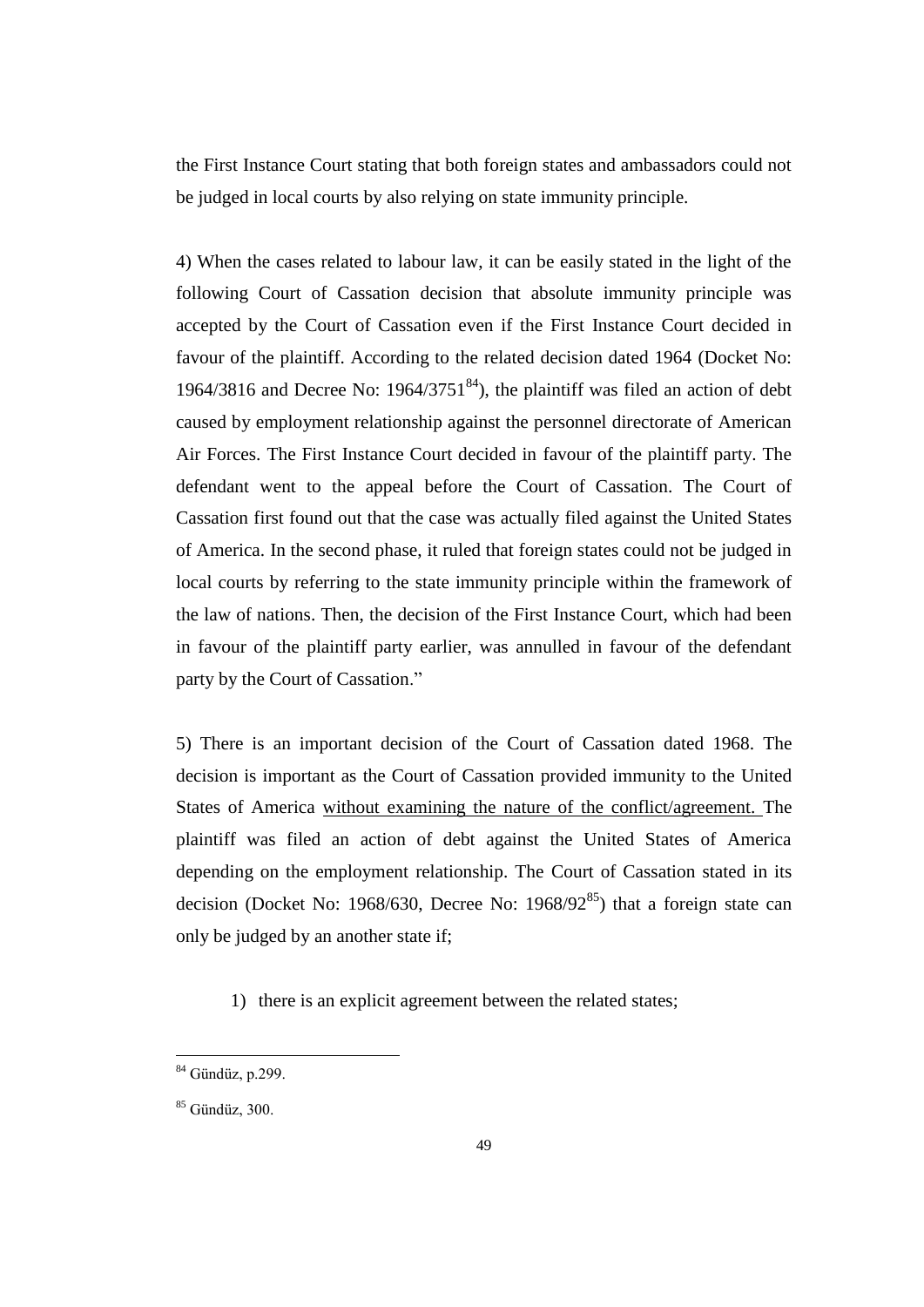- 2) the foreign state gives an explicit consent to be judged by the local court.
- 3) the two article above cannot be implemented and then the problem has to be solved by the principles of Law of Nations.

According to the general principles of Law of Nations it is inadmissible to accept the jurisdiction of one state to another sovereign state except the case is about real estates. Due to all these reasons, the case has been rejected by the Court of Cassation.

The Court of Cassation decided to implement state immunity principle without examining the content of the agreement between the plaintiff and the United States of America. However, in other countries in which the same kind of conflict arose, they made different decisions like. For instance, in X. v. den Staat (1920) case, Austria Court examined the essentials of the case which arose because of a work agreement regarding the built of an embassy building of a foreign state. Italian Court declined the immunity claim by the USA in a case arising from a contract on building of drainage system in the USA military station in Leghorn of Italy in 1963. Moreover, according to the United Kingdom State Immunity Act 1978 and European Convention on State Immunity 1972, immunity which was not provided to the foreign states caused an obligation which has to be done in the state of the jurisdiction.<sup>86</sup>

6) In 1978, a plaintiff filed a case against the Ambassador of Albania for determining of the rent, as a result, the First Instance Court decided in favour of the plaintiff. However, the Court of Cassation for the  $3<sup>rd</sup>$  Circuit (Docket No: 1978/6090, Decree No: 1978/6279 Decision Date: 23.10.1978<sup>87</sup>) decided for the

<sup>86</sup> Gündüz, pp.297-300.

<sup>87</sup> Gündüz, 301.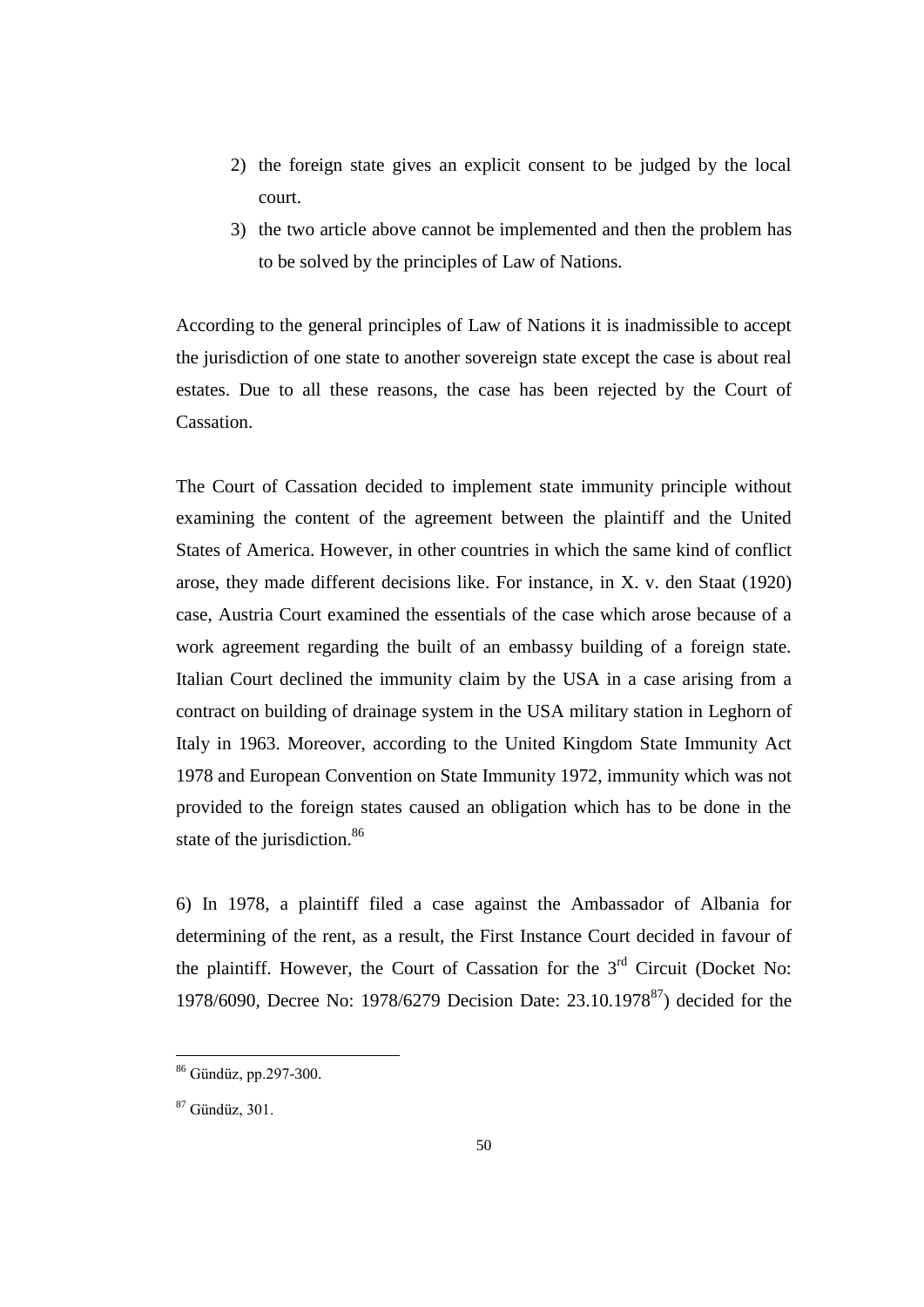rejection of the case by applying to procedural grounds which hold that a jurisdiction of a state cannot be used against another state.

7) The plaintiff filed the case in 1974 by claiming that a driver who had been employed by the Consulate of Bulgaria caused harm in a traffic accident. The Court of Cassation for the  $4<sup>th</sup>$  Circuit (Docket No: 1979/6137, Decree No: 1979/1787 Decision Date:  $08.04.1979^{88}$  decided that the case was filed against the state of Bulgaria rather than the Consulate or the driver. For that reason, the Court of Cassation came to a conclusion that it was impossible to judge the foreign state before the Turkish Courts due to the "absolute immunity" doctrine.

8) The plaintiff, who was a cook in the USA Military Office Club, filed an action of debt arising from the employment relationship. The Court of Cassation for the 9<sup>th</sup> Circuit (Docket No: 1964/7501, Decree No: 1964/8902 Decision Date:  $10.12.1964^{89}$ ) firstly determined that the USA Military Office Club was an organ of the United States of America. Accordingly, the defendant became the United States of America rather than the USA Military Office Club. Due to that reason and the jurisprudence of the Law of Nation, foreign states could not be judged in local courts on the basis of the absolute immunity principle.

# **4.1.2 The decisions of the Court of Cassation after the enactment of the International Private and Civil Procedure Law in 1982**

Below-mentioned decisions were made by the Court of Cassation following the enactment of the International Private and Civil Procedure Law and the acceptance of "restrictive immunity" doctrine.

<sup>88</sup> Gündüz, 301.

<sup>89</sup> Gündüz, 300.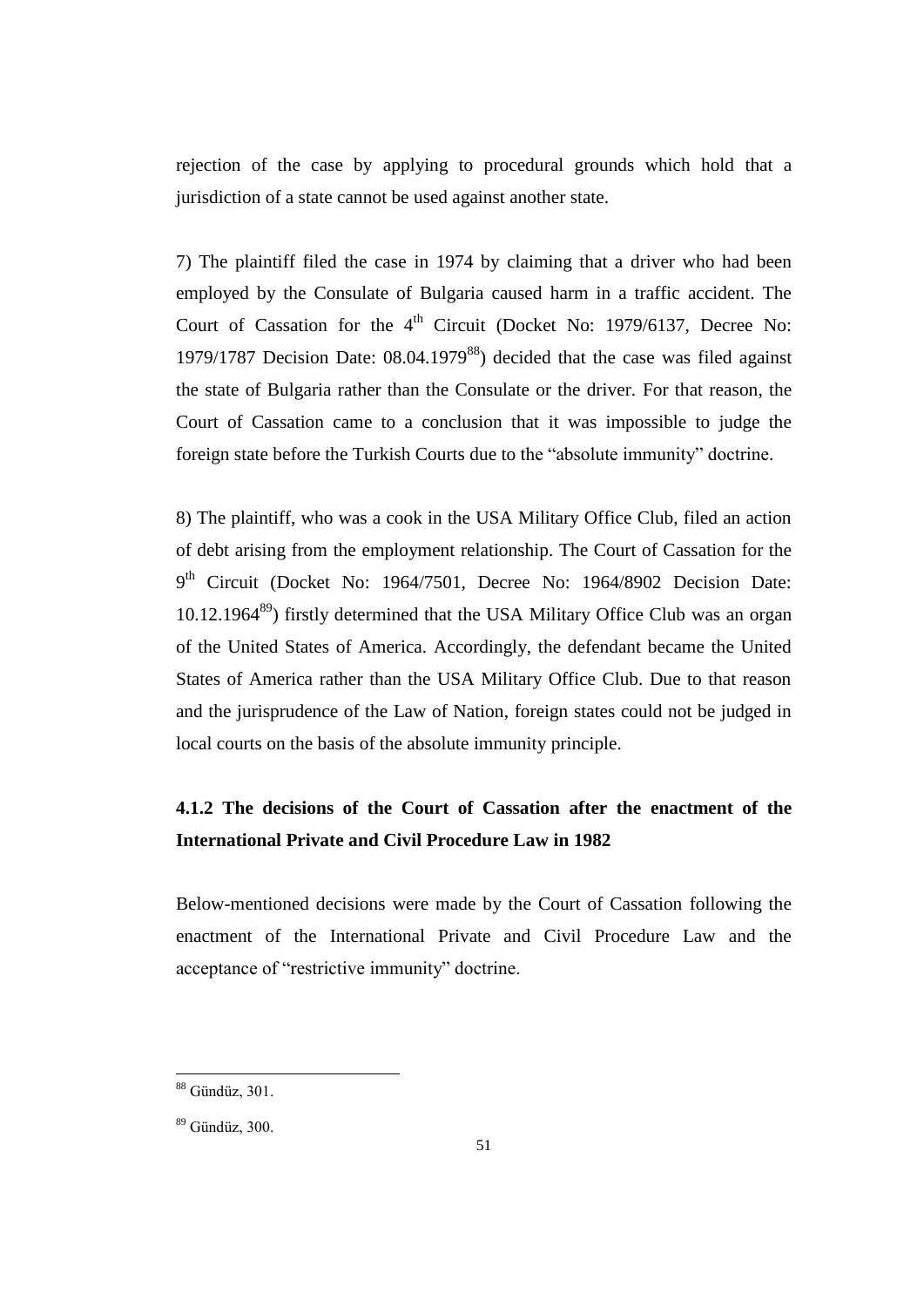1) The case was filed by the plaintiffs against USSR and Ministry of Defence requesting a destitute of support compensation due to the collision of USSR battleship and Turkish battleship which is owned by the Ministry of Defence in Turkish territorial waters.

The First Instance Court stated that the plaintiffs have no right to file a lawsuit against USSR before the Turkish Court and because of that reason the Court rejected the case depending on the absence of jurisdiction. The plaintiffs appealed the decision of the First Instance Court and the Court of Cassation for the  $4<sup>th</sup>$ Circuit (Docket No: 1987/7309 and Decree No: 1987/7373 dated 12.10.1987<sup>90</sup>) made following decision**;**

Firstly, the Court of Cassation came to the conclusion that the dispute is over the Law of Nations. On that basis, in order to resolve the related dispute the principles, concepts and historical development of the Law of Nations has to be reviewed. State immunity, which refers to improbability of a state's being sued before the courts of another state, is a principle built upon the "equality of the states" principle. However, in the course of the time, the absolute immunity theory was replaced by the restrictive immunity theory due to the private acts of the states.

The Court of Cassation made a point that the battleships are the symbols of the sovereignty as they are bearing the flag of the sovereign state. Bearing this in mind, state immunity has to grant to the battleships. Besides, according to the Comparative Law, any dispute arising from the purchase of weapons for the army is accepted as a sovereignty act and subjected to the state immunity. Hence, the French Court of Cassation (1933) accepted the immunity of the Government of Afghanistan in a dispute arose due to the purchase of supplies for the Armed

<sup>90</sup> Aslan Gündüz, *Milletlerarası Hukuk Temel Belgeler-Örnek Kararlar,* (İstanbul: Beta Basım, 2003), pp.588-590.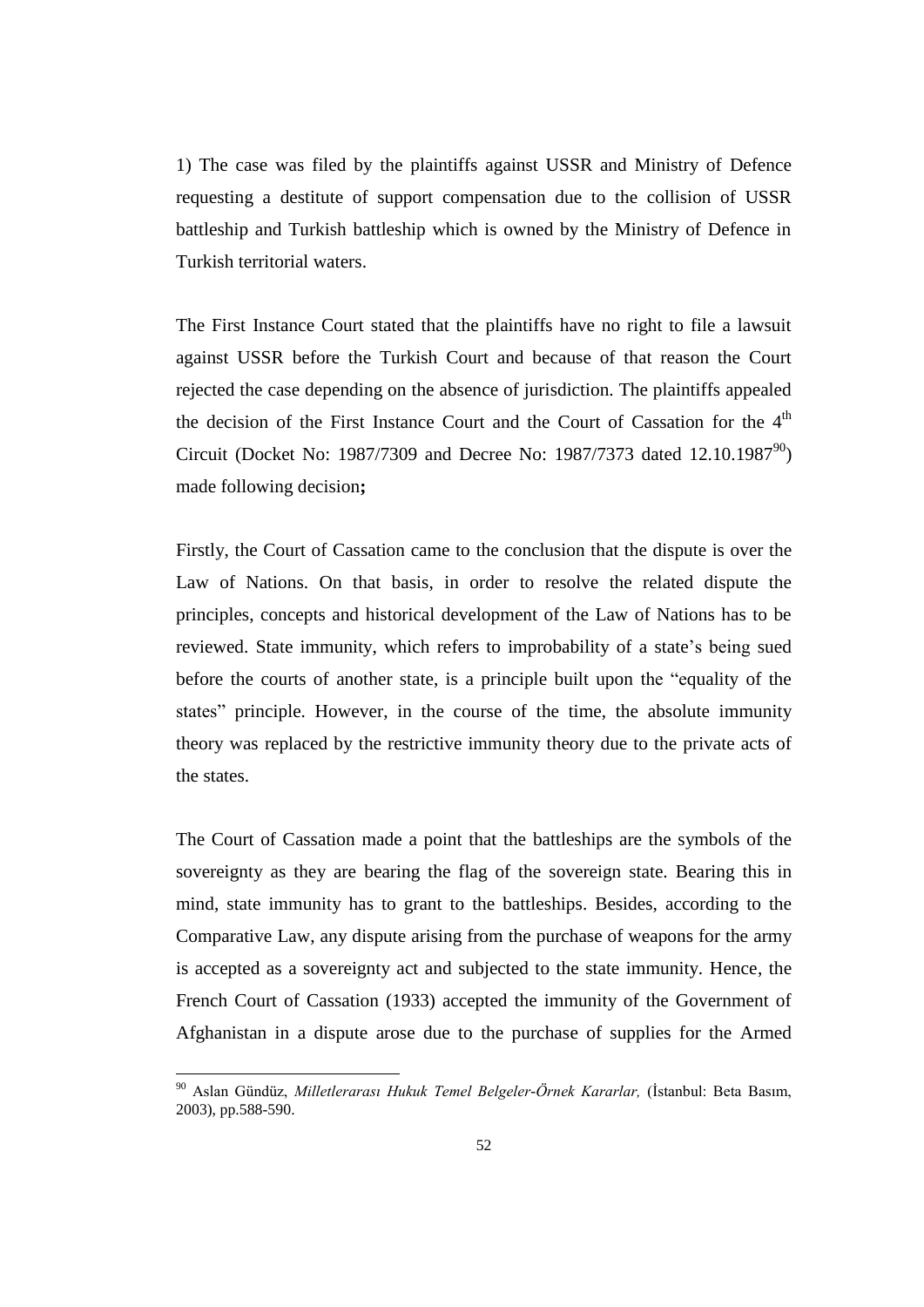Forces of Afghanistan. The French Court of Cassation relied on the ground that even if purchase and sale is a commercial transaction, the Government of Afghanistan itself did not attempt any commercial activity.

According to article 33/1 of the International Private and Civil Procedure Law (with the no.2675), "State immunity cannot be recognized to the private acts of foreign states. It is possible to make a notification to the diplomatic representative of the foreign state." The meaning of "private acts" in the related article covers the acts which were done without using the right of sovereignty of the state (governmental acts). For example; disputes arose from trade relations or engaged in legal activities like natural and legal person. Otherwise, it is not possible to consider governmental acts of the foreign state within the scope of the related article.

Due to all these reasons, the Court of Cassation decided that is not possible to resolve the dispute about International Private Law by applying the principles of Civil Law and decided for the rejection of the asking for revision request of the plaintiffs.

However, there were two dissenting opinions. The two judges who declared their dissenting opinions emphasized "private act" notion referring to Article 33 of the International Private and Civil Procedure Law. According to the judges, plaintiffs requested compensation due to collision. As "collision" was a private law norm and the case occurred in Turkish territorial seas, the provisions of the "collision" in Turkish Commercial Law had to be applied to the relevant case rather than the provisions of the Turkish International Private and Civil Procedure Law. Due to all these reasons and the explicit provision of the International Private and Civil Procedure Law, the judges were in the opinion that "immunity" could not be granted to USSR in this case.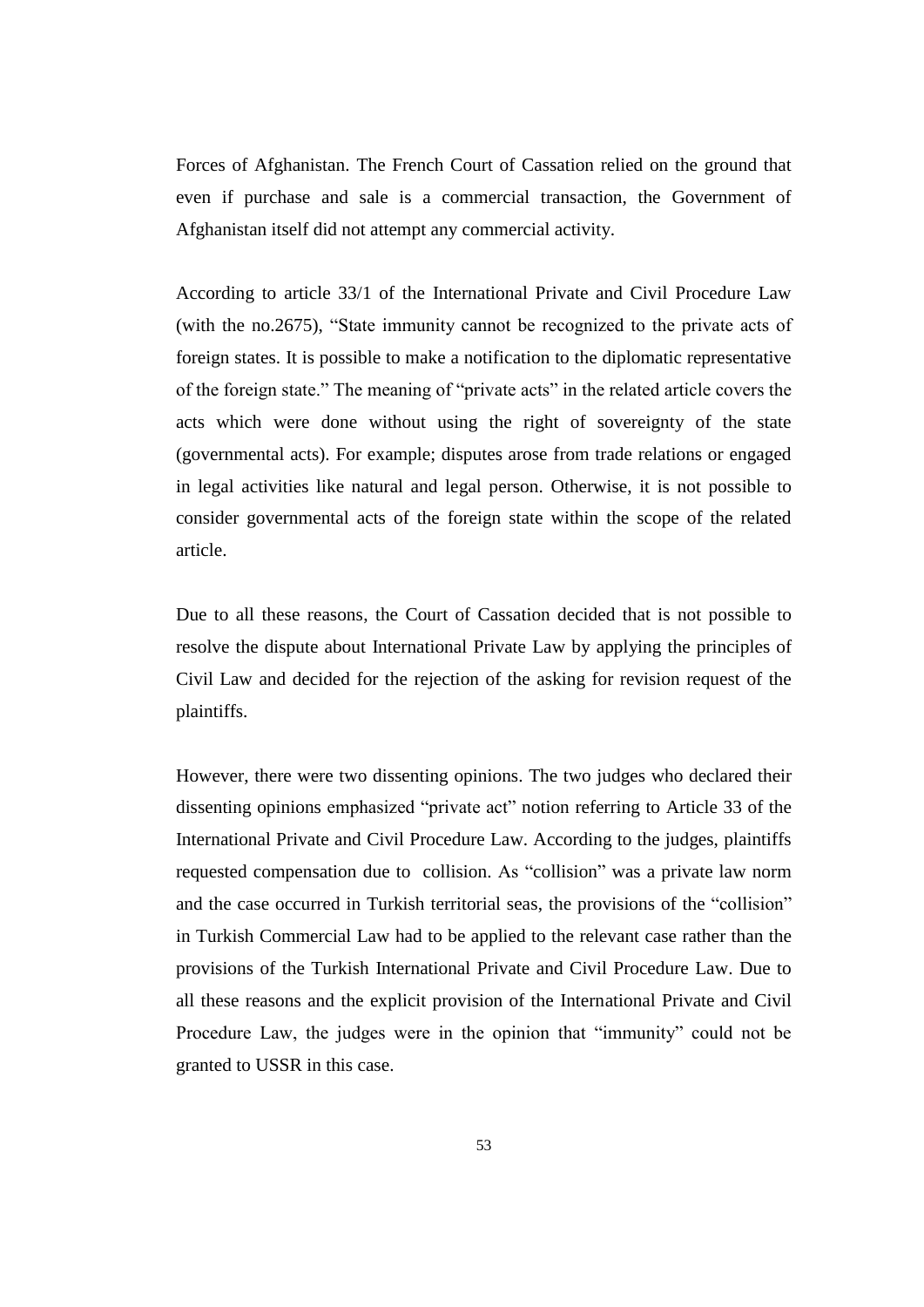2) In another decision of the Court of Cassation  $13<sup>th</sup>$  Circuit (Docket No: 1989/3896 and Decree No: 1987/6648 dated  $16.11.1989^{91}$ ); the plaintiff requested a specific amount for the outstanding phone bills and misuse of the two flats which rented by the American Consulate. It is understood from the file that the rental contract was signed between the plaintiff and the American Consulate. As the American Consulate represents the United States of America, the tenancy was between the plaintiff and the United States of America. According to article 33/1 of the International Private and Civil Procedure Law (with the no.2675), "State immunity cannot be recognized to the private acts of foreign states". Rental contract is a private law issue and the plaintiff requested misuse compensation and outstanding bills which arose from the infraction of the defendant. As the dispute is about private law, it is not possible to apply the principle of state immunity to the defendant.

Due to all these reasons, the case was annulled in relation with the interest of the plaintiff.

3)The plaintiff filed a case before the First Instance Court against the Iraq Arab Republic claiming that his tanker, which was sailing on the Persian Gulf after fuelling his tanker in Persia, was attacked by the war crafts of Iraq. Because of this attack, three sailors were dead and the tanker was damaged. As a consequence, the plaintiff claimed pecuniary and non-pecuniary damages from Iraq to cover the related damages. The First Instance Court rejected the plaintiff's case deciding that the Turkish Courts could not judge the Iraq as the damages occurred during the war between Iraq and Persia. The plaintiff party appealed the decision of the First Instance Court in the Court of Cassation.

<sup>&</sup>lt;sup>91</sup> Avaliable at [http://www.kazanci.com/cgi-bin/highlt/ibb/highlight.cgi?file=ibb/files/13hd-1989-](http://www.kazanci.com/cgi-bin/highlt/ibb/highlight.cgi?file=ibb/files/13hd-1989-3896.htm&query=%221989/3896%22#fm) [3896.htm&query=%221989/3896%22#fm,](http://www.kazanci.com/cgi-bin/highlt/ibb/highlight.cgi?file=ibb/files/13hd-1989-3896.htm&query=%221989/3896%22#fm) accessed on April 25, 2011.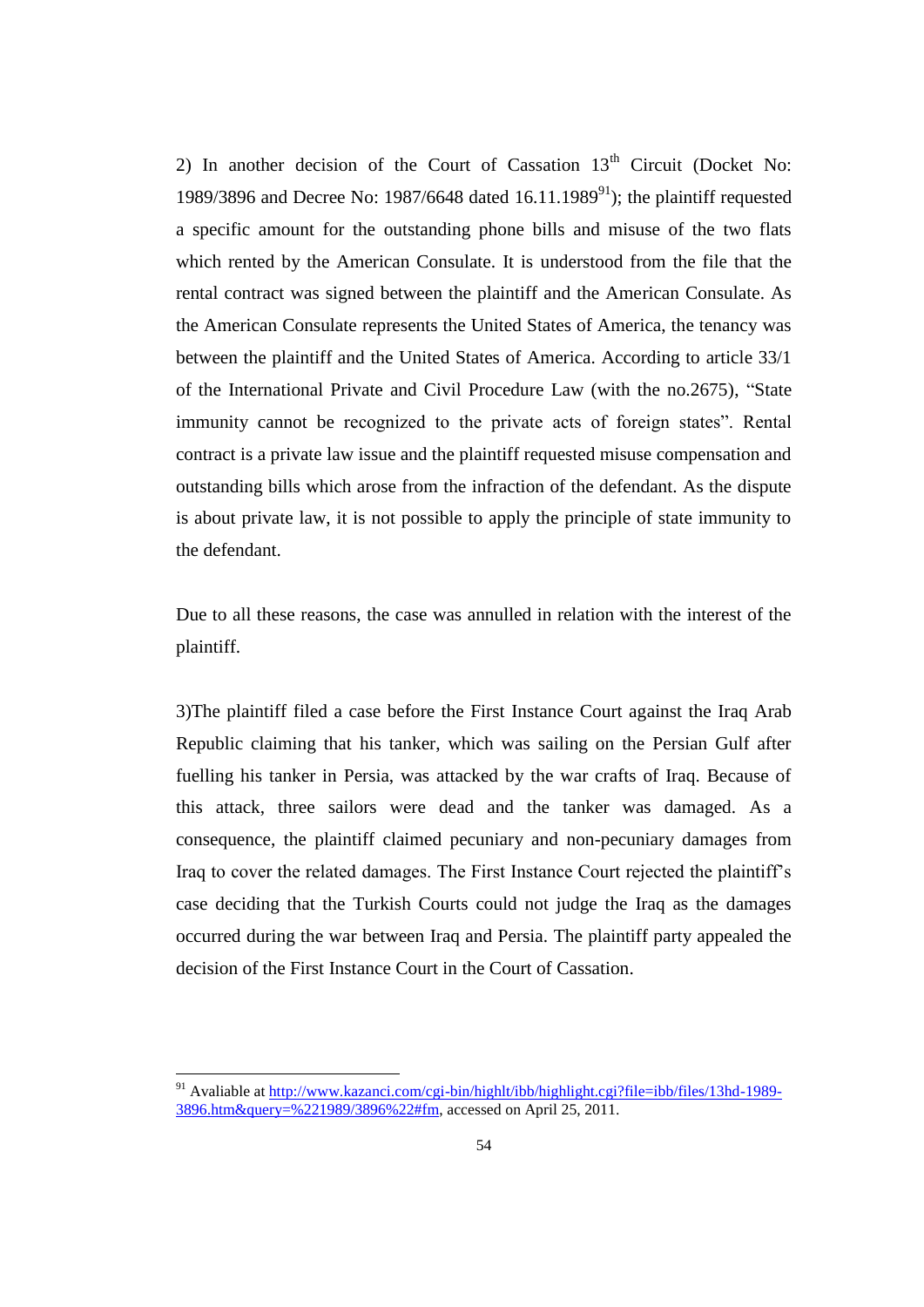The Court Cassation 4<sup>th</sup> Circuit briefly explained in its decision (Docket No: 1985/5190 and Decree No: 1986/2436 dated 17.03.1986<sup>92</sup>) the evolution of the Turkish doctrine of state immunity and stages of "absolute immunity" and "restrictive immunity". After enacting of the Turkish International Private and Civil Procedure Law, only private acts of the foreign states are subjected to the domestic jurisdiction. The Court of Cassation came to the conclusion that the act of the Iraq Republic could not count as a private act.

4) The First Instance Court and Court of Cassation Decision: The plaintiff filed mentioned lawsuit against Lebanese Embassy requesting the release of the defendant from the tenement. The First Instance Court decided for the rejection of the case stating that the tenement was used as a place of residence for Embassy and thus the tenement has to be taken within the principle of state immunity. The Court of Cassation decided for annulment of the decision of the First Instance Court on the basis of article 33/1 of the International Private and Civil Procedure Law (with the no.2675) and sent the file to the First Instance Court for the second reading. However, the First Instance Court insisted on rejection. Then, the case was appealed and Assembly of Civil Chambers (Docket No: 1991/6-299, Decree No: 1991/406 dated 18.09.1991<sup>93</sup>) held that;

The case is about the request of release of the tenant. In mentioned case, it is very important not to confuse the immunity of diplomatic representatives with private acts of the foreign states. Today all judicial systems immunize the governmental acts of foreign states from local judge. From both Vienna Agreement (Turkey is also a contracting party) and other binary agreements perspective, immunity is about diplomatic representatives not the lawsuits against the states which they represent.

<sup>92</sup> Aysel Çelikel, *Milletlerarası Özel Hukuk*, (İstanbul: Beta Basım, 2000), p.567.

<sup>&</sup>lt;sup>93</sup> Avaliable at <u>[http://www.kazanci.com/cgi-bin/highlt/ibb/highlight.cgi?file=ibb/files/hgk-1991-6-](http://www.kazanci.com/cgi-bin/highlt/ibb/highlight.cgi?file=ibb/files/hgk-1991-6-299.htm&query=%221991/6-299%22#fm)</u> [299.htm&query=%221991/6-299%22#fm,](http://www.kazanci.com/cgi-bin/highlt/ibb/highlight.cgi?file=ibb/files/hgk-1991-6-299.htm&query=%221991/6-299%22#fm) accessed on April 25, 2011.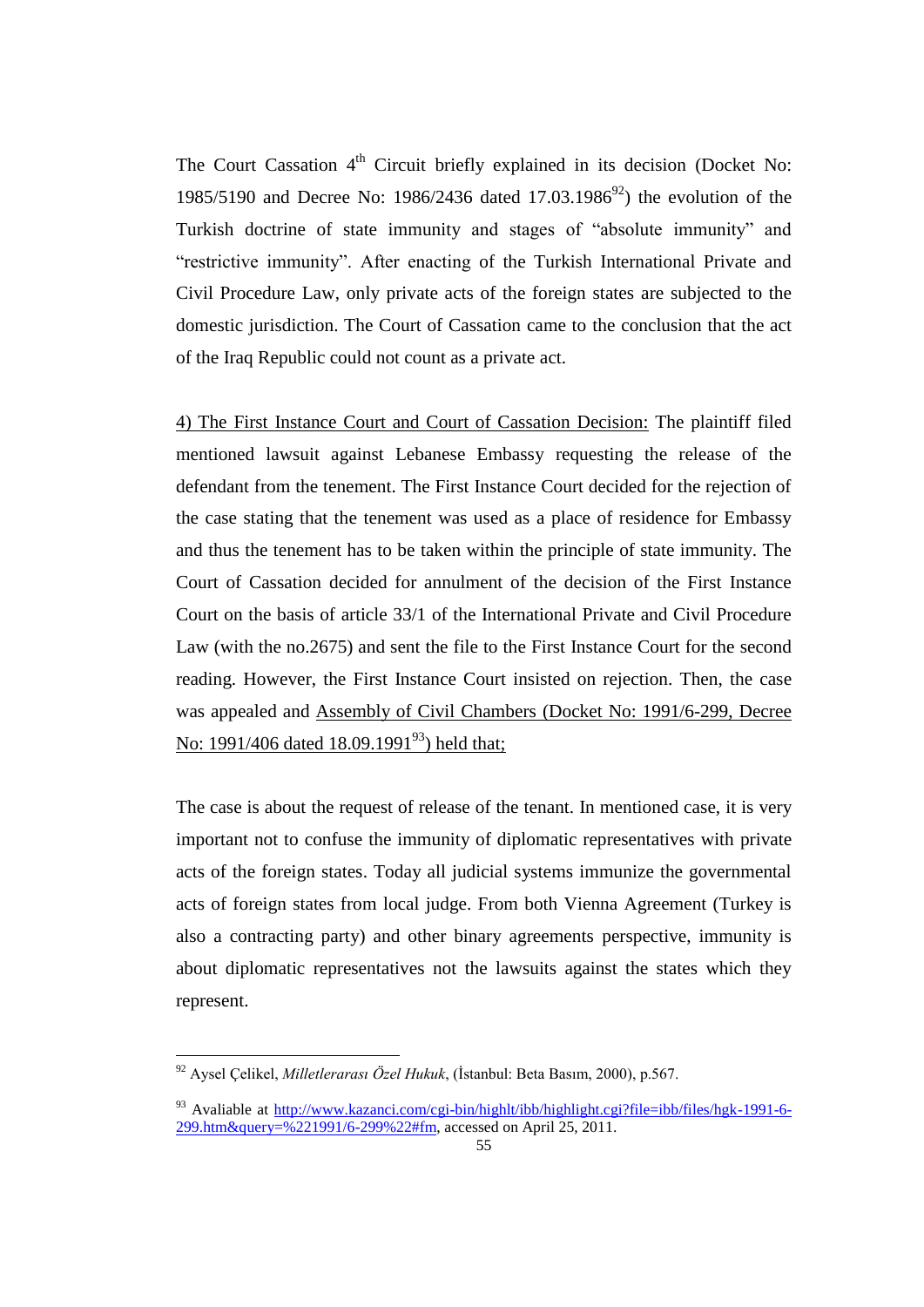Bearing all these reasons in mind, the resistance decision of the First Instance Court was annulled by the Assembly of Civil Chambers, and oppositions of the plaintiff party were accepted instead.

According to Nomer, the Assembly of Civil Chambers took the first step and accepted that the

eviction actions and actions ex locate are the private acts of the foreign states, and no immunity will be granted to foreign states in such actions. <sup>94</sup>

5) In another decision of the Court of Cassation  $10^{th}$  Circuit (Docket No: 1993/5620 and Decree No: 1993/10875 dated 14.10.1993<sup>95</sup>), the plaintiff party demanded that it be determined that he worked in the Denmark Embassy between the dates 1.1.1944 and 30.09.1984. However, the First Instance Court decided for rejection of the case due to the state immunity principle.

According to article 31/1 of the Vienna Agreement, of which both Turkey and Denmark are contracting parties, diplomatic agents are immunized from the local judges. Differently, in that case, the Denmark Embassy is the representative of Denmark Royalty in Turkey. In other words, it represents the Denmark Royalty. On that basis, the responsibility of the Embassy is equivalent to the responsibility of the Denmark Royalty. In this sense, the plaintiff, contrary to the article 31/1 of the Vienna Agreement, worked for the Denmark Royalty (foreign state) rather than the agent of the Denmark Royalty and thus it is impossible to apply the related article in that case. Moreover, article 33/1 of the International Private and Civil Procedure Law (with the no.2675) stipulates "State immunity cannot be recognized to the private acts of foreign states".

<sup>94</sup> Hüseyin Pazarcı, *Uluslararası Hukuk,* (Ankara : Turhan Kitabevi, 2006), p. 159.

<sup>95</sup>Nuray Ekşi, *Kanunlar İhtilafı Kurallarına Milletlerarası Usul Hukukuna,Vatandaşlık ve Yabancılar Hukukuna İlişkin Seçilmiş Mahkeme Kararları*, (İstanbul : Beta Basım, 2009), p. 82.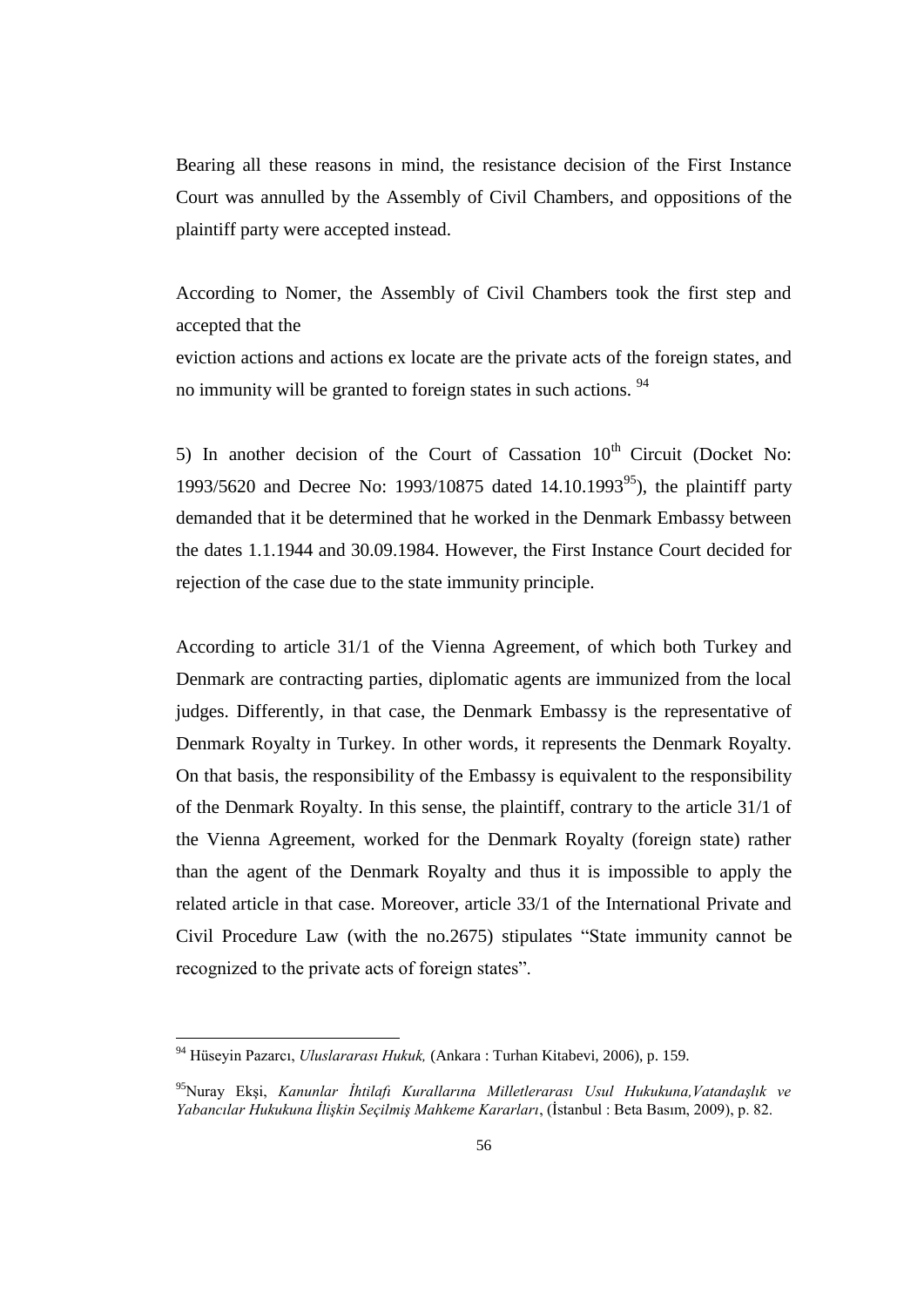Due to all these reasons, as the First Instance Court did not examine the case from the perspective of the above-mentioned principles and concepts, it was decided to annul the rejection decision of the First Instance Court.

6) In the decision of the  $13<sup>th</sup>$  Civil Chamber of Court of Cassation dated 2001/8947 E, 2001/11405 K. and 05.12.2001<sup>96</sup>; the plaintiff, in reference to the agreement with defendant Turkish Republic of Northern Cyprus Consulate General, stated that medicine for Northern Cypriot citizens treated in Turkey were supplied by its chemist's. However, a 21.324.000.000 TL still remaining unpaid by the Consulate General after the payment of a certain amount The plaintiff requested interest and denial compensation up to 40 % be decided.

The defendant requested the rejection rejecting of the lawsuit by stating that Turkish Republic of Northern Cyprus Consulate General is entitled to state immunity as a foreign state and thus a lawsuit cannot be filed against them.

The Court of First Instance made decision for rejecting the case due to wrong hostility as the lawsuit is supposed to be opened against Turkish Republic of Northern Cyprus and the Consulate General was not allowed by the aforementioned state, and accordingly the decision was appealed by parties. The Court of Cassation stated that;

a) On the basis of writings in the file, evidences justifying the decision as well as entailing reasons in conformity with laws and particularly lack of inappropriateness of recognition of the evidences, the Court of Cassation rejected the defendant's objection to the appeal.

b) Within the scope of the defendant's objections to appeals, firstly the Court of Cassation stated that Consulate General of any foreign state in Turkey is the

<sup>&</sup>lt;sup>96</sup> Ekşi, pp. 83-84.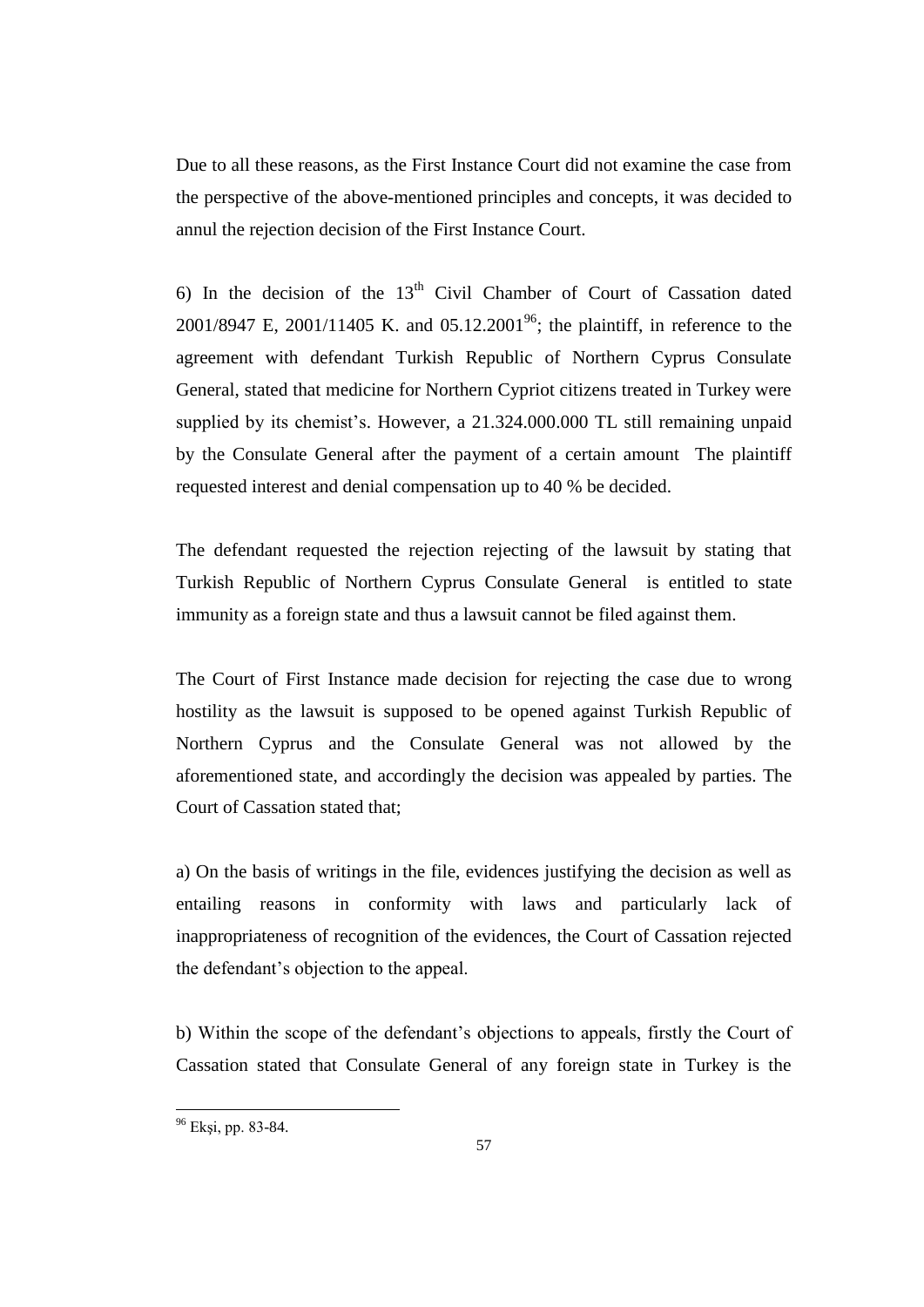representative of that state and it is represented by the Consulate General in Turkey. Accordingly, Ambassadors of the foreign states in Turkey shall carry out private transactions and contracts on behalf of the state they represent aside from their personal affairs, and the Ambassadors are directly responsible for such agreements on behalf of the the foreign state it represents. Due to the agreements made under the scope of private law, a lawsuit can be filed against a Consulate General on behalf of the foreign state it represents. Now that Consulate General of Turkish Republic of Northern Cyprus is the representative of its own state in Turkey, the Court of Cassation stated that a lawsuit can be opened against that Consulate General. Moreover, according to article 33 of the International Private and Civil Procedure Law numbered 2675, it was decided that state immunity shall not be recognized to the foreign state in the event of legal disputes arising from private law affairs with the foreign state and state immunity is not applicable in this case because the contract which is alleged by the plaintiff is a private transaction. Also, because the petitioner, in his lawsuit, refers to the foreign state represented by the Turkish Republic of Northern Cyprus Consulate General, the Court of Cassation decided for reversing of the judgement of the First Instance Court in favour of the appealing plaintiff.

7) In another decision of the Court of Cassation  $10<sup>th</sup>$  Circuit (Docket No: 2002/2431, Decree No: 2002/11163 dated  $10.10.2002^{97}$ , the plaintiff filed a case against the Technical Communication Bureau of United States of America requesting damages for pain and suffering due to the unfair act. However, the First Instance Court decided for rejection of the case due to the state immunity principle.

State immunity, which means that a state cannot be sued before the courts of another state, is based upon the "equality of states" principal. However, in the

<sup>97</sup> Avaliable at [http://www.kazanci.com/cgi-bin/highlt/ibb/highlight.cgi?file=ibb/files/4hd-2002-](http://www.kazanci.com/cgi-bin/highlt/ibb/highlight.cgi?file=ibb/files/4hd-2002-2431.htm&query=%222002/2431%22#fm) [2431.htm&query=%222002/2431%22#fm,](http://www.kazanci.com/cgi-bin/highlt/ibb/highlight.cgi?file=ibb/files/4hd-2002-2431.htm&query=%222002/2431%22#fm) accessed on April 25, 2011.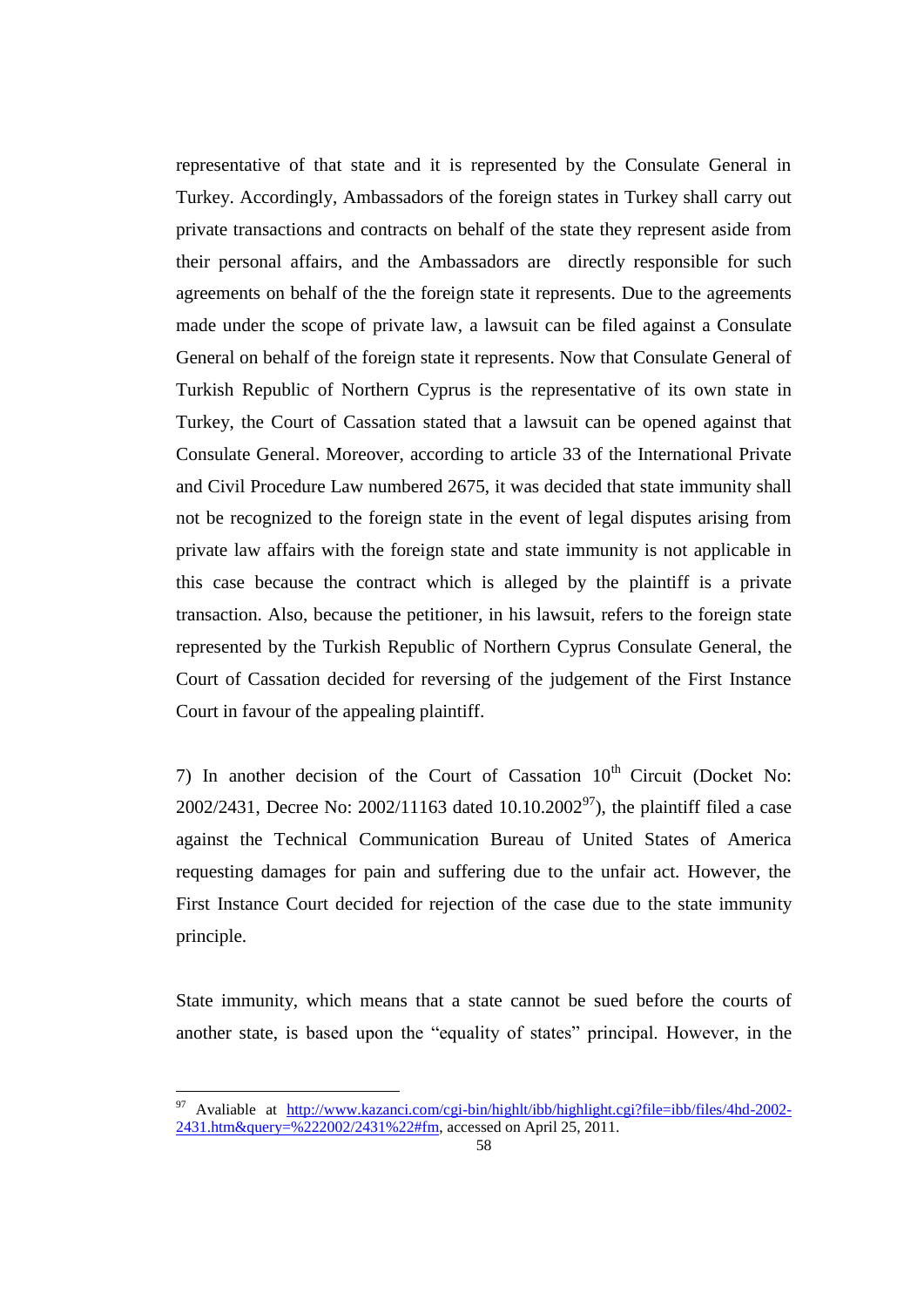course of the time, the absolute immunity theory was replaced by the restrictive immunity theory due to the private acts of the states.

In the light of these, it is not possible to apply the state immunity principles to private law acts of the foreign states. When the case is examined, it is seen that there was an attack on personal rights of the plaintiff party and thus the dispute relies on private law provisions. As it is not possible to apply the state immunity principle to private law conflicts, the decision of the First Instance Court needs annulling.

8) The plaintiff filed the case against the Embassy of the United States of America requesting a specific amount of rent debt and misuse compensation. The First Instance Court rejected the case in reference to wrong hostility and the plaintiff went for an appeal.

The defendant claimed that embassies do not have a legal personality as the case had been filed against the Embassy of United States of America. In addition, according to the Vienna Agreement, foreign missions have immunities and diplomatic agents are also immune from the local judgment. Moreover, the plaintiff filed the case against the Embassy of the United States of America rather than the state itself.

According to the decision of the Court of Cassation for the  $6<sup>th</sup>$  Circuit (Docket No:  $2009/10643$ , Decree No:  $2009/10361$  given in  $2009^{98}$ ), the rental contract between the plaintiff and the USA is considered as a private act by the Court of Appeal instead of the reverse decision of the First Instance Court. It is stated in the related decision that the plaintiff filed the case against the Embassy of the United States of America requesting a specific amount of rent debt and misuse compensation. The First Instance Court rejected the case due to wrong hostility and the plaintiff

<sup>98</sup> Avaliable at [http://www.kazanci.com/cgi-bin/highlt/ibb/highlight.cgi?file=ibb/files/6hd-2009-](http://www.kazanci.com/cgi-bin/highlt/ibb/highlight.cgi?file=ibb/files/6hd-2009-10643.htm&query=%222009/10643%22#fm) [10643.htm&query=%222009/10643%22#fm,](http://www.kazanci.com/cgi-bin/highlt/ibb/highlight.cgi?file=ibb/files/6hd-2009-10643.htm&query=%222009/10643%22#fm) accessed on April 25, 2011.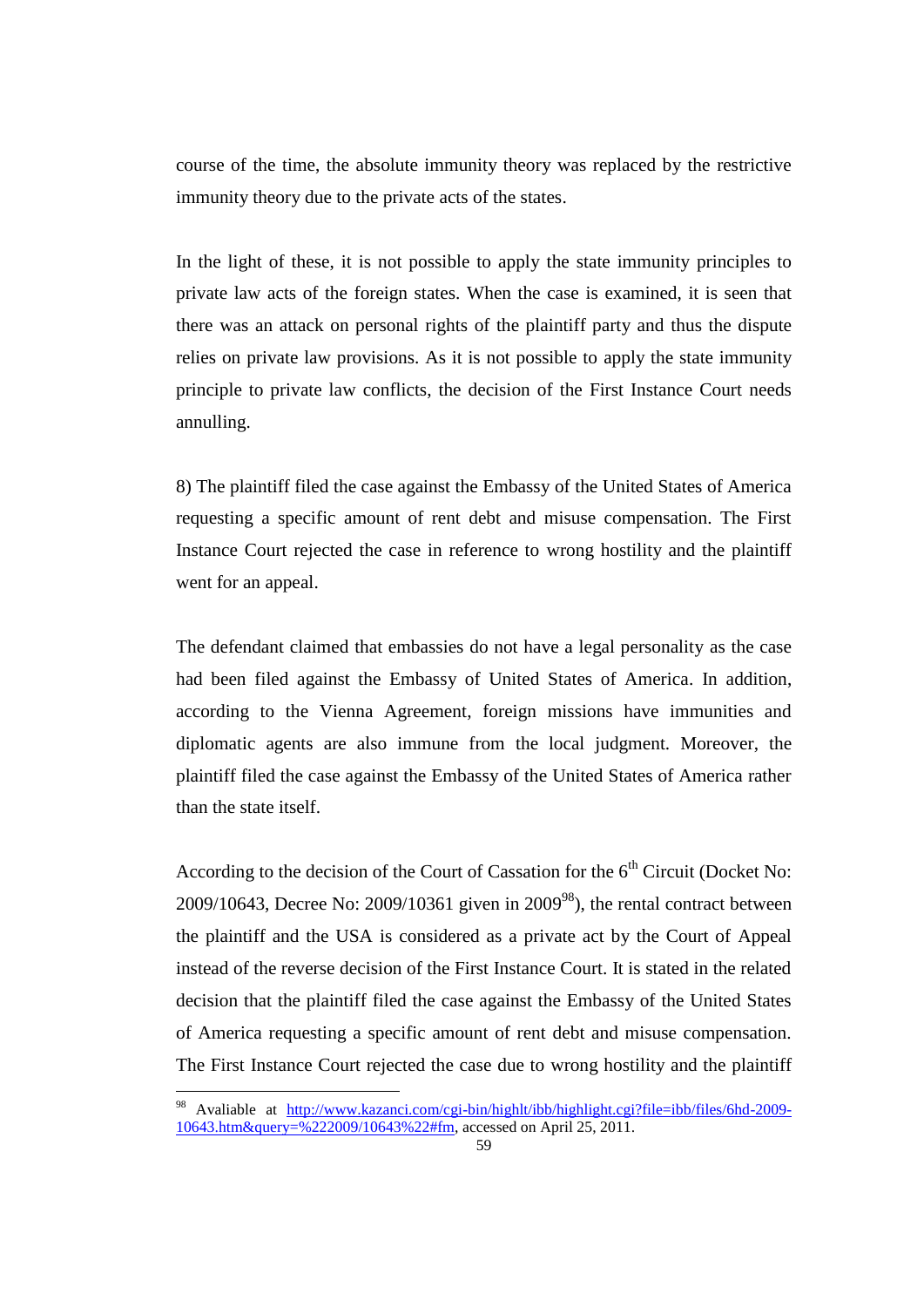went for an appeal. The defendant claimed that the case had been filed against the Embassy of United States of America but embassies do not have a legal personality. In addition to that, according to the Vienna Agreement foreign missions have immunities and diplomatic agents are also immune from the local judgment. Moreover, the plaintiff filed the case against the Embassy of the United States of America rather than the state itself. The Court of Cassation mentioned that when the rental contract is examined, it can be seen that it was signed by the purchasing agent who has all the power and responsibility of the United States of America to sign the related contract. Moreover, the rental was used for the people who worked for the diplomatic mission. According to the content of the rental contract and intended use of it, it is obvious that there is a private law relation between the parties. According to article 33/1 of the International Private and Civil Procedure Law (with the no.2675) as well as article 49 of the International Private and Civil Procedure Law (with the no.5718), which entered into force during the judgment, "State immunity cannot be recognized to the private acts of foreign states. It is possible to make a notification to the diplomatic representative of the foreign state." Due to all these reasons, the Court of Cassation decided for annulment of the First Instance Court decision."

9) In another decision of the Court of Cassation for the  $4<sup>th</sup>$  Circuit (Docket No:  $2010/6451$  and Decree No:  $2010/7394$  dated  $2010^{99}$ ), following verdict decision was made**;** the plaintiff filed the related case against both the driver of the Embassy of the Federal Republic of Germany and the Embassy of the Federal Republic of Germany requesting for covering of the damage caused by the driver in a traffic accident. The First Instance Court stated that the defendants have a diplomatic immunity as per the Vienna Agreement and thus decided for the abatement of proceeding for both defendants. The plaintiff then appealed the decision in the Court of Cassation. At first, the Court of Cassation stated that the

<sup>&</sup>lt;sup>99</sup> Avaliable at [http://www.kazanci.com/cgi-bin/highlt/ibb/highlight.cgi?file=ibb/files/4hd-2010-](http://www.kazanci.com/cgi-bin/highlt/ibb/highlight.cgi?file=ibb/files/4hd-2010-6451.htm&query=%222010/6451%22#fm) [6451.htm&query=%222010/6451%22#fm](http://www.kazanci.com/cgi-bin/highlt/ibb/highlight.cgi?file=ibb/files/4hd-2010-6451.htm&query=%222010/6451%22#fm) accessed on April 25, 2011.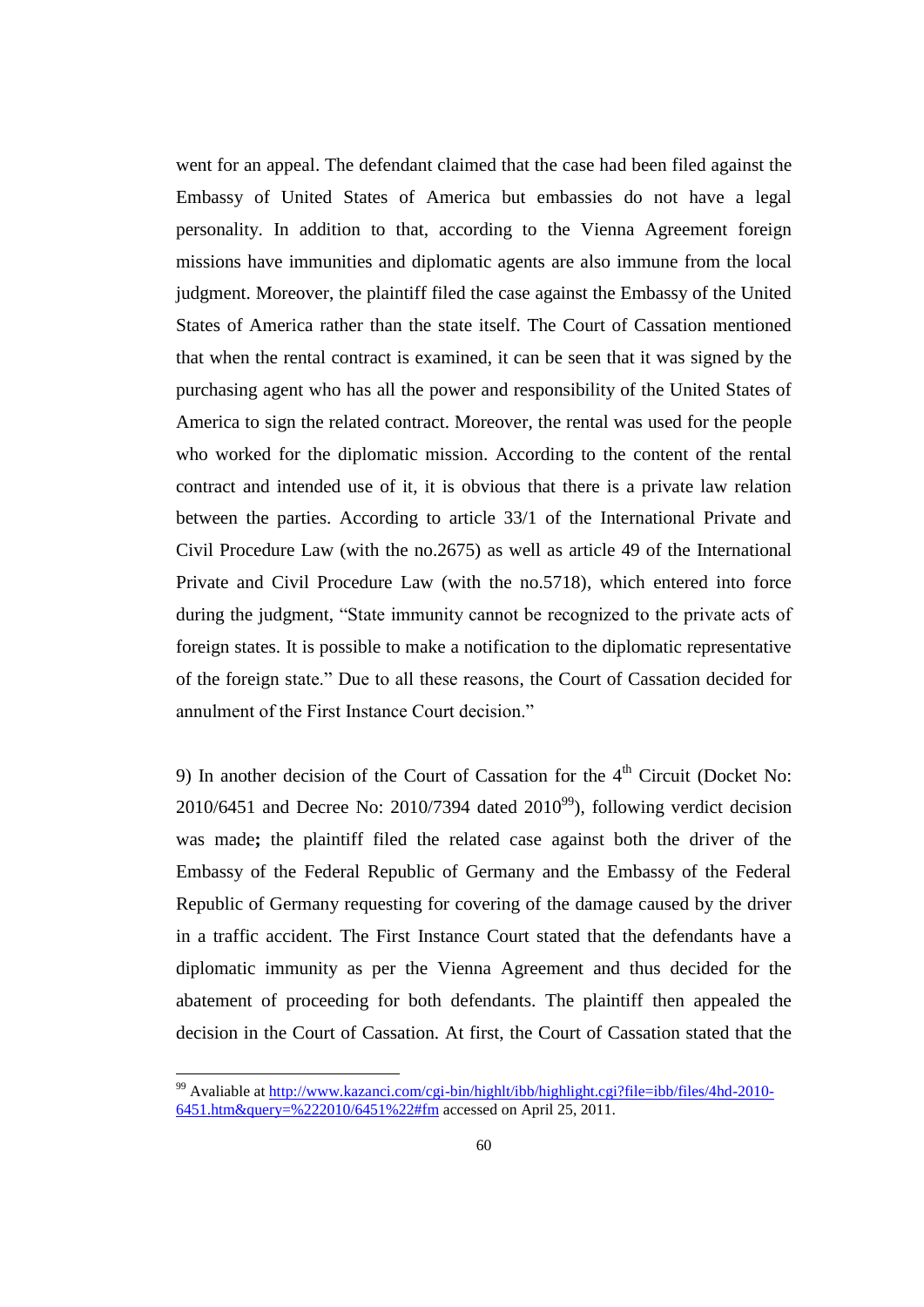decision of the First Instance Court is valid only for the driver, not for the Embassy of the Federal Republic of Germany. Accordingly, the Court of Cassation approved this part of the First Instance Court decision. However, the other defendant, the Embassy of the Federal Republic of Germany, is not a diplomatic representative; rather, it is the representative of the Federal Republic of Germany itself. In this case, the Embassy of the Federal Republic of Germany holds responsibility equal to the Federal Republic of Germany. The Court of Cassation also mentioned that the Vienna Agreement is only valid for the diplomatic representatives and it does not cover the cases which filed against the States. Moreover, according to article 33/1 of the International Private and Civil Procedure Law (with the no.2675), "State immunity cannot be recognized to the private acts of foreign states. It is possible to make a notification to the diplomatic representative of the foreign state. Due to all these reasons, it is decided for annulment of one part of the decision of the First Instance Court which is about the Embassy of Federal Republic of Germany."

## **4.2 Evaluation of the decisions of the Turkish Court of Cassation**

The Court of Cassation applied the absolute immunity principle until 1982 as a main principle; however, in any period no other state applied absolute immunity as a "principle" as it was not mainly accepted as a basic rule of international law.  $100$  In Gündüz's view, the result of the above mentioned cases is that the Court of Cassation provided state immunity in all cases which filed against foreign states and even if there is not an exact decision, the Court of Cassation would also provide immunity to foreign public institutions which have a separate legal personality from the foreign state. <sup>101</sup>

 100 Nomer and Şanlı, p.377.

 $101$  Gündüz (1984), p.301.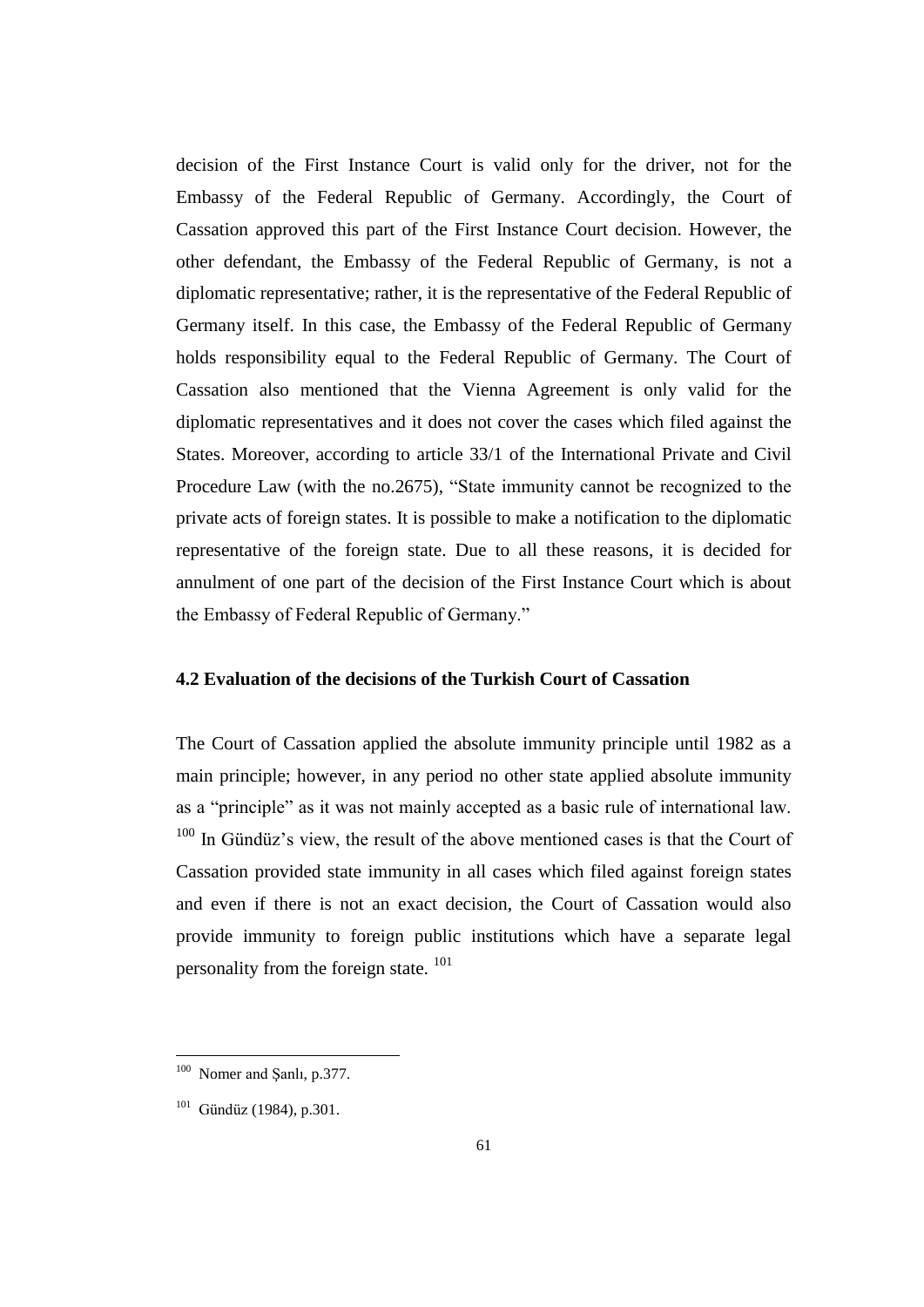Nomer's view summarizes the Court of Cassation's attitude before 1982 quite well. Nomer says "Taking into consideration its decisions, Turkish Court of Cassation seems to insist on the absolute immunity theory with its most strict version and to be ignorant of contemporary approach." <sup>102</sup>

As a consequence of such an attitude, lawsuits filed until 1982 against foreign states were rejected regardless of the subject matter of the lawsuits, resulting in recognizing full and definite to foreign states then even in cases undoubtedly related with the Law of Obligations such as traffic accident, immovable rent, and work (piece of art) contract.<sup>103</sup>

The decisions of the Court of Cassation show that the Court of Cassation strictly accepted the absolute immunity theory even if there was not a valid code, regulation etc. which regulated the doctrine of state immunity until 1982. It can be implied that the Court of Cassation made these decisions in order to be compatible with the decision made by the legal authorities of other countries. However, as the practice shifted from absolute immunity theory to the restrictive immunity theory during the twentieth century, the Court of Cassation had to examine these practices. After their examination, the Court of Cassation were able to change its decisions and made decisions relative to the restrictive immunity theory as there was not any binding law until 1982.

Examining decisions of the Court of Cassation made after the law enacted in 1982, it can be seen that the Court of Cassation did not recognize judicial immunity due to the foreign state's actions resulting from private law. As a result of abovementioned decisions, the Court of Cassation can be said to have regarded as actions arising from private law, the rental agreements, plea for determining of

<sup>102</sup> Quoted in Yılmaz Altuğ, *Devletler Hususi Hukukunda Yargı Yetkisi,* (İstanbul : Sermet Matbaası, 1979), p. 109.

<sup>103</sup> Rona Aybay, "Yargıtay İçtihatlarına göre Yabancı Devletin Yargı Bağışıklığı", *TBB Dergisi,* No:72, 2007, p. 110.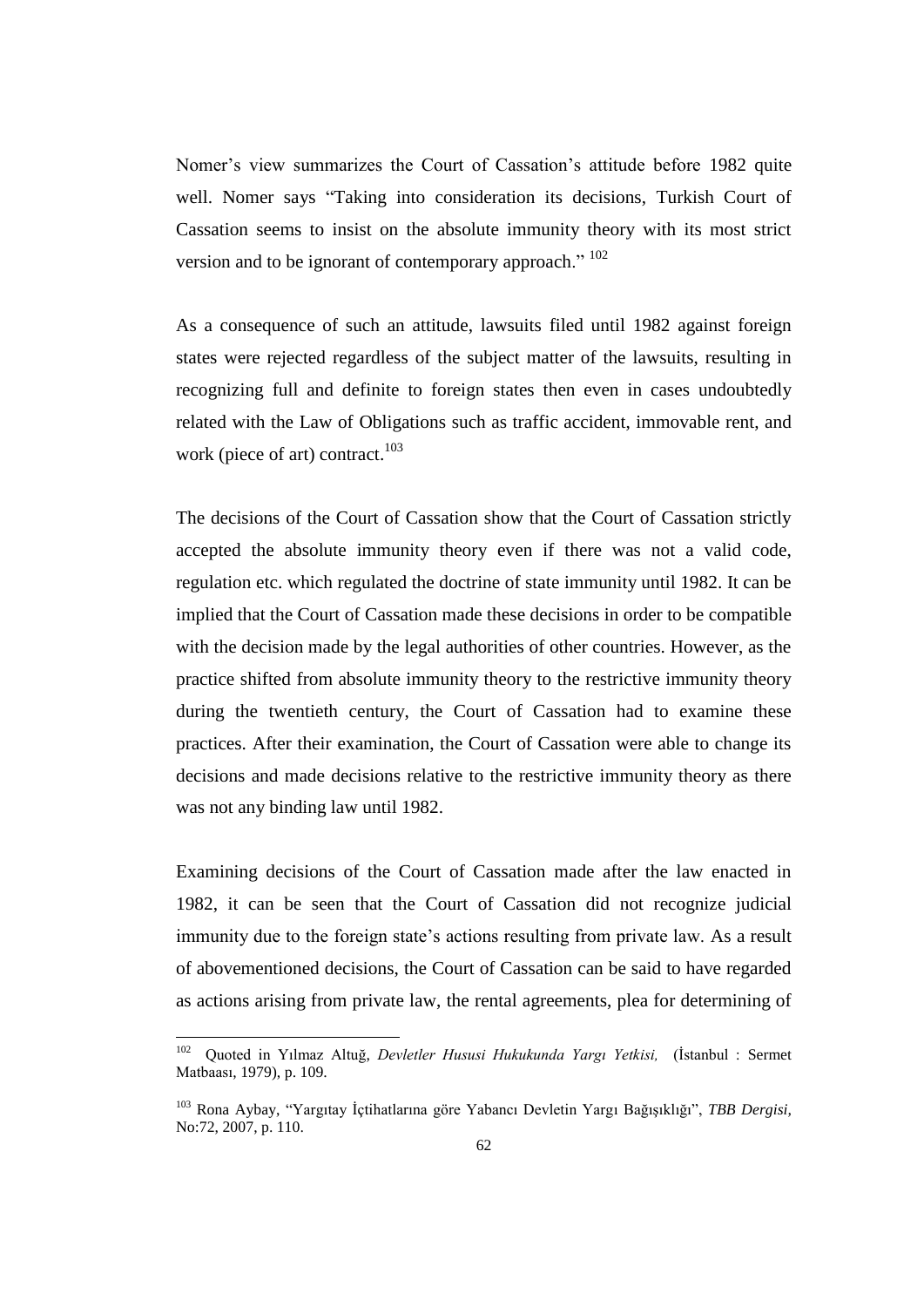working as an insured worker, libel suit due to attack on personal rights, and claim for damages arising from traffic accidents. However, in another decision of the  $4<sup>th</sup>$ Civil Chamber under the Court of Cassation dated 1987/7309 E., 1987/7373 K. and 12.10.1987, it was decided that the legal dispute arising from crashing of a warship belonging to a foreign state with one belonging to Turkish State within Turkish inland waters cannot be noted as a private law dispute arising from a foreign state's committing actions like a natural person; likewise, in decision of the 11<sup>th</sup> Civil Chamber of the Court of Cassation dated 1986/5126 E, 1986/5942 K, and 12.11.1986, the damage caused by a warship owned by a foreign state crashing in Turkish inland water is not regarded as a private law affair. Departing from the justification that warships are entitled to absolute immunity, the decision is criticized as damage caused by a state in a crashing arises from a private law affair and crashing in the sea is subject to private law provisions and thus it is not applicable to exercise legal authority.  $104$  Also in abovementioned decision dated 1985/5190 E,1986/2436 K. and 17.03.1986, the lawsuit opened as a result of damage incurred by the oil tanker attacked by the aircrafts of Iraq in the Persian Gulf and death of three seamen, the plaintiff's demand for appeals was rejected on the ground that, considering nature of the material case, Iraq state cannot be judged as the damage caused by a war craft belonging to one of the states engaged in war onto the citizen of a third party does not arise in relation with private lawrules ; rather, it is an initiative of sovereignty and there is judicial immunity.

Though the law enacted in 1982 does not give detail which acts arise from private law affairs and which acts arise from sovereignty initiatives, as seen in these decisions, even in cases where actions of warships fall under private law, they cannot be judged by Turkish courts because they are independence representatives of the state whose flag they carry, and it can be said that case law is formed by the Court of Cassation claiming that they are entitled to state immunity. From Rona Aybay's point of view, it would be more appropriate to interpret that the state

<sup>104</sup> Aysel Çelikel, *Milletlerarası Özel Hukuk*, (İstanbul : Beta Basım), 2009, p. 567.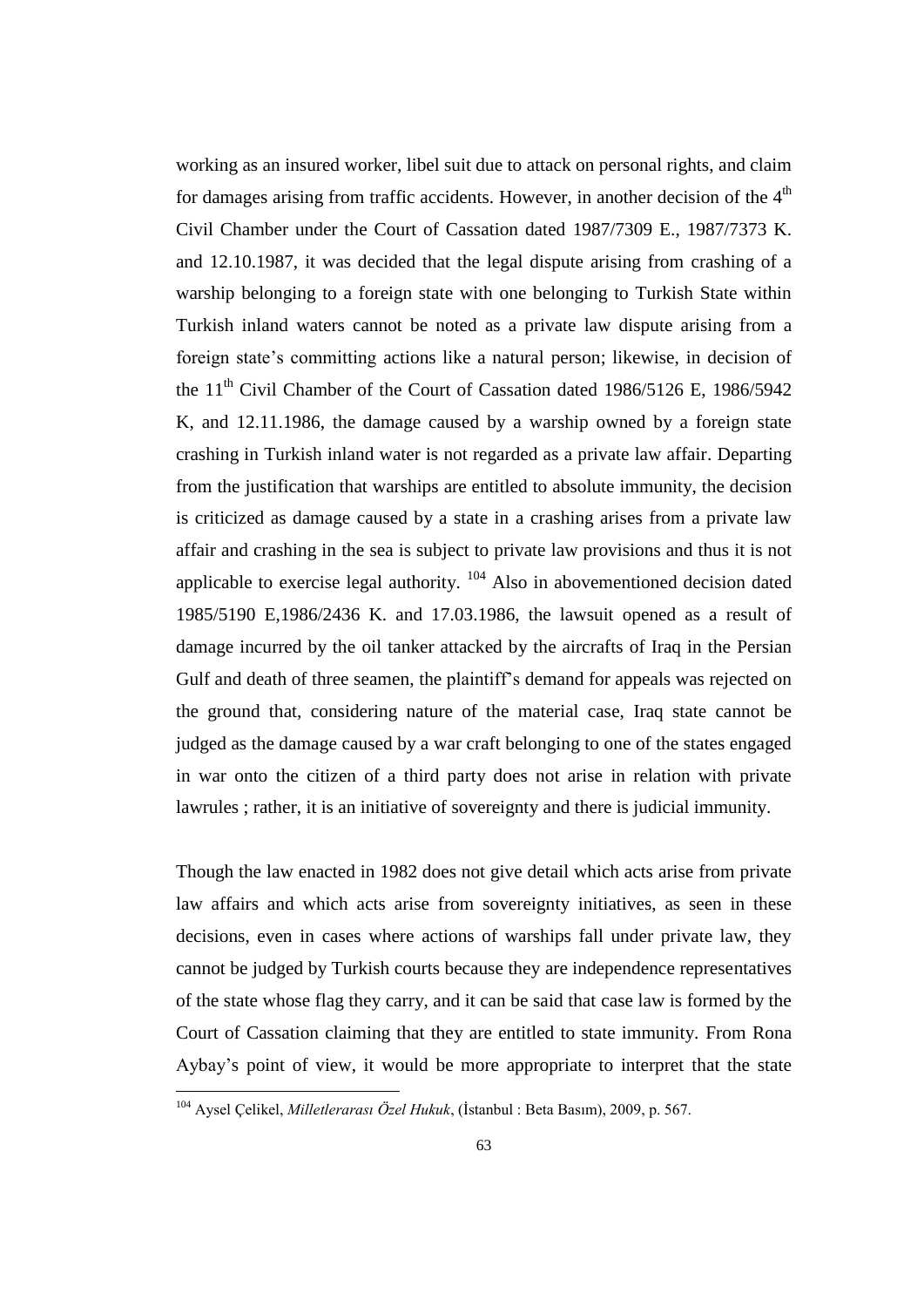immunity would be granted to foreign warships as they are carrying the flags of the foreign state rather than interpreting that state immunity always granted to warships. As per article 33 addressing judicial immunity under the Law entered into force in 1982 (article 49 in the latter law), because legal responsibility arising from crashing taking place in Turkish inland waters is a liability arising from wrongful act and thus of private law rules, a foreign state has to be judged before the Turkish courts due to damaged caused by foreign state ships allocated for public service or foreign state warships, making it impossible for those states to claim judicial immunity.  $105$  Based on all these justifications, it is obvious that the decisions made by the Court of Cassation on this issue even after entering into force of the law regarding this matter are not appropriate.

Even though Turkey has taken quite long time to adopt the theory of restrictive immunity in comparison with developments related with state immunity in other countries, it can be said that Turkish legislation has enacted the restrictive immunity theory, , and made decisions in harmony with restrictive immunity applicable actions of the foreign state arising from private law and sovereignty leaving aside the Court of Cassation's attitude before enacting of the law in accordance with the provision in the law, and created a notable case law on this matter.

According to Aybay, case law established by the Court of Cassation after the enactment of the International Private and Civil Procedure Law is proper with the decisions given in relation with the restrictive immunity theory in international area and they should be followed up unless there emerge crucial reasons making it mandatory to leave such case laws. <sup>106</sup>

<sup>&</sup>lt;sup>105</sup> Nomer and Şanlı, p. 376.

<sup>106</sup> Aybay, p. 120.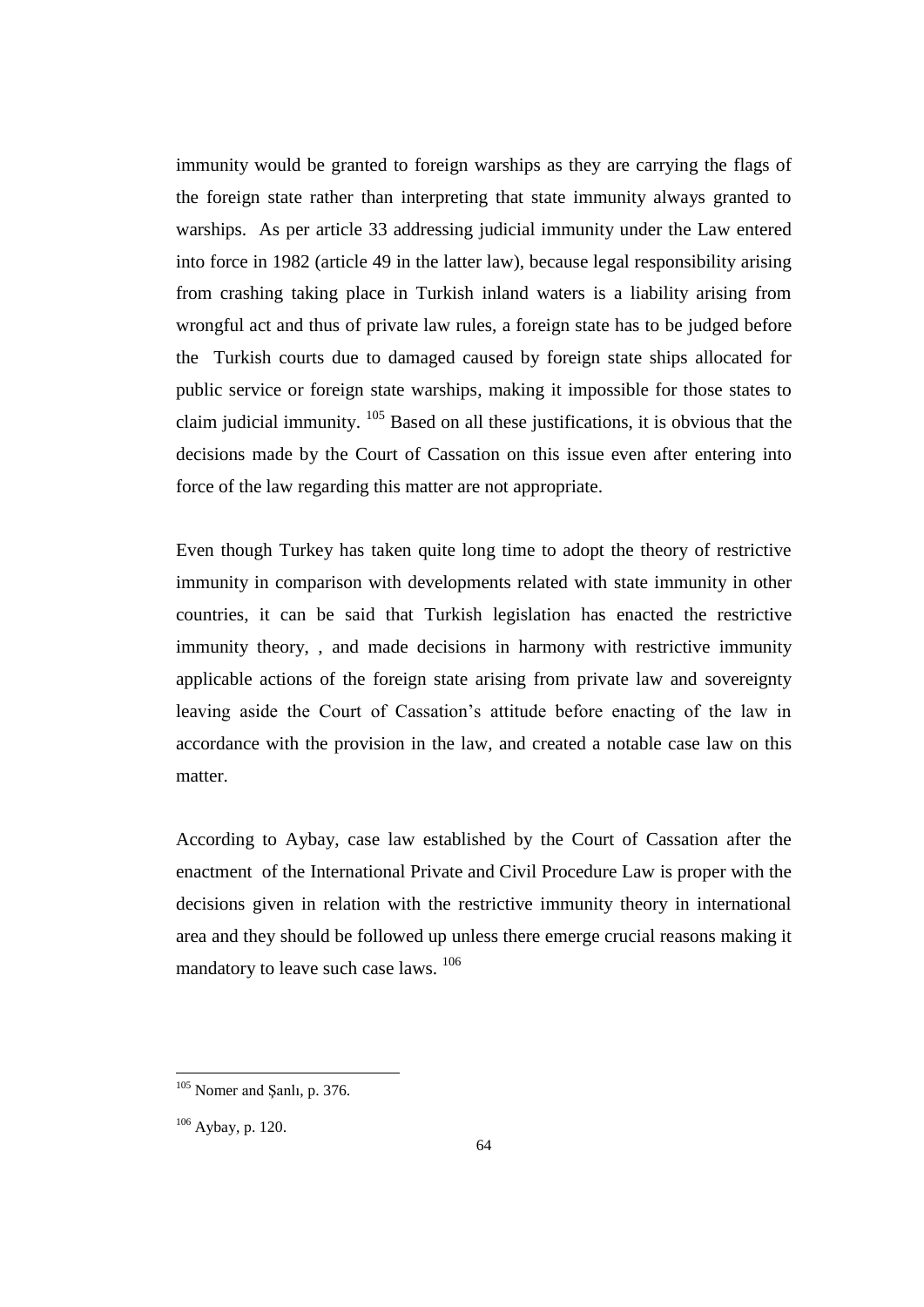When examining the two important national adjustments about state immunity drawn up by the United States and United Kingdom which still in force, they adopted the theory of restrictive immunity and they preferred to put forth, at least to a certain extent, actions of a foreign state arising from private law and sovereignty, which is the most controversial issue about state immunity, and to guide courts by legal operation in this matter. In these acts of United States and United Kingdom regarding state immunity, unlike the Europe Convention, they accepted judicial immunity as the general principle and then listed exceptions of the immunity. Likewise, the European Convention on State Immunity and United Nations Convention on Jurisdictional Immunities of States and Their Property stipulate that immunity shall be applied to cases which are not listed after listing exhaustively the circumstances where judicial immunity cannot be recognized by making a distinction in terms of the foreign state's actions.

Bearing in mind the importance of the doctrine of state immunity, Turkey should address this subject more extensively in the light of both national legislations and international conventions mentioned above.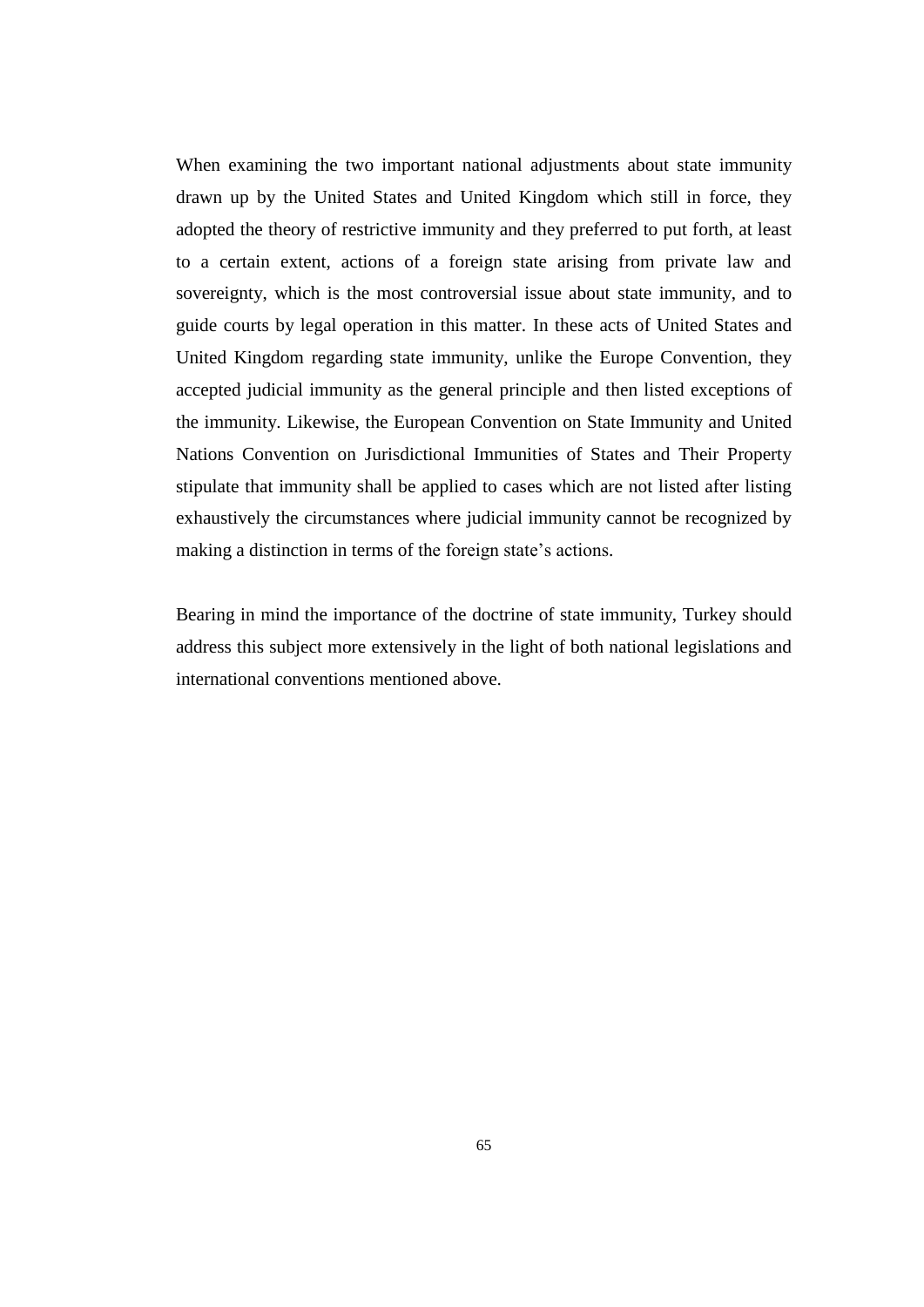### **CHAPTER FIVE**

#### **CONCLUSION**

In international law, the doctrine of state immunity means lack of authority of the domestic courts to exercise jurisdiction over a foreign state. Lack of authority does not mean that the foreign states are above the domestic states, but it means, due to the international norms and sovereignty principle, foreign states are immune before the domestic courts. It can also be said that the state immunity which is the doctrine of international law is a case impediment and restrains the domestic courts to exercise their authority.

State immunity is a right of a state in which the organs of the foreign state are accepted to be not responsible for their acts by the judicial organs of the domestic state. Not being responsible for the acts before the Courts of domestic states is the main reason for being sovereign and the equality of all sovereigns as well. The essential part of the doctrine of state immunity is that the defendant party has to be a state or a body of a state or state organ.

State immunity principle is actually a newer concept when compared with other main principles of international law and international relations. While the concept of modern sovereignty was being shaped through the ideas of philosophers, the state immunity principle subsequently emerged as a doctrine of international law. The origins of the doctrine of sovereign immunity were also historically traceable to the times when the State was personified in a king, who, according to the existing law, could do no wrong.  $107$ 

<sup>&</sup>lt;sup>107</sup>Manuel R. Garcia-Mora, "The Doctrine of Sovereign Immunity of Foreign States and Its Recent Modifications", *Virginia Law Review,* Vol. 42, No: 3, 1956, p. 336.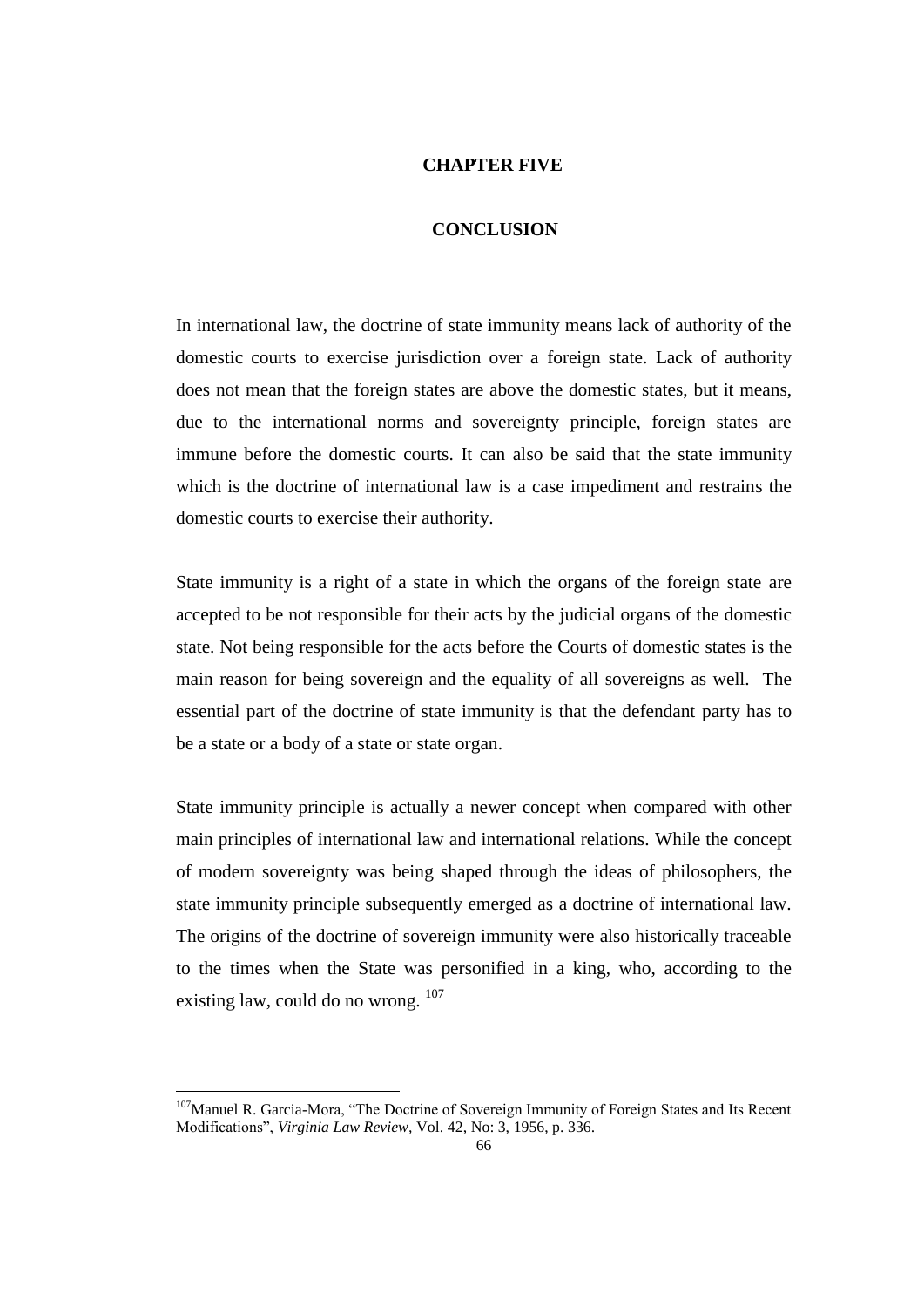According to the *par in parem non habet imperium* principle (an equal has no power over an equal), a maxim of the feudal system in the Middle Ages, a sovereign cannot be called to account before the authority of another sovereign for any of its acts. This form of immunity is referred to as "absolute immunity" theory. However, growing participation of states in commercial transactions in early  $20<sup>th</sup>$  century revealed that the "absolute immunity" theory could not meet problems arising from the private acts of states. As the commercial transactions and private acts of states increased, the "absolute immunity" theory was replaced by more restrictive interpretations. According to the "restrictive immunity" theory, unlike the absolute immunity theory, immunity can be granted to the acts of foreign states in terms of sovereign or political acts *(iure imperii)* but not to the commercial or private-law transactions of states *(iure gestionis)*.

At the beginning of emerge period of this doctrine, the absolute immunity theory was abandoned by most of the states. The states which accepted the restrictive immunity theory reached a consensus on that the foreign states can only be called to account before the authority of another sovereign for their commercial or private-law transactions of states (*iure gestionis*), whereas the foreign states are immune to the acts of foreign states only, in terms of sovereign or political acts (*iure imperii*). Nevertheless, these states do not have a consensus on the definitions of commercial or private-law transactions of states and sovereign or political acts. On that basis, every state makes its decisions in conformity with its laws (lex fori), its understanding of sovereignty concept and precedent cases. According to Gündüz, the foreign state is not bound up with definition of immunity of the domestic state, and the foreign state always opposes the decision of the domestic state. If the foreign state believes its rightness, it can always bring the case before the international courts.

The juridical evolution of the state immunity principle has totally been influenced by the juridical philosophy and development of this theory accrued by decision of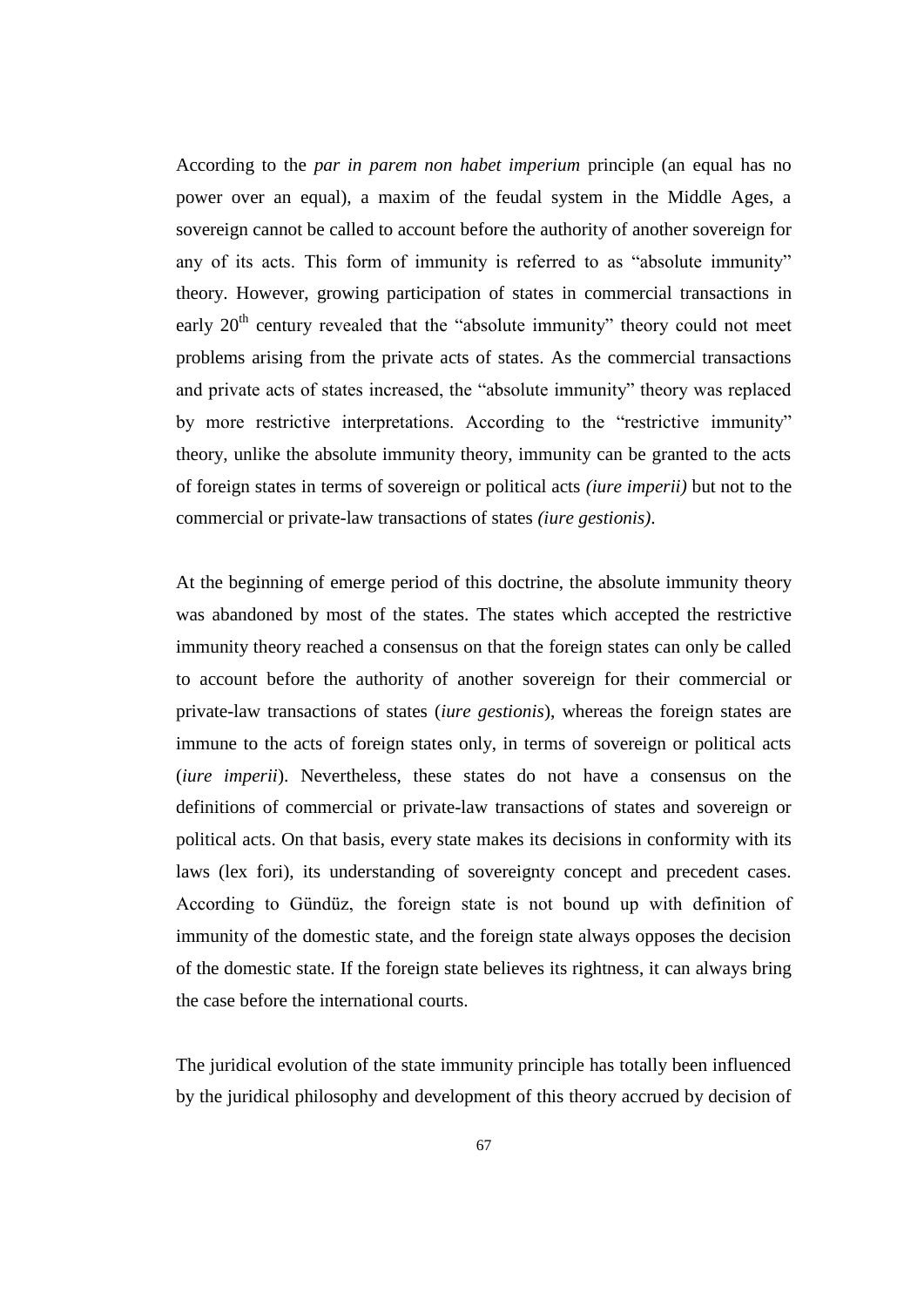courts.<sup>108</sup> The United States and United Kingdom examples are given in this thesis as they reveal the shift in doctrine regarding state immunity most clearly through the decisions given by their Courts and enacted Act regarding the state immunity. Despite the lack of initial written laws in both countries, they adopted the absolute immunity theory, which was the dominant view then, and created case law. Therefore, courts of the both states decided that the foreign states cannot be judged as they are sovereign states both. However, as states got into deeper commercial activities, the view that foreign states cannot be immune from all actions started to become predominant and the courts created new case laws in accordance with this view and the decisions of the Courts followed by the enactment of Acts which these states adopted the restrictive immunity theory.

The most important decision of the state immunity doctrine is the "The Schooner Exchange v. McFaddon<sup> $109$ </sup>, which was made by the U.S Supreme Court in 1812. This decision affects both the doctrine and the court practices. With this decision, the US Court decided to grant immunity to the foreign state depending on equality, independence and dignity of states. When the decisions made by the US Court after the The most important decision of the state immunity doctrine is the "The Schooner Exchange v. McFaddon" examined, it can be easily seen that the US Courts relied on the Schooner Exchange v. McFaddon and granted immunity to all foreign states even if the dispute had been caused by merchant ships until the Tate Letter in 1952. The Tate Letter was one of the first and important attempts in United States to describe the restrictive immunity theory. This rule attempts to make a distinction between public or sovereign and private or commercial activities of a foreign state. The main aim of the Tate Letter was to forbid granting immunity to whole acts of foreign states as immunity should not be granted to *"iure gestions"* acts of foreign states as the foreign states have

<sup>108</sup> Ernest K. Bankas, *The State Immunity Controversy in International Law: Private Suits against Sovereign States in Domestic Courts,* (Berlin: Springer, 2005), p.13.

<sup>&</sup>lt;sup>109</sup> Avaliable a[t http://supreme.justia.com/us/11/116/case.html,](http://supreme.justia.com/us/11/116/case.html) accessed on December 15, 2011.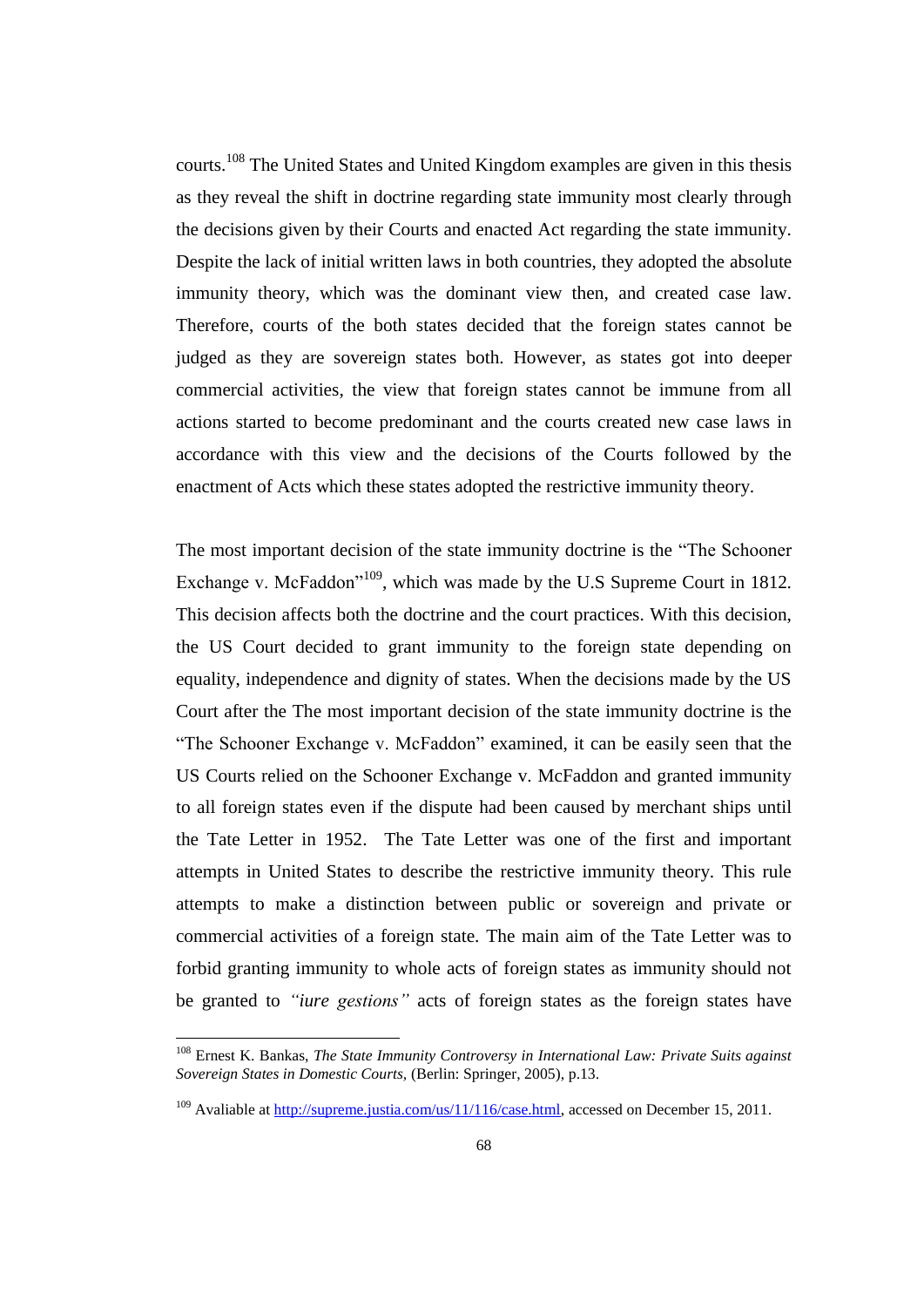sovereignty but should not be granted to *"iure imperii"* acts of states. However, the Tate Letter did not describe what the *"iure gestions"* or *"iure imperii"* acts of the state were and did not give a clear distinction between these acts. In 1976 the United States enacted the Foreign Sovereign Immunities Act and officially accepted the restrictive immunity theory.

In 1880, the English Appellate Court made the "Parlement Belge" decision inspired by "The Schooner Exchange v. McFaddon" decision of the U.S Supreme Court, and this "Parlement Belge" decision which is given depending on the absolute immunity theory became the case law of doctrine of state immunity in United Kingdom. Even if the restrictive immunity theory was gradually recognized by other countries, United Kingdom Courts could not change their views regarding the absolute immunity theory as the judges are obliged to respect the precedents established by prior decisions. $110$  Until 1975, the UK Courts made their decisions in relation with the Parlement Belge decision and granted immunity to all foreign states even if their acts could be described as private acts. However, in 1977, upon making of the Trendtex Trading Corporation Ltd v. Central Bank of Nigeria decision, the UK Courts made a revolution in their case law and stated that state immunity would not be granted to commercial transactions of the foreign states. In 1978 the United Kingdom enacted the the United Kingdom State Immunity Act and absolute immunity rule turned to restrictive immunity where a foreign state can be sued in English courts in some conditions which are described in the related act.

As the doctrine of state immunity became an important topic between the states due to the increased commercial activities and the practises of the states changed, the importance of this doctrine also increased in the international area. One of the most significant attempts to constitute a harmony for state immunity doctrine was the European Convention on State Immunity dated 1972. The Convention aims to

 $110$  Gündüz, p.210.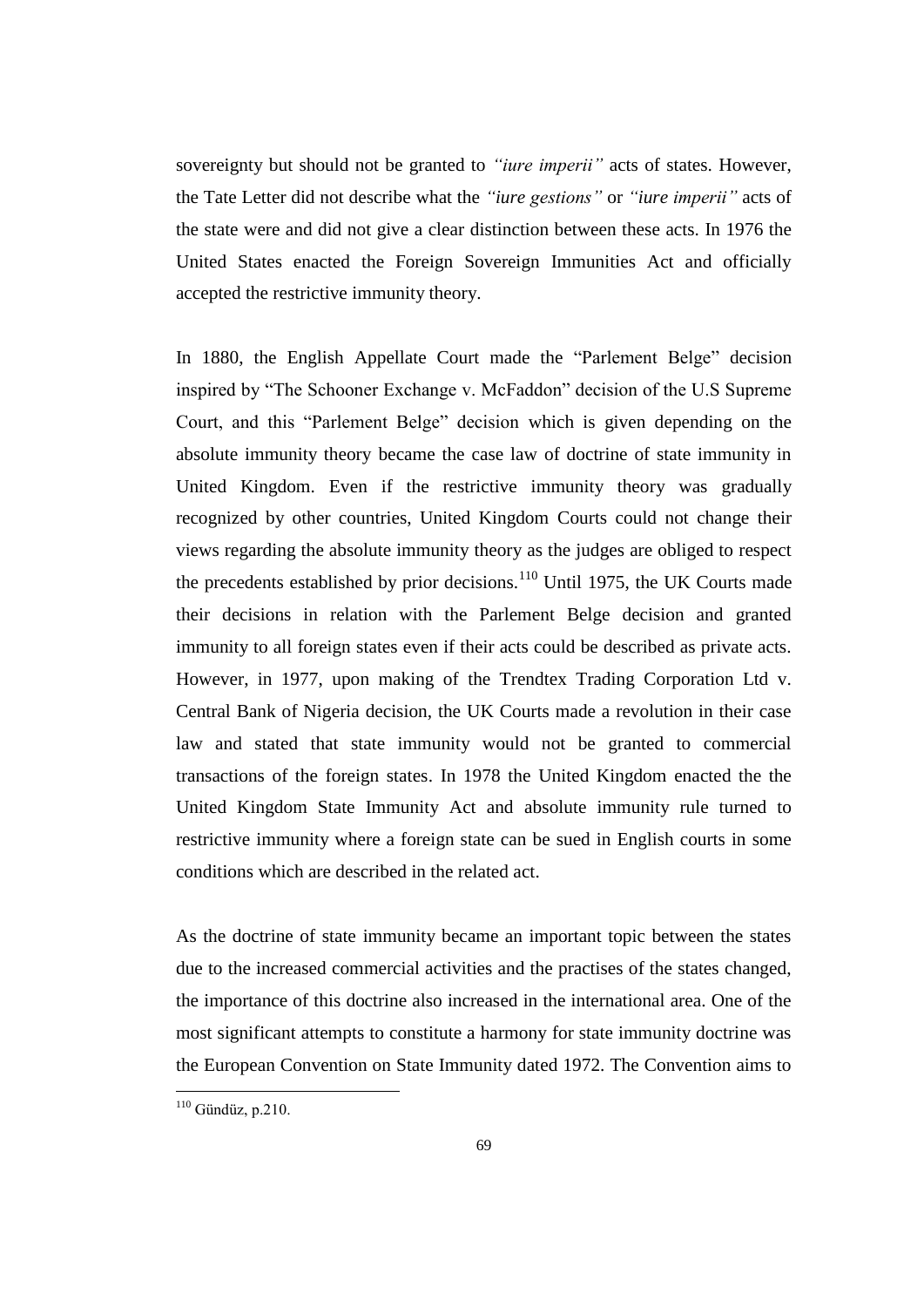establish common rules relating to the scope of the immunity of one Party from the jurisdiction of the courts of another Party This applies when the Party in question accepts the jurisdiction of the court and in proceedings relating to work contracts, participation in a company or association, industrial, commercial or financial activities; rights over immovable property in the State where the court is situated; redress for injury to persons or damage to property. The Convention specifies the rules concerning the proceedings against a Party in a court of another Party and the effects of judgments that Parties agreed to give them. According to Article 15 of the European Convention on State Immunity 1972, a Contracting State shall be entitled to immunity from the jurisdiction of the courts of another Contracting State if the proceedings do not fall within Articles 1 to 14; the court shall decline to entertain such proceedings even if the State does not appear. Articles from 1 to14 list the situations which state immunity cannot be claimed by the foreign State in the domestic State.

The United Nations Convention on Jurisdictional Immunities of States and Their Property<sup>111</sup> is the first modern multilateral instrument to articulate a comprehensive approach to issues of state or sovereign immunity from suits in foreign courts and it embraces the so-called restrictive theory of sovereign immunity under which governments are subject to essentially the same jurisdictional rules as private entities in respect of their commercial transactions.<sup>112</sup>

As the Convention would have entered into force on the thirtieth day following the date of deposit of the thirtieth instrument of ratification, acceptance, approval or accession according to Article 30, the United Nations Convention on

<sup>&</sup>lt;sup>111</sup>Avaliable at <u>http://untreaty.un.org/ilc/texts/instruments/english/conventions/4 1 2004.pdf</u> , accessed on December 03, 2012.

<sup>&</sup>lt;sup>112</sup> David Stewart, "The Un Convention on Jurisdictional Immunities of States and Their Property", *The American Journal of International Law*, Vol. 99, No: 1, 2005, p.194.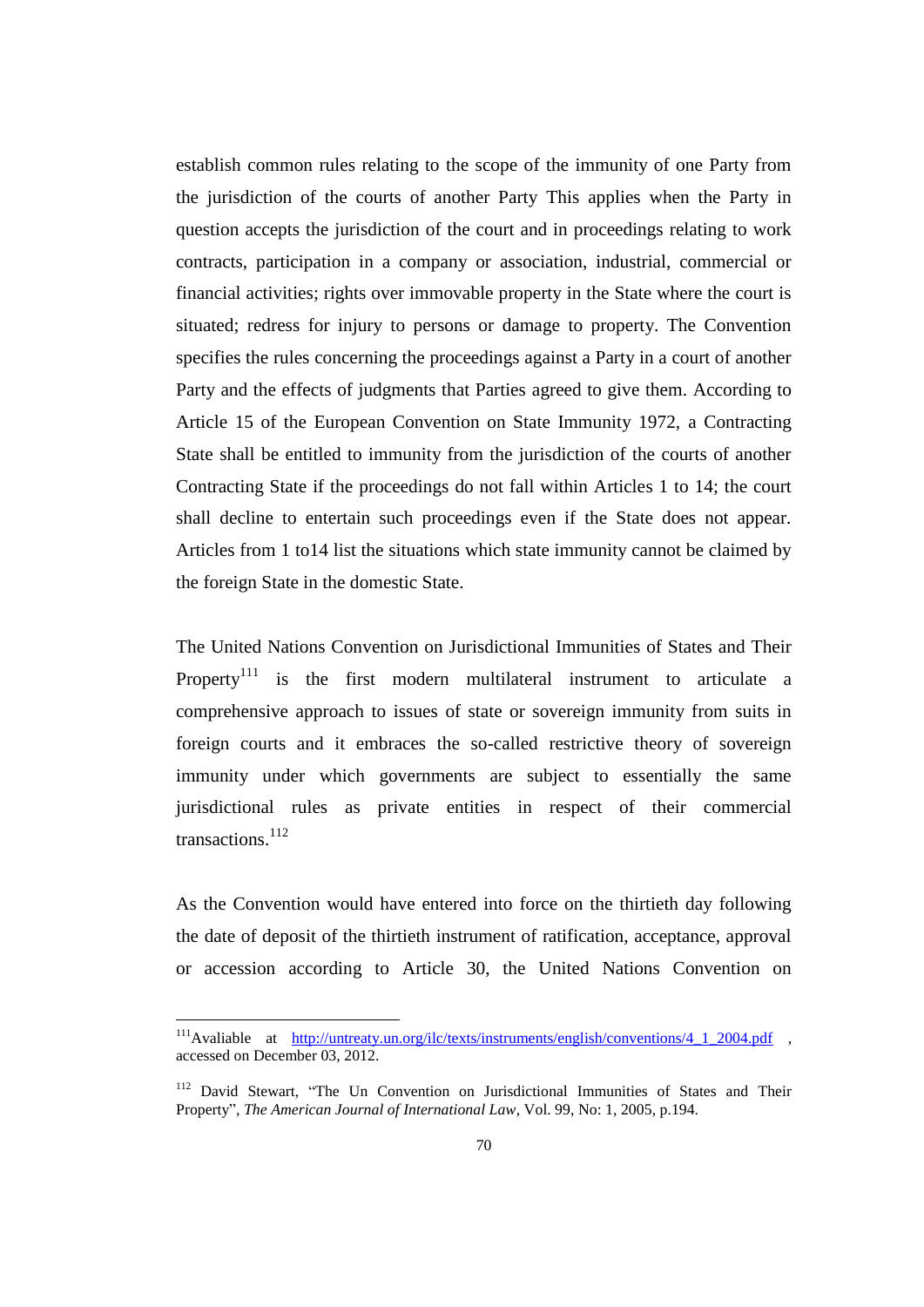Jurisdictional Immunities of States and Their Property is not yet in force. The states which have their own legislation about the state immunity have the main concern about the Convention. There are concerns if the United Kingdom should become a party to the Convention by signing and ratifying it as United Kingdom has its own legislation, the State Immunity Act, and if there will be any conflicting between the Convention and national legislation. Turkey neither signed nor ratified the related Convention. As there are several discussions about the results of the Convention after the ratification by thirty stated, Turkey may take a position to examine the discussions and results of the Convention and decide to sign and ratify after the outcomes.

The decisions of the Court of Cassation given in this thesis show that the Court of Cassation strictly accepted the absolute immunity theory even if there was not a valid code, regulation etc. which regulated the doctrine of state immunity until 1982. It can be implied that the Court of Cassation made these decisions in order to be compatible with the decision made by the legal authorities of other countries. However, as the practice shifted from absolute immunity theory to the restrictive immunity theory during the twentieth century, the Court of Cassation had to examine these practices. After their examination, the Court of Cassation were able to change its decisions and made decisions relative to the restrictive immunity theory as there was not any binding law until 1982.

In 1982, Turkey finally adopted the doctrine of "restrictive immunity" with article 33 of the International Private and Civil Procedure Law with the no.2675. Article 33 of the International Private and Civil Procedure Law with the no.2675 was as follows;

#### **Article 33: Exemptions of the state immunity principle:**

"State immunity cannot be recognized to the private acts of foreign states.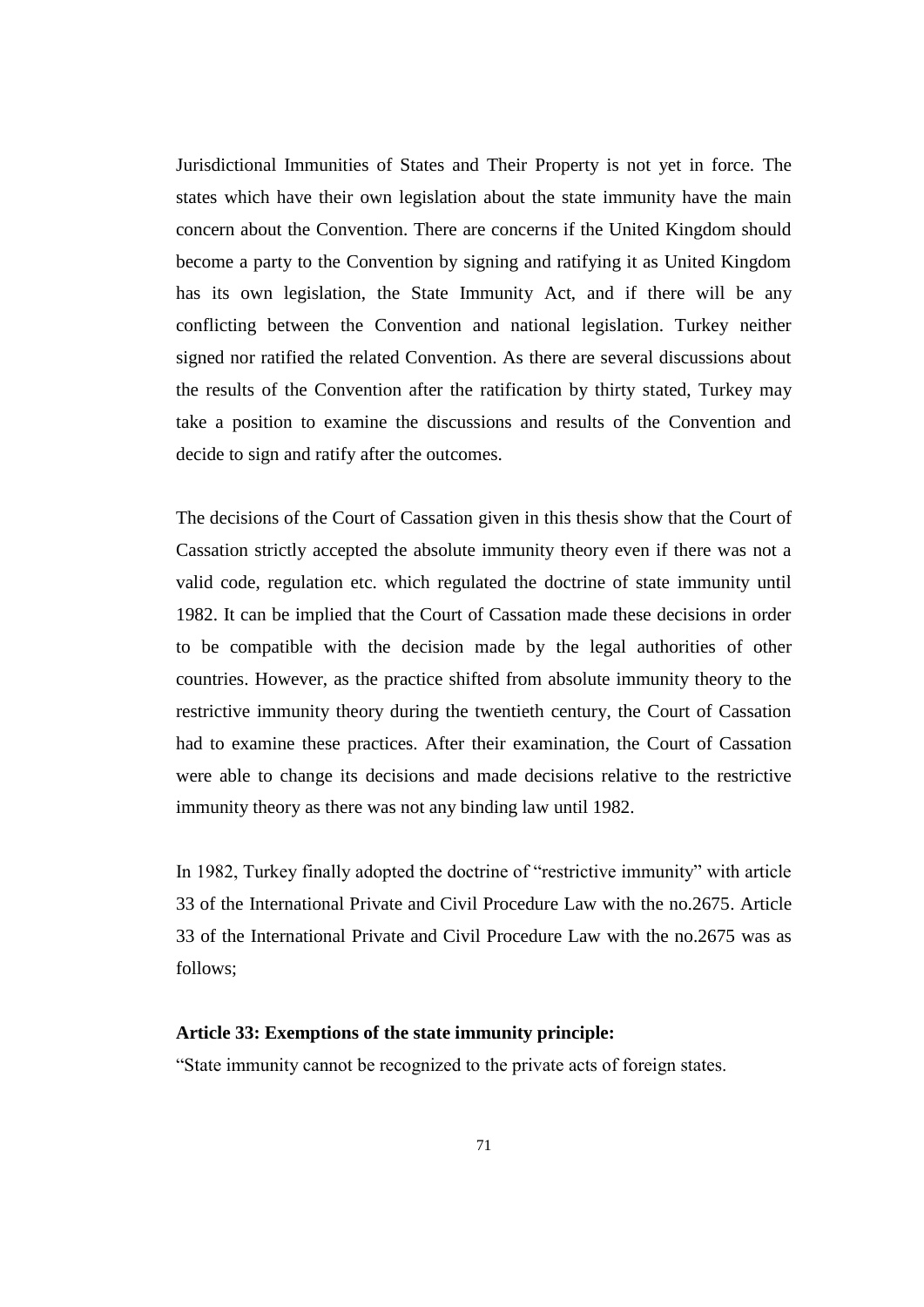It is possible to make a notification to the diplomatic representative of the foreign state."

It is stated in the preamble of the Article 33 titled State Immunity of Foreign States that state immunity cannot be recognized in cases excepted from initiatives of foreign states on the basis of its sovereignty rights, and in conflicts arising from its committing private legal acts and commercial affairs like a natural person.

That article of the draft is in conformity with the Europe Convention on State Immunity in terms of judicial immunity of the state. As Turkey is not a member of European Union, the Europe Convention on State Immunity could not be signed by Turkey. As the related Convention has an importance regarding the doctrine of state immunity as it was the first significant attempt to constitute a harmony between member states in which conditions can state immunity be granted to a foreign state or not, Turkey took this Convention as a guideline while preparing the article 33 of the International Private and Civil Procedure Law with the no.2675.

In 2007 the International Private and Civil Procedure Law with the no.2675 was repealed and a new International Private and Civil Procedure Law with the no.5718 entered into force. Only the number of the article has changed. In the latter International Private and Civil Procedure Law, exemptions of the state immunity principle were arranged with the Article 49. Even though the International Private and Civil Procedure Law was amended, the preamble of the article 33 was preserved since the content of the related article regarding the doctrine of state immunity remained unchanged.

Even though Turkey has taken quite long time to adopt the theory of restrictive immunity in comparison with developments related with state immunity in other countries, it can be said that Turkish legislation has enacted the restrictive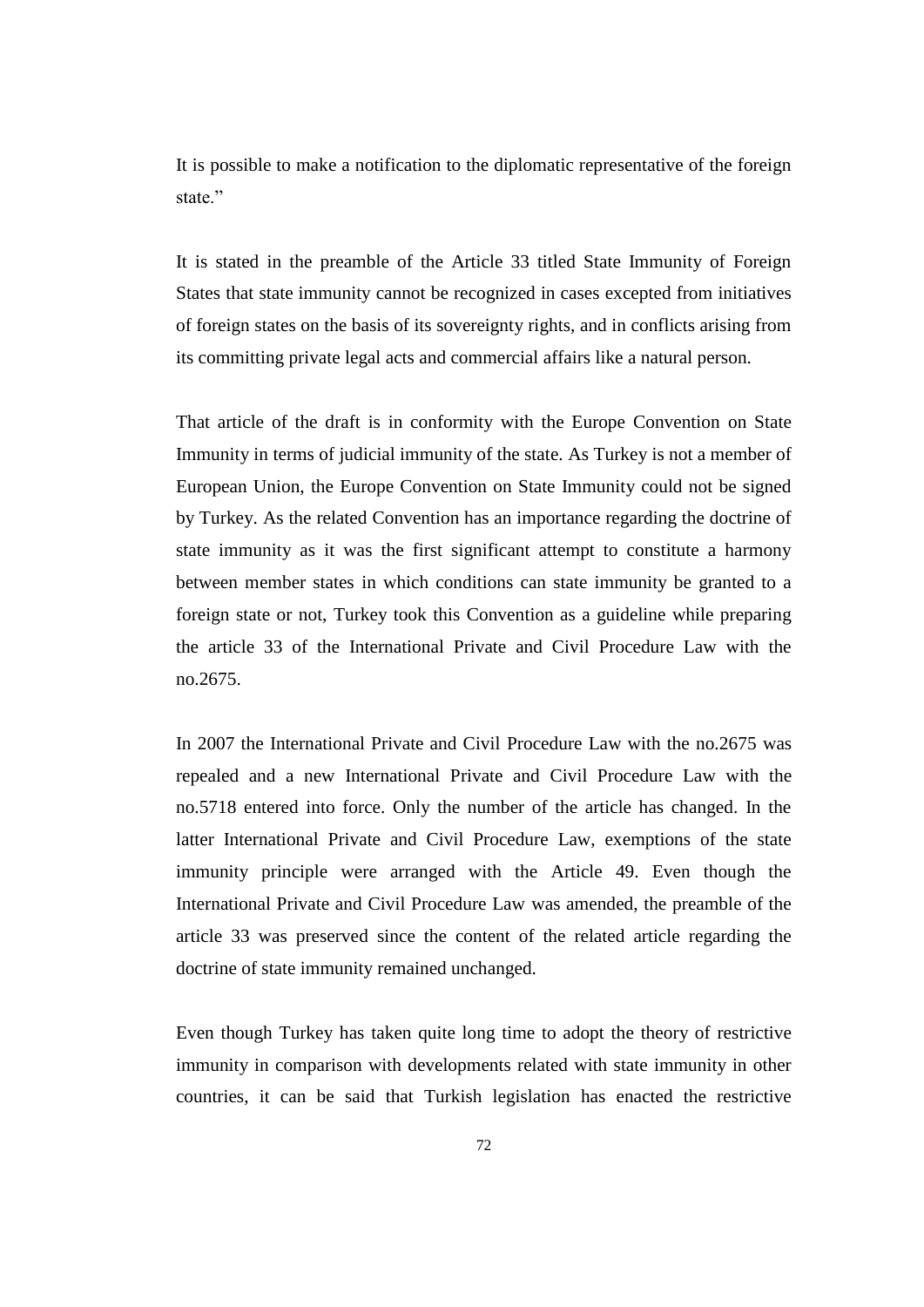immunity theory, , and made decisions in harmony with restrictive immunity applicable actions of the foreign state arising from private law and sovereignty leaving aside the Court of Cassation's attitude before enacting of the law in accordance with the provision in the law, and created a notable case law on this matter.

The thesis concludes that for consistency between the decisions of both the First Instance Courts and Court of Cassation, the legislator can revise the Article 49 of the International Private and Civil Procedure Law with the no.5718 in the light of the European Convention on State Immunity and the United Nations Convention on Jurisdictional Immunities of States and Their Property in order to enhance the content of article 49 and can draw a more significant frame about the doctrine state immunity by specifying the rules more detailed. However, this content cannot be in a very strict way which can lead executive body to restrict the judicial body's independence while deciding about the state immunity doctrine.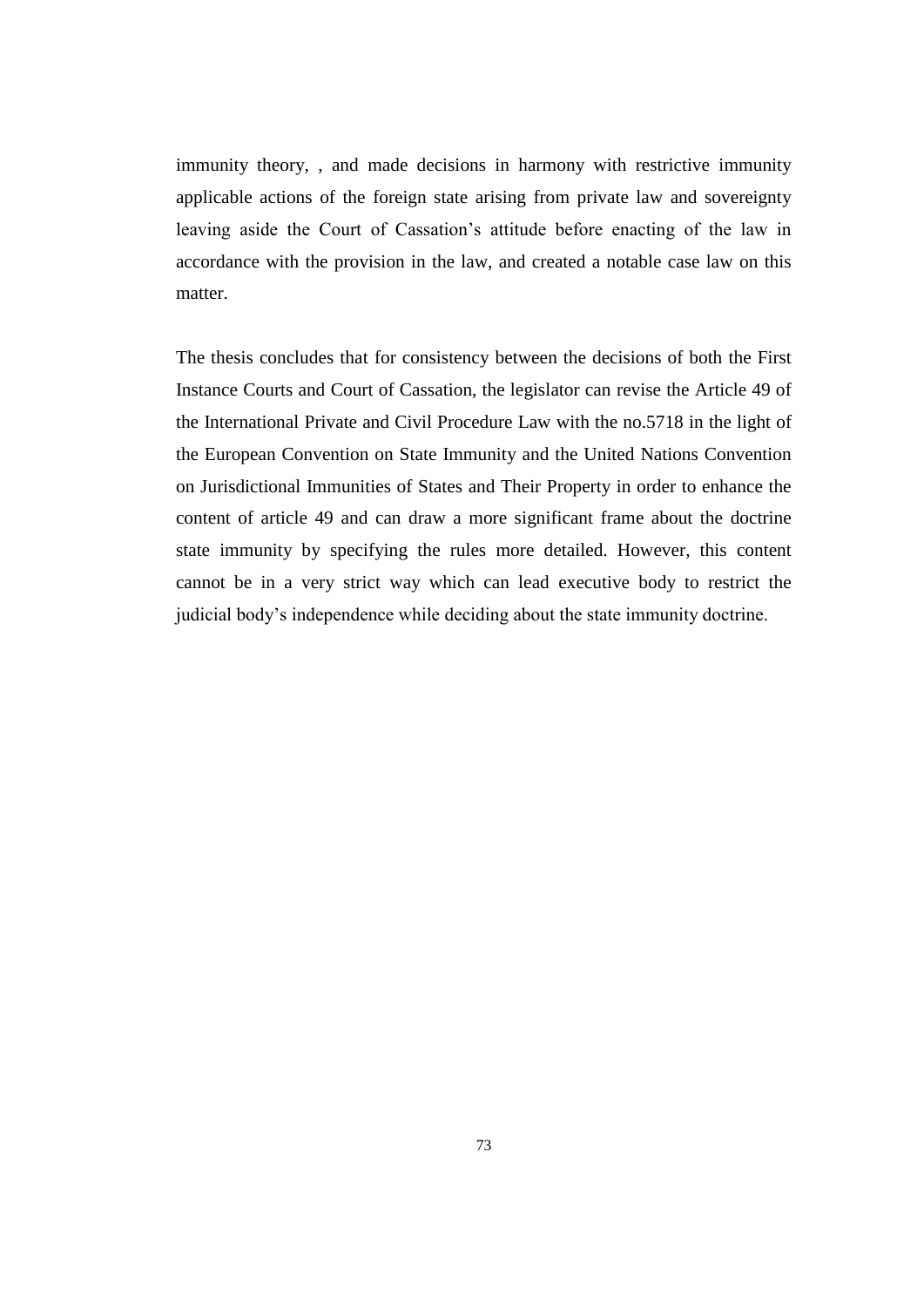## **REFERENCES**

## **Electronic Sources:**

<http://www.legislation.gov.uk/ukpga/1978/33/contents>

<http://conventions.coe.int/Treaty/en/Treaties/Html/074.htm>

[http://untreaty.un.org/ilc/texts/instruments/english/conventions/4\\_1\\_2004.pdf](http://untreaty.un.org/ilc/texts/instruments/english/conventions/4_1_2004.pdf)

<http://supreme.justia.com/us/11/116/case.html>

[http://www.law.cornell.edu/uscode/usc\\_sup\\_01\\_28\\_10\\_IV\\_20\\_97.html](http://www.law.cornell.edu/uscode/usc_sup_01_28_10_IV_20_97.html)

[www.kazanci.com](http://www.kazanci.com/)

## **Books, Articles, Papers, Reports:**

Bankas, Ernest K. *The State Immunity Controversy in International Law: Private Suits against Sovereign States in Domestic Courts, (*Berlin: Springer, 2005).

Berki, Osman Fazıl and Hilmi Ergüney. *Yabancılar hukuku ve kanun ihtilafları ile ilgili ile ilgili Yargıtay kararlarının tahlil ve izahları,* (Ankara: Banka ve Ticaret Hukuku Araştırma Enstitüsü, 1963).

Bröhmer, Jürgen. *State Immunity and the Violation of Human Rights*. (The Netherlands: Kluver Law International, 1997).

Cassese, Antonio. *International Law*, (New York: Oxford University Press, 2005).

Caplan, Lee M. "State Immunity, Human Rights and Jus Cogens: A Critique of the Normative Hierarchy Theory." *The American Journal Of International Law* 97 (2003): 741-81.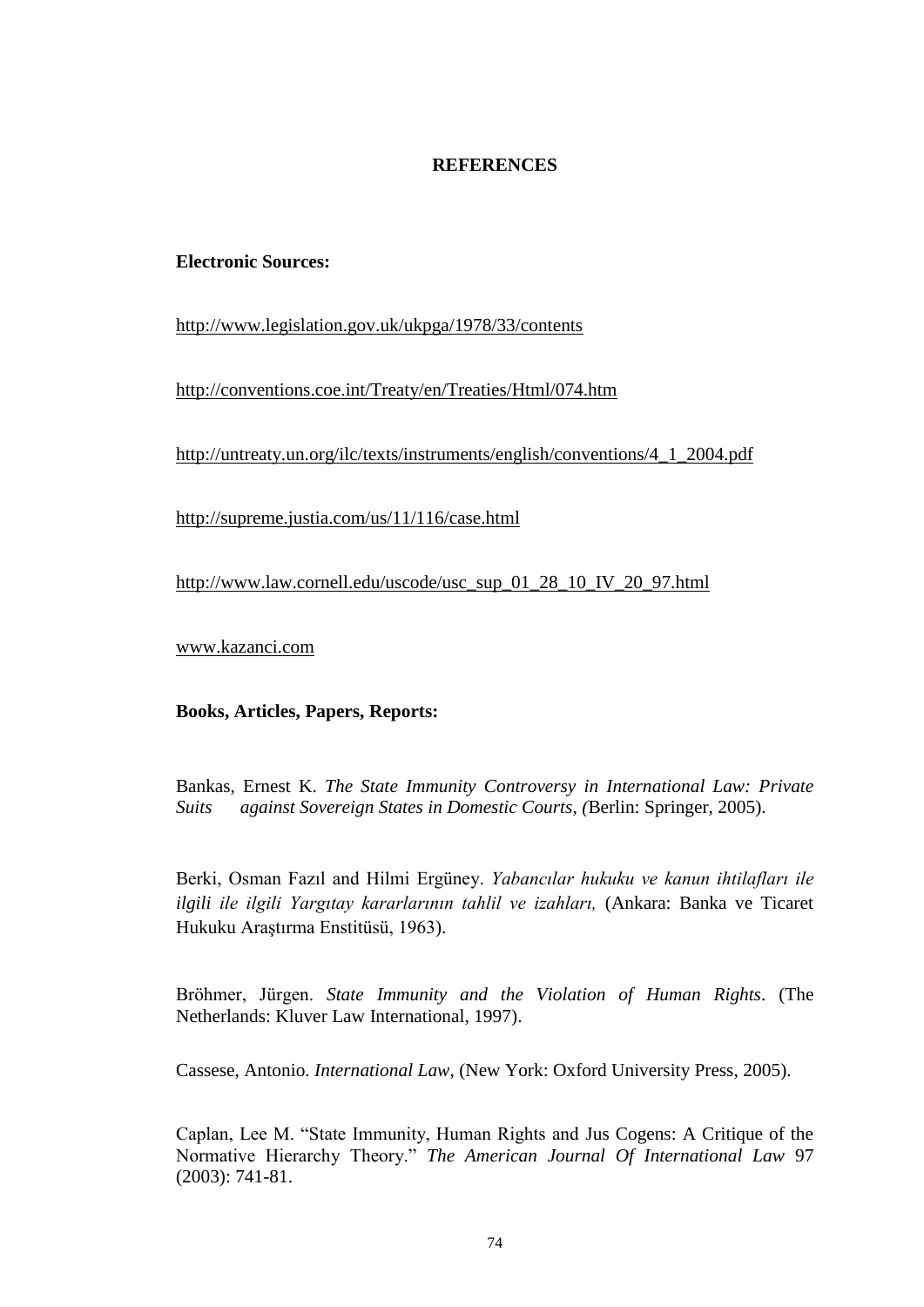Çelikel Aysel. *Milletlerarası Özel Hukuk,* İstanbul: Beta Basım, 2000.

Dixon, Martin and Robert Mccorquodale. *Cases and Materials on Internatıonal Law*. 3rd ed.London: Blackstone Press Limited, 2000.

Ekşi, Nuray. *Kanunlar İhtilafı Kurallarına Milletlerarası Usul Hukukuna,Vatandaşlık ve Yabancılar Hukukuna İlişkin Seçilmiş Mahkeme Kararları*. (İstanbul : Beta Basım, 2009).

Foakes, Joanne, and Elizabeth Wilmshurst. "State Immunity: The United Nations Convention and its effects," *Chatham House International Law Programme ILP BP* 05/01, 2005.

Fox, Hazel. "In Defence of State Immunity: Why the UN Convention on State Immunity is Important." *The International and Comparative Law Quarterly* 55 (2006) 399-406.

Garcia-Mora, Manuel R. "The Doctrine of Sovereign Immunity of Foreign States and Its Recent Modifications." *Virginia Law Review* 42 (1956): 335-359.

Gündüz, Aslan. *Yabancı Devletin Yargı Bağışıklığı ve Milletlerarası Hukuk*. (İstanbul: Tasvir Matbaası, 1984).

Gündüz, Aslan. *Milletlerarası Hukuk Temel Belgeler-Örnek Kararlar.* (İstanbul: Beta Basım, 2003).

Harris D.J. *Cases and Materials on International Law,* 6th ed. (London: Sweet&Maxwell, 2004).

Koskenniemi, Martti. *From Apology to Utopia: The Structure of International Legal Argument.* (UK: Cambridge University Press, 2005).

Kuru, Baki, *Medeni Usul Hukuku.* (Ankara: Yetkin Yayınları, 1981).

Lauterpacht H. "Recognition of States in International Law." *The Yale Law Journal* 53: 3 (1944): 385-458.

Lauterpacht, Elihu C. J. Greenwood, "International Law Reports", *Cambridge University Press,* 1983.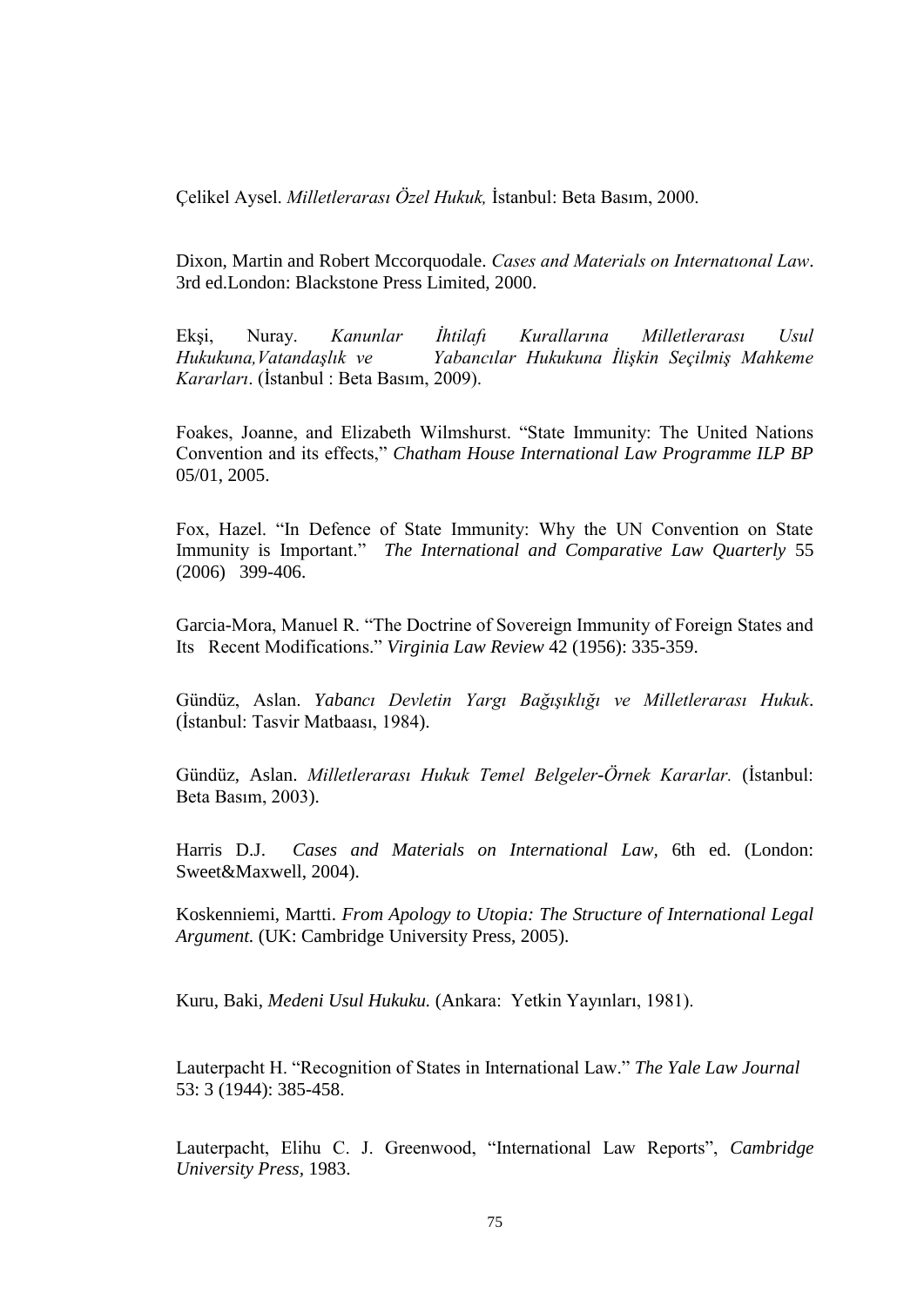Mann F.A. "Sovereign Immunity", *The Modern Law Review* 18:4 (1955) : 417-419.

Nomer, Engin and Cemal Şanlı. *Devletler Hususi Hukuku.* 13th ed. (İstanbul: Beta Basım, 2005).

Pazarcı, Hüseyin. *Uluslararası Hukuk*. 4th ed. (Ankara: Turhan Kitabevi, 2006).

Sinclair, I.M. "The European Convention on State Immunity"*, The International and Comparative Law Quarterly* 22 (1973): 254-83.

"The Jurisdictional Immunity of Foreign Sovereigns*", The Yale Law Journal* 63, (1954): 1148-1172.

Vattel, Emerich de, *The Law of Nations*, London: G.G and J.Robinson, Paternosterrow, 1797.

Yargıtay Kararları Dergisi